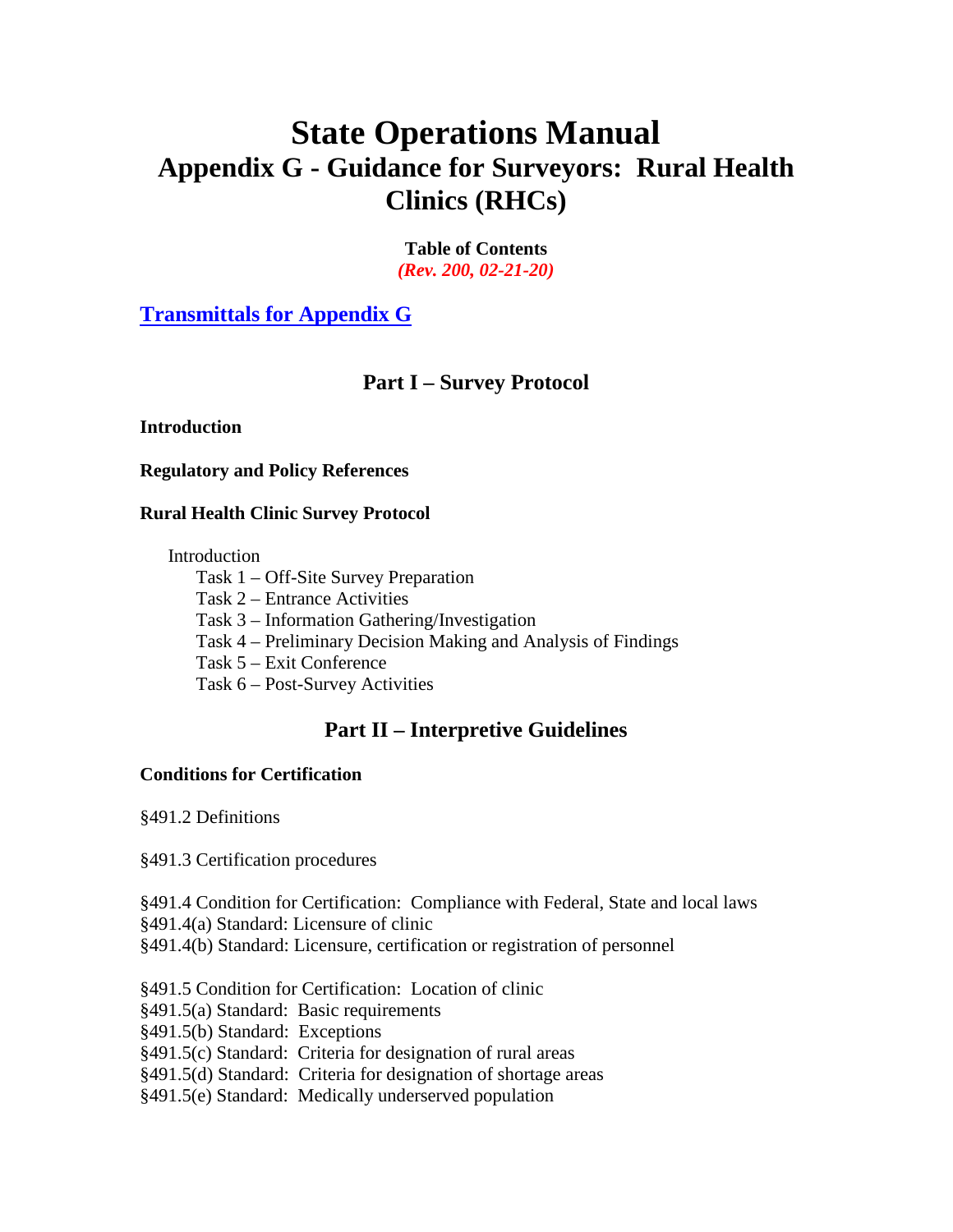§491.6 Condition for Certification: Physical plant and environment

§491.6(a) Standard: Construction

§491.6(b) Standard: Maintenance

§491.6(c) Standard: Emergency procedures

§491.7 Condition for Certification: Organizational structure

§491.7(a) Standard: Basic requirements

§491.7(b) Standard: Disclosure

§491.8 Condition for Certification: Staffing and staff responsibilities

§491.8(a) Standard: Staffing

§491.8(b) Standard: Physician responsibilities

§491.8(c) Standard: Physician assistant and nurse practitioner responsibilities

§491.9 Condition for Certification: Provision of services

§491.9(a) Standard: Basic requirements

§491.9(b) Standard: Patient care policies

§491.9(c) Standard: Direct services

§491.9(d) Standard: Services provided through agreements or arrangements

§491.10 Condition for Certification: Patient health records

§491.10(a) Standard: Records system

§491.10(b) Standard: Protection of record information

§491.10(c) Standard: Retention of records

§491.11 Condition for Certification: Program evaluation

<span id="page-1-0"></span>§491.11(a) Standard §491.11(b) Standard §491.11(c) Standard §491.11(d) Standard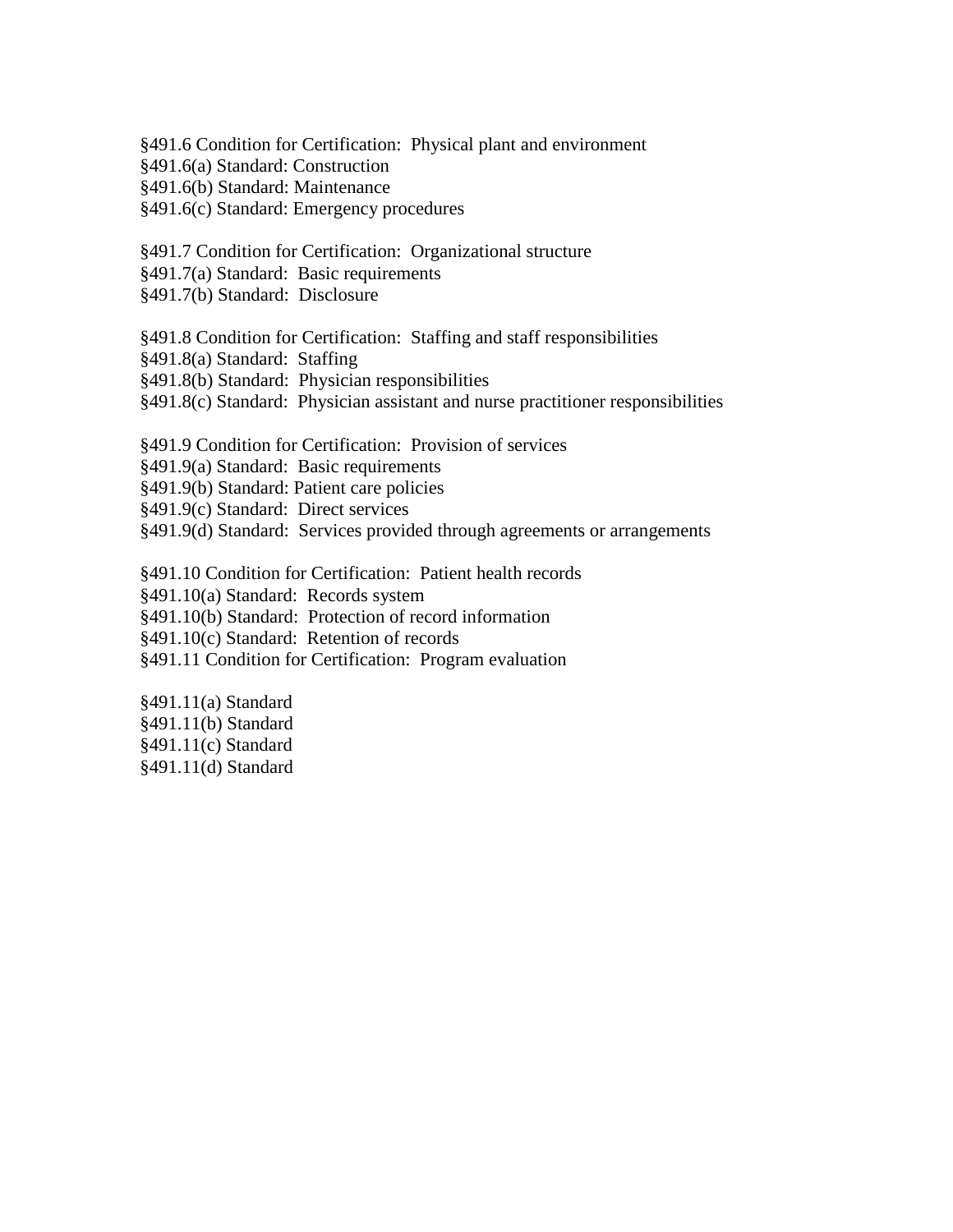# **Rural Health Clinic Survey Protocol**

#### **Introduction**

The Rural Health Clinic (RHC) statutory provisions are set forth in Section 1861(aa) of the Social Security Act (the "Act"). Specifically, Section 1861(aa)(2)(K) of the Act requires Medicare participating RHCs to meet other requirements as the Secretary may find necessary in the interest of the health and safety of individuals who are furnished services at the RHC. In accordance with 42 CFR §405.2402, RHCs are required to be certified as in compliance with the Medicare Conditions for Certification (CfC) at 42 CFR Part 491, Subpart A in order to enroll in the Medicare program. Further, as required at 42 CFR §405.2403(a), as part of the agreement between the Medicare program and an RHC, the RHC agrees to maintain its compliance with the RHC CfCs. The goal of an RHC survey is to determine if the RHC is in compliance with the CfCs.

Determination of a facility's compliance with the RHC CfCs is accomplished through:

- an off-site review of the facility's location by the CMS Regional Office (RO), to determine whether the facility meets the location criteria at §491.5; and
- an on-site survey using observations, interviews, and document/record reviews to assess compliance with the rest of the CfCs.

In the case of initial applicants for RHC certification, to facilitate an efficient survey and certification process, CMS requires the applicant to complete and submit to the State Survey Agency (SA) Form CMS-29, Verification of Clinic Data – Rural Health Clinic Program, as part of its application for certification. Facilities provide basic information related to their location and staffing on this document. To make efficient use of survey resources, SAs make a /preliminary assessment of the information contained on the Form CMS-29 prior to conducting a survey, to avoid conducting a survey of an ineligible location. However, since only the CMS RO may make a determination whether the RHC applicant has satisfied all Federal requirements, including the location and staffing requirements, the SA must not notify the applicant of the results of the SA's preliminary assessment of the Form CMS-29. (See State Operations Manual (SOM) Section 2242A)

The on-site survey process focuses on an RHC's delivery of patient care, including its organizational functions and processes for the provision of care. The RHC on-site survey is the means used to assess compliance with Federal health, safety and quality standards that will assure that patients receive safe, quality care and services.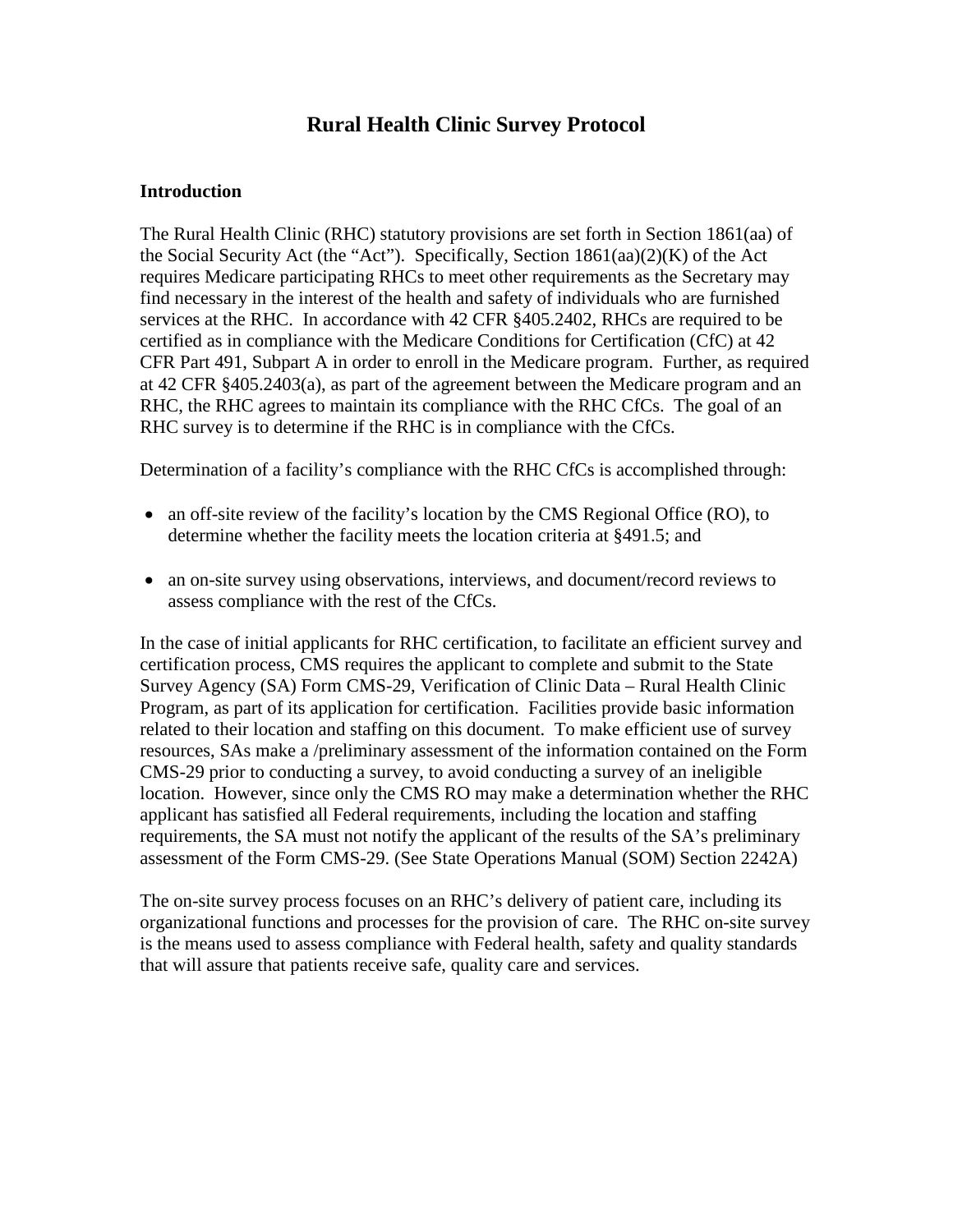#### **Regulatory and Policy References**

- General RHC definitions, Medicare participation requirements, RHC Medicare agreement, and provisions for termination of the RHC Medicare agreement are located at 42 CFR Part 405, Subpart X.
- The CfCs for RHCs are located at 42 CFR Part 491, Subpart A.
- General survey and certification requirements and survey authority are located at 42 CFR Part 488, Subpart A.
- Should an individual or entity/RHC refuse to allow immediate access upon reasonable request to either a SA or CMS surveyor, the Department of Health and Human Services, Office of Inspector General (OIG) may exclude the RHC from participation in all Federal healthcare programs in accordance with 42 CFR 1001.1301. If a surveyor intends to make a request for immediate access with the threat of possible exclusion for non-compliance, the SA must first contact the CMS RO, which must then contact the OIG Administrative and Civil Remedies Branch at 202-619-1306.
- The CMS SOM, Publication 100-07, provides CMS policy regarding survey and certification activities.

All RHC surveys are unannounced. Do not provide existing RHCs or RHC applicants with advance notice of the survey.

# **Tasks in the Survey Protocol**

The tasks included in a survey protocol for an RHC are:

- Task 1 Off-Site Survey Preparation
- Task 2 Entrance Activities
- Task 3 Information Gathering/Investigation
- Task 4 Preliminary Decision-Making and Analysis of Findings
- Task 5 Exit Conference
- Task 6 Post-Survey Activities

# **Task 1 – Off-Site Preparation**

#### **General Objectives**

The objectives of this task are to make a preliminary assessment of whether the RHC applicant meets the basic location and staffing requirements and, if it does, to determine the size and composition of the survey team and analyze information about the RHC applicant in order to identify areas of potential focus during the survey. See SOM Section 2242 for detailed information about making the preliminary assessment of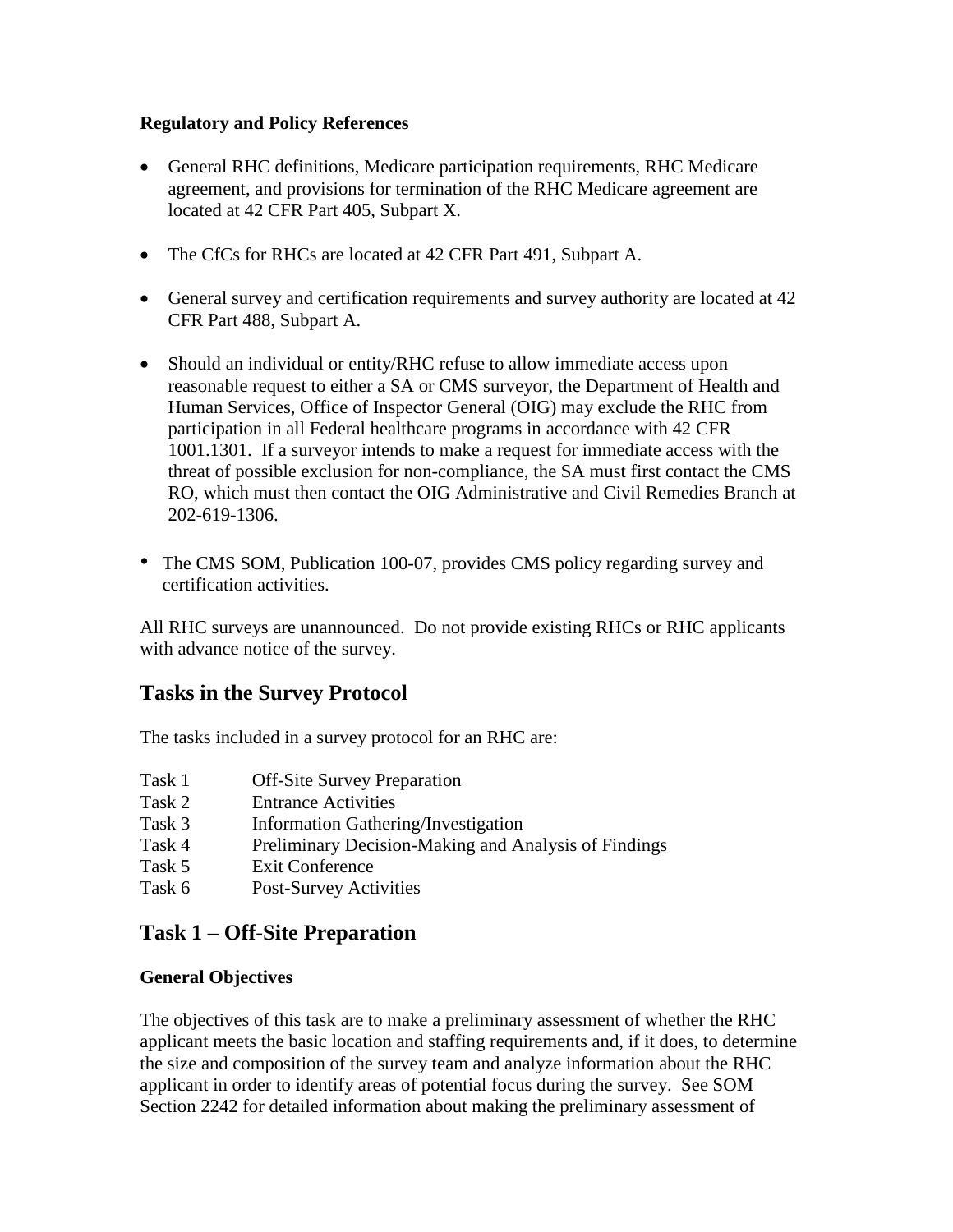compliance with the location requirements, as well as S&C 13-30, May 10, 2013 and S&C 15-09, November 14, 2014 for information on the process the ROs are to use when making determinations concerning RHC location compliance.

In the case of a recertification of an RHC, the objective of this task is to determine the size and composition of the survey team and analyze information about the RHC in order to identify areas of potential focus during the survey.

Review of other information about the RHC allows the SA (or RO for Federal teams) to develop a preliminary survey plan. Refer to the below section, **Assembling Background Information,** for more details.

A full or standard survey will be conducted if the purpose of the survey is for initial certification, recertification, or as part of the annual CMS representative sample validation survey program for deemed status providers and suppliers.

Surveys in response to a complaint or multiple complaints, or as a revisit to determine if a previously cited problem has been corrected, focus on the CfC(s) related to the complaint or on the CfC(s) for which deficiencies were previously identified. This does not preclude the scope of a complaint or revisit survey being expanded, if surveyors observe deficient practices related to other CfCs while on site. In the case of a deemed status RHC, the SA may only conduct a complaint survey when authorized to do so by the RO. (See Chapter 5 of the SOM, Sections 5075, 5100.1 and 5200.1)

#### **Types of Surveys**

**Standard (or Full) surveys:** Initial certification, recertification and representative sample validation requires assessment of the RHC's compliance with all CfCs.

- Initial surveys are conducted when a facility first seeks to participate in the Medicare program as an RHC and does not choose to seek deemed status based on accreditation by a CMS-approved Medicare RHC accreditation program.
- Recertification surveys are required for non-deemed status RHCs to reconfirm, at periodic intervals, the RHC's ongoing compliance with the CfCs.
- Representative sample validation surveys are conducted to support CMS's oversight of national accrediting organizations (AOs) whose Medicare accreditation programs have been recognized by CMS as suitable for deeming facilities as meeting the applicable Medicare CfCs or CoPs. CMS selects the facilities for this type of validation survey, and the SA must complete its survey no later than 60 days after the AO's survey. Although the primary purpose of the survey is to validate the AO's oversight, if substantial noncompliance is found by the SA and the RO concurs, the RO initiates appropriate enforcement actions. SAs may only survey a deemed status RHC when authorized to do so by the CMS RO.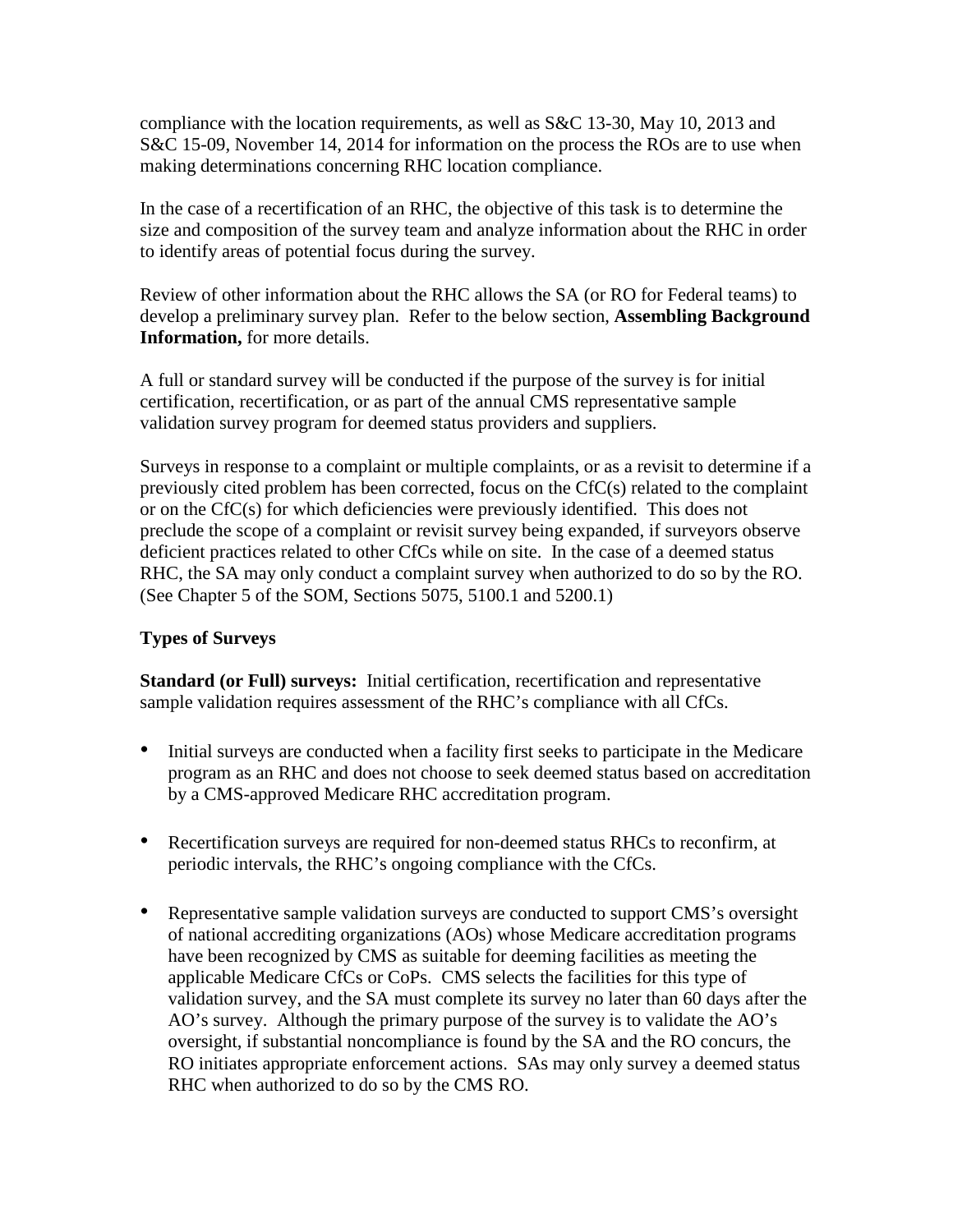**Complaint or On-site Revisit Surveys:** Generally, these types of survey are more narrowly focused than a full standard survey.

- A complaint is an allegation of noncompliance with Medicare health and safety standards. The purpose of a complaint survey is to determine the validity of the allegation and assess the current compliance of the RHC with those CfCs that are relevant to the substance of the allegation that triggered the survey. Surveyors assess compliance with all of the requirements of the condition(s) being investigated related to the complaint, just as they would on a full survey. It is not sufficient simply to review the clinical record of the patient that triggered the complaint.
- The purpose of the on-site revisit survey is to determine the RHC's current compliance with the CfC(s) for which the RHC was cited for condition-level noncompliance on a prior related standard or complaint survey. The SA must receive an acceptable Plan of Correction (PoC) from the RHC before it conducts a revisit survey.

Generally, complaints received by the SA or CMS concern specific cases or incidents that occurred in the past. However, CMS evaluates RHCs only for their current compliance or noncompliance at the time of the survey. Nevertheless, if an investigation of a complaint about a past event indicates there was a violation of one or more of the CfC requirements, and there is no evidence that the RHC subsequently implemented effective corrective action prior to the complaint survey, then the findings concerning the violation are documented on the Form CMS-2567, Statement of Deficiencies and PoC as evidence of current noncompliance. On the other hand, if an investigation shows that a past violation occurred, but the RHC subsequently implemented effective corrective action and the survey reveals no current noncompliant practices, then the RHC is in current compliance and is not cited for a deficiency based on the past noncompliance.

#### **Survey Team Size and Composition**

The SA (or the CMS RO for Federal teams) decides the composition and size of the team. In general, a standard, i.e., full, RHC survey includes one health standards surveyor who is on-site for one day, but individual circumstances may call for a larger team, or a shorter or longer period of time on-site. The following factors are considered when determining survey team size and the scheduled length of the survey:

- Size of the RHC, based on its number of patient exam rooms, hours of operation, and/or available information about its average monthly volume of patients;
- Whether the RHC has an historical pattern of serious deficiencies or complaints;
- Whether new surveyors are to accompany the surveyor as part of their training.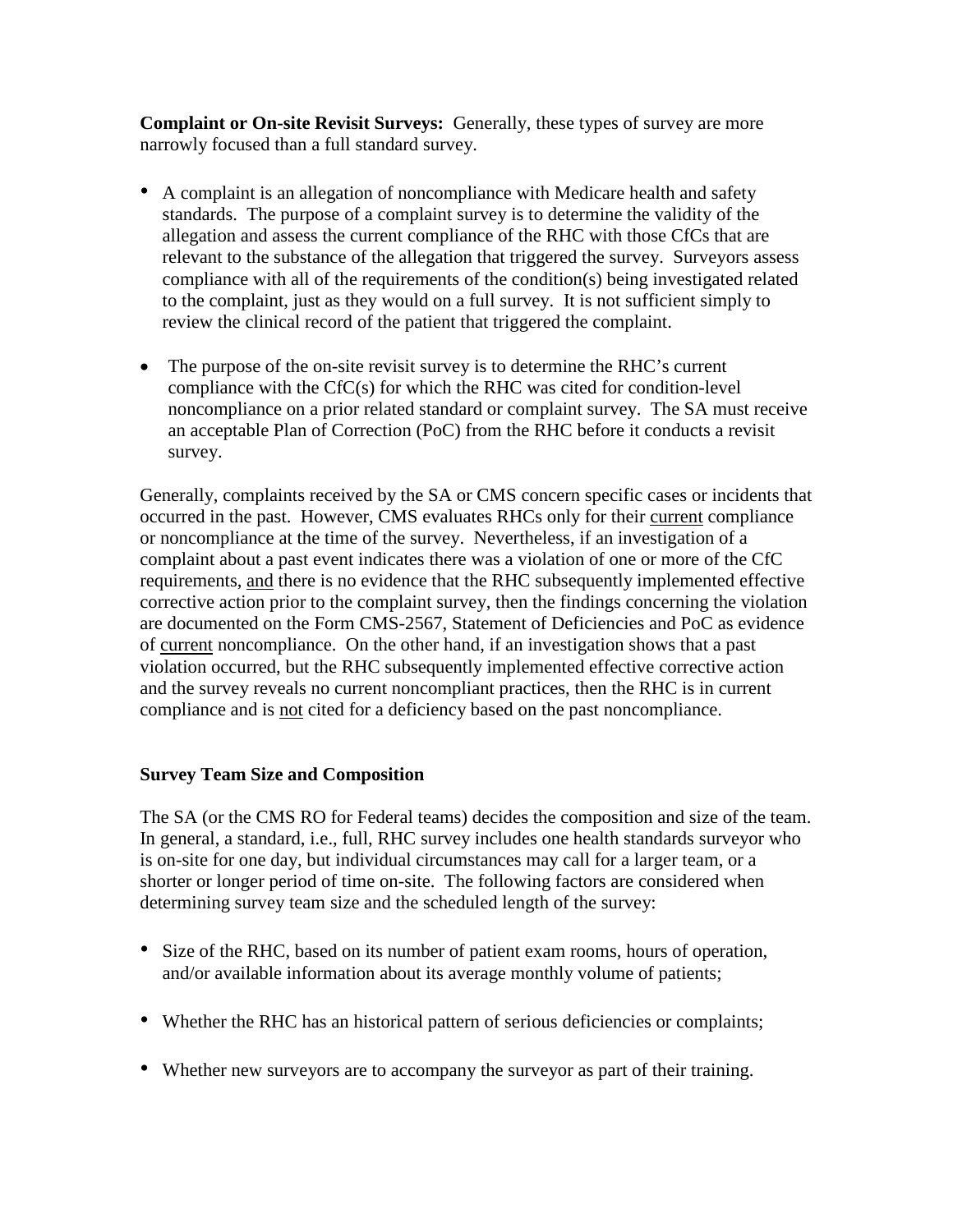For a complaint or on-site revisit survey, only one surveyor will usually be needed and should be chosen based on their knowledge of the CfC(s) that will be reviewed during the survey.

RHC surveyors must have the necessary training and experience to conduct a survey. Completion of the Principles of Documentation Training Course is required. In addition, completion of the Basic RHC Surveyor training course is required for all RHC health standards surveyors, unless such training has not been offered by CMS in the previous two years. The RHC surveyor, or at least one member of a survey team, should be a registered nurse with hospital or RHC survey experience who has the expertise needed to determine if the facility is in compliance with the CfCs. New surveyors may accompany existing surveyor(s) prior to completing the required training but not as a team member.

#### **Single Surveyor or Team Coordinator**

An RHC survey may be conducted by one surveyor. The SA (or the RO for Federal teams) designates a Team Coordinator when the survey team consists of more than one surveyor. The surveyor, or Team Coordinator when applicable, is responsible for assuring that all survey preparation and survey activities are completed within the specified time frames and in a manner consistent with this protocol. Responsibilities of the surveyor, or Team Coordinator when applicable, include:

- Acting as spokesperson to the RHC;
- Conducting the entrance and exit conferences,
- Providing other on-going feedback, as appropriate, to RHC leadership on the status of the survey;
- When there is more than one surveyor, assigning team members specific survey tasks;
- Facilitating time management during the survey;
- Encouraging ongoing communication among team members, when applicable;
- Evaluating team progress in completing the survey and coordinating team meetings, when applicable;
- Preparing the Form CMS-2567, Statement of Deficiencies and PoC, as well as all other reports/documentation required by CMS. If there is a survey team, coordinating the preparation of the documentation.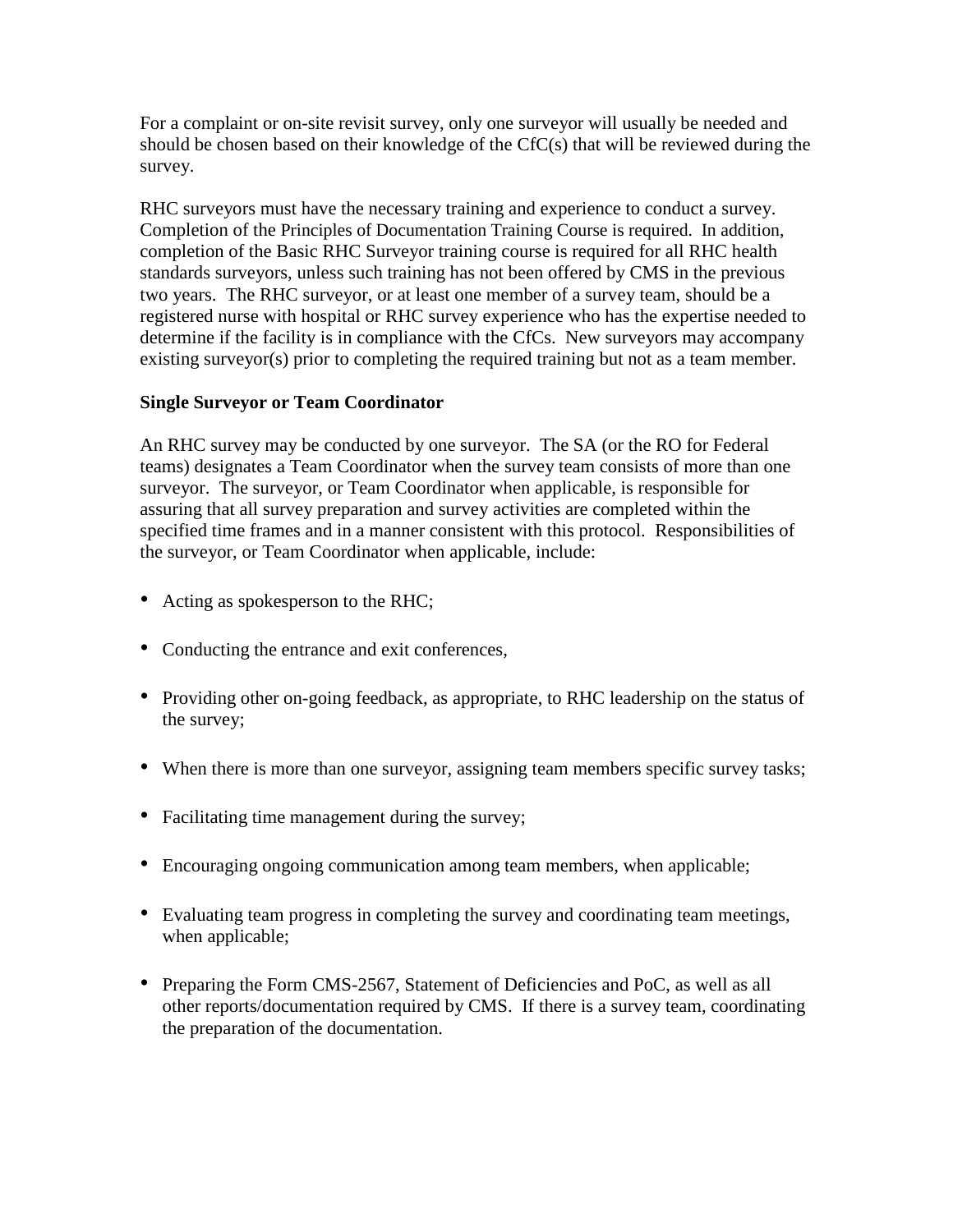#### **Assembling Background Information**

Surveyors must prepare for the on-site survey offsite, in order to make efficient use of the time onsite at the RHC. The type of background material to be gathered from the SA's files and/or the CMS database prior to the on-site survey includes:

- Basic characteristics of the RHC, including the facility's ownership, hours of operation, size, and types of services offered. The most recent Form CMS-29 Verification of Clinic Data - Rural Health Clinic Program shows the RHC's location, basic staffing information and type of control. Other sources of information may include the SA's licensure file;
- Any additional information publicly available about the RHC, e.g., from its Website, media reports, etc.;
- Any available information on the physical layout of the RHC;
- For existing RHCs, determine whether a mid-level Staffing Waiver has been issued and is still in effect;
- For existing RHCs, determine whether the clinic has applied to offer Visiting Nurse Services (VNS) and has been found by the CMS RO to be eligible to offer VNS;
- Survey history and results of previous Federal and State surveys. In the case of a complaint survey, information on whether there were similar complaints investigated in the past;
- Directions to the RHC

If the survey involves more than one surveyor, the Team Coordinator will arrange an offsite preparation meeting. During the meeting, or independently in the case of a single surveyor, the survey preparation should include consideration of:

- Any significant information identified from the background information assembled;
- Whether there are CfCs requiring particular attention;
	- $\circ$  In the case of a complaint survey, the SA or, in the case of a deemed status RHC, the RO - identifies in advance of the onsite investigation which CfCs will be surveyed for compliance;
	- o In the case of an on-site revisit survey, surveyors will focus on the RHC's current compliance with those CfCs where deficiencies were cited on the most recent related Form CMS-2567. Surveyors also review the RHC's PoC and will look for evidence while onsite that the plan was implemented. (However, surveyors may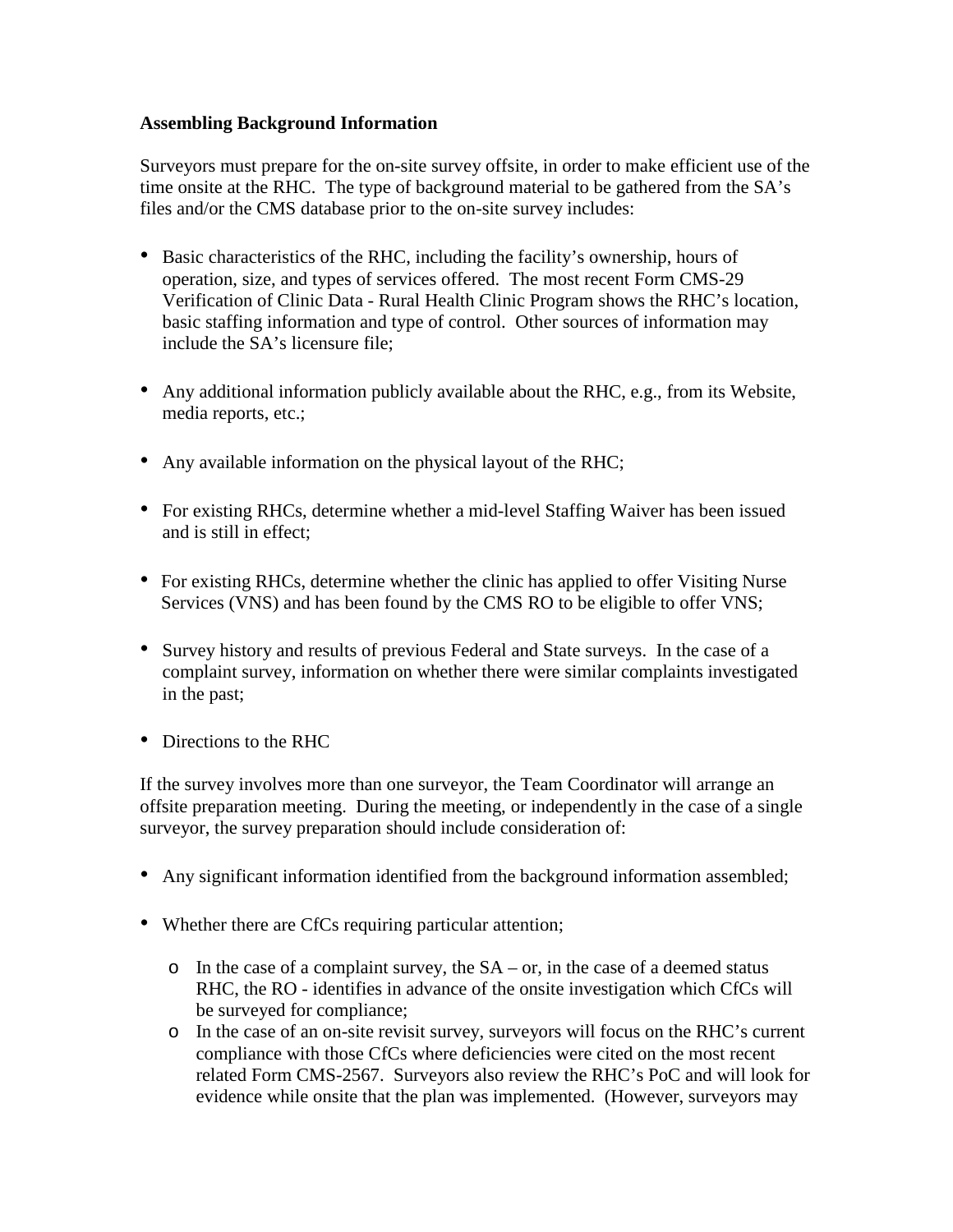not assume that implementation of the plan always means that the RHC is in substantial compliance with the CfC. It is possible that a PoC may be implemented, but is not sufficient to bring the RHC into compliance.);

- Preliminary team member assignments;
- Any questions the team has about how they will evaluate the CfCs;
- Date, location, and time team members will meet to enter the facility;
- When daily team meetings will take place, if needed; and
- The anticipated date and time of the Exit Conference.

**Note: Conduct RHC surveys during the RHC's normal business hours. All surveys are unannounced. Do not provide RHC applicants or existing RHCs with advance notice of the survey.**

#### **Resources:**

The following resources are useful to bring on surveys:

- Appendix G Guidance for Surveyors: Rural Health Clinics;
- Appendix Q Immediate Jeopardy;
- Copy of the regulations at 42 CFR §§ 405.2402 2404, concerning the RHC basic requirements, Medicare agreement and termination;
- Several copies of the regulatory language located at 42 CFR § 489.53 regarding the basis for terminating a provider/supplier agreement which applies to RHCs; and
- Several copies of the regulatory language at 42 CFR 1001.1301 regarding the consequences of failure to permit the survey team access to the facility;

# **Task 2 – Entrance Activities**

#### **General Objectives**

The objectives of this task are to explain the survey process to the RHC staff and obtain the information needed to conduct the survey.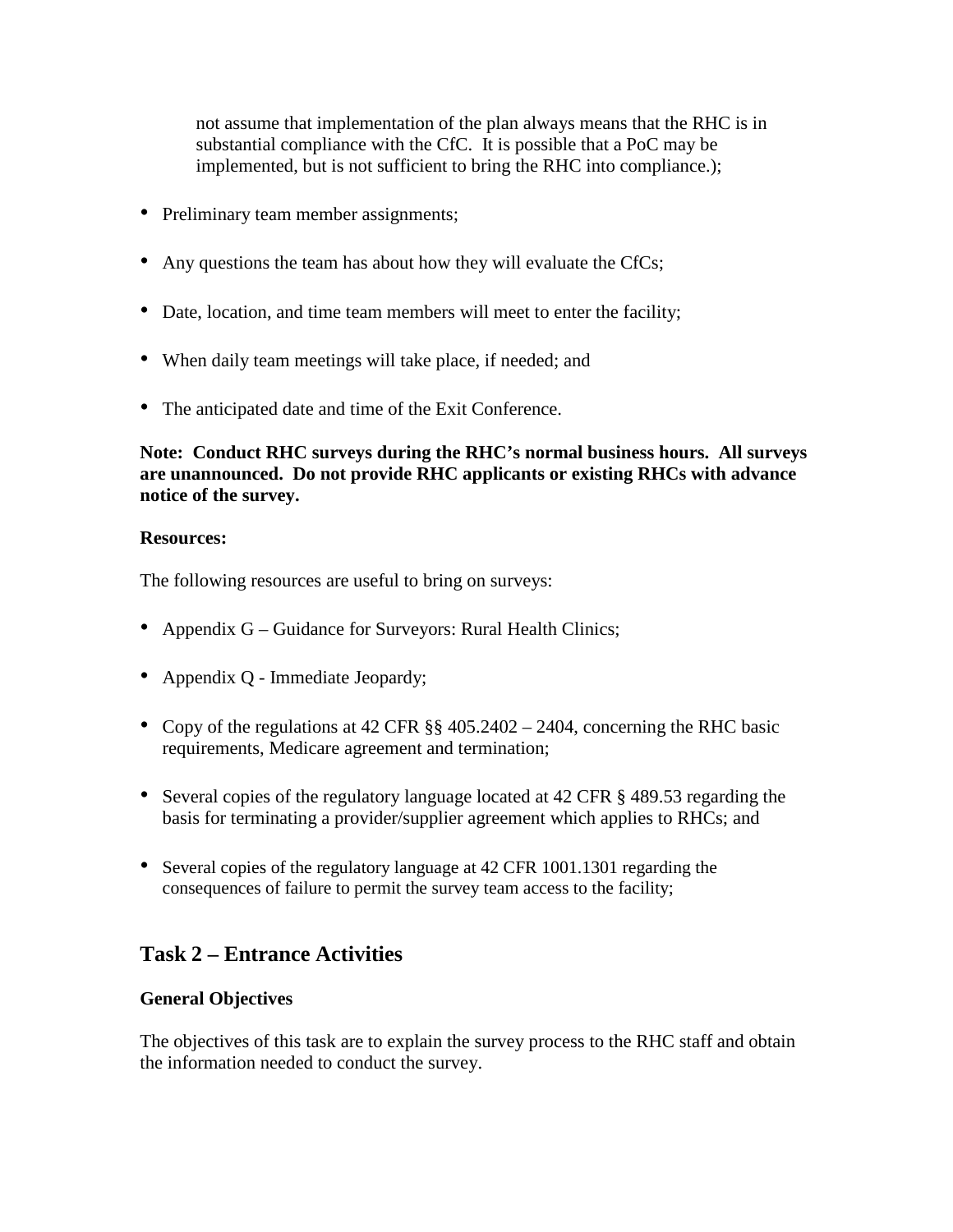#### **General Procedures**

#### **Arrival**

For surveys requiring more than one surveyor, the entire survey team should enter the RHC together. Upon arrival, the surveyor(s) must present identification. If the RHC denies entrance to the facility or otherwise tries to limit required survey activities, explain that this may be grounds for terminating the RHC's participation in Medicare. (See 42 CFR §1001.1301.)

If the surveyor(s) encounter any problems onsite, they should feel free to contact the SA manager or the RO for guidance. For instance, if RHC staff will not let a surveyor into the facility even after they're informed of the possible sanctions that can be imposed for restricting access to their facility, a call to the SA or RO would be appropriate.

The surveyor, or Team Coordinator when more than one surveyor is assigned, announces to the RHC's Administrator, or whoever is in charge, that a survey is being conducted. If the Administrator (or person in charge) is not onsite or readily available, the surveyor or Team Coordinator asks that the Administrator be notified that a Federal survey is being conducted. Do not delay the survey because the Administrator is not available.

#### **Entrance Conference**

The entrance conference sets the tone for the entire survey. The surveyor(s) must be prepared and courteous, and make requests, not demands. The entrance conference should be informative, concise, and brief.

During the entrance conference, the surveyor or Team Coordinator:

- Explains the purpose and scope of the survey (initial certification or recertification; representative sample validation; complaint investigation; revisit);
- Briefly describes the survey process;
- Introduces themselves and/or the survey team members, including any additional surveyors who may join the team at a later time, and discusses in general what the surveyors will do and the various documents they may request;
- Clarifies that all areas of the RHC may be surveyed, but emphasizes that the survey will not interfere with the provision of patient care and will take all standard precautions to avoid any infection control breaches; patients will be asked by the surveyors if they object to being observed while examination or treatment is being provided;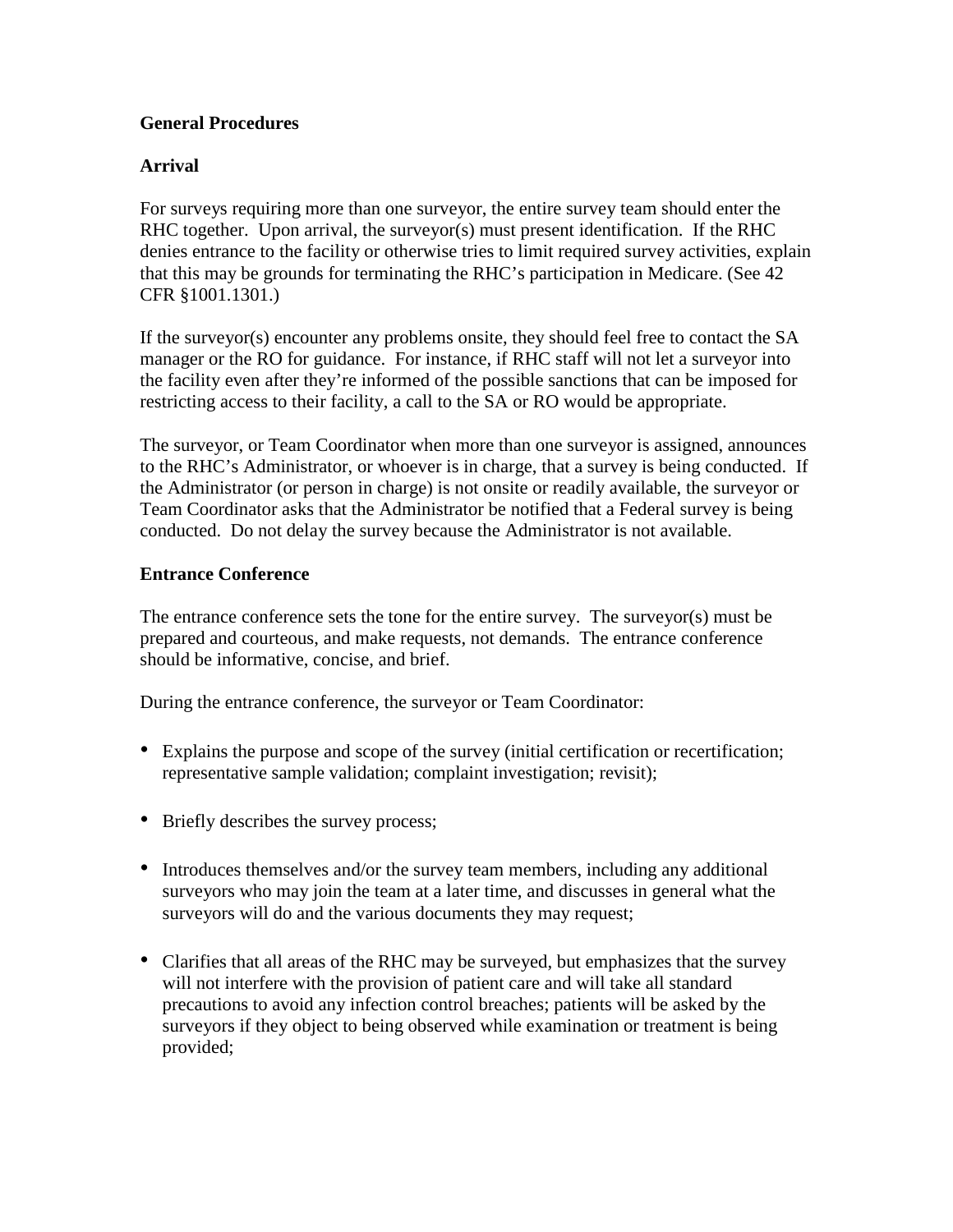- If the RHC provides VNS, ask for a list of visits scheduled during the survey period. If visits are scheduled, explain that at least one visit will be observed;
- Explains that all interviews will be conducted privately with patients, staff, or visitors, unless requested otherwise by the interviewee;
- Discusses how the facility will provide the surveyor(s) in a timely manner access to a copy machine as well as access to clinical and other records, and other information as needed;
- Obtains the names, locations, and telephone numbers of key RHC staff and their responsibilities;
- Discusses the appropriate time, location, and possible attendees of any meetings to be held during the survey; and
- Proposes a preliminary date and time for the Exit conference.

During the entrance conference, the single surveyor or Team Coordinator arranges with the RHC's Administrator, or available administrative supervisory staff in his/her absence, to obtain the following:

- A list of all patients scheduled for that day. The list should include, at a minimum, the date, each patient's name, purpose of office visit, and the physician/mid-level furnishing the office visit. The surveyor or Team Coordinator indicates that a surveyor will be following the progression of at least one patient, selected by the surveyor from the list, through the office visit, so it is essential that information on the patients be provided as soon as possible, including the expected time between registration and being seen by medical staff.
- A list of:

.

- All office visits from the past six months. In the case of a complaint survey concerning an office visit that took place further in the past, be sure to request a list that includes the month of the complaint case;
- All cases in the past year, if any, where the patient was transferred from the RHC to another health care facility for emergency services;

The list should include, at a minimum, the date, each patient's name, purpose of office visit, and the physician/mid-level furnishing the office visit. The surveyor or Team Coordinator explains to the RHC that, in order to complete the survey within the allotted time, it is important the surveyor(s) is given this information as soon as possible. The RHC should begin compiling this list as soon as the entrance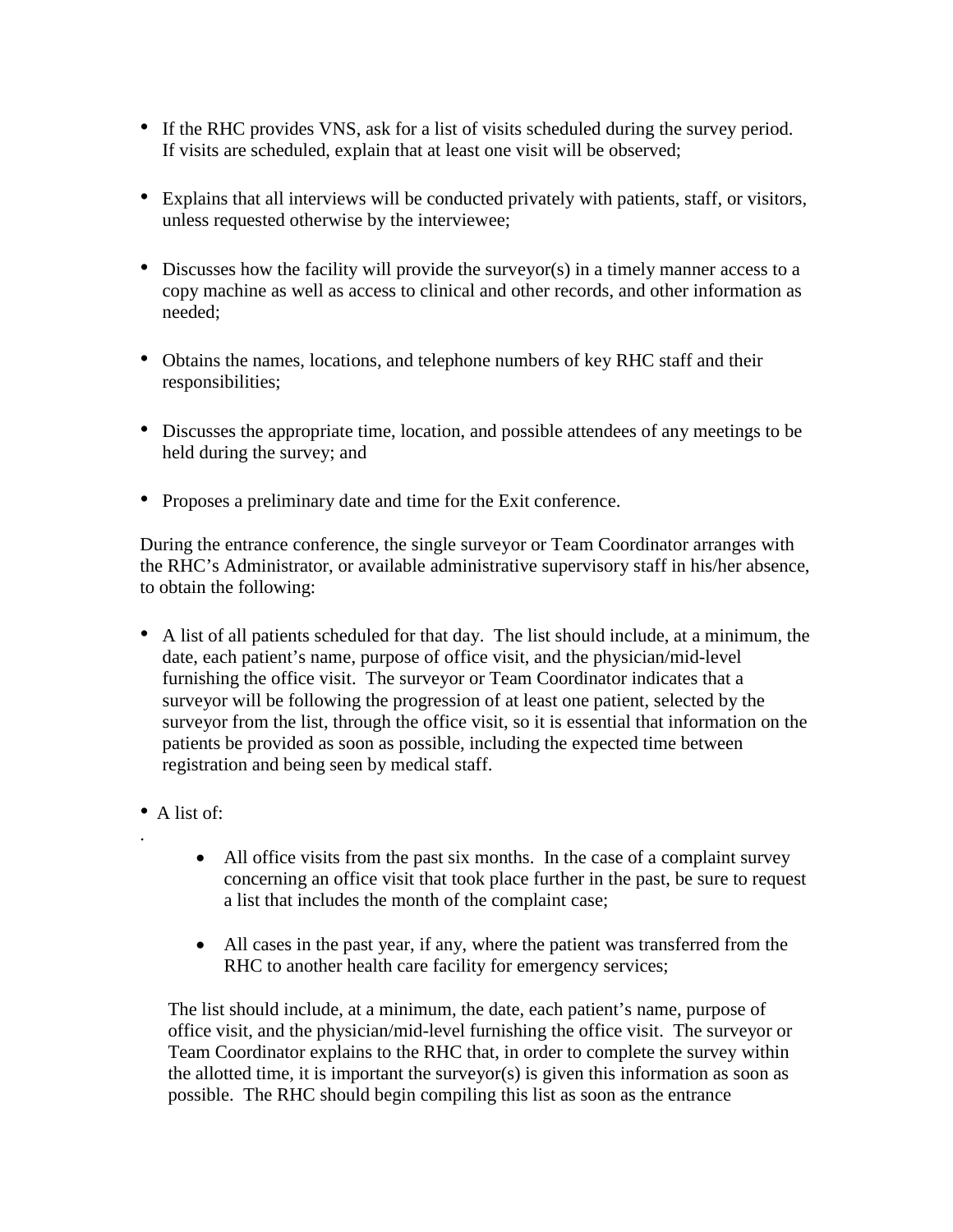conference concludes. Generally an RHC should be able to provide this information within an hour of the request.

- A location (e.g., conference room, an office not in use) where the surveyor(s) may meet privately during the survey, and also conduct patient record reviews, interviews, etc.;
- Access to a copy machine;
- A list including the names of the Medical Director, active Medical Staff, Allied Health professionals, and all other staff providing patient care;
- A copy of the facility's organizational chart;
- Specific written policies and procedures, upon request from the surveyor;
- Selected RHC personnel records identified by the surveyor;
- Written documentation related to the RHC's program evaluation or QAPI for ongoing self-assessment of quality;
- A list of services provided through agreement or arrangements; and
- A copy of the facility's floor plan.

For recertification or representative sample validation surveys, arrange an interview with the administrative staff member who will be providing information to complete the Form CMS-29 Verification of Clinic Data for Rural Health Clinic Program. SA may not require a certified RHC to submit an updated Form CMS-29 in advance of recertification. However, in the case of relocation of an RHC, the RHC must submit an updated Form CMS-29 to the SA at the same time it submits an updated Form CMS-855A to the Medicare Administrative Contractor (MAC.)

# **Task 3 – Information Gathering/Investigation**

#### **General Objective**

The objective of this task is to determine the RHC's compliance with the CfCs through observations, interviews, and document review.

#### **During the Survey**

• Surveyors should always maintain a professional and calm demeanor;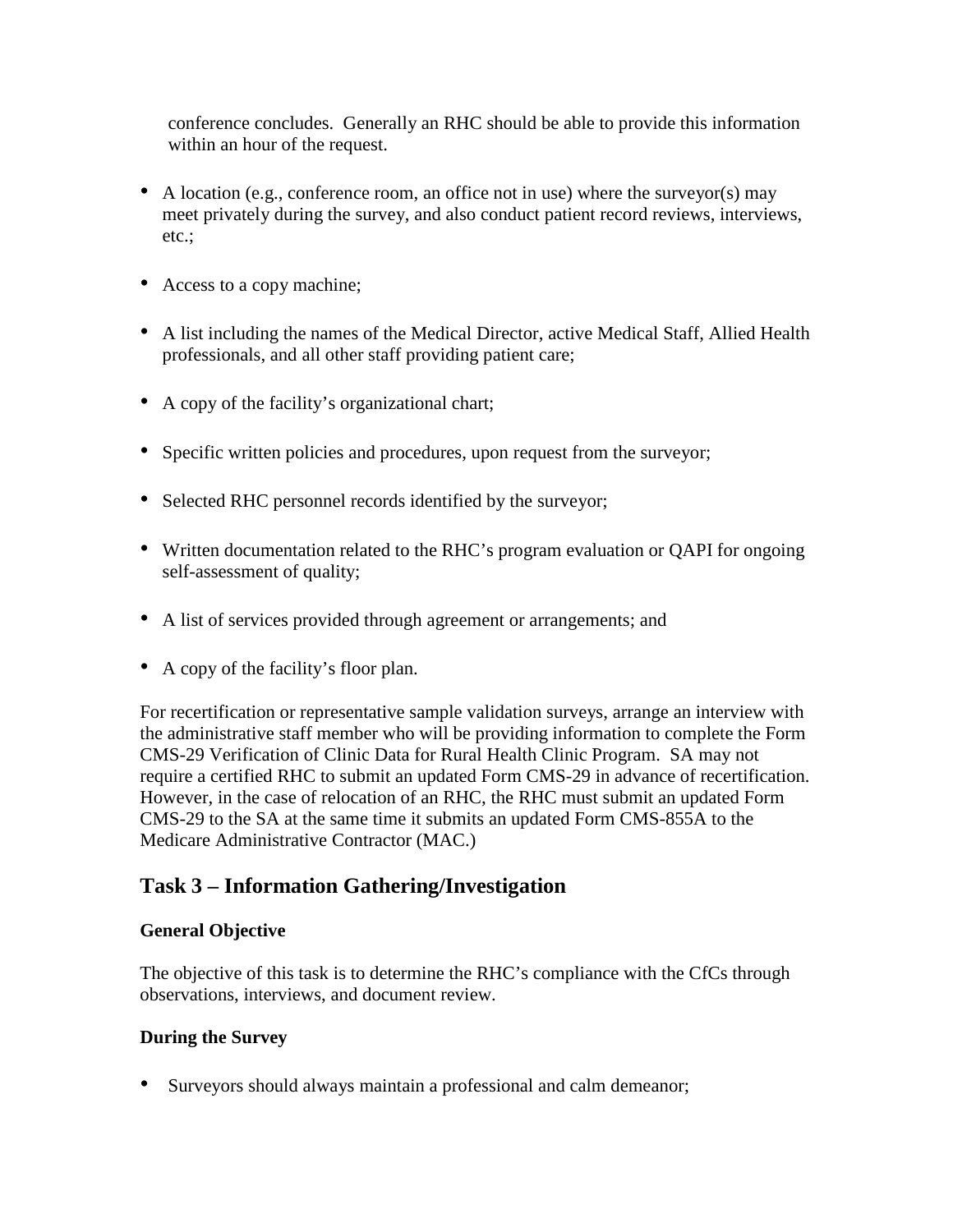- The SA and surveyors have discretion whether to allow, or to refuse to allow, facility personnel to accompany the surveyor(s) during a survey. However, maintaining open and ongoing dialogue with the facility staff throughout the survey process generally enhances the efficiency and effectiveness of the survey. Surveyors should make a decision whether to allow facility personnel to accompany them based on the circumstances at the time of the survey.
- Surveyors need to respect patient privacy at all times during the survey.
- Surveyors are not permitted to conduct clinical examinations or provide clinical services to any of the RHC's patients. Surveyors may direct the attention of the RHC staff to address an immediate and significant concern affecting a patient's care.
- The surveyor should be aware of all significant issues or significant adverse events, particularly those that a surveyor believes may constitute an immediate jeopardy. Immediate jeopardy is defined as a situation in which the RHC's noncompliance with one or more CfCs has caused, or is likely to cause, serious injury, harm, impairment or death to a patient. If the surveyor believes, and, when applicable, the Team Coordinator agrees, that there is an immediate jeopardy situation, the guidance in Appendix Q of the SOM is followed.
- Informal discussions with facility staff may be held while the survey is ongoing in order to inform them of preliminary survey findings. This affords facility staff the opportunity to present additional information or to offer explanations concerning identified issues.
- When more than one surveyor is on-site, the survey team should meet at least once daily in order to assess the status of the survey, progress on completion of assigned tasks, and areas of concern, as well as to identify areas for additional investigation. If areas of concern are identified in the discussion, the team should coordinate efforts to obtain additional information. Additional team meetings can be called at any time during the survey to discuss crucial problems or issues.
- Surveyors should maintain their role as representatives of a regulatory agency. Although non-consultative information may be provided upon request to the RHC, the surveyor is not a consultant and may not provide technical advice or consulting services to the RHC.

# **Observations**

Observations provide direct knowledge of the RHC's practices, which the surveyor(s) must compare to the regulatory requirements in order to determine whether the RHC is in compliance. The interpretive guidelines for each of the CfCs provide detailed guidance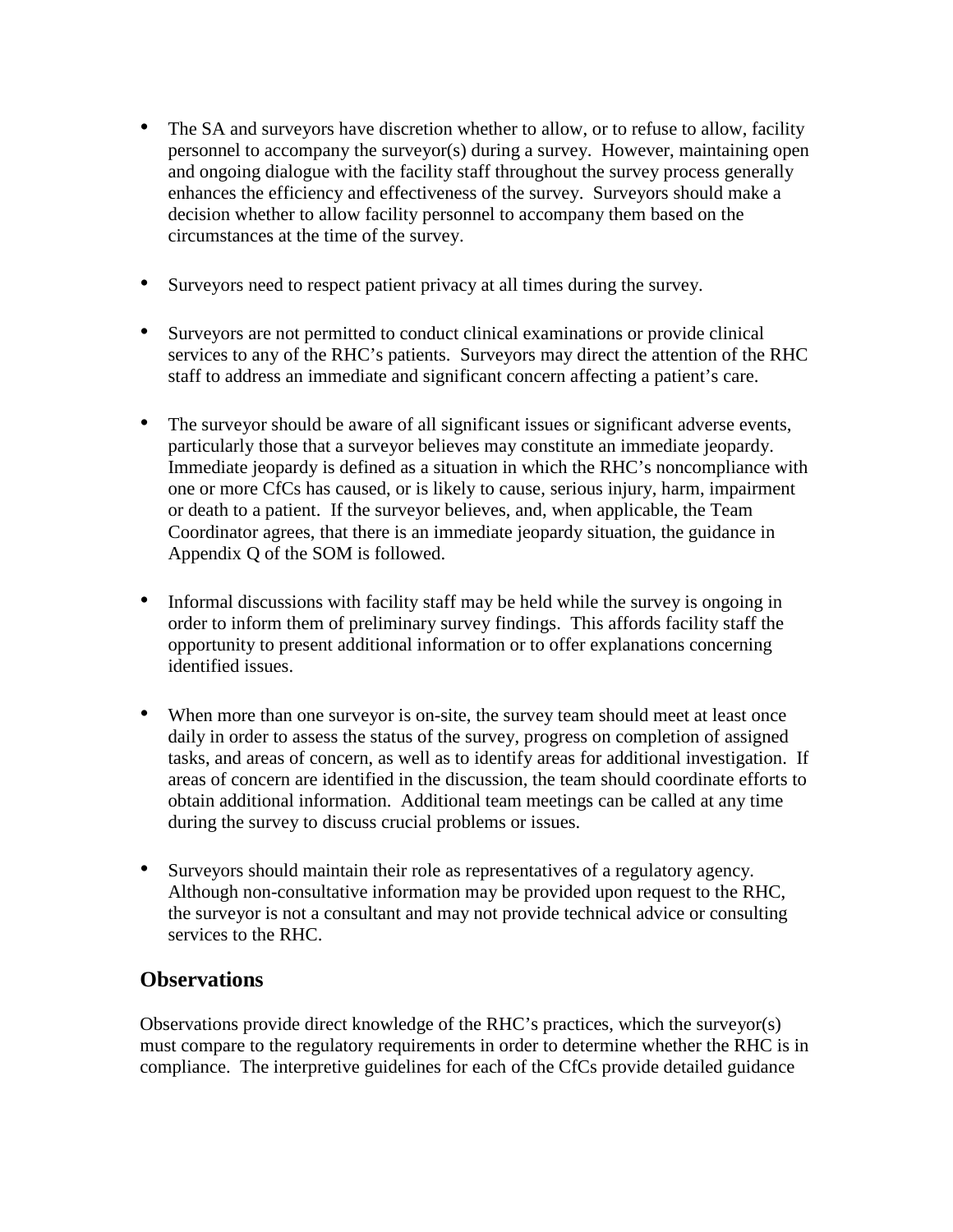as to what the regulations require, as well as tips for surveyor activities to determine compliance.

#### **Patient Care Observation**

The surveyor, or Team Coordinator when applicable, should make it a priority at the beginning of the survey to select one or two patients scheduled to receive patient care services during the survey to observe. In addition to observing onsite patient care, if an existing RHC which has been identified by CMS RO as eligible to provide VNS has a scheduled VNS visit(s), the surveyor will also observe patient care services provided during the VNS visit. AOs may contact the appropriate CMS RO to ascertain whether or not an existing RHC has been approved to provide VNS. It is preferable to observe a patient on the first day of the survey, if a two day survey is scheduled, in order to get a more accurate picture of the RHC's routine practices. The number of patients selected will depend on the size of the RHC, as well as the size of the survey team and/or the scheduled length of the survey.

The surveyor(s) should observe various types of patient care services to look for evidence of compliance related to the various CfCs, e.g., physical plant and environment, provision of services and patient health records.

#### **RHC Tour**

The tour of the RHC may be accomplished while RHC staff is assembling the information requested during the entrance conference. The purpose of the tour is to get an overview of the whole RHC and to begin making findings about its compliance with the CfCs governing an RHC's physical plant and environment, 42 CFR § 491.6. The amount of time spent on the tour will depend on the size of the RHC. For revisit surveys, a tour is generally not necessary, although observations in various parts of the RHC related to the areas of prior noncompliance will be required.

#### **Observation Methods**

Observations provide direct knowledge of the RHC's practices, which the surveyor must compare to the regulatory requirements in order to determine whether the RHC is in compliance with the requirements. The interpretive guidelines for each of the CfCs provide detailed guidance as to what the regulations require, as well as tips for surveyor activities to determine compliance.

In general, when making observations, surveyors should assess general conditions such as:

- Building structure and layout, general appearance and cleanliness, smells;
- Staff-patient interactions, both clinical and non-clinical: for example, at what point are patients allowed into the facility? What happens to patients from the time they arrive to the time they leave? Is care provided by appropriate, qualified staff?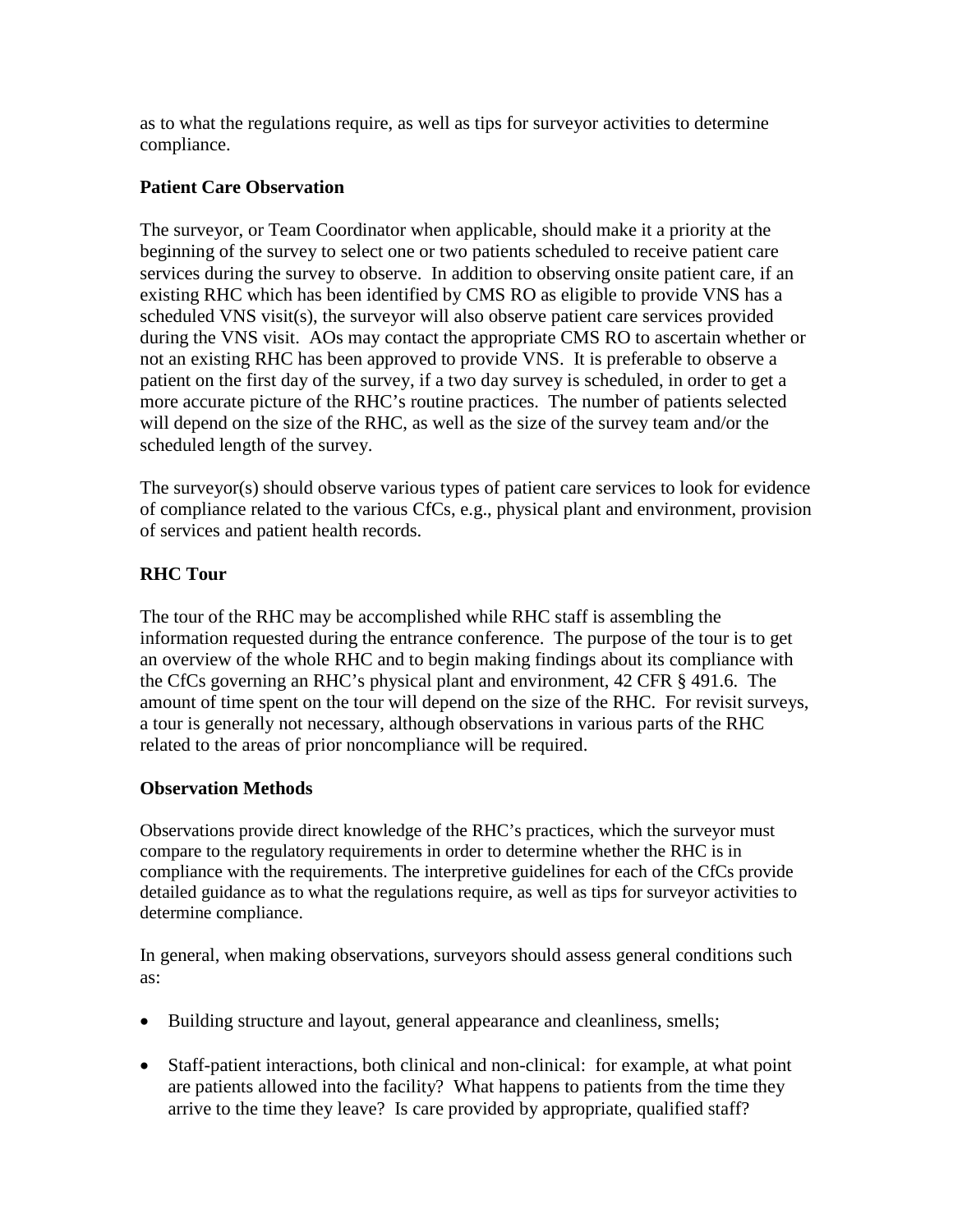• Other staff activities: for example, how is clinical staff supervised? How are clinical records protected? Are infection control precautions observed?

A surveyor must take detailed notes of all observations, identifying the applicable regulatory standard(s). One set of observations might support findings related to multiple standards. Surveyors may find it convenient to use interpretive guidance "tag" numbers as a shortcut for identifying the applicable standards, but must always recall that tags are just a filing/sorting device, and that the regulatory authority is always based on the specific regulatory language.

Surveyors must attempt to obtain further verification of the factual accuracy of their observations from the patient, family, facility staff, or other team member(s), or by another mechanism. For example, when finding an outdated medication, surveyors can ask a member of the RHC's professional staff to verify the drug's expiration date.

Surveyors must introduce themselves to the patient and/or the patient's representative prior to seeking permission to observe the delivery of care to that patient. The privacy and dignity of the patient must always be respected, along with the patient's right to refuse to allow the surveyor to observe his/her care. However, an RHC does not have the right to prohibit/refuse any and all case observation by surveyors.

For each observation, the surveyor should document:

- The date and time of the observation(s):
- Location within the RHC;
- Patient and staff identifiers; a key containing identifiable information for patients must be kept on an identifier list separate from that of the staff identifiers. Do not use names, medical record numbers, Social Security numbers, or billing record numbers to identify patients, or names or positions for staff members;
- Individuals present during the observation;
- Activity/area being observed (e.g., observation of injection practices for adherence to accepted standards of infection control, observation of handling of samples for required laboratory services, etc.).

#### **Document Review**

RHCs maintain a variety of documents that provide evidence of their compliance/noncompliance with the regulations. Review of documents is a key component of the survey, but it is important to note that it must always be supplemented by surveyor observations and interviews. For example, it is not an efficient or effective use of surveyor time to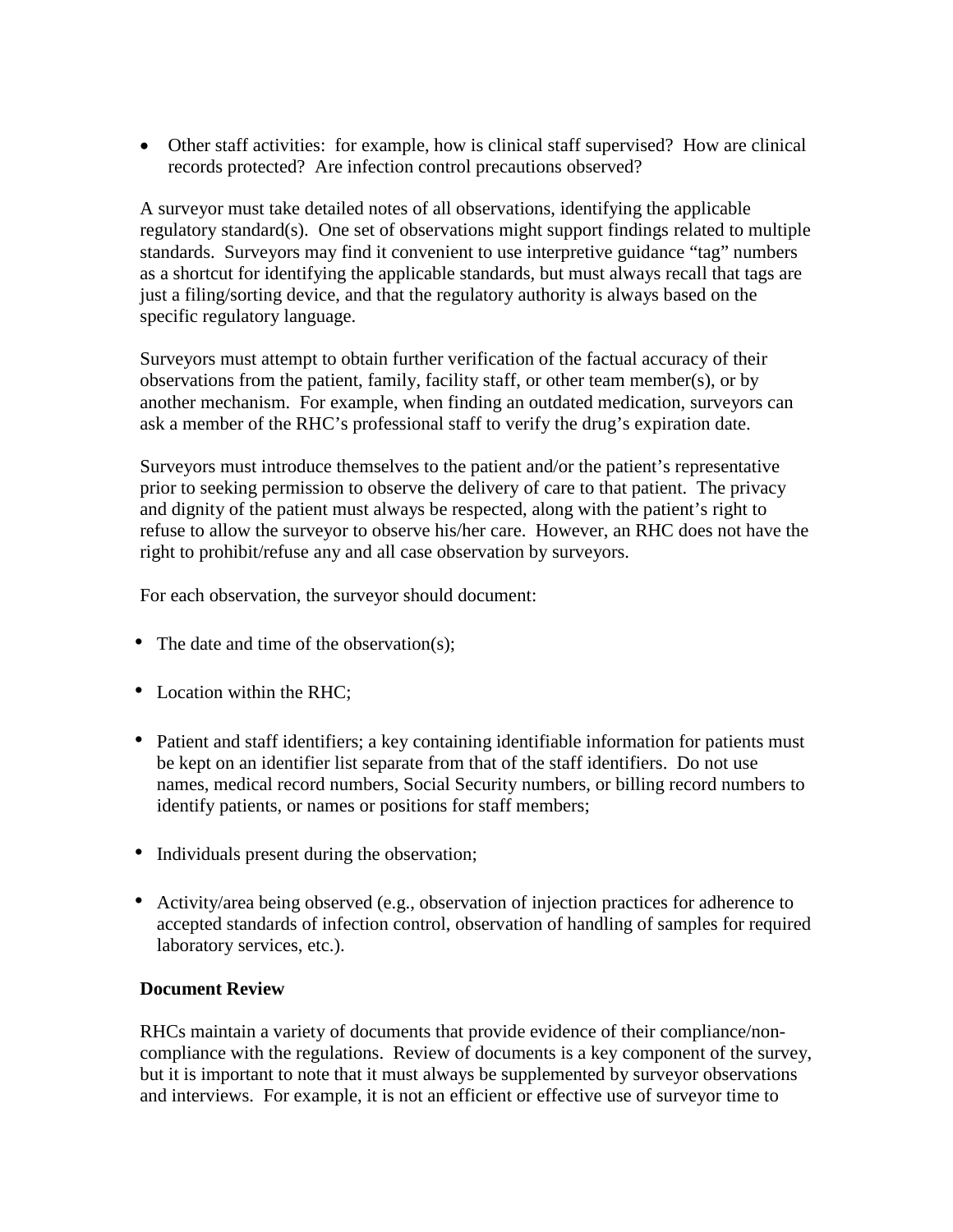request a copy of all RHC policies and procedures for review; instead, it is preferable to make selective requests for such documents when observations or interviews suggest noncompliance in an area, in order to determine whether the problems stem from inappropriate policies and procedures, or failure to follow appropriate policies and procedures.

While it is importance to verify specific policies and procedures are in place as required by 491.7 and 491.9, it is never sufficient to determine compliance by just verifying that an RHC has an appropriate written policy and procedure in place. Surveyors must use a variety of means, including review of other documents, such as medical records, personnel files, maintenance records, etc., to confirm that the RHC actually follows its policies and procedures in its daily operations. Documents reviewed may be written or electronic, or a mixture of both, and may include the following:

- Clinical records (see discussion below);
- Personnel files to determine if staff members meet educational and training requirements, and are licensed or credentialed, if required. The RHC must comply with all Medicare requirements and State law governing scope of practice, as well as follow its own written policies for clinical staff responsibilities;
- Policy and procedure manuals or portions thereof. When reviewing policy and procedure manuals, verify with the RHC's leadership that they are current;
- Contracts or written agreements for services provided through agreements or arrangements. Review to verify these are current.

#### **Copies of Documents**

Surveyors must be able to make copies of all documents needed to support deficiency findings, whether by photocopying paper records or printing out pertinent portions of electronic health records (EHR). In the case of paper documents, the surveyor needs access to a photocopier in the RHC in order to make photocopies. Generally surveyors must not rely upon RHC staff to make photocopies for them. However, if the RHC insists that one of its staff members must operate the copier, then a surveyor must observe the copying process, in order to assure that changes or omissions do not occur. If requested by the RHC, the surveyor must make the facility a copy of all items the surveyor photocopies. All copies need to be dated and timed by the surveyor as to when photocopied, and identified, such as "RHC Patient Care Polices Requirements" – 10-25- 09, or "Patient Record #1 - 10-25-09."

In the case of an RHC with an EHR system, CMS recommends that RHC surveyors not seek direct access to the EHR system, but instead have an RHC staff member operate the system to pull up any record information the surveyor requires, and to print out materials as requested by the surveyor. All copies need to be dated and timed by the surveyor as to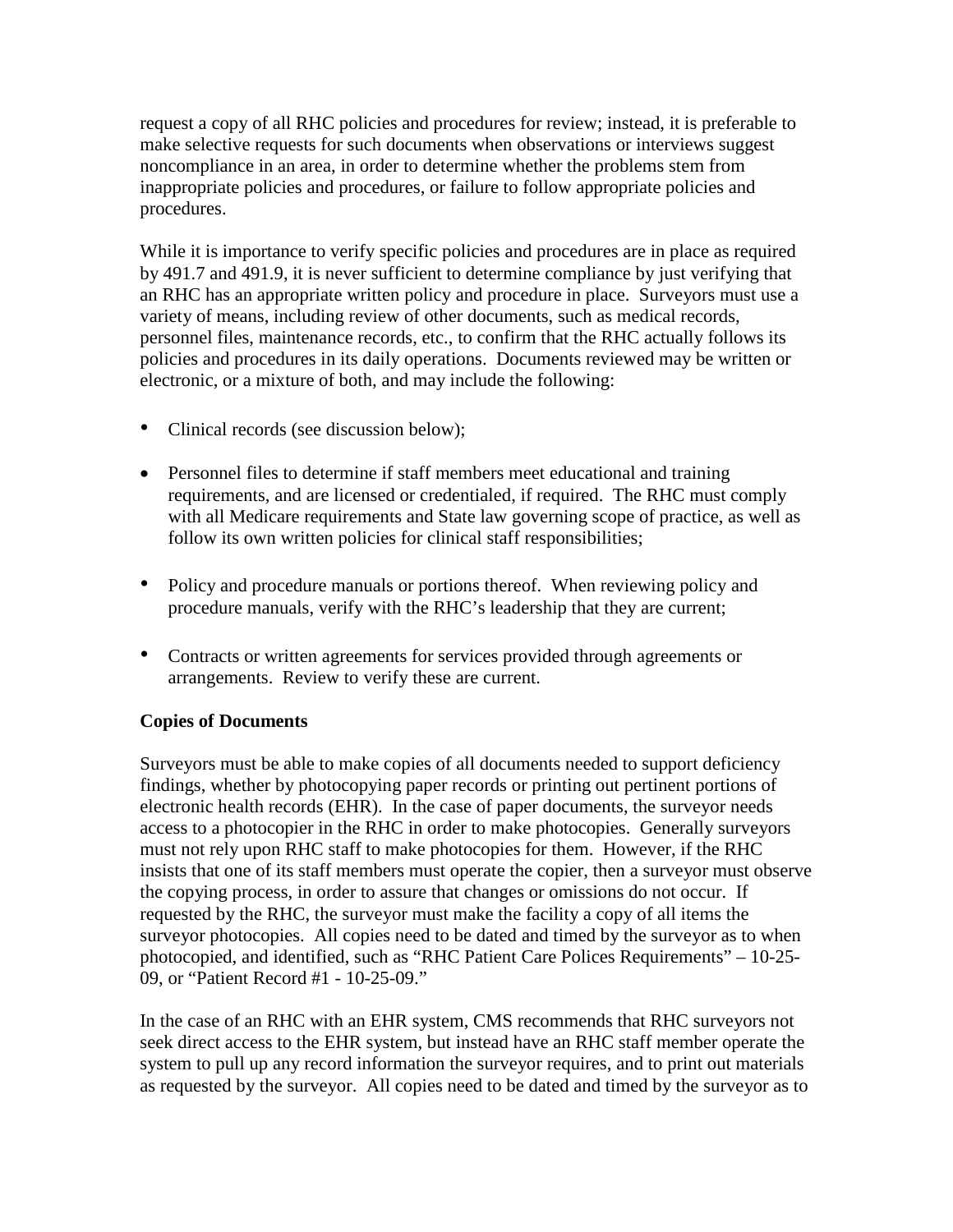when printed, and identified, such as "RHC Patient Care Polices Requirements" – 10-25- 09, or "Patient Record #1 - 10-25-09."

#### **Clinical Record Review**

#### **Active Patient Record Sample Size and Selection**

After the RHC provides a log or some other record of active medical records from the previous 60-90 days, the team/surveyor will select a sample of medical records to review.

### **Clinical Record Sampling for Standard (Full) Surveys**

It is generally preferred that the clinical record sample consist of records for RHC patients seen by a physician or non-physician RHC practitioner within the previous 90 days. At a minimum, the sample should be at least 20 records for an RHC with a monthly case volume exceeding 50. For lower volume RHCs at least 10 records should be selected. The sample size may be expanded as needed in order to determine compliance with the RHC CfCs, at the surveyor or Team Coordinator's discretion. For initial surveys, the surveyor or Team Coordinator determines if there are enough medical records for surveyors to determine whether the RHC can demonstrate compliance with all of the CfCs.

The sample must include Medicare beneficiaries as well as other patients. Any emergency transfers to hospitals or Critical Access Hospitals (CAHs) should also be included.

#### **Sampling for Complaint Surveys**

CMS always assesses an RHC for its current compliance with the CfCs. For a complaint investigation, it is expected that the CfC(s) related to the complaint are evaluated in the same manner as they would be during a full or standard survey. Thus, it is **not** sufficient to look only at the clinical record for the complaint case in conducting a complaint survey.

The SA - or the RO, in the case of a deemed status RHC - will determine in advance of the survey which CfCs the surveyor(s) will be evaluating in relation to the complaint. Selection of the CfCs will be determined based on the nature of the allegation(s) explicitly stated or implied by the complaint  $-$  i.e., an allegation of transmission of an infectious disease will require review of the Physical Plant and Environment CfC, and probably also of the Program Evaluation CfC.

It will be necessary to review multiple clinical records, including the record of any patient identified in the complaint, and the selection of the sample to review will in part be dependent on the complaint allegations. Depending on the CfCs to be surveyed for a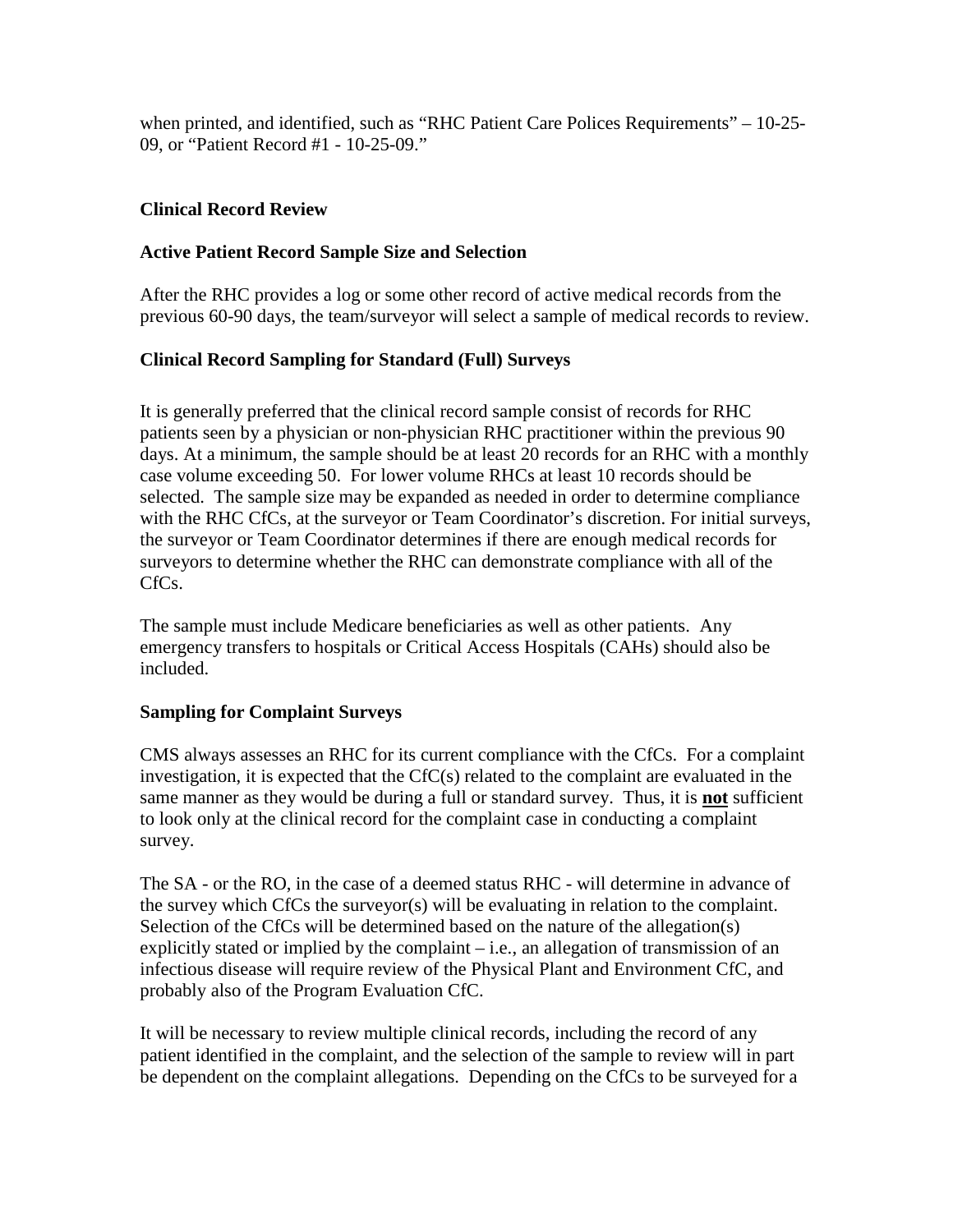complaint, as well as the date of service for any patient identified in the complaint, it may also be necessary to review older records.

A revisit survey may or may not require review of recent or older records, depending on the specific standards and conditions being re-evaluated.

Once the clinical records are available, the surveyor(s) can begin reviewing each record for evidence of compliance/noncompliance.

Give each clinical record observed/reviewed in the sample a unique identifier. A key containing identifiable information for patients must be kept on a separate identifier list. Do not use names, clinical record numbers, Social Security numbers, or billing record numbers to identify the patients or names or positions for staff. In reviewing the record, surveyors should confirm it contains items required by various CfCs, including but not limited to:

- Identification and social data, evidence of consent forms, pertinent medical history, assessment of the health status and health care needs of the patient, and a brief summary of the episode, disposition, and the instructions to the patient;
- Reports of physical examinations, diagnostic and laboratory test results, and consultative findings;
- All practitioner's orders, reports of treatment and medications and other pertinent information necessary to monitor the patient's care;
- Signatures of the physician and other health care professional.
- Legible entries that are completed, dated, timed, and authenticated promptly in written or electronic form by the person responsible for ordering, providing or evaluating the service.

#### **Interviews**

Interviews provide another method to collect information, and to verify and validate information obtained through observations, record review and review of other documents. Informal interviews are conducted throughout the duration of the survey. The information obtained from interviews may be used to determine what additional observations, interviews, and record reviews are necessary. When conducting interviews:

- Prepare detailed notes of each interview conducted. Document the interview date, time, and location, the full name and title of the person interviewed, and key points made and topics discussed. To the extent possible, document quotes from the interviewee.
- Interviews with facility staff should be brief and to the point.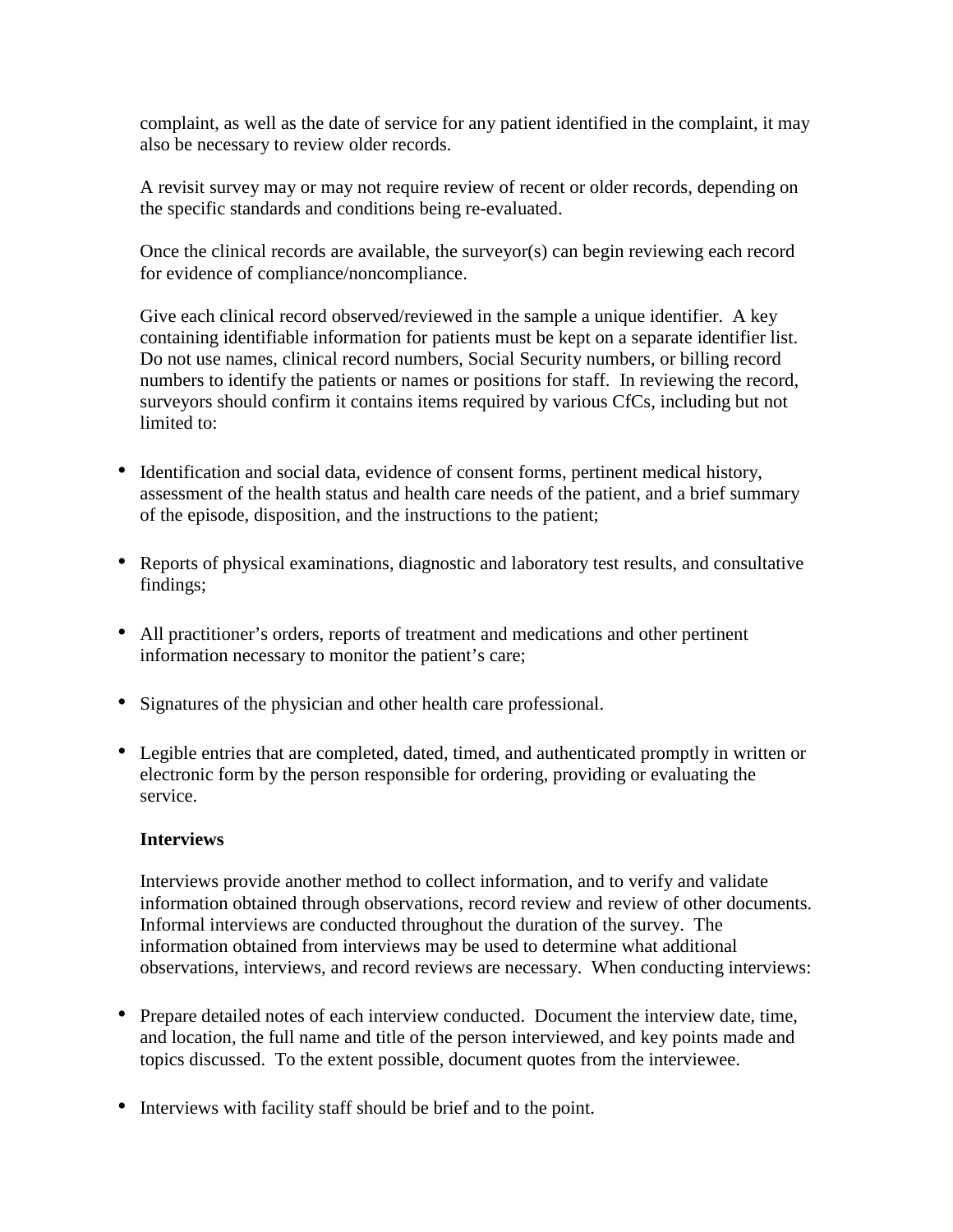- Interviews should be used to determine whether staff is aware of and understand what they need to do for the RHC to comply with regulatory requirements, as well as the RHC's formal policies and procedures. It is not necessary for staff to be able to cite specific Medicare regulations, but they should be able to describe what they do in a way that lets surveyors determine compliance with the regulations.
- Be sure to interview staff having responsibilities related to each of the CfCs being surveyed.
- Use open-ended questions whenever possible to elicit staff knowledge rather than questions that lead the staff member to certain responses. For example, to determine if a staff member is aware of non-medical emergency procedures, and his/her role in such events, simply ask, "If you smelled smoke, what would you do?" Do not ask, "Does this RHC have policies and procedures to address non-medical emergencies?" Likewise, ask appropriate clinical staff, "Can you describe how a life-threatening/medical emergency is handled? Do not ask, "Does this RHC provide medical emergency procedures?"
- Surveyors must always introduce themselves and ask patients or their representatives for permission before they interview them. Surveyors must be sensitive when selecting patients for interview; for example, if a patient appears to be experiencing significant pain or anxiety, an interview request should not be made. The privacy, dignity and wellbeing of the patient must always be respected, along with the patient's right to refuse to allow the surveyor to conduct an interview.
- Patient interview questions should focus on factual matters about which the patient is likely to have information. For example, ask "Did you notice whether the nurse or physician washed their hands or used a cleaning gel before providing care to you today?
- Problems or concerns identified during a patient or family interview must be addressed in the staff interviews to gather additional information and to potentially validate the patient's perception.
- Validate as much of the information collected via interviews as possible, e.g., by asking the same question of several staff or patients, or by integrating interview responses with related surveyor observations or record review findings.
- If necessary, telephone interviews may be conducted but in-person interviews are preferred.

#### **Task 4 – Preliminary Decision Making and Analysis of Findings**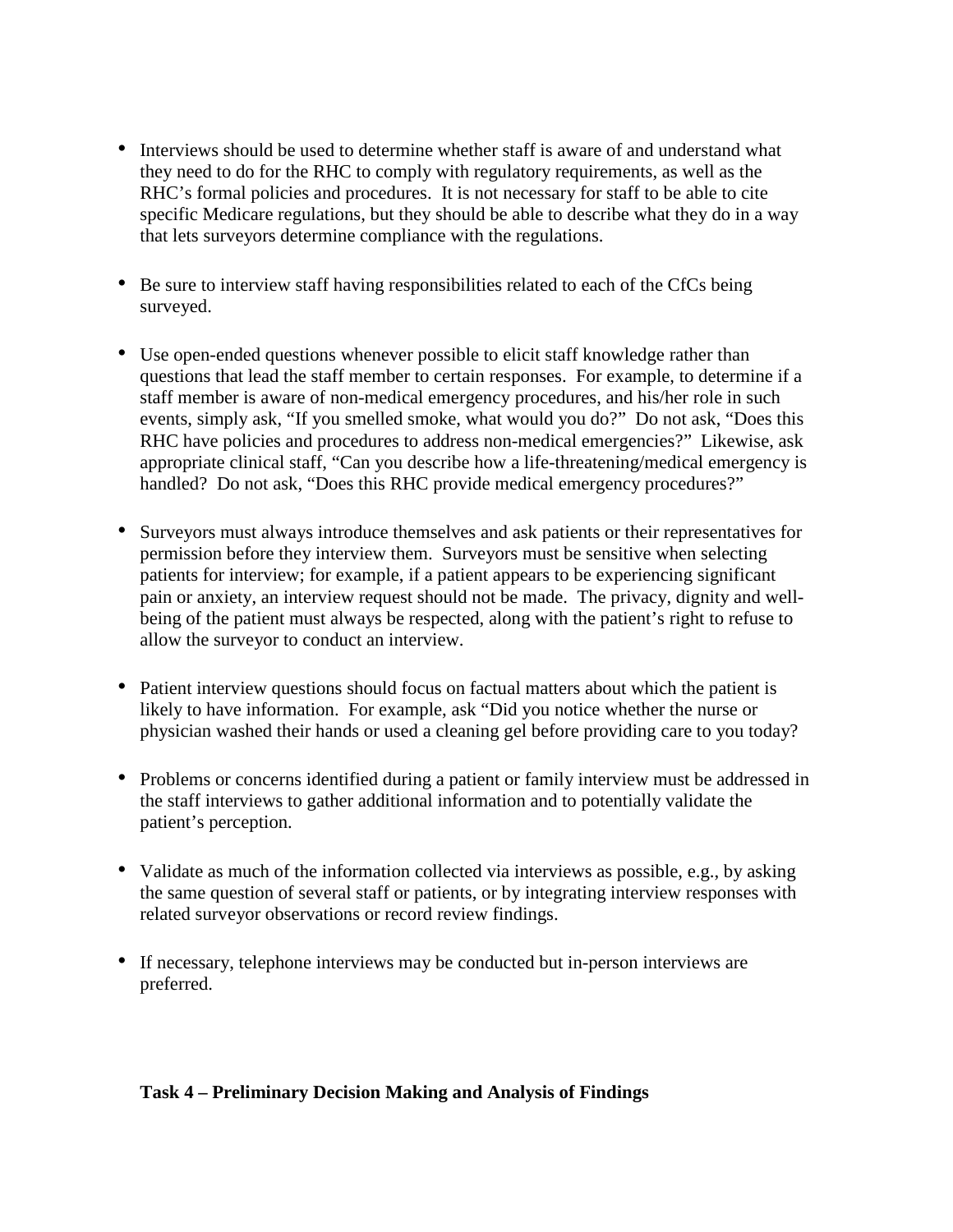#### **General Objectives**

The general objectives of this task are to integrate findings, and to review and analyze all information collected from observations, interviews, and record reviews. The surveyor's preliminary decision-making and analysis of findings assist in preparing the exit conference report.

#### **Preparation**

Prior to beginning this task, the surveyor must review his/her notes related to observations and interviews, as well as the documents he/she has photocopied (or printed out if the RHC uses an electronic health record system). The surveyor must be confident that he/she has everything needed to support his/her presentation of findings to the team, when applicable, and to his/her SA manager when preparing a formal survey report.

#### **Discussion Meeting**

A discussion meeting takes place when more than one surveyor participates in the onsite survey. A survey team should use this time to share their individual findings. The team must reach a consensus on all findings of noncompliance. Decisions about deficiencies must be team decisions with each member having input. During this meeting, the survey team will begin evaluating the formation/evidence found during the survey.

#### **Information Evaluation**

The surveyor(s) must evaluate the evidence and make decisions regarding compliance with each requirement. For initial, recertification, and validation surveys (if applicable), the surveyor should review the evidence gathered, proceeding sequentially through the regulatory requirements for each CfC to determine if the requirements are met. For complaint surveys, the surveyor should review the evidence related to each CfC selected for the investigation. All evidence that supports each finding of noncompliance must be documented. Any additional documentation or evidence needed to support identified noncompliance must be gathered prior to exiting the facility.

All noted noncompliance must be cited as a deficiency, even when corrected onsite during the survey.

When a noncompliant practice is determined to have taken place prior to the survey, this would be considered evidence of current non-compliance, **unless** there is documentation that the RHC identified the problem prior to the survey and implemented effective corrective action. In evaluating whether the RHC is currently in compliance, the surveyor(s) must consider:

• what corrective action the facility implemented and when it did this;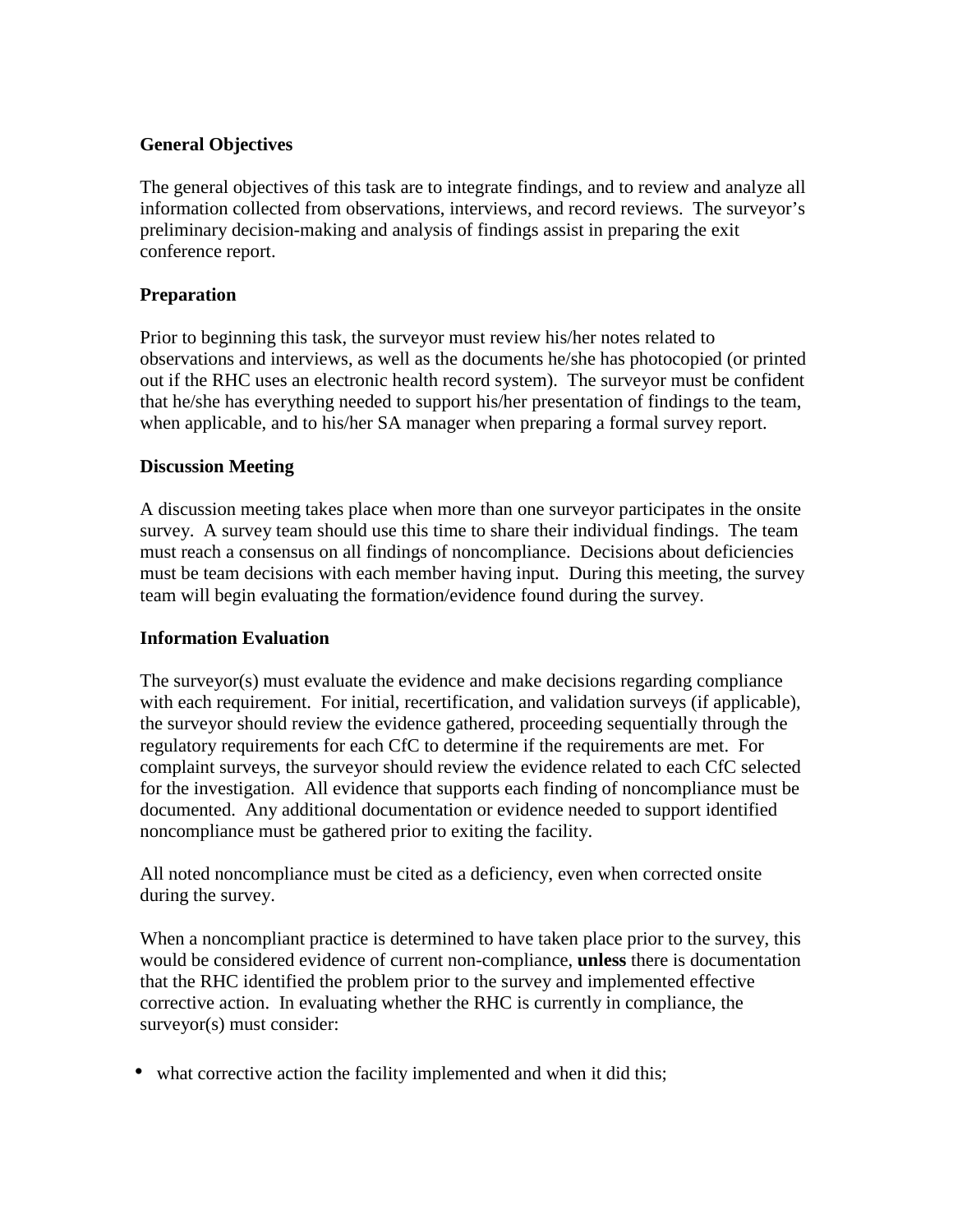- whether the corrective action was sufficient to address the underlying causes of the deficiency;
- whether the corrective action was evaluated for its effectiveness to sustain long-term compliance; and
- whether there are any other findings from the survey indicating current noncompliance.

If the deficient practice was identified and corrected by the RHC prior to the survey and there is no other evidence of current non-compliance, this would be a case of past noncompliance and surveyors must not cite current noncompliance.

In the case of a revisit survey, the surveyor's task is to determine current compliance with the regulatory requirements that were cited as deficiencies during the previous survey. The surveyor should conduct observations, document reviews and interviews to assess current compliance with the CfC(s) addressed by the PoC.

#### **Integrating Findings**

The surveyor(s) integrates the findings derived from document review, observations, and interviews that pertain to each CfC surveyed, in order to make a determination of whether there is evidence of compliance/non-compliance.

#### **Determining the Citation Level of Deficiencies**

Citing noncompliance at the appropriate level, i.e., standard or condition-level, is critical to the integrity of the survey process.

The regulations at 42 CFR § 488.26(b) state in part, "The decision as to whether there is compliance with a particular requirement, condition of participation, or condition for coverage depends upon the manner and degree to which the provider or supplier satisfies the various standards within each condition." When noncompliance with a particular standard within the Conditions for Certification is noted, the determination of whether the lack of compliance is at the Standard or Condition level depends upon the nature of the noncompliance – i.e., how serious is the deficiency in terms of its potential or actual harm to patients - and the extent of noncompliance  $-e.g.,$  how many different regulatory requirements within a CfC are being cited for noncompliance, or how widespread was a given noncompliant practice, etc. One instance of noncompliance with a standard that poses a serious threat to patient health and safety is sufficient to find condition-level noncompliance. Likewise, when an RHC has multiple standard-level deficiencies in a CfC, the extent of the non-compliance could be sufficient to find condition-level noncompliance.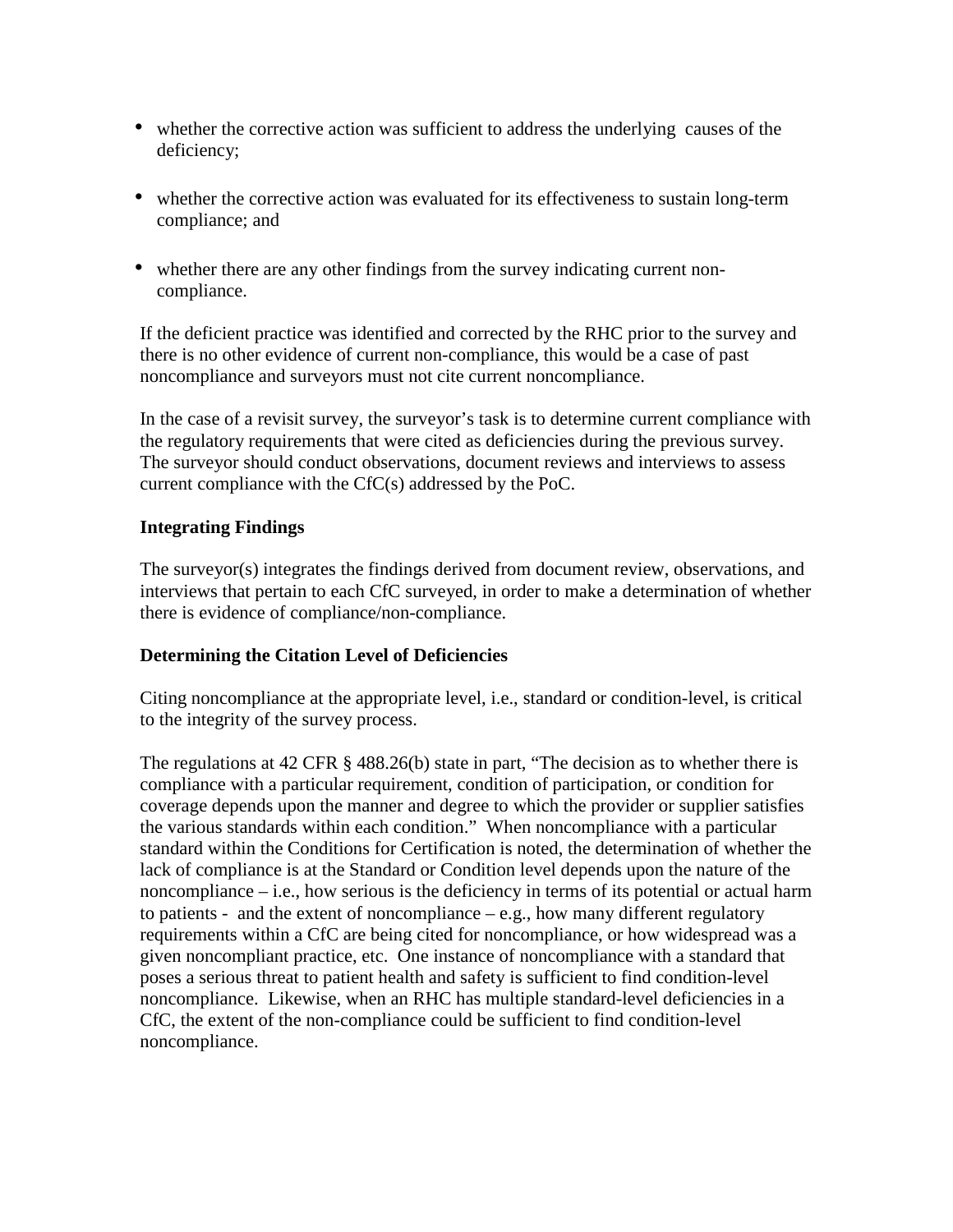Determinations of citation level for complaint surveys follow the same process that is applied to full surveys; the only difference is that the complaint survey itself is generally limited to the CfCs implicated in the complaint.

#### **Gathering Additional Information**

If additional information is required in order to determine facility compliance or noncompliance, the surveyor determines the best way to gather such information. If the survey was conducted by a survey team, the Team Coordinator makes the determination of whether additional information is required.

#### **Task 5 - Exit Conference**

#### **General Objective**

The general objective of this task is to informally communicate preliminary survey team findings and provide an opportunity for the exchange of information with the RHC's administrator, designee or other invited staff. The Exit Conference is both a courtesy to the RHC and a way to expedite the clinic's planning ahead of the formal receipt of the survey findings in the Form CMS-2567, Statement of Deficiencies. Additionally, an Exit Conference is not always guaranteed, as is noted in section 2724 of the SOM.

#### **Prior to the Exit Conference**

- The surveyor is responsible for organizing his/her presentation for and facilitating the exit conference.
- If the surveyor feels he/she may encounter a problem during the exit conference, he/she should contact the SA manager in advance to discuss the potential problems and appropriate methods to handle them.

If the survey is conducted by a survey team, the Team Coordinator would be responsible for the above tasks.

#### **Discontinuation of an Exit Conference**

CMS' general policy is to conduct an exit conference at the conclusion of all types of surveys as a courtesy to the provider/supplier and to promote timely remediation of quality of care for safety problems. However, there are some comparatively rare situations that justify refusal to conduct or continue an exit conference. For example:

• If the RHC is represented by an attorney (all participants in the exit conference, both surveyor(s) and RHC staff, must identify themselves prior to beginning the exit conference), surveyors may refuse to conduct the conference if the attorney attempts to turn it into an evidentiary hearing; or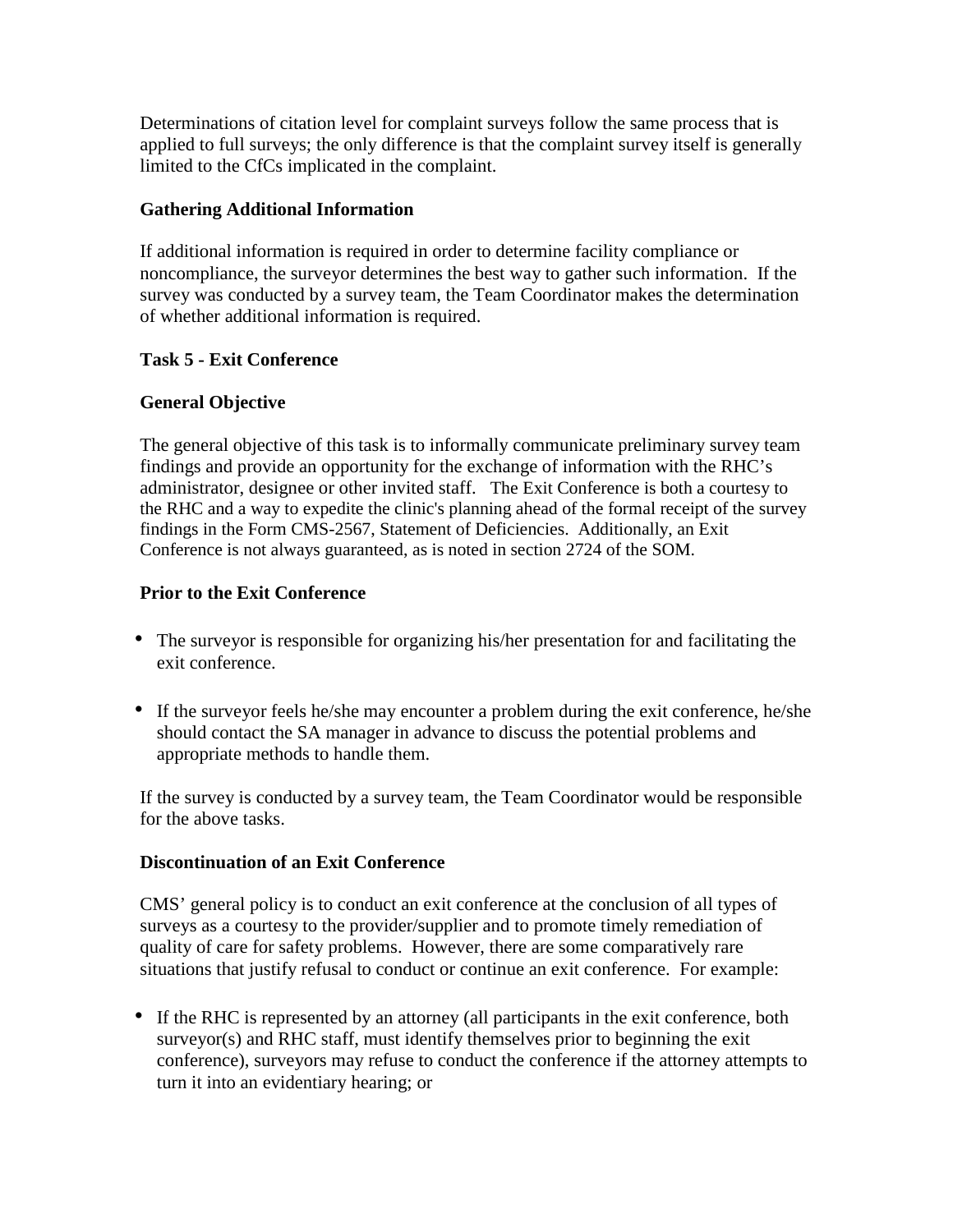• If the RHC staff /administration create an environment that is hostile, intimidating, or inconsistent with the informal and preliminary nature of an exit conference, the surveyor(s) may refuse to conduct or continue the conference. Under such circumstances, it is suggested that the surveyor stop the exit conference and call the SA for further direction. If a survey team is onsite, the Team Coordinator should take the above actions.

#### **Recording the Exit Conference**

If the facility wishes to audio tape the conference, it must provide two tapes and tape recorders, recording the meeting simultaneously. The surveyor or Team Coordinator should select one of the tapes at the conclusion of the exit conference to take back to the SA. Videotaping is also permitted, if: 1) the surveyor/team agrees to this, and 2) a copy is provided the surveyor/team at the conclusion of the conference. The surveyor or survey team is under no obligation to consent to videotaping and is not required to offer a reason if it refuses to permit videotaping.

#### **General Principles**

The following general principles apply when conducting an exit conference:

- The RHC management determines which RHC staff will attend the exit conference.
- The identity of individual patients or staff members must not be revealed by surveyors when discussing the survey results. Identity includes not just the name of an individual patient or staff member, but also includes any reference or characterization by which identity may be deduced.
- Because of the information-gathering activities the surveyor or survey team has already engaged in, in most instances members of the RHC's staff should generally be aware prior to the exit conference of the areas, if any, where the survey team has concerns. Accordingly, there should be few cases where the RHC has not already had the opportunity prior to the exit conference to present additional information that might be relevant to the survey findings. The exit conference is not the correct setting for further information-gathering activities.

#### **Exit Conference Sequence of Events**

#### **Introductory Remarks:**

- Thank everyone for their cooperation during the survey.
- Reintroduce all surveyors who participated in the survey, even if they are no longer in the facility.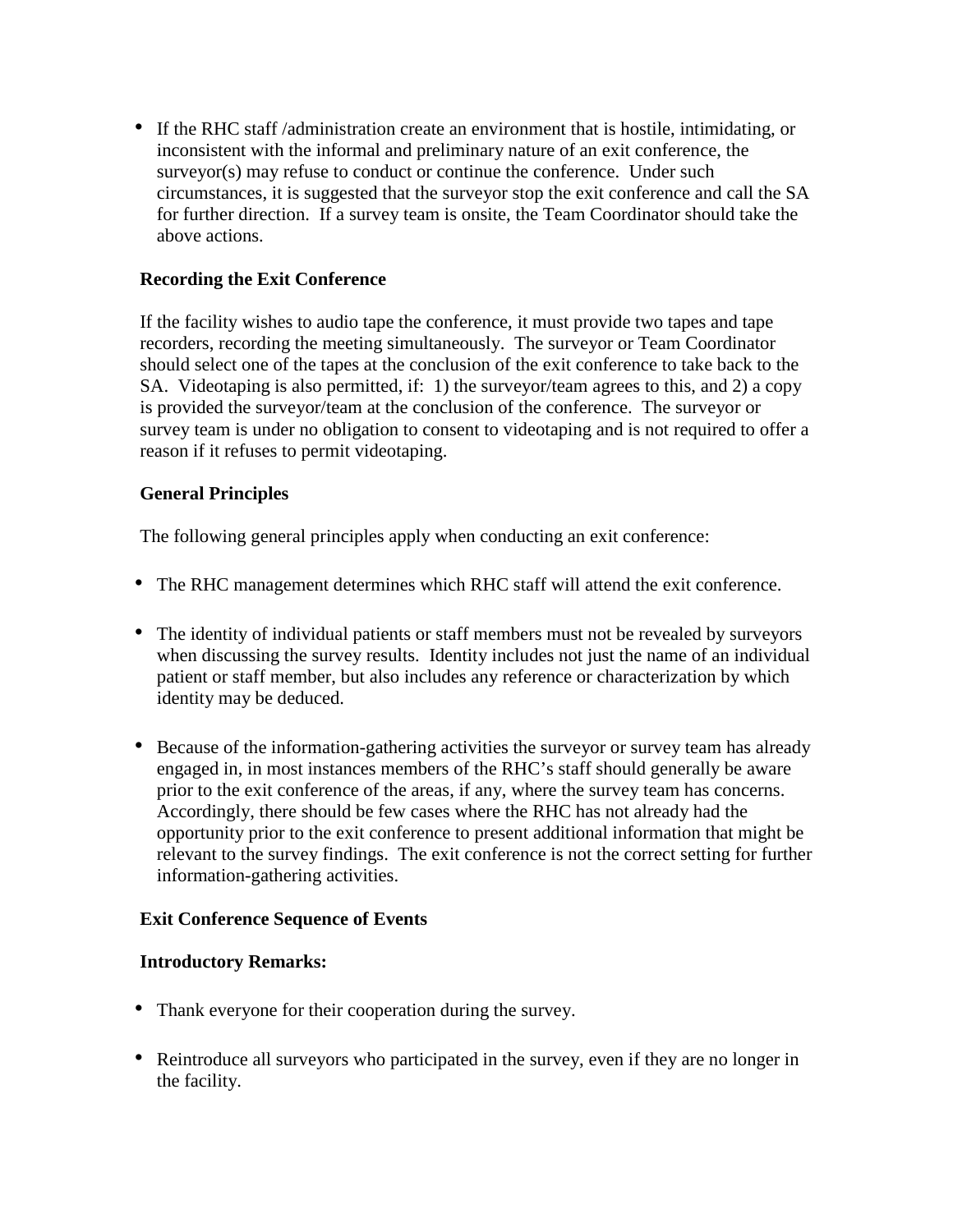- Briefly reiterate what was the reason for the survey (i.e., initial, recertification, representative sample validation, or complaint).
- Explain how the exit conference will be conducted and any ground rules, such as,
	- the exit conference is an informal meeting for surveyors to summarize their preliminary findings;
	- brief comments on the findings may be made by the RHC, but the surveyor/team will not engage in a debate; or
	- whether comments will be permitted in the middle of a surveyor's presentation or only after the presentation has concluded;

#### **Presentation of Findings**

- The findings or information conveyed at the Exit Conference are preliminary in nature and are subject to change pursuant to the State and CMS supervisory review processes.
- Do not refer to any specific ASPEN tag numbers when describing deficiency findings as the tags numbers often identify the Condition or Standard-level classification for most non-long term care (LTC) deficiencies. Additionally, such specific details should wait supervisory review. This has been CMS' long-standing policy, and will continue for non-LTC providers and suppliers. In the process of completing the Form CMS-2567 after exiting the RHC, the SA will establish which tags/regulatory text to cite for each finding. It would be premature to make such statements during the exit conference.
- Present the findings of noncompliance, explaining why the findings indicate noncompliance with the regulatory requirement. If the RHC asks for the pertinent regulatory reference, provide the citation for the applicable CfC.
- Do not make any general characterizations about the survey results (e.g., "Overall the facility is very good." or "In general the facility is in compliance with Medicare requirements.") Stick to presenting the specific factual findings.
- Do not make any statements about whether the findings represent condition-level or standard-level deficiencies. Avoid statements such as, "the condition was not met" or "the standard was not met." It is better to state "the requirement related to XXX is not met."
- If an immediate jeopardy situation was identified during the review process that had not previously been discussed with the RHC's management, explain the significance and need for immediate removal of the IJ. Follow instructions in Appendix Q
- Do not rank findings. Treat CfC requirements as equally as possible.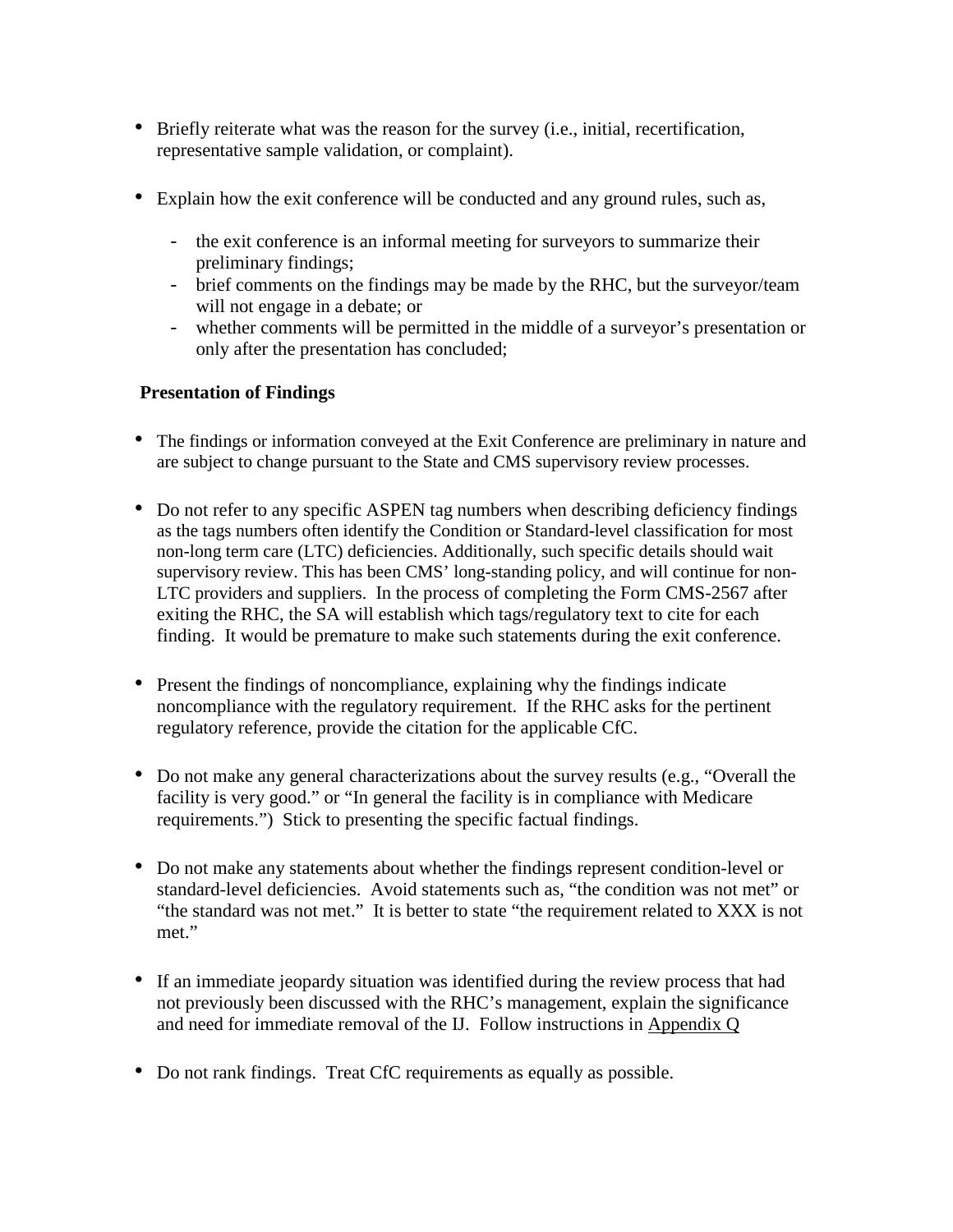• Ensure each deficiency finding is discussed at the exit conference.

#### **Closure**

- Explain the State and/or RO will sent the official survey findings presented in writing to the RHC via the Form CMS-2567, Statement of Deficiencies and PoC, which will be prepared and mailed to the RHC within 10 working days. The Form CMS-2567 documents for each regulatory requirement surveyed either that no deficiencies were found, or the specific deficiencies found. There will also be a letter communicating whether or not CMS will be taking enforcement action as a result of the survey's findings.
- If there are deficiencies and the RHC:
	- Does not have deemed status, advise the RHC that it will be required to submit a PoC for any deficiencies cited. Inform the RHC that a written PoC must be submitted to the survey agency within 10 calendar days following receipt of the written statement of deficiencies, i.e., the Form CMS-2567.
	- Has deemed status, advise the RHC that it will be required to submit a PoC (also due within 10 calendar days of receipt of the Form CMS-2567) only if the statement of deficiencies indicates that there was condition-level noncompliance. The deemed status RHC may voluntarily submit a PoC even when there is only standard-level noncompliance, but the SA will not evaluate the PoC for its acceptability.
- When a PoC is required, the RHC's PoC and time frames for implementation of corrective actions are incorporated into the Form CMS-2567 by the RHC and returned to the SA. Explain that the Form CMS-2567 is the document disclosed to the public about the facility's deficiencies and what is being done to remedy those deficiencies (Form CMS-2567 with PoC). Pursuant to 42 CFR 488.325, the Form CMS-2567 and an associated PoC can be made public 90 calendar days following completion of the survey and receipt by CMS of the SA's survey report, or whenever the PoC has also been received by the SA/RO, whichever comes first.
- Explain that, if a PoC is required, the RHC will have the following three options for each cited deficiency:
	- Accept the deficiencies stated on Form CMS-2567 and submit a PoC;
	- Record objections to the cited deficiencies on Form CMS-2567 **and** submit a PoC; or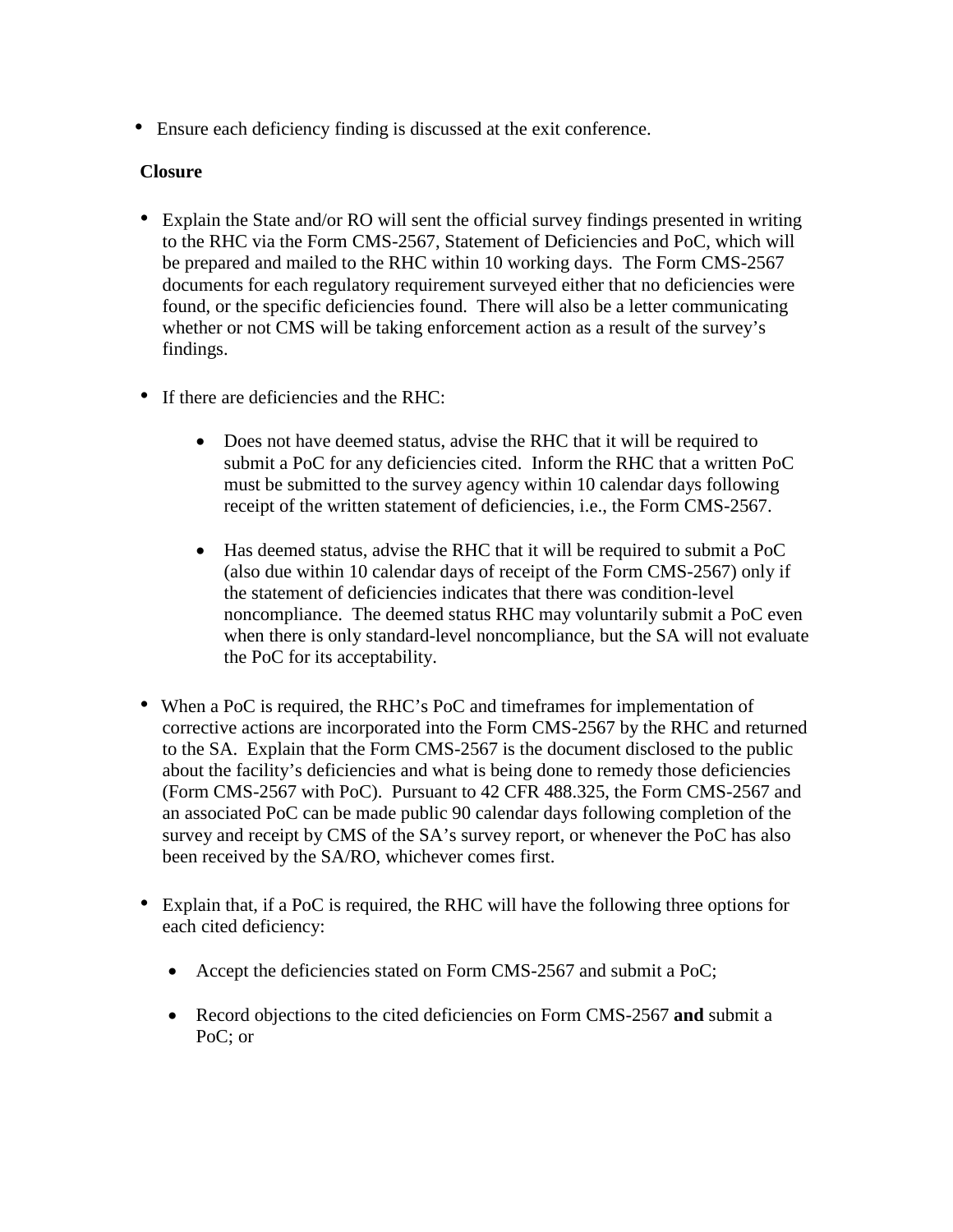- Record objections to cited deficiencies on Form CMS-2567, without submitting a PoC, but with written arguments and documented evidence that the deficiency findings are invalid.
	- CMS will consider objections and accompanying documentation that attempt to refute the **factual** accuracy of the survey findings, but will not consider objections to CMS's judgment of the level, extent, scope or severity of a deficiency. CMS reviews additional documentation submitted by an RHC making an objection and, if the added evidence convincingly demonstrates the deficiency finding was factually inaccurate, will make a determination about removing the deficiency citation. In this instance, the SA will be asked to revise the CMS-2567.
	- If CMS disagrees with the RHC's objections, the RHC must submit an acceptable PoC. Failure to submit an acceptable PoC or failure to correct a deficiency may result in termination of the RHC's supplier agreement in accordance with 42 CFR §§ 488.28(a) and 405.2404(b). See Section 2728 of the SOM for more detailed information on PoC requirements and timelines.

Explain that an acceptable PoC must contain the following:

- Action that will be taken to correct each specific deficiency cited;
- Description of how the actions will correct, and/or improve the processes that led to, the deficiency cited;
- The procedure for implementing the corrective actions;
- A completion date for correction of each deficiency cited;
- Monitoring and tracking procedures to ensure the PoC is effective in bringing the RHC into compliance, and that the RHC remains in compliance with the regulatory requirements;
- the title of the person responsible for implementing the acceptable PoC; and
- The administrator's signature and the date signed on page 1 of the Form CMS-2567;

Indicate that any required PoC will be reviewed by the SA, or in some cases, the RO, to determine whether it is acceptable. If a PoC is determined not to be acceptable, it will be returned to the RHC for revision.

State that in some cases, the SA will make an unannounced revisit survey to determine whether the RHC has come into compliance.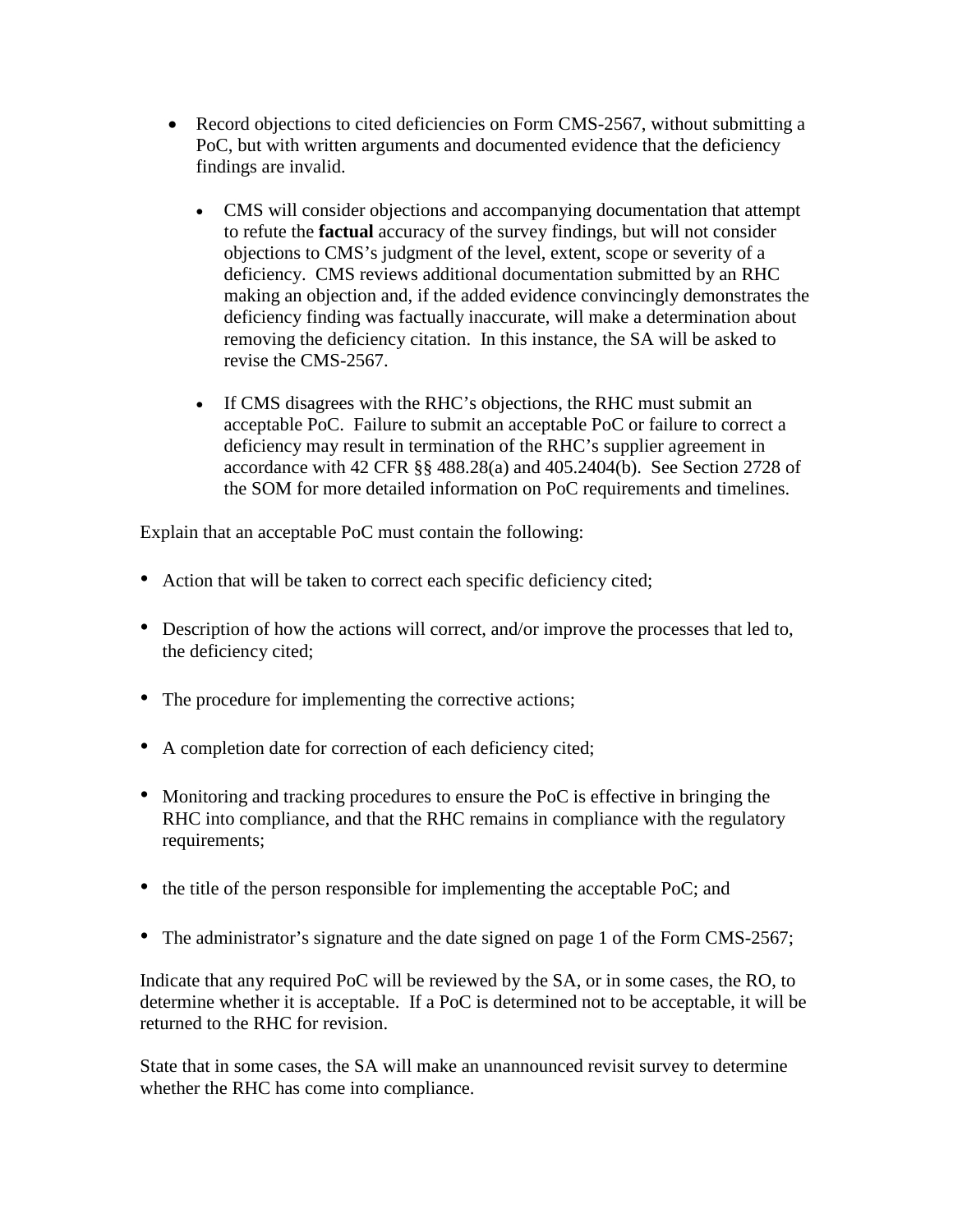If the exit conference was audio- or videotaped, obtain a copy of the tape before exiting the facility.

All survey team members should leave the facility together immediately following the exit conference. If the facility staff provides further information for review, the surveyor, or team coordinator if applicable, determines the best way to review the additional information. It is usually prudent for at least two individuals to remain if all of the team members do not leave at the same time.

### **Task 6 – Post Survey Activities**

### **General Objective**

The general objective of this task is to complete the survey and certification requirements in accordance with the regulations found at 42 CFR Part 488.

#### **General Procedures**

Each SA and RO must follow the instructions in the SOM including:

- Timelines for completing each step of the process;
- Responsibilities for completing the Form CMS-2567, Statement of Deficiencies following the "Principles of Documentation;"
- Notification to the RHC regarding survey results, unless the RHC is a deemed status RHC, in which case the RO must review and concur with the Form CMS-2567;
- Additional survey activities based on the survey results (e.g., revisit, forwarding documents to the RO for further action/direction, such as concurrence with findings for deemed RHCs, authorization of a full survey for deemed RHCs with conditionlevel deficiencies);
- Compilation of documents for the supplier's file;

NOTE: An RHC has deemed status only if CMS has certified it based on accreditation by a CMS-approved Medicare RHC accreditation program. Surveys of deemed status RHCs are only conducted if approved by the CMS RO.

#### **Survey Package**

If a survey team conducted the on-site survey, the Team Coordinator will assign responsibilities for completion of the various elements of the survey package.

#### **Statement of Deficiencies Report & Plan of Correction**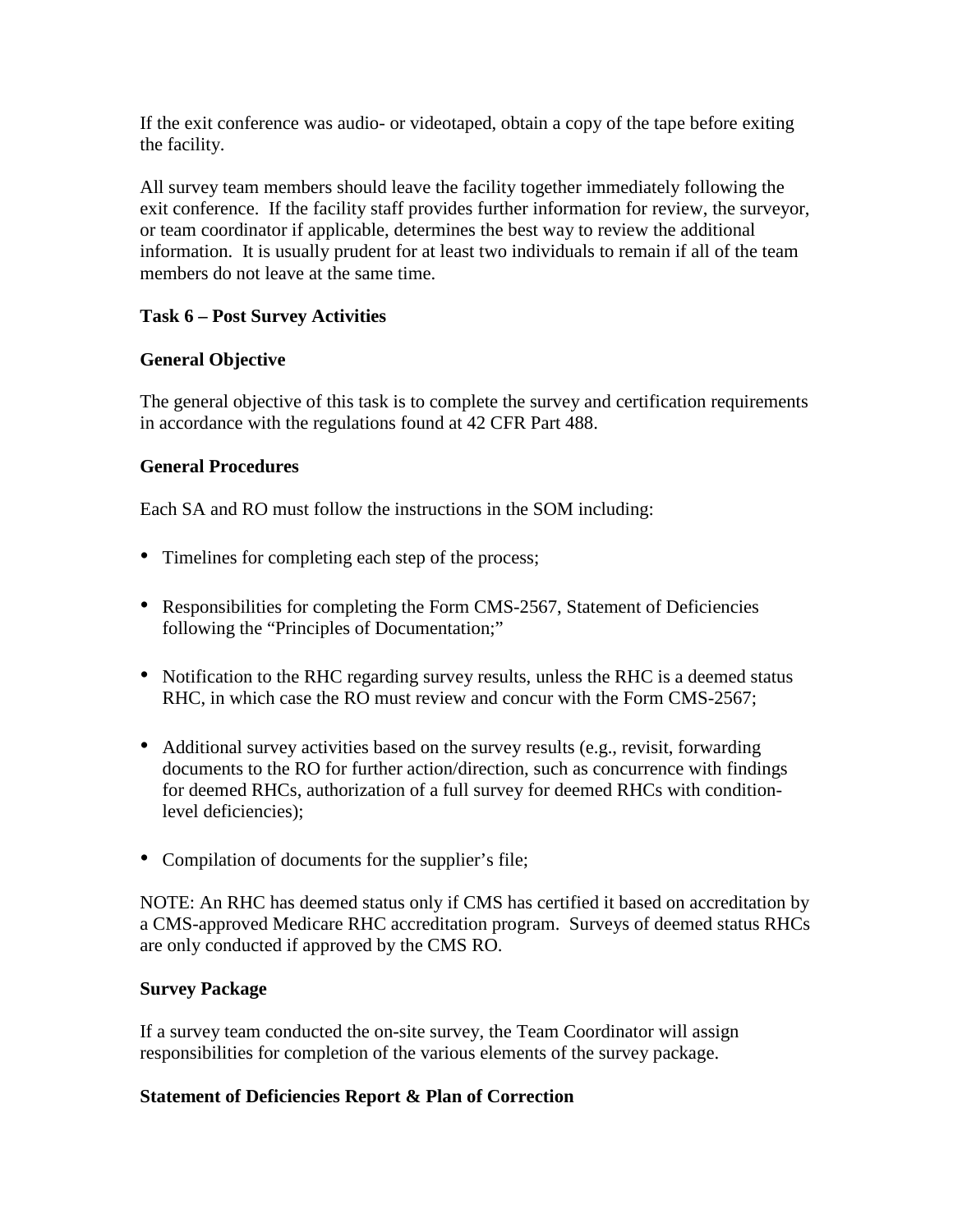The Statement of Deficiencies Report and Plan of Correction (Form CMS-2567) is the official document that communicates the determination of compliance or noncompliance with Federal requirements. Also, it is the form that the RHC will use to submit a plan to achieve compliance. Form CMS-2567 is an official record and is available to the public on request.

There must be an indication on Form CMS-2567 whether any deficiency constitutes immediate jeopardy to a patient's health and safety.

Each deficiency statement must be written in terms specific enough to allow a reasonably knowledgeable person to understand what regulatory requirements were not met. The consequence for incorrectly or unclearly documenting deficiencies can be the inability of CMS to take needed enforcement action.

Surveyors must refrain from making clinical judgments. Instead, they must focus on the RHC regulatory requirements and how they were or were not met by the RHC.

After the surveyor(s) complete Form CMS-2567 in ASPEN, it must be submitted to a supervisor for review. If, after reviewing the form, the supervisor approves it, surveyors begin working on the remainder of the survey package. If the supervisor does not approve the form, then the surveyor must make any requested changes.

#### **Other Survey Package Documentation**

**Complete the following documentation in hard copy. For complaint investigations, attach these materials to the corresponding complaint in the Aspen Complaint Tracking System (ACTS):**

- Description of sample selection;
- Summary listing of sample cases;
- Summary of interviews;
- Complaint investigation narrative;
- Form CMS-29 Verification of Clinic Data Rural Health Clinic Program; and
- Form CMS-670, Survey Team Composition and Workload Report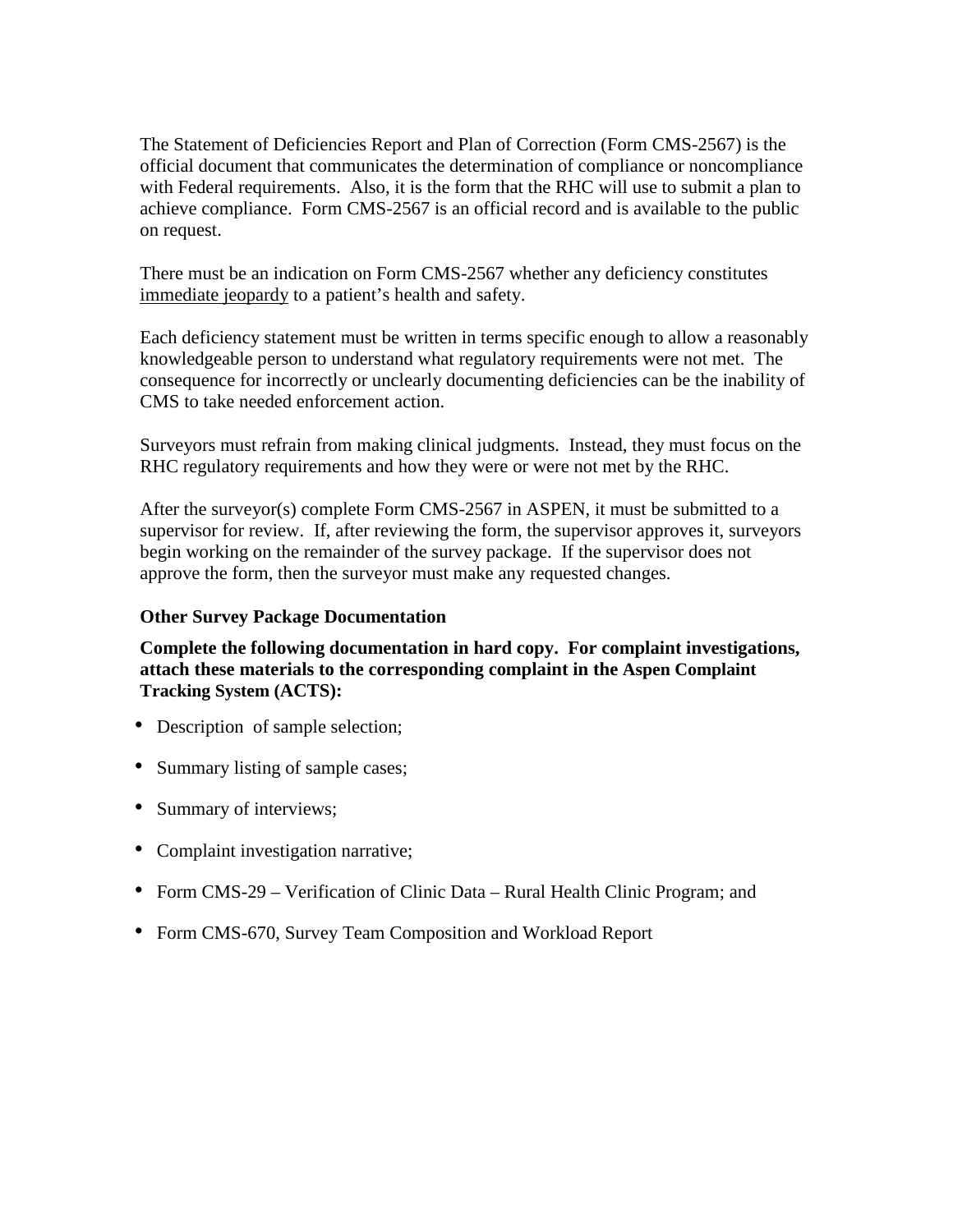# **Part II**

# **Regulations and Interpretive Guidelines**

# **J-0001 (Rev. 177, Issued: 01-26-18, Effective: 01-26-18, Implementation: 01-26-18)**

# **§ 491.3 Certification procedures**

**A rural health clinic will be certified for participation in Medicare in accordance with subpart S of 42 CFR part 405. The Secretary will notify the State Medicaid agency whenever he has certified or denied certification under Medicare for a prospective rural health clinic in that State. A clinic certified under Medicare will be deemed to meet the standards for certification under Medicaid.**

#### **Interpretive Guidelines § 491.3**

Sections 405.2401 – 405.2404 establish the procedures for certifying a clinic as an RHC and recertifying existing RHCs, including issuing a Medicare agreement, and the conditions under which an RHC's participation in the Medicare program may be terminated. Section 405.2401(b) requires compliance with the Conditions for Certification (CfC) in 42 CFR Part 491 in order for an RHC to be certified.

#### **Survey Procedures § 491.3**

In general, there are no survey procedures specific to this Condition, with the exception of the provisions covered in the two standard-level tags below concerning provision of physician or visiting nurse services (VNS) outside the RHC.

With respect to the other requirements of Part 405, Subpart S, State Survey Agencies (SA) assess compliance with the remaining CfCs and make recommendations to the CMS Regional Office (RO). The RO determines whether to issue an initial RHC Medicare agreement or to terminate an existing RHC Medicare agreement, consistent with the requirements of 42 CFR Part 405 and as outlined in Chapter 2 of the State Operations Manual (SOM), sections 2240 - 2249.

# **J-0002**

**(Rev. 177, Issued: 01-26-18, Effective: 01-26-18, Implementation: 01-26-18)**

# **Standard-Level Tag**

# **§ 491.3 Certification procedures**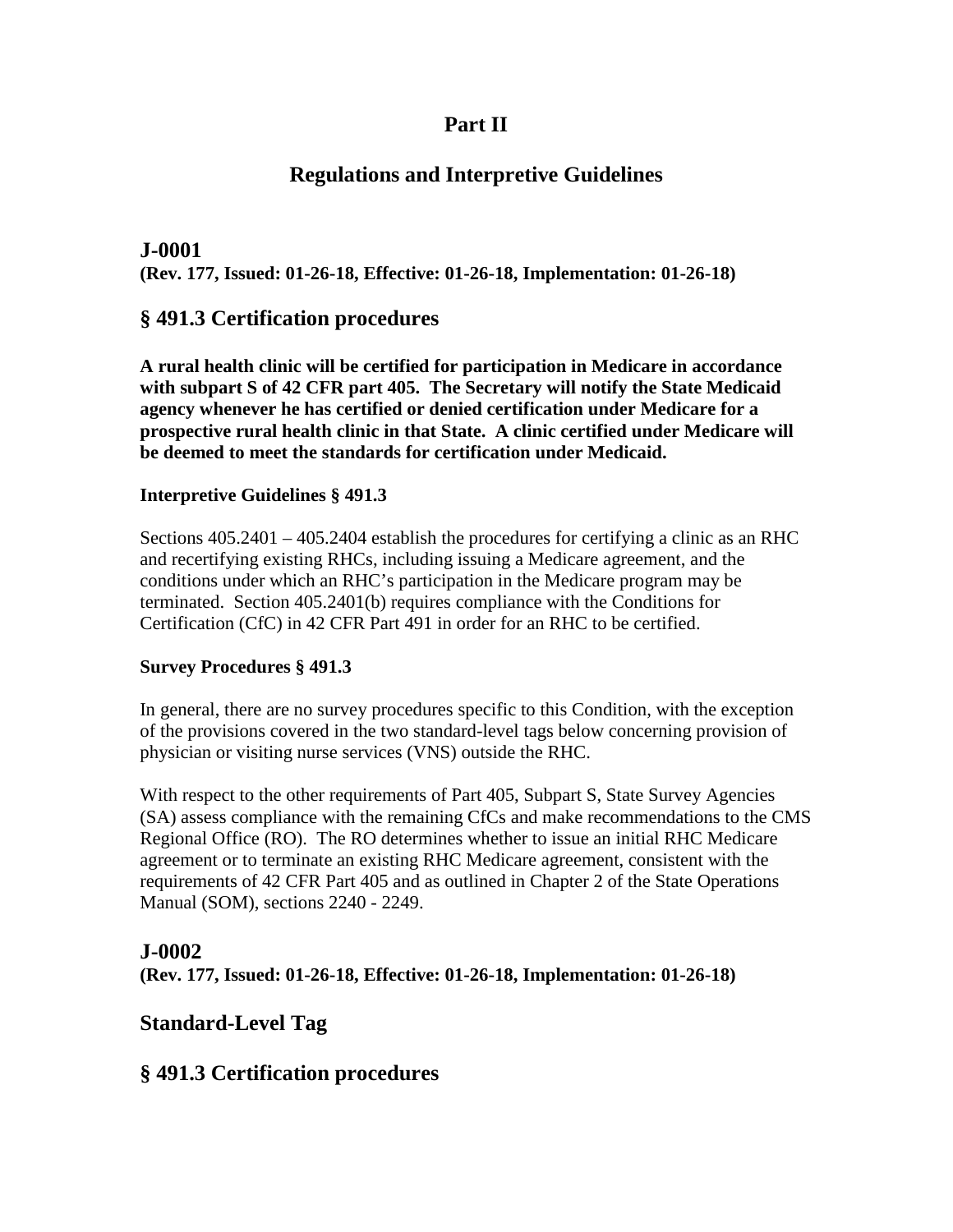**A rural health clinic will be certified for participation in Medicare in accordance with subpart S of 42 CFR part 405….**

**§ 405.2412 Physicians' services.**

**Physicians' services are professional services that are furnished by either of the following:**

**(a) By a physician at the RHC . . .** 

**(b) Outside of the RHC … by a physician whose agreement with the RHC . . . provides that he or she will be paid by the RHC . . . for such services and certification and cost reporting requirements are met.**

#### **Interpretive Guidelines § 491.3 & § 405.2412**

RHCs are permitted to provide their physician services outside the premises of the RHC, (i.e., a patient's home, a Part A SNF or at the scene of an accident, so long as there is a written agreement between the RHC and the physician. Note:

- Services provided inside a mobile RHC unit are considered to be provided inside the RHC; and
- A physician who provides RHC services is also free to provide physician services that are not RHC services outside the RHC; in this case the physician bills for those services separately rather than being reimbursed for them by the RHC.

The agreement between the RHC and a physician must specifically provide that the RHC pays the physician for the RHC services provided, and that the RHC will continue to meet Medicare certification and cost reporting requirements.

#### **Survey Procedures § 491.3 & § 405.2412**

• Ask the leadership of the RHC, and physician(s) at the RHC when applicable, whether or not physician services are ever provided outside the RHC facility. If yes, ask the RHC to see the written agreement(s) and determine whether it contains the required provisions governing payment, certification and Medicare cost reporting.

# **J-0003**

**(Rev. 177, Issued: 01-26-18, Effective: 01-26-18, Implementation: 01-26-18)**

# **Standard-Level Tag**

# **§ 491.3 Certification procedures**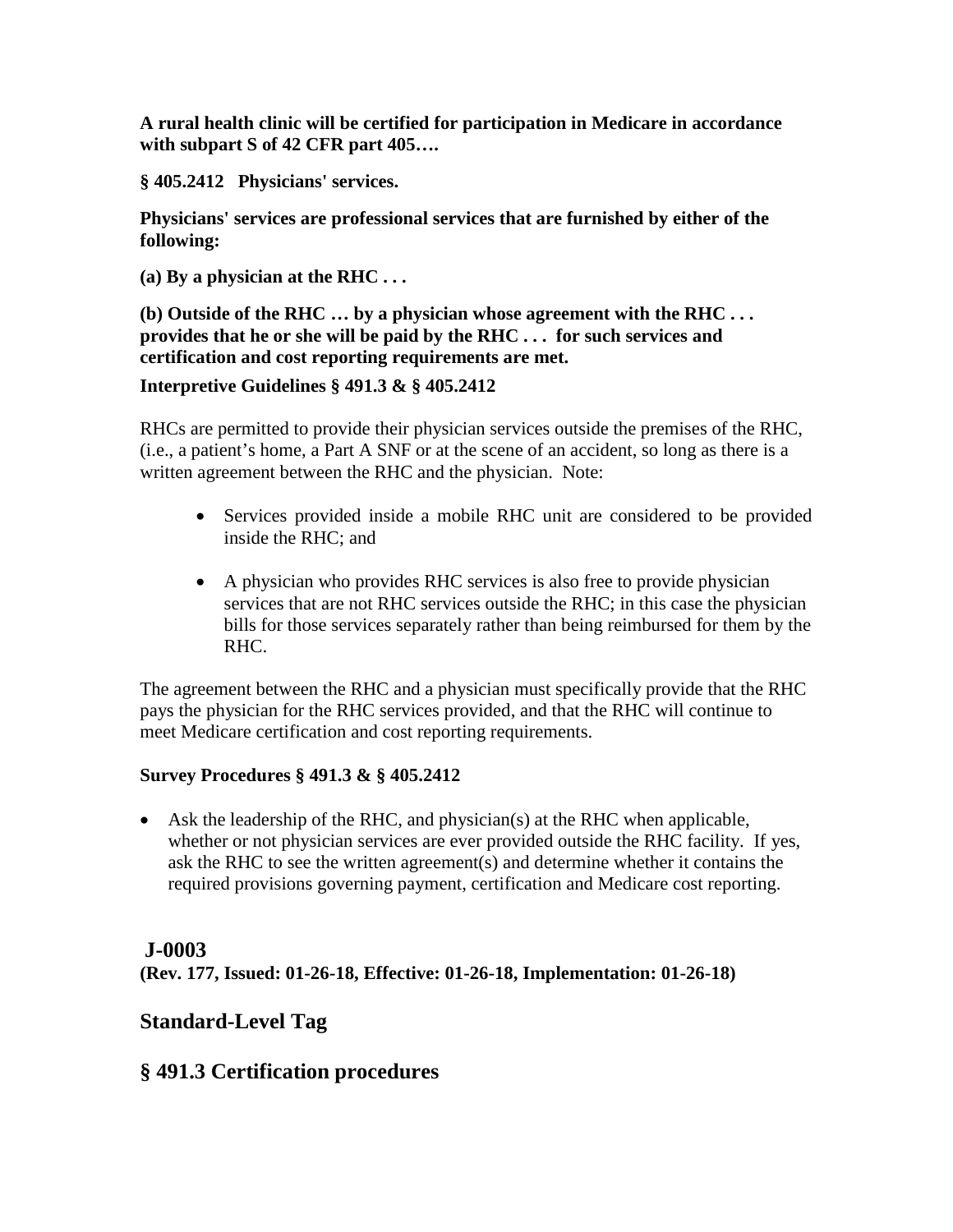**A rural health clinic will be certified for participation in Medicare in accordance with subpart X of 42 CFR part 405 . . .**

**§ 405.2416 Visiting nurse services.**

**(a) Visiting nurse services are covered if the services meet all of the following:**

**(1) The RHC . . . is located in an area in which the Secretary has determined that there is a shortage of home health agencies.**

**(2) The services are rendered to a homebound individual.**

**(3) The services are furnished by a registered professional nurse or licensed practical nurse that is employed by, or receives compensation for the services from the RHC . . .**

**(4) The services are furnished under a written plan of treatment that is both of the following:**

**(i)(A) Established and reviewed at least every 60 days by a supervising physician of the RHC . . .; or**

**(B)(1) Established by a nurse practitioner, physician assistant or certified nurse midwife; and**

**(2) Reviewed at least every 60 days by a supervising physician.**

**(ii) Signed by the supervising physician, nurse practitioner, physician assistant or certified nurse midwife of the RHC . . .**

**(b) The nursing care covered by this section includes the following:**

**(1) Services that must be performed by a registered professional nurse or licensed practical nurse if the safety of the patient is to be assured and the medically desired results achieved.**

**(2) Personal care services, to the extent covered under Medicare as home health services. These services include helping the patient to bathe, to get in and out of bed, to exercise and to take medications.**

**(c) This benefit does not cover household and housekeeping services or other services that would constitute custodial care.**

**(d) For purposes of this section, homebound means an individual who is permanently or temporarily confined to his or her place of residence because of a medical or health condition. The individual may be considered homebound if he or she leaves the place of residence infrequently. For this purpose, "place of residence" does not include a hospital or long term care facility.**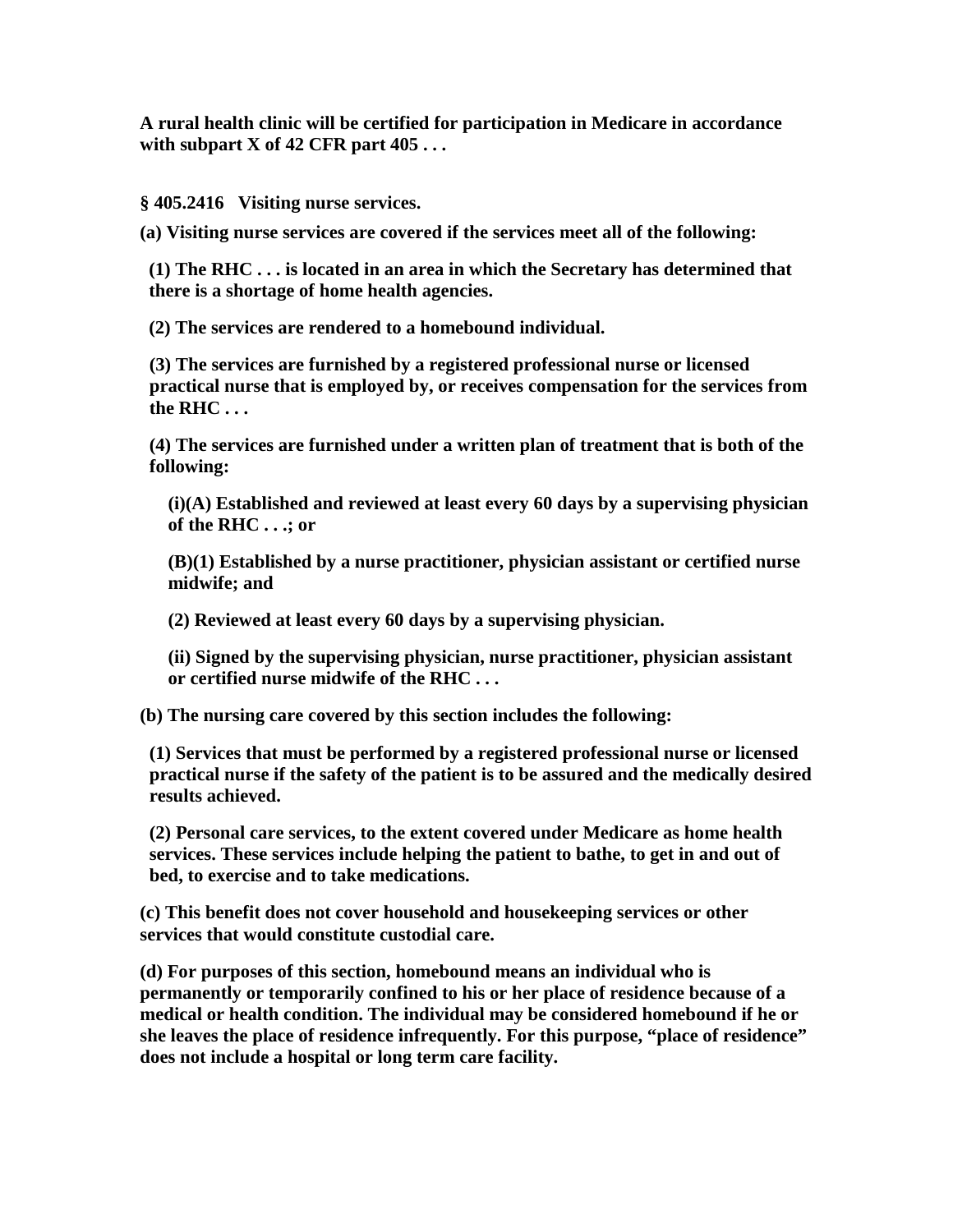**§ 405.2417 Visiting nurse services: Determination of shortage of agencies.**

**A shortage of home health agencies exists if the Secretary determines that the RHC . . .**

**(a) Is located in a county, parish, or similar geographic area in which there is no participating home health agency or adequate home health services are not available to patients of the RHC . . .**

**(b) Has (or expects to have) patients whose permanent residences are not within the area serviced by a participating home health agency.**

**(c) Has (or expects to have) patients whose permanent residences are not within a reasonable traveling distance, based on climate and terrain, of a participating home health agency.**

**Interpretive Guidelines § 491.3 & § 405.2416 - §2417**

RHCs are permitted to offer visiting nurse services (VNS) in patients' homes if they are located in an area with a shortage of home health agencies. To provide VNS, the RHC must apply to the SA, which performs an assessment in accordance with Section 2246 of the SOM. Based on this assessment the SA makes a recommendation to the CMS RO, and the RO makes the determination whether the RHC will be permitted to offer VNS.

If an RHC provides VNS, the SA must confirm that the services are being provided:

- by a registered nurse (RN) or a licensed practical nurse who is employed by or receives compensation from the RHC for providing such services;
- in accordance with a written plan of treatment which is:
	- established and signed by a supervising RHC physician, nurse practitioner, physician assistant, or certified nurse midwife;
	- reviewed and signed at least every 60 days by the supervising RHC physician; and
	- identifies the nursing and personal care services that are to be provided to the individual.

The VNS must be provided in the patient's home and must be documented in the RHC's clinical records, in accordance with the requirements at § 491.10.

#### **Survey Procedures § 491.3 & § 405.2416 - §2417**

- Review personnel files of staff making VNS visits, to ensure that they are currently licensed as either an RN or an LPN.
- Review a sample of records of patients receiving VNS to determine: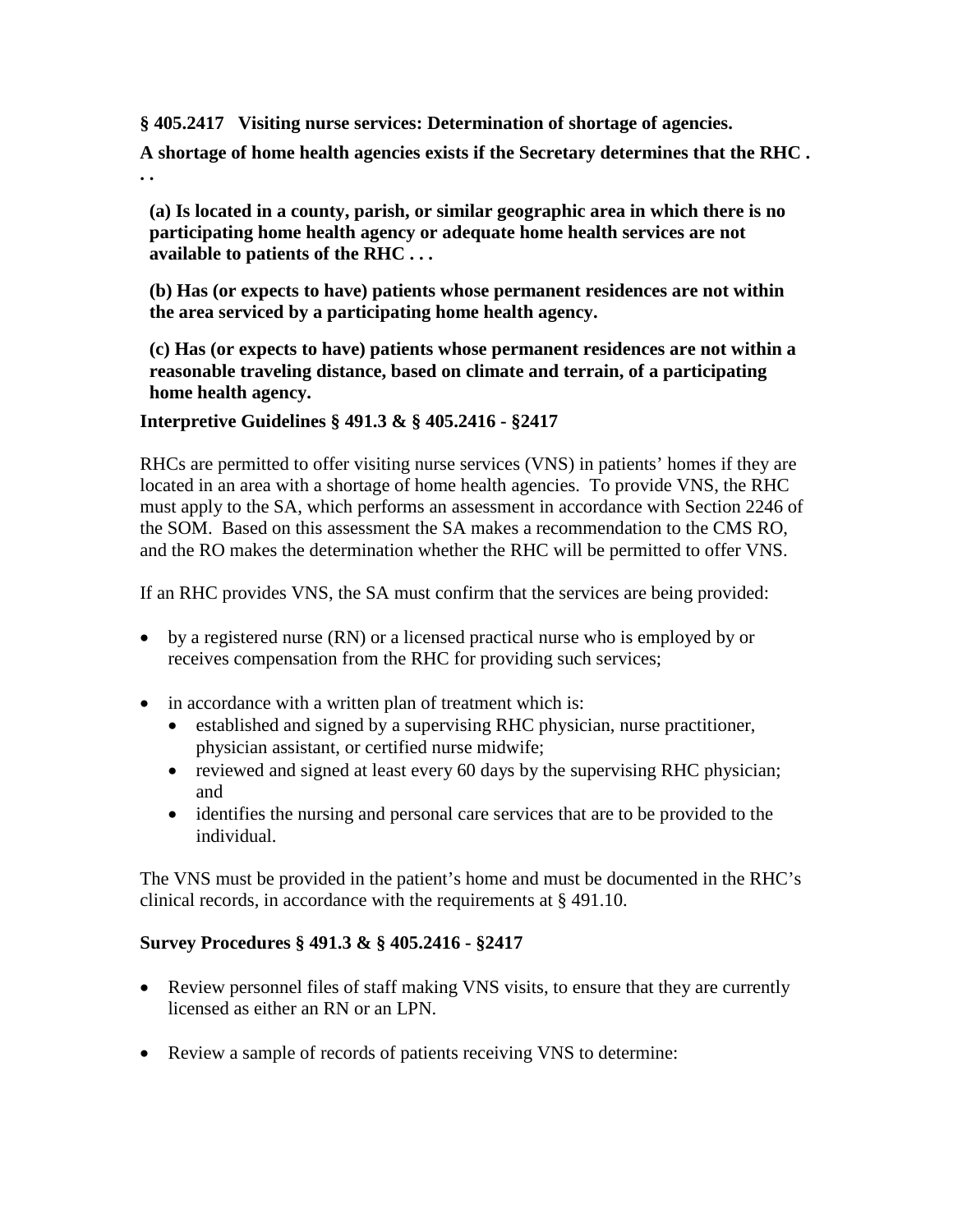- Whether there is a written treatment plan for each patient, established and signed by an RHC physician or non-physician practitioner;
- Whether there is evidence that the plan was reviewed by an RHC physician at least every 60 days;
- Whether the clinical record documents the provision of VNS to the patient in accordance with the written plan for that patient.
- Observe at least one VNS visit, if any have been scheduled during the survey period, to determine whether care is being provided in accordance with the written treatment plan for that patient.

# **J-0010**

**(Rev. 177, Issued: 01-26-18, Effective: 01-26-18, Implementation: 01-26-18)**

# **§ 491.4 Compliance with Federal, State and local laws**

**The rural health clinic . . . and its staff are in compliance with applicable Federal, State and local laws and regulations.**

# **Interpretative Guidelines § 491.4**

The RHC must ensure that it meets all applicable Federal, State and local law and regulations. Depending on the manner and degree of noncompliance with the standards contained in this Condition, condition-level noncompliance may be present and must be cited.

# **J-0011**

**(Rev. 177, Issued: 01-26-18, Effective: 01-26-18, Implementation: 01-26-18)**

# **Standard-level Tag**

# **§ 491.4 Compliance with Federal, State and local laws**

**The rural health clinic . . . and its staff are in compliance with applicable Federal, State and local laws and regulations.**

**Interpretative Guidelines § 491.4**

# **Other Federal Requirements**

Neither CMS, nor State surveyors conducting surveys on its behalf, has the authority to interpret and enforce the laws and regulations of other Federal agencies. Further, surveyors are not expected to be knowledgeable about the requirements of other Federal agencies. However, a surveyor who suspects an RHC may not be in compliance with other Federal requirements may refer the matter to the appropriate agency having jurisdiction. If CMS is notified of or becomes aware of another Federal agency's **final** enforcement action, citations under this regulation would be appropriate, but **only** if the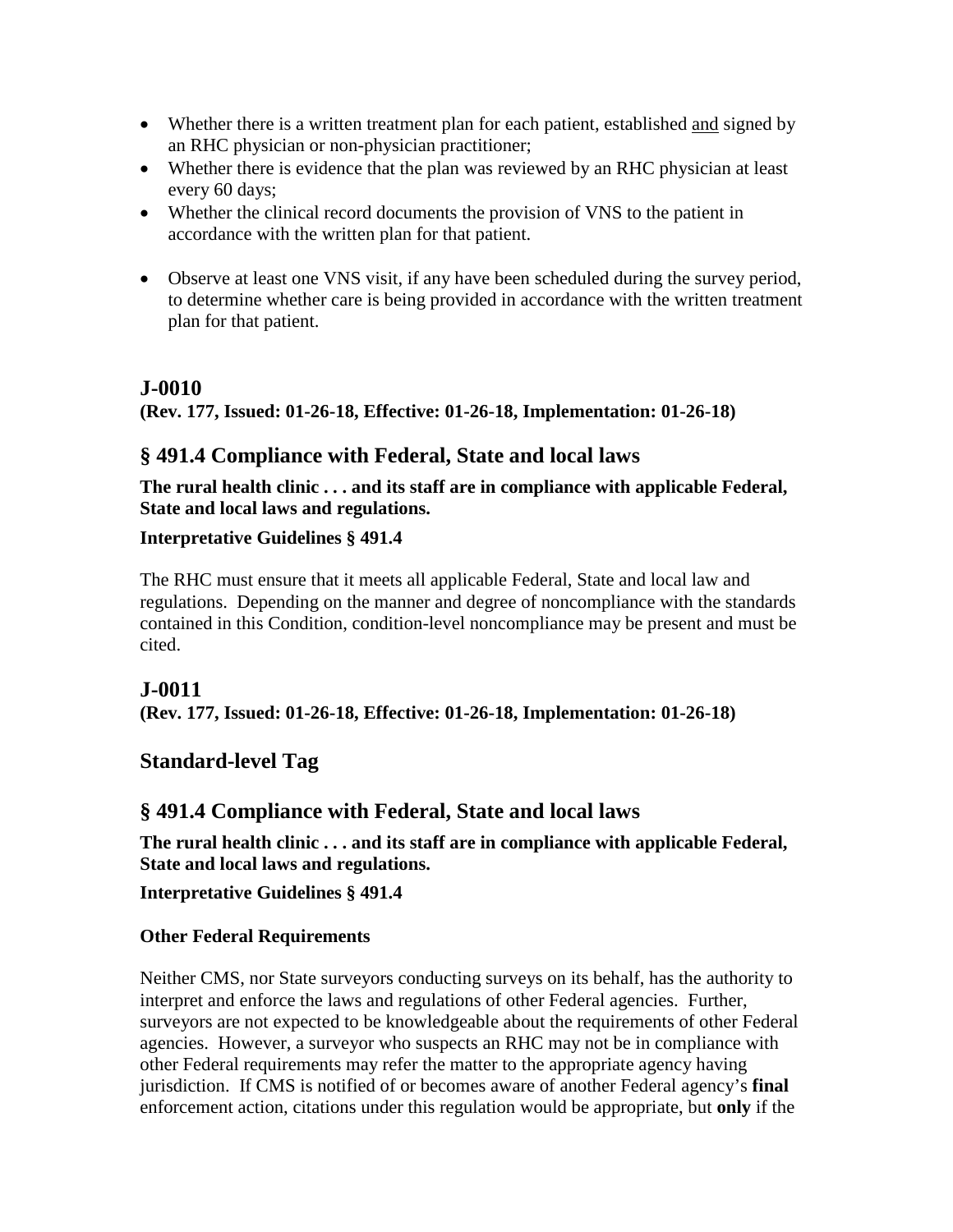other agency's **final** enforcement action remains in effect and the violation of the other agency's regulations has not been corrected.

#### **Survey Procedure § 491.4**

Refer suspected noncompliance to the appropriate Federal agency having jurisdiction (e.g., blood-borne pathogens issues to the Occupational Safety and Health Agency; controlled drug accountability issues to the Drug Enforcement Agency; etc.)

# **J-0012**

**(Rev. 177, Issued: 01-26-18, Effective: 01-26-18, Implementation: 01-26-18)**

### **§ 491.4(a) Licensure of clinic …**

**The clinic . . . is licensed pursuant to applicable State and local law.**

#### **Interpretative Guidelines: § 491.4(a)**

State licensure requirements generally exist for healthcare facilities. States may vary in their licensure requirements for entities that meet the Medicare definition of an RHC. Some States may not require licensure of these facilities at all, or may permit them to be licensed as part of another entity. In States where a separate facility license is required for a facility seeking to participate or already participating in Medicare as an RHC, the RHC must have a current license that has not expired or been suspended or revoked. The RHC must also be in compliance with all the State licensure requirements.

Neither CMS nor State surveyors conducting surveys on its behalf have the authority to interpret or enforce State licensure or other state laws. Failure of the RHC to meet State licensure law may be cited during the Federal survey only if the State has made a determination of noncompliance and has also taken a **final** enforcement action as a result. (Citation of licensure deficiencies on a State survey may represent an initial step rather than a final action or determination by the State licensure authority.) Additionally, the Federal survey of the RHC focuses on current compliance or non-compliance, not past noncompliance. Thus, for example, evidence that an RHC had received a State licensure citation in the previous year would not be grounds for citing the RHC for noncompliance with State licensure law, unless the State licensure authority has taken a **final** action and indicates the RHC is noncompliant at the time of the survey.

If as a result of a State citation of an RHC for deficiencies in its compliance with licensure requirements, the RHC has ceased operations and no longer furnishes services, it would be considered to have voluntarily terminated its Medicare agreement as of the last date on which it provided services to Medicare beneficiaries in accordance with § 405.2404(a)(3), which is cross-referenced in § 491.3 of the RHC CfCs). The SA must advise the RO of the RHC's cessation of business, and the RO will process a voluntary termination.

If at the time of the survey the RHC's State license has been revoked or suspended, then the RHC is not in compliance with this condition and must be cited for a condition-level deficiency. Furthermore, survey of the rest of the CfCs cannot be completed, since the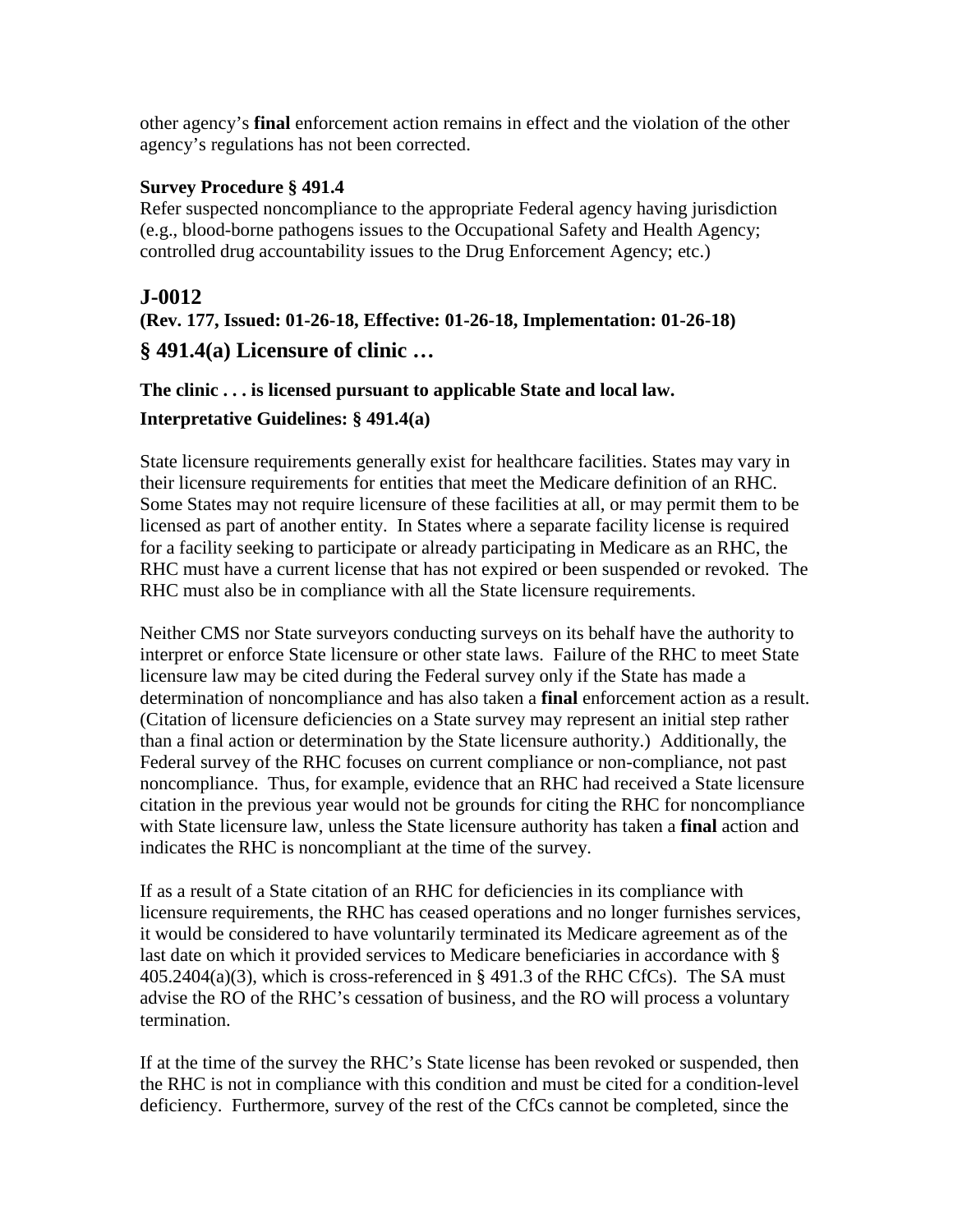RHC is not providing medical services to patients. The SA must advise the RO of such revocation or suspension, and the RO will proceed with action to terminate the RHC's Medicare agreement in accordance with standard termination procedures.

If the surveyor identifies a situation that suggests the RHC may not be in compliance with State or local licensure laws, the information may be referred to the State licensure authority for follow-up.

### **Survey Procedures § 491.4(a)**

- Prior to the survey, determine whether the RHC is subject to State or local licensure requirements.
- If applicable, verify that the RHC has a current state or local license this may be done prior to the survey. If not verified independently prior to the survey, ask to see the RHC's license while on-site.
- If the surveyor identifies a situation that suggests the RHC may not be in compliance with any State or local licensure law, the information should be referred to the appropriate licensing authority for follow-up.

# **J-0013**

**(Rev. 177, Issued: 01-26-18, Effective: 01-26-18, Implementation: 01-26-18)**

# **§ 491.4(b) Licensure, certification or registration of personnel.**

**Staff of the clinic . . . are licensed, certified or registered in accordance with applicable State and local laws.**

# **Interpretative Guidelines § 491.4(b)**

The laws requiring licensure vary from State to State. Examples of healthcare professionals that a state may require to be licensed could include: MD/DOs, dentists, physician assistants, nurse practitioners and nurses. Examples of personnel that a state might require to be certified or registered could include dieticians, technicians who administer diagnostic imaging procedures, pharmacy technicians, laboratory technicians, etc.

All RHC staff members that are required to be licensed, certified or registered by the State where the RHC is located must possess a current license, certification or registration, as applicable. It is the RHC's responsibility to ensure that all clinic personnel hold an appropriate and current license, certification or registration. There are considerable variations in the States' health care professional laws and regulations governing scope of practice acts relative to the extent to which physicians may delegate responsibilities to physician assistants, nurse practitioners and certified nurse-midwives. If a State requires a nurse practitioner or physician assistant to have all of their orders cosigned by a physician or establishes other requirements for supervision, the RHC must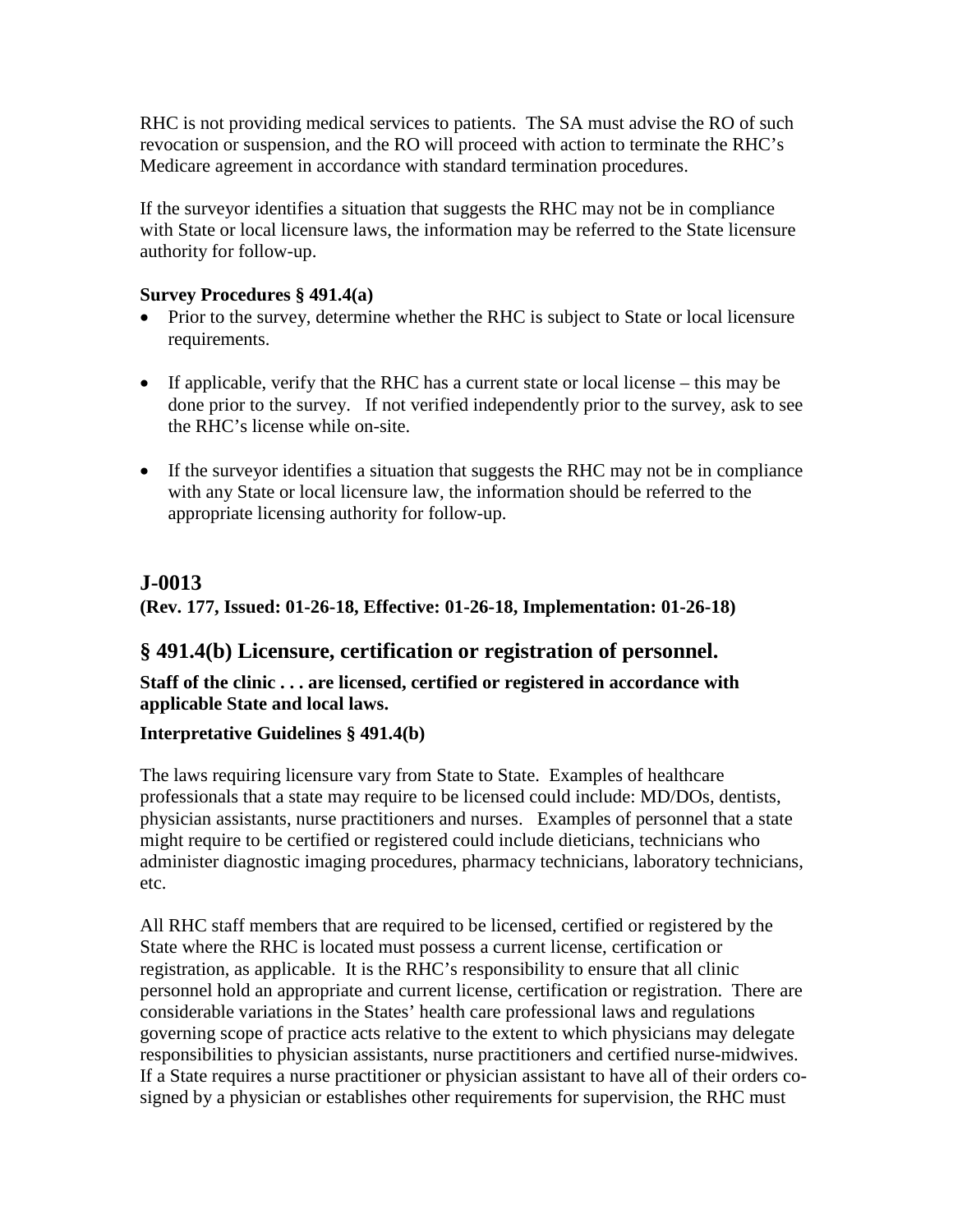ensure that its staff complies. In all cases, patient care must be provided by practitioners practicing within their permitted scope of practice under State law.

### **Survey Procedure § 491.4(b)**

- Verify that RHC staff and personnel are licensed, certified, or registered, as applicable.
- Verify that the RHC has established, and follows procedures for determining that personnel are properly licensed, certified, and/or permitted.
- Verify that the RHC has established, and implements, policies and procedures to verify that personnel working at the RHC under contract or arrangement hold whatever license, registration, or certification is required under State law.
- Review a sample of personnel files of clinical staff to verify that licensure or other required credential information is present and up to date.

# **J-0020**

**(Rev. 177, Issued: 01-26-18, Effective: 01-26-18, Implementation: 01-26-18)**

# **§ 491.5 Location of clinic.**

#### **Interpretative Guidelines § 491.5**

Depending on the manner and degree of noncompliance with the standards of this condition, condition-level noncompliance may be cited.

# **J-0021**

**(Rev. 177, Issued: 01-26-18, Effective: 01-26-18, Implementation: 01-26-18)**

# **§ 491.5(a) Basic requirements.**

**(1) An RHC is located in a rural area that is designated as a shortage area.**

# **§ 491.2 Definitions. As used in this subpart, unless the context indicates otherwise:**

**Rural area** means an area that is not delineated as an urbanized area by the Bureau of the Census.

**Rural health clinic or clinic** means a clinic that is located in a rural area designated as a shortage area, is not a rehabilitation agency or a facility primarily for the care and treatment of mental diseases, and meets all other requirements of this subpart.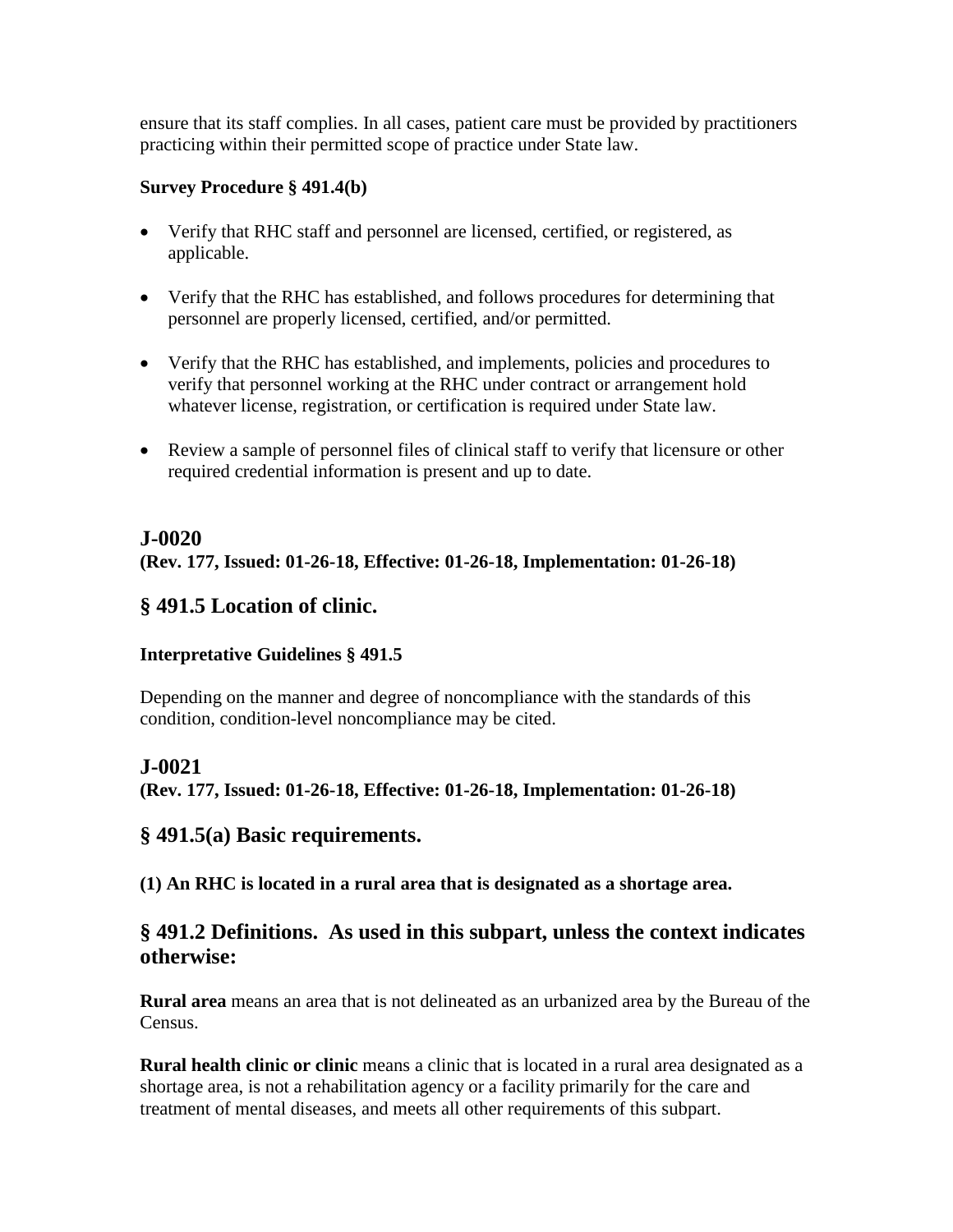**Shortage area** means a defined geographic area designated by the Department as having either a shortage of personal health services (under section 1302(7) of the Public Health Service Act) or a shortage of primary medical care manpower (under section 332 of that Act).

# **§ 491.5(c) Criteria for designation of rural areas.**

**(1) Rural areas are areas not delineated as urbanized areas in the last census conducted by the Census Bureau.**

**(2) Excluded from the rural area classification are:**

**(i) Central cities of 50,000 inhabitants or more;**

**(ii) Cities with at least 25,000 inhabitants which, together with contiguous areas having stipulated population density, have combined populations of 50,000 and constitute, for general economic and social purposes, single communities;**

**(iii) Closely settled territories surrounding cities and specifically designated by the Census Bureau as urban.**

**(3) Included in the rural area classification are those portions of extended cities that the Census Bureau has determined to be rural.**

**§ 491.5(d) Criteria for designation of shortage areas.**

**(1) The criteria for determination of shortage of personal health services (under section 1302(7) of the Public Health Services Act), are:**

**(i) The ratio of primary care physicians practicing within the area to the resident population;**

**(ii) The infant mortality rate;**

**(iii) The percent of the population 65 years of age or older; and**

**(iv)The percent of the population with a family income below the poverty level.**

**(2) The criteria for determination of shortage of primary medical care manpower (under section 332(a)(1)(A) of the Public Health Services Act) are:**

**(i) The area served is a rational area for the delivery of primary medical care services;**

**(ii) The ratio of primary care physicians practicing within the area to the resident population; and**

**(iii) The primary medical care manpower in contiguous areas is overutilized, excessively distant, or inaccessible to the population in this area.**

**Interpretative Guidelines § 491.5(a)(1), § 491.5(c) & § 491.5(d)**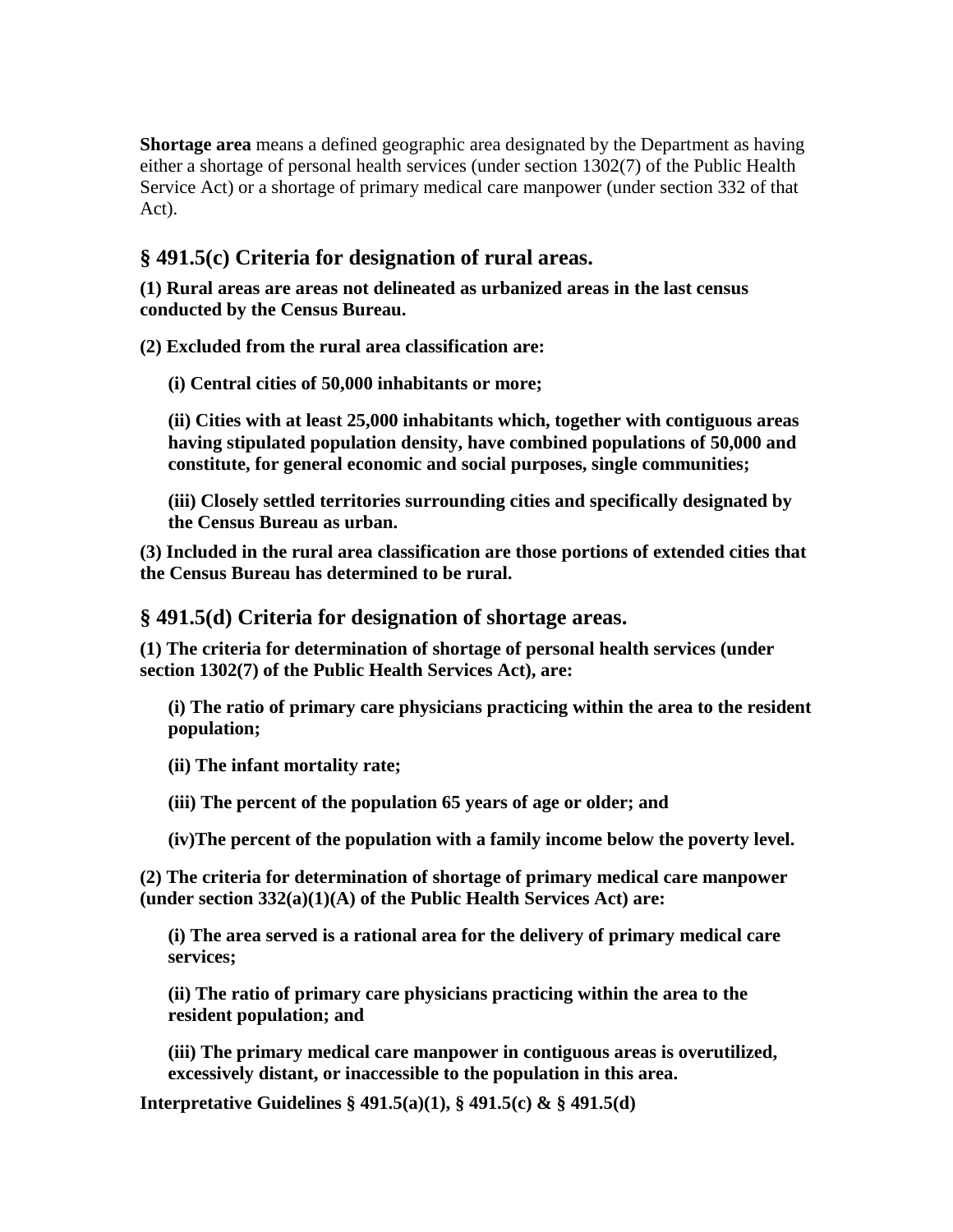Only the CMS RO may make a determination as to whether an existing or prospective RHC is located in a rural area that is also designated as a shortage area. The RO relies upon information from:

- The US Census Bureau as to whether a location is in a rural area; and
- The Health Services and Resources Administration (HRSA) as to whether a location is in a designated shortage area.

See Sections 2240 - 2242 of the SOM for more information about how the RO makes determinations as to whether an RHC meets the location requirements. The SAs may conduct preliminary assessments of the eligibility of an initial applicant for certification as an RHC, in order to avoid conducting a survey of a potentially ineligible applicant. If the SA suspects an applicant's location is not eligible, it advises the RO promptly, so that the RO can make a determination. Should this situation occur, the SA should **not** conduct a survey of the applicant unless the RO advises that it has found the applicant's location to meet the location requirements.

### **Survey Procedure § 491.5(a)(1), § 491.5(c) & § 491.5(d)**

- Prior to conducting an initial on-site survey, make a preliminary assessment as to whether the RHC applicant meets the basic location requirements by reviewing the Form CMS-29 Verification of Clinic Data – Rural Health Clinic Program.
- Verify, once on-site, that the location listed on the Form CMS-29 is the same as the location where services are actually being provided.

# **J-0022**

**(Rev. 177, Issued: 01-26-18, Effective: 01-26-18, Implementation: 01-26-18)**

# **[Basic requirements]**

 $\S$  491.5(a)(3) . . . the RHC . . . may be permanent or mobile units.

- *(i)* **Permanent unit. The objects, equipment, and supplies necessary for the provision of the services furnished directly by the clinic . . . are housed in permanent structure.**
- *(ii)* **Mobile unit. The objects, equipment, and supplies necessary for the provision of the services furnished directly by the clinic . . . are housed in a mobile structure, which has fixed, scheduled location(s).**

#### **Interpretative Guidelines § 491.5(a)(3)(i)-(ii)**

An RHC may be housed in: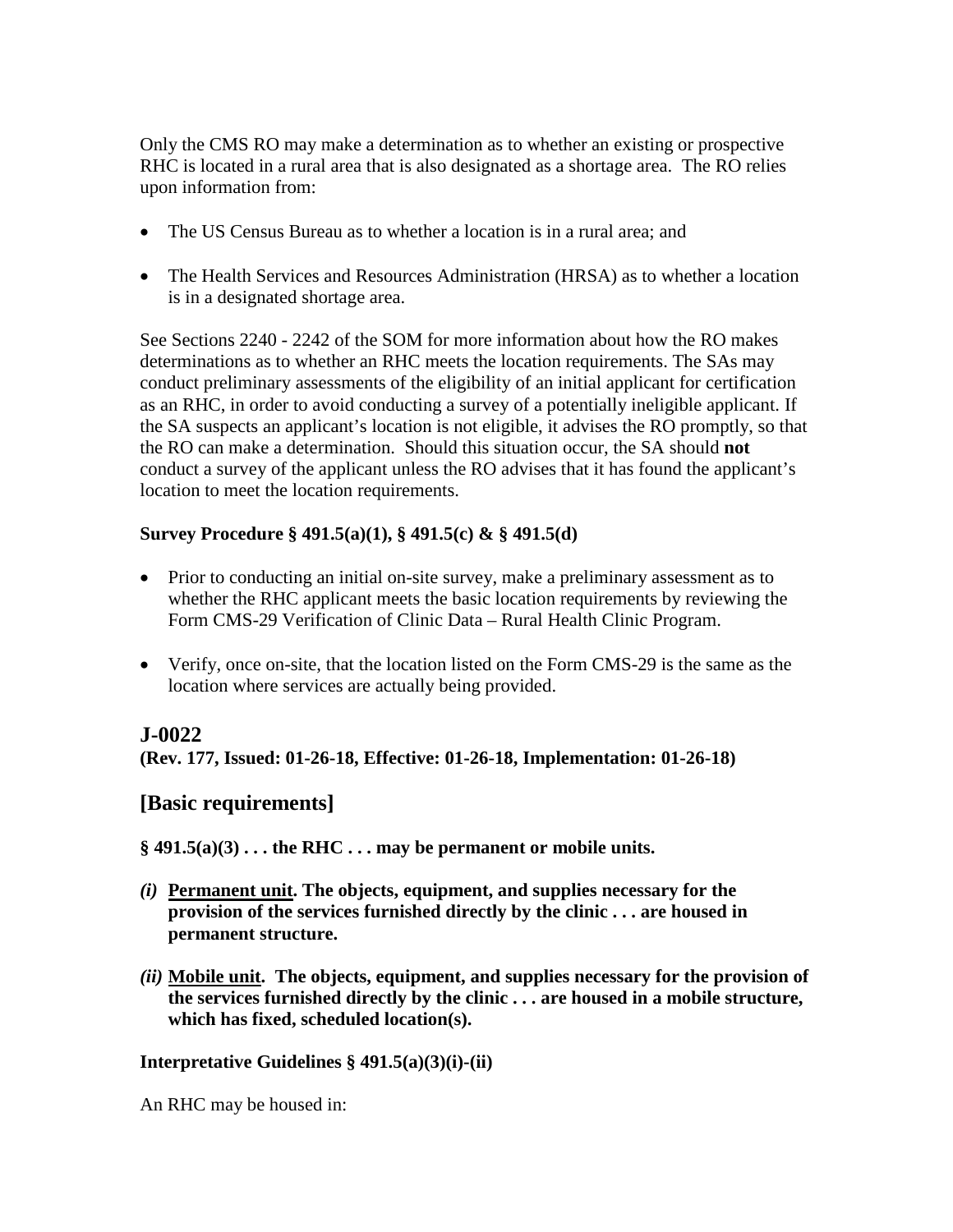- a fixed, permanent structure;
- a mobile unit; or
- a permanent structure which also provides RHC services in one or more mobile units.

In all cases, each structure or unit must contain within it all the objects, equipment, and supplies required by the RHC for the clinical services that it furnishes.

### **Mobile Unit**

An RHC that consists only of a mobile unit must comply with all of the CfCs in that unit, including the location requirements. All mobile units, regardless of whether they are the entire RHC or a part of an RHC that also has a permanent structure, must have a fixed set of locations in which the unit is scheduled to be providing services at specified dates and times, and each unit must adhere to this schedule. For new applicants, the mobile locations in which services are provided must meet the rural and shortage area requirements at the time of survey. For existing RHCs, if services are being provided at locations other than its original locations, the new locations must meet the rural and shortage area requirements at the time of survey. This does not mean that the RHC is not able to periodically change the schedule for its mobile services. Instead, it means that the mobile unit must operate at locations that meet the location requirements and those locations and times are documented by the RHC and made available to the public in advance of scheduled operations, so that patients can know when and where services will be available to them. The schedule of times and locations must be posted on the mobile unit but must also be publicized by other means that patients could consult in advance, e.g., on a website, in local libraries or stores, etc.

#### **Survey Procedures § 491.5(a)(3)(i)-(ii)**

- Determine whether the RHC has available in its permanent structure or mobile unit all of the objects, equipment, and supplies required for the provision of RHC clinical services.
- If the RHC is a mobile unit, or has a mobile unit in addition to its permanent structure, determine whether it has a publicly available schedule for the upcoming times and locations of mobile RHC services. Determine whether the RHC has posted schedules on the unit as well as provided public notice by other means.
- Determine whether the mobile location(s) meet the rural and shortage locations requirements.

# **J-0023 (Rev. 177, Issued: 01-26-18, Effective: 01-26-18, Implementation: 01-26-18)**

# **[Basic requirements]**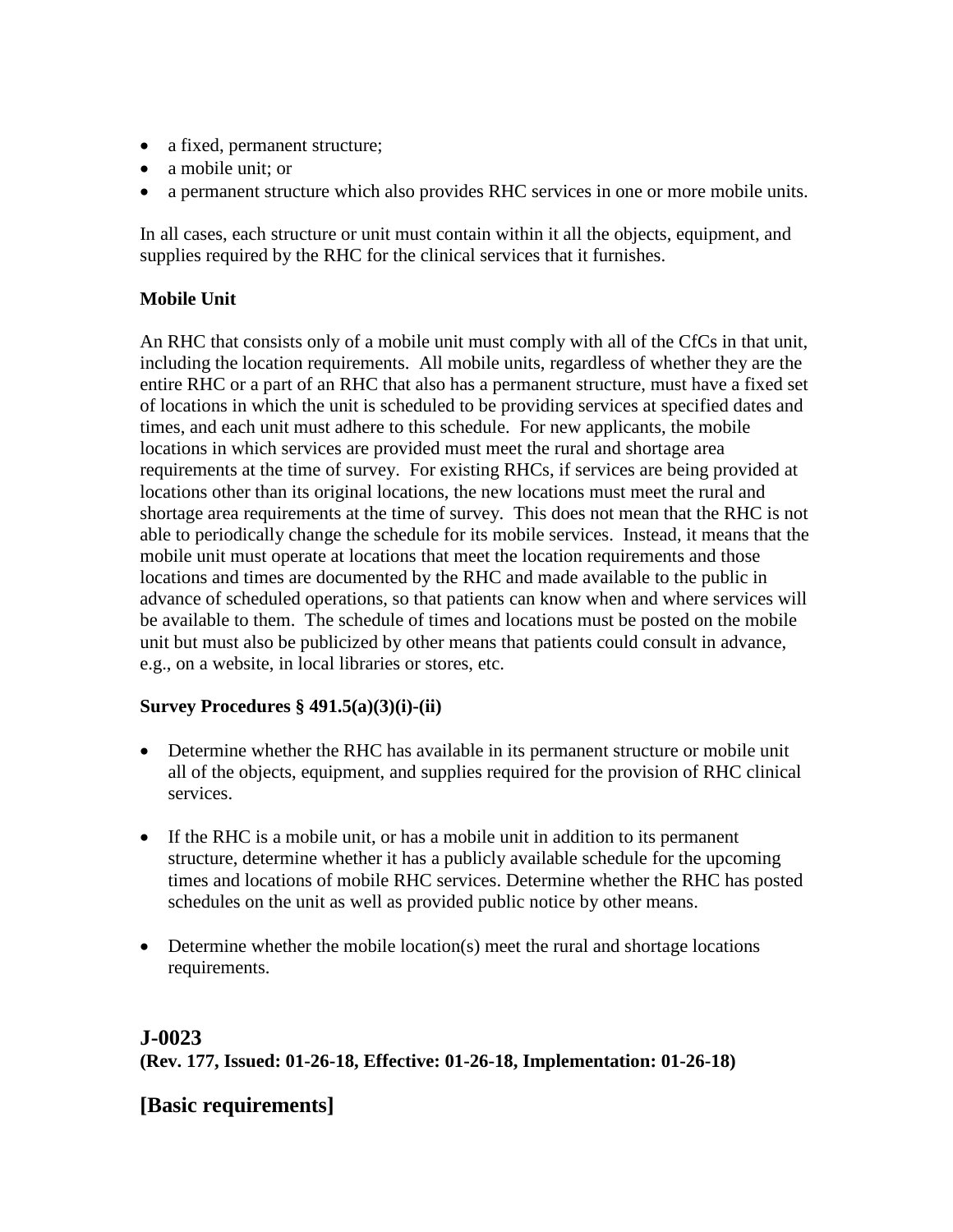$\S$  491.5(a)(3) . . . the RHC . . . may be permanent or mobile units.

*(iii)* **Permanent unit in more than one location. If clinic . . . services are furnished at permanent units in more than one location, each unit is independently considered for approval as a rural health clinic . . .**

#### **Interpretive Guidelines § 491.5(a)(3)(iii)**

A Medicare-certified RHC is not permitted to have more than one permanent unit, i.e., it may not operate out of permanent structures in more than one location. Location is identified as the physical address where medical services are provided. If an organization owns several facilities operating out of permanent units at different locations; that it seeks to enroll in Medicare in order to provide RHC services in each facility, it must enroll each permanent unit separately, and each must independently and fully comply with the RHC CfCs. If one RHC occupies several suites within the same building, sharing the same address, it is considered to have only one permanent unit. It is also possible for separate RHCs to occupy different suites in the same building; when this occurs, each RHC must independently meet the RHC CfCs, and cannot co-mingle their services.

#### **Survey Procedures § 491.5(a)(3)(iii)**

- If the RHC has a webpage, check to see if the RHC holds itself out to the public as having multiple permanent locations.
- Ask RHC staff members whether the RHC has any other locations, other than mobile units.

# **J-0024**

**(Rev. 177, Issued: 01-26-18, Effective: 01-26-18, Implementation: 01-26-18)**

# **§ 491.5(b) Exceptions.**

**(1) CMS does not disqualify an RHC approved under this subpart if the area in which it is located subsequently fails to meet the definition of a rural, shortage area.**

**(2) A private, nonprofit facility that meets all other conditions of this subpart except for location in a shortage area will be certified if, on July 1, 1977, it was operating in a rural area that is determined by the Secretary (on the basis of the ratio of primary care physicians to the general population) to have an insufficient supply of physicians to meet the needs of the area served.**

**(3) Determinations on these exceptions will be made by the Secretary upon application by the facility.**

**Interpretative Guidelines § 491.5(b)(1) - § 491.5(b)(3)**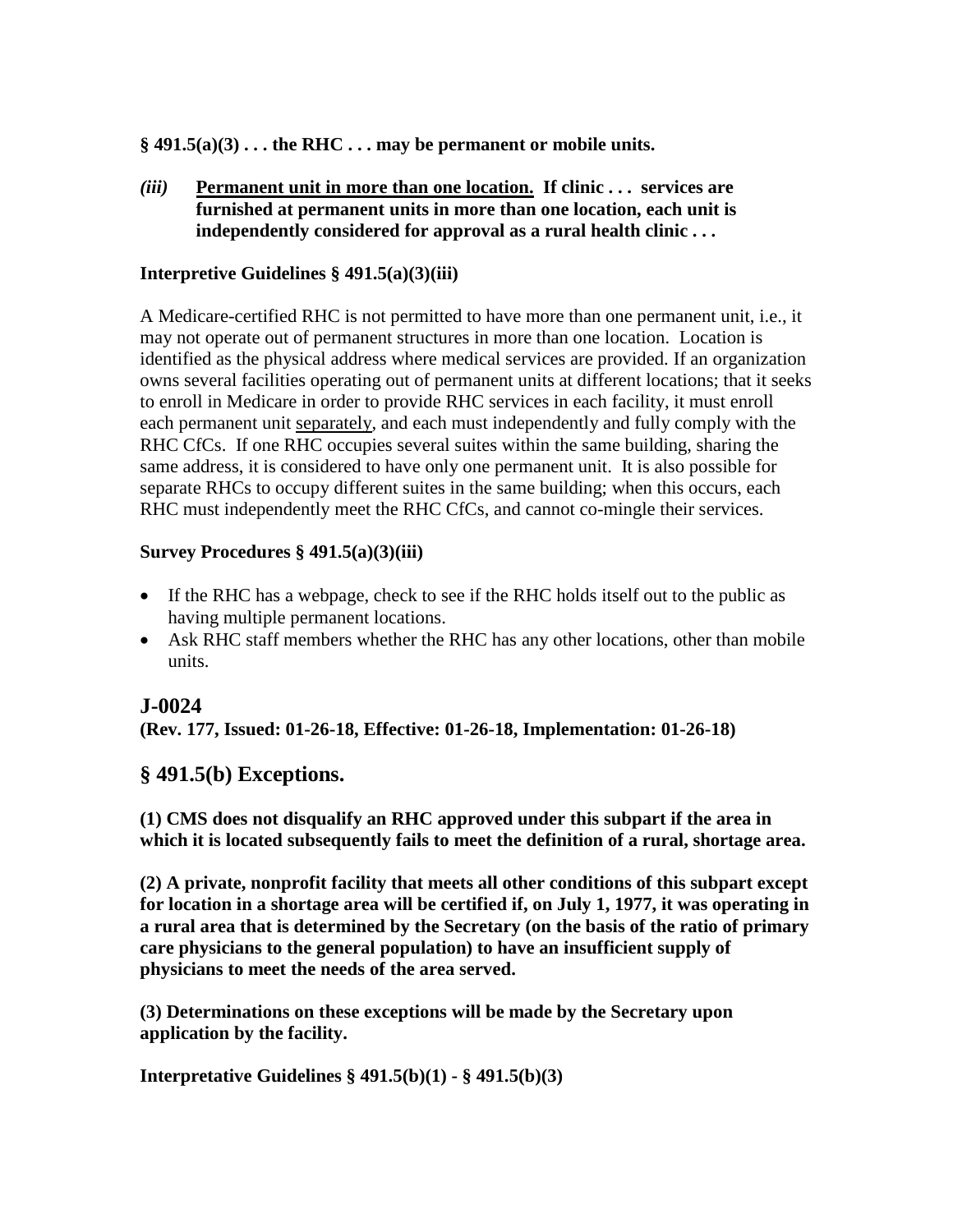#### **Loss of Location Eligibility**

A provider or supplier is expected to be in substantial compliance with its applicable conditions at all times. This applies to conditions which establish facility location requirements as well. But for RHCs, there is a grandfathering provision that permits an existing certified RHC to remain an RHC even if population growth and/or changes in the availability of health care practitioners results in their no longer meeting the location requirements at  $\S$  491.5(a)(1).

CMS makes a presumption that every RHC seeks continued certification for participation in Medicare, including by application of this exception when necessary, unless the RHC has notified CMS of a voluntary termination of its RHC agreement. As a result, there is no special procedure for the RHC to file a request for exception to the location requirements and there is no new determination by the CMS RO concerning a certified RHC's ongoing compliance with the location requirements when the SA conducts a full RHC survey, regardless of whether the survey is conducted for periodic recertification of the RHC, as a representative sample validation survey, or for any other purpose. Although the grandfathering provision means that CMS does not terminate a certified RHC's Medicare agreement due to its location no longer meeting the rural or shortage area location requirements, CMS does continue to collect RHC location data. SAs conducting full surveys must still collect this and other data specified on the Form CMS-29, Verification of Clinic Data – Rural Health Clinic Program. The information collected is updated in the Automated Survey Process Environment (ASPEN) which may be aggregated and used for future policy analysis.

If an existing RHC relocates, the grandfathering provision does not apply and the RHC must meet both the rural and shortage area location requirements at the new location. As with initial RHC location determinations, the CMS RO is responsible for making the actual determination of compliance with the location requirements. Determinations are made only after the relocation has occurred, and the CMS-855A has been submitted by the RHC to the appropriate Medicare Administrative Contractor, and the Form CMS -29 has been submitted by the RHC to the SA. Although an onsite survey is not required, the CMS RO has the discretion to require a survey in individual cases to verify that services are being provided at the new location identified in the submitted documentation.

#### **Facilities Operating on July 1, 1977**

This provision applies to initial applicants for RHC certification and therefore is not likely to have any practical application at this time. The SA should consult with the CMS RO if it believes it has encountered a situation where this provision would apply.

# **J-0040 (Rev. 177, Issued: 01-26-18, Effective: 01-26-18, Implementation: 01-26-18)**

# **§ 491.6 Physical plant and environment.**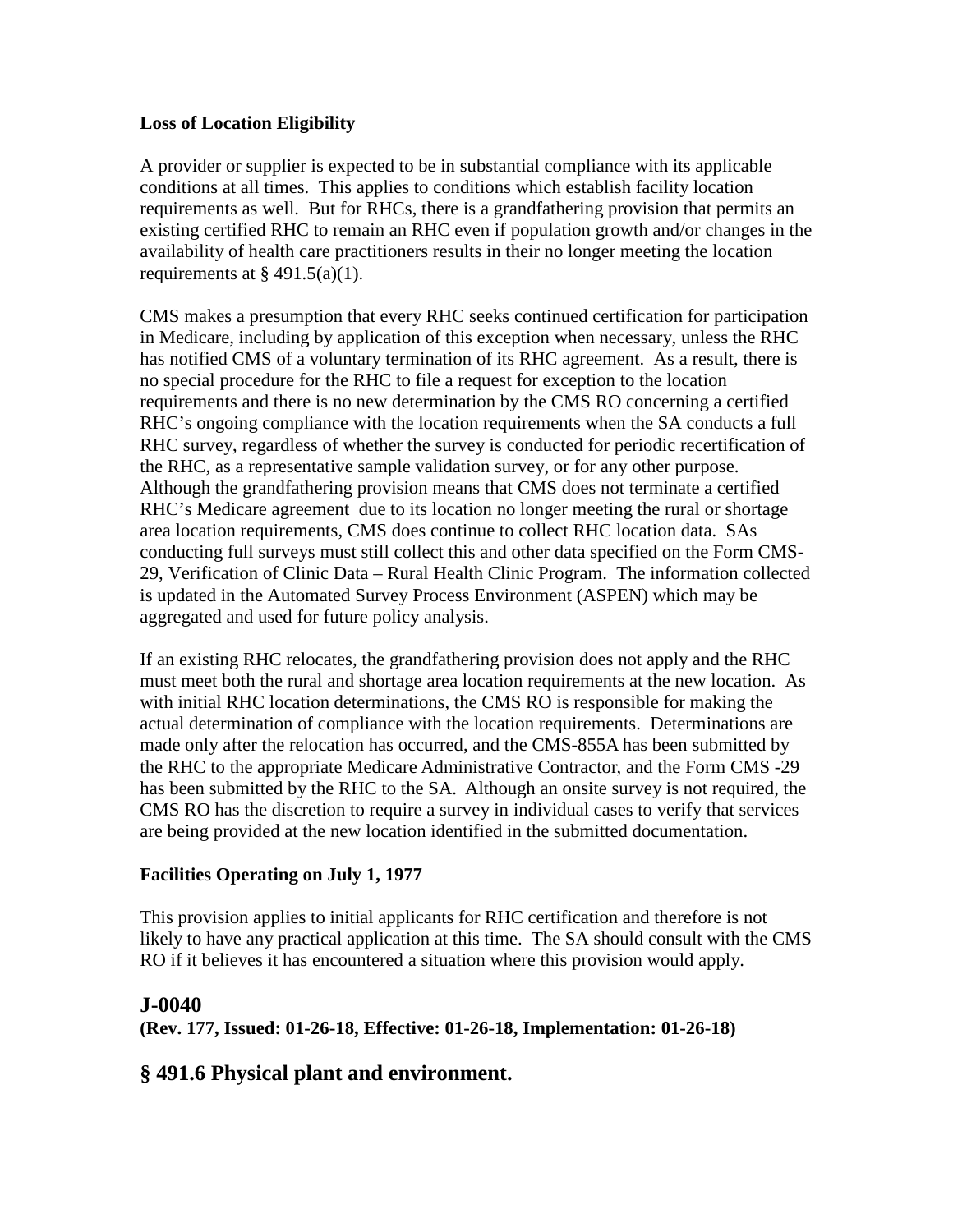Depending on the manner and degree of noncompliance with the standards within this condition, there may be condition-level noncompliance.

# **J-0041**

**(Rev. 177, Issued: 01-26-18, Effective: 01-26-18, Implementation: 01-26-18)**

# **§ 491.6(a) Construction:**

**The clinic . . . is constructed, arranged, and maintained to insure access to and safety of patients, and provides adequate space for the provision of direct services.**

#### **Interpretative Guidelines § 491.6(a)**

The RHC must ensure that the physical plant of its permanent and/or mobile unit is constructed, arranged in terms of its layout, and maintained in a manner to ensure patient access and safety of its patients and personnel. The clinic's layout and fixtures must not present hazards that increase risk of patient injury, such as slippery floors or torn carpets that may present tripping or fall hazards, or ceilings panels that are in danger of falling, etc. The physical plant also must be designed and constructed in accordance with applicable State and local building, fire, and safety codes, but surveyors conducting RHC surveys on behalf of CMS do not assess compliance with such State and local code requirements.

Further, the clinic must have enough space, for the fixtures, equipment and supplies required, in order for it to provide those RHC services which must be furnished directly, i.e., provided within the RHC rather than under arrangement. The clinic must also comply with applicable Federal, State and local laws and regulations and accepted standards of practice for primary care services when determining how much space it requires for its direct services.

#### **Survey Procedures § 491.6(a)**

- Observe whether the clinic's physical plant is well constructed and arranged, and does not present barriers to patient access or hazards to patient safety.
- Observe whether the clinic has sufficient space given for the type and scope of services provided and the number of patients served.

# **J-0042**

**(Rev. 177, Issued: 01-26-18, Effective: 01-26-18, Implementation: 01-26-18)**

# **§ 491.6(b) Maintenance:**

**The clinic . . . has a preventive maintenance program to ensure that:**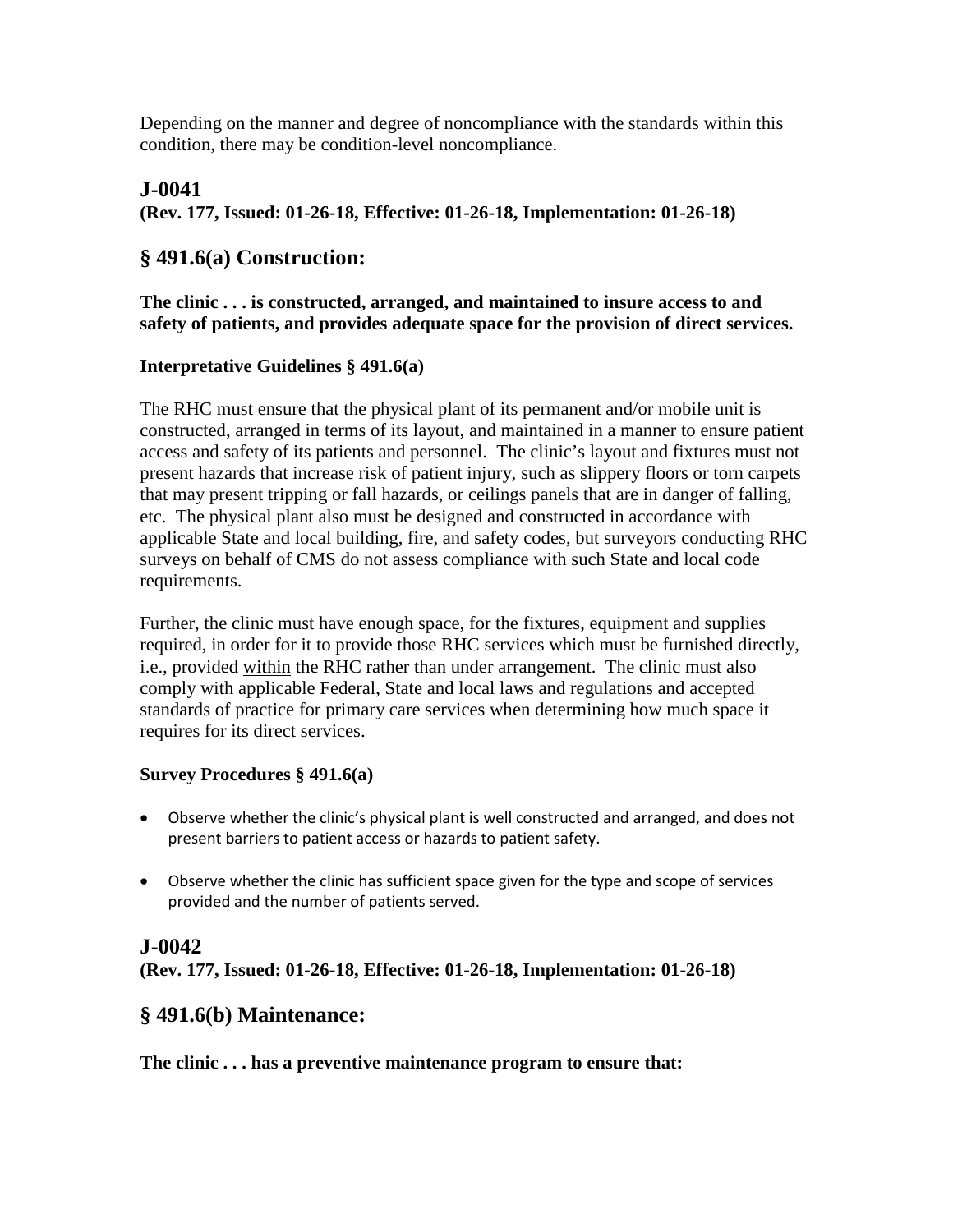#### **(1) All essential mechanical, electrical and patient-care equipment is maintained in safe operating condition;**

#### **Interpretative Guidelines § 491.6(b)(1))**

The RHC must have a preventive maintenance program which ensures all essential mechanical, electrical and patient-care equipment is maintained so that it operates safely. Essential mechanical, electrical and patient care equipment includes things such as heating, ventilation and air conditioning systems, electrical systems, plumbing systems, telephone systems, elevators, and any biomedical equipment the clinic uses. Biomedical equipment means devices intended to be used for diagnostic, therapeutic or monitoring care provided to a patient by the clinic, e.g., blood pressure monitors, re-usable diagnostic scopes, EKG machines, scales, laboratory equipment, etc.

All equipment must be inspected and tested for performance and safety before initial use and after major repairs or upgrades.

All equipment must be inspected, tested, and maintained to ensure their safety, availability and reliability. Equipment maintenance activities may be conducted using qualified clinic personnel, contracted services, or through a combination of clinic personnel and contracted services. For example, clinics that rent space in buildings with other occupants generally would have a contractual agreement with the landlord for maintenance of essential building systems. Clinics may also contract for maintenance of their biomedical equipment. In all cases, clinics must follow or ensure that their contractors follow equipment manufacturers' recommended maintenance activities and schedules. Clinics must document their preventive maintenance activities. This documentation must be incorporated into the RHC's program evaluation plan.

#### **Survey Procedures § 491.6(b)(1)**

- Is there documentation that mechanical or electrical equipment is regularly inspected, tested and maintained in accordance with the manufacturer's recommendations?
- If documentation is missing, ask to see the clinic's policies and procedures for equipment maintenance, to determine whether the problem is with content of the policies and procedures, and or with failure to follow policies and procedures.
- Ask staff to provide a copy of or access to copies of the manufacturer's recommendations for mechanical or electrical equipment.
- Ask staff whether there have been any problems with equipment breakdowns or malfunctions. If yes, ask for maintenance documentation for the equipment in question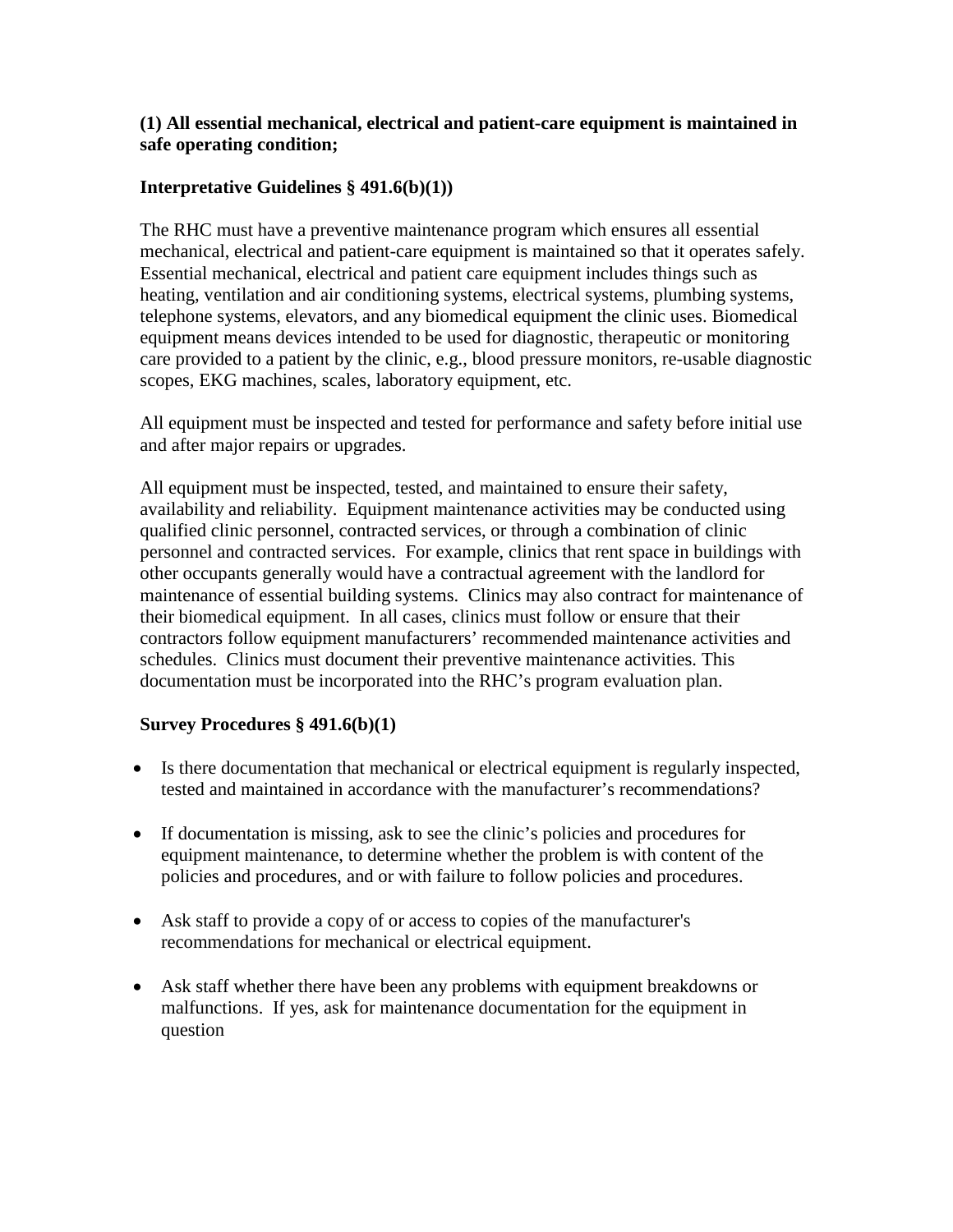# **J-0043**

**(Rev. 177, Issued: 01-26-18, Effective: 01-26-18, Implementation: 01-26-18)**

**[The clinic . . . has a preventive maintenance program to ensure that:]**

### **§ 491.6(b)(2) Drugs and biologicals are appropriately stored; and**

### **Interpretative Guidelines § 491.6(b)(2)**

The RHC must ensure the appropriate storage of drugs and biologicals which are used in the clinic. Drugs and biologicals must be stored and maintained in accordance with the manufacturer's instructions for temperature and other environmental conditions as well as expiration dates, etc. They may not be stored in areas that are readily accessible to unauthorized individuals/personnel. The clinic's policies and procedures must identify which types of clinic staff are authorized access to drugs and biologicals. For example, if medications are kept in a private office, or other area where patients and visitors are not allowed without the supervision or presence of a health care professional, they are considered secure. If medications are kept in cabinets located in areas where patients, visitors or other unauthorized personnel have ready access when clinic personnel are **not** also present, the cabinets must be locked.

### **Survey Procedures § 491.6(b)(2)**

- Verify drugs are stored according to manufacturer instructions.
- Verify that drugs are not accessible to unauthorized individuals/personnel.

# **J-0044**

**(Rev. 177, Issued: 01-26-18, Effective: 01-26-18, Implementation: 01-26-18)**

**[The clinic . . . has a preventive maintenance program to ensure that:]**

**§ 491.6(b)(3) The premises are clean and orderly.**

# **Interpretative Guidelines § 491.6(b)(3)**

The RHC must provide and maintain a clean and orderly environment. All areas of the clinic must be clean. These areas include, but are not limited to, the waiting area(s), exam room(s), staff lunch room(s), rest room(s), and office space. The clinic must appropriately monitor housekeeping, maintenance (including repair, renovation, and construction activities), and other activities to ensure a functional and clean environment. Policies and procedures for an orderly and clean environment must address the following: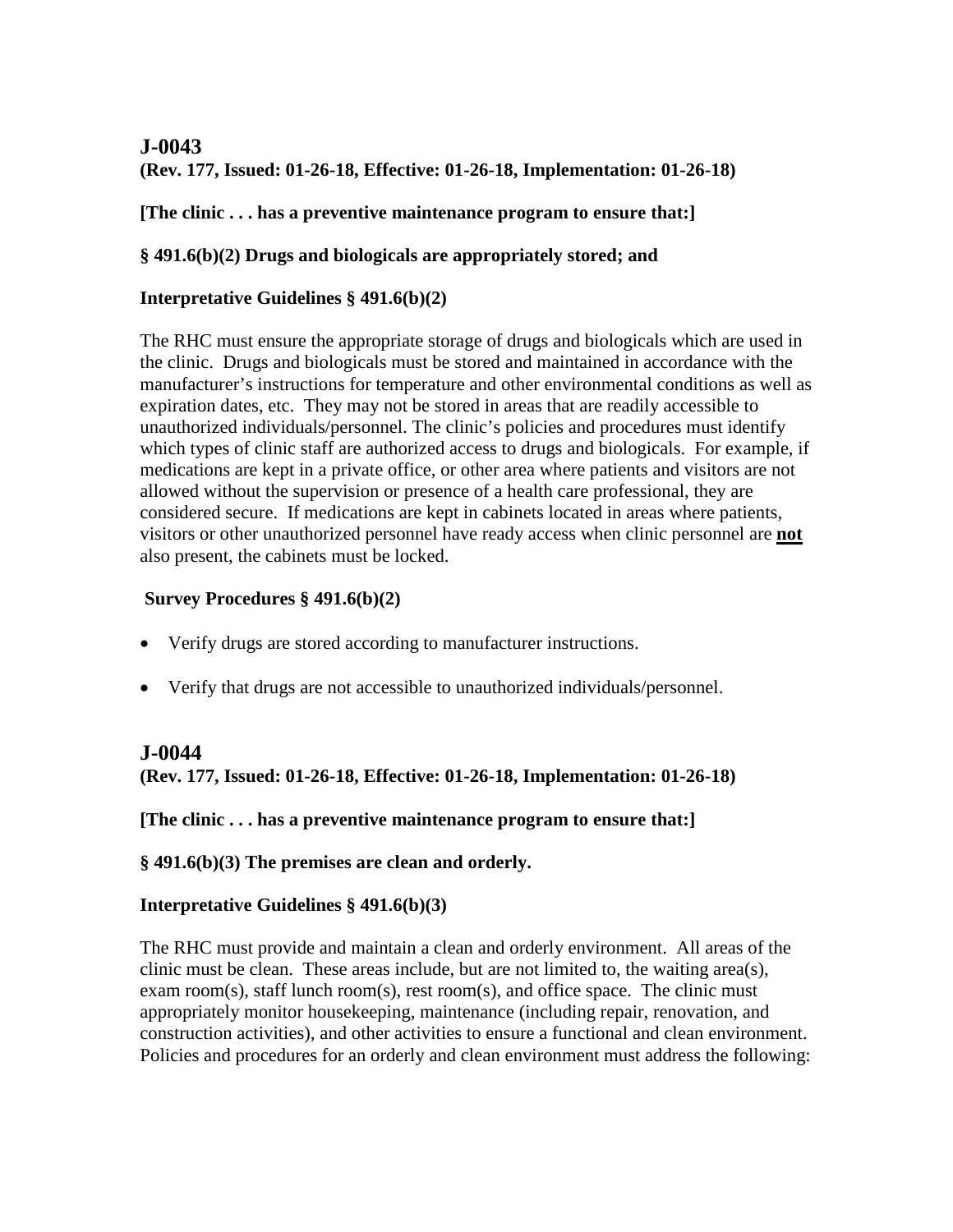- Measures taken to maintain a clean and orderly environment during internal or external construction/renovation;
- Measures to prevent the spread of infectious diseases. At a minimum the following must be addressed:
	- Hand hygiene for staff having direct patient contact;
	- Safe injection practices;
	- Single-use devices, and, when applicable, high-level disinfection and sterilization;
	- Safe use of point-of-care devices;
	- Routine cleaning of environmental surfaces, carpeting, and furniture;
- Disposal of waste, including medical waste;
- Food sanitation, if employee food storage and eating areas are provided; and
- Pest control.

#### **Survey Procedures § 491.6(b)(3)**

- As a resource, applicable questions from **Part 2** of the ASC surveyor infection control worksheet, Exhibit 351 of the SOM , may be used to assist with identifying the types of observations surveyors should make in an RHC with respect to hand hygiene, injection practices, and, when applicable, single-use devices, high-level disinfection and point-of-care devices. This form may be used to assist RHC surveyors; however, it is not a required RHC form.
- Observe whether all areas which patients use or in which they may receive clinic services are clean and orderly, including the waiting area(s), the exam room(s), office space, rest rooms, floors, horizontal surfaces, patient equipment, mechanical rooms, central supply, and storage areas, etc.

# **J-0060**

**(Rev. 177, Issued: 01-26-18, Effective: 01-26-18, Implementation: 01-26-18)**

# **§ 491.7 Organizational structure.**

Depending on the manner and degree of noncompliance identified for standards within this condition, there may be condition-level noncompliance.

#### **J-0061**

**(Rev. 177, Issued: 01-26-18, Effective: 01-26-18, Implementation: 01-26-18)**

# **§.491.7(a) Basic requirements.**

**(1) The clinic . . . is under the medical direction of a physician, and has a health care staff that meets the requirements of § 491.8.**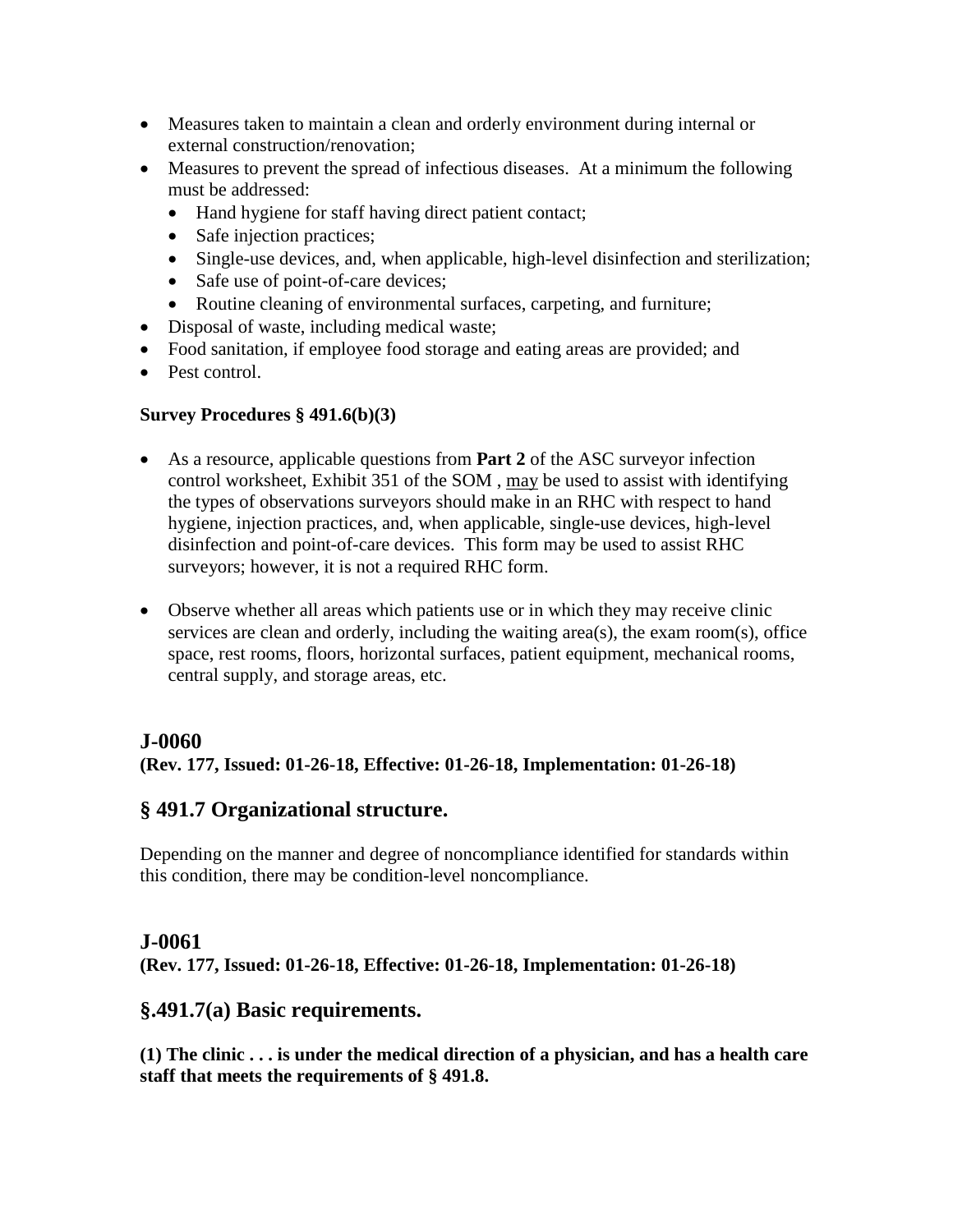**(b) Disclosure. The clinic . . . discloses the names and addresses of: . . .**

**(3) The person responsible for medical direction.**

# **§ 491.2 Definitions. As used in this subpart, unless the context indicates otherwise:**

**Physician means the following:**

**(1) As it pertains to the supervision, collaboration, and oversight requirements in sections 1861(aa)(2)(B) and (aa)(3) of the Act, a doctor of medicine or osteopathy legally authorized to practice medicine or surgery in the State in which the function is performed; and**

**(2) Within limitations as to the specific services furnished, a doctor of dental surgery or of dental medicine, a doctor of optometry, a doctor of podiatry or surgical chiropody or a chiropractor (see section 1861(r) of the Act for specific limitations).**

### **Interpretative Guideline §§ 491.7(a)(1) & 491.7(b)(3)**

The clinic must be under the medical direction of a physician who is responsible for the quality and appropriateness of health care services furnished in the RHC. In light of the definition of a physician at § 491.2 and due to the supervisory and oversight responsibilities involved in providing medical direction, only an MD or DO may serve as the RHC's medical director. The MD or DO must hold a current license that is issued or recognized by the State in which the RHC is located. The nature of medical director's duties are specified at § 491.8(b). By contrast, the language of § 491.7(a)(1) is focused on the requirement for the RHC to have an individual who is explicitly charged with being the clinic's medical director. There must be documentation available in the RHC identifying the name, address, and phone number of the clinic's medical director.

Any change in the physician responsible for the clinic's medical direction requires immediate notification to the appropriate SA. When identifying a new physician responsible for medical direction, the RHC provides the SA with the name, address, and phone number of the new medical director and evidence that the physician is licensed to practice in the State in which the RHC is located. Such change in medical director does not require resurvey or recertification, if the change can otherwise be adequately verified.

There is no waiver available should the physician functioning as the medical director leave a clinic that is already certified as an RHC. However, CMS affords currently certified RHCs a reasonable time to come back into compliance with the physician medical director requirement if the RHC can provide documentation that it initiated good faith efforts **prior to the survey** to obtain the regular services of a physician medical director, as well as arrangements it has made for immediate temporary physician services to perform required physician responsibilities in accordance with § 491.8(b). This flexibility is not available to an applicant for initial RHC certification.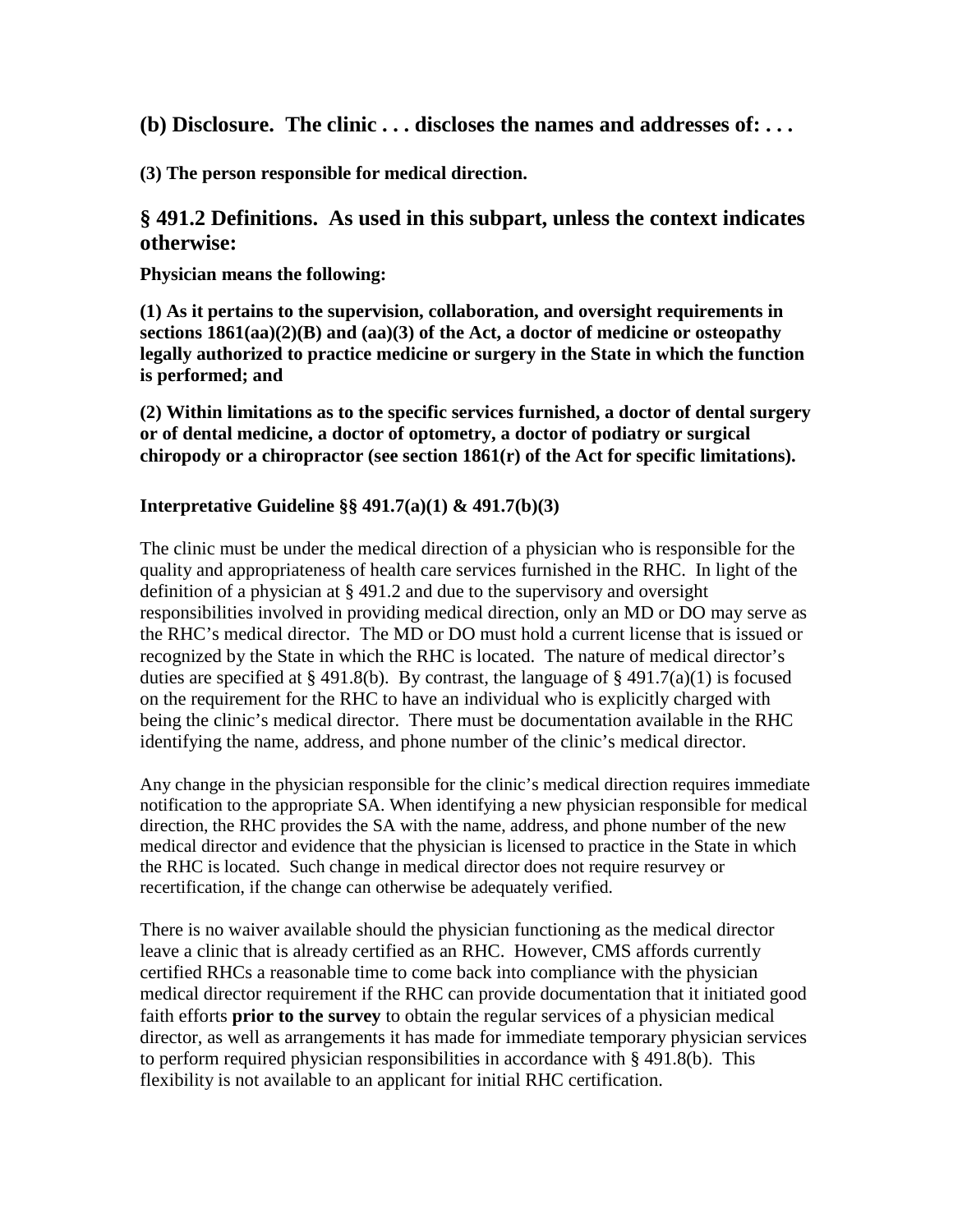In this situation, the already-certified RHC must still be cited for violating § 491.7(a)(1), but there is discretion with respect to the length of time the RHC is allowed to implement a plan of correction. Since the RHC regulations permit the RHC physician medical director to carry out many of his/her responsibilities via telecommunications and to provide telemedicine services, generally an RHC should be able to secure the required physician services within a reasonable period of time. The SA must make a recommendation to the CMS RO on whether to provide an RHC an extended period of time to implement a PoC. The RHC must inform the SA of all actions taken to recruit a replacement and expected outcome.

**NOTE:** To ensure continuity of care, it is permissible to use a locum tenens (i.e., temporary) MD/DO as the medical director of the RHC, providing that same MD/DO is contractually bound to provide services to the clinic for a minimum of six months.

The clinic must also have a health care staff that meets the requirements of §491.8. This portion of this standard is evaluated under § 491.8, but deficiencies cited under that provision may also be cited under  $\S 491.7(a)(1)$ 

### **Survey Procedures §§ 491.7(a)(1) & 491.7(b)(3)**

- Verify that the clinic has documentation identifying the name and address of its medical director.
- Confirm that the individual identified in the documentation is an MD or DO and still practicing at the RHC.
- Confirm that the medical director holds a current license issued or recognized by the State where the clinic is located. Ask staff who the clinic's medical director is and confirm that the same individual is the one the RHC disclosed as its medical director.
- If an already certified RHC clinic has no permanent medical director at the time of the survey, ask for documentation of when the previous medical director ceased performing that function, and of the efforts the RHC has made to fulfill the requirement.

# **J-0062**

**(Rev. 177, Issued: 01-26-18, Effective: 01-26-18, Implementation: 01-26-18)**

# **[§ 491.7(a) Basic requirements.]**

**(2) The organization's policies and its lines of authority and responsibilities are clearly set forth in writing.**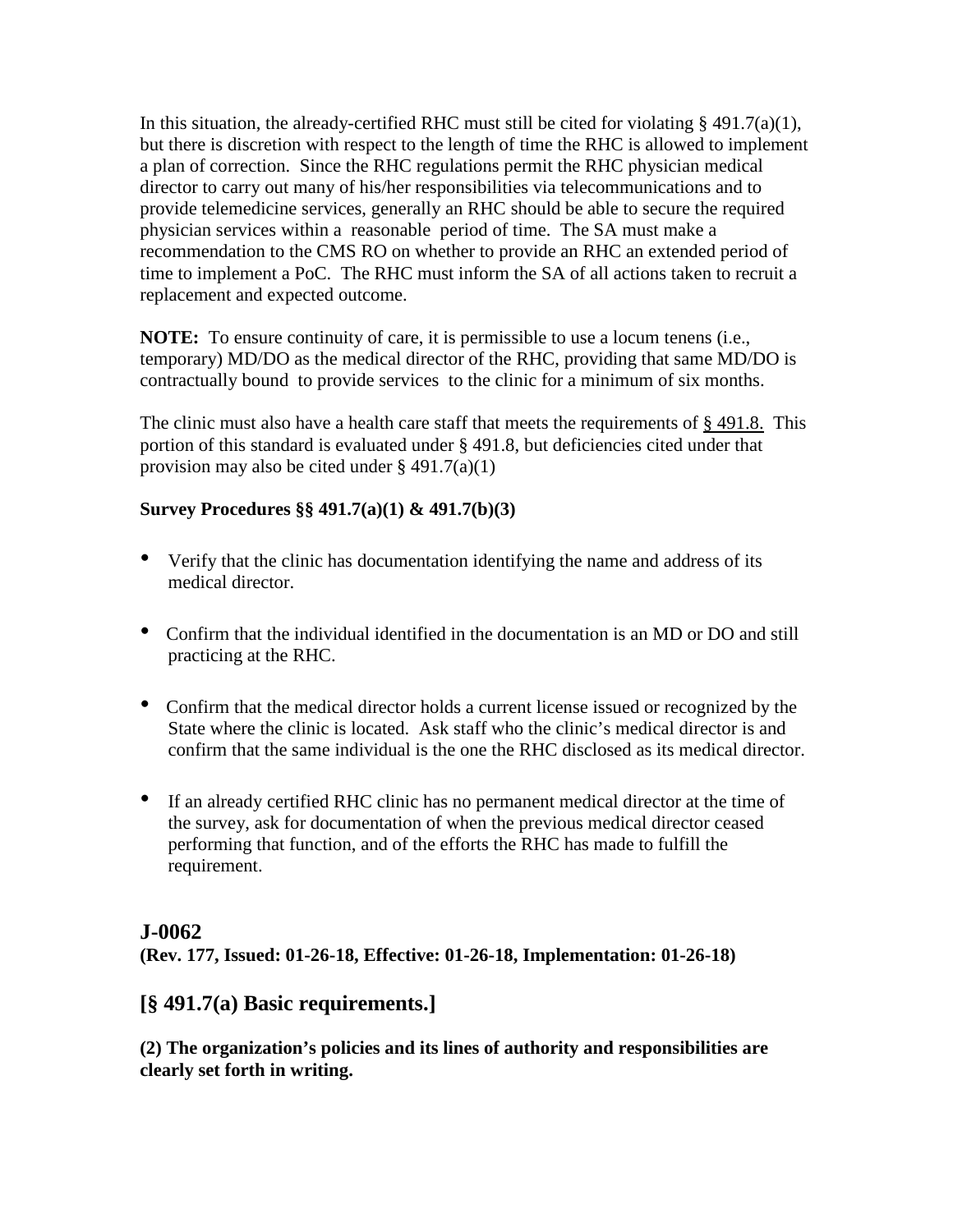# **(b) Disclosure. The clinic . . . discloses the names and addresses of:**

#### **(1) Its owners, in accordance with section 1124 of the Social Security Act (42 U.S.C. 132 A-3);**

#### **(2) The person principally responsible for directing the operations of the clinic . . .**

#### **Interpretative Guidelines § 491.7(a)(2) & § 491.7(b)(1)-(2)**

The clinic must establish in writing the manner in which it is organized, including the person who is principally responsible for the day-to-day operations, the lines of authority between that individual and the owner(s) and between that individual and other staff of the RHC. The RHC must identify in writing all types of staff positions, their place in the organizational arrangement, and their functions and responsibilities. There must be a written record of the name and address of the person who is principally responsible for the day-to-day operations of the clinic and this information must be furnished to surveyors upon request.

With respect to the requirement for disclosure of the clinic's owners, the latest disclosure should be contained in the latest copy of the Form CMS-855A, Medicare Enrollment for Institutional Providers, which the clinic is required to file in order to enroll in the Medicare program and required to update if its information changes. The MAC provides the CMS RO and SA copies of updates to the Form CMS- 855A information it receives. Review of this information disclosure is handled primarily by the MAC. It is the responsibility of the RHC to file an updated Form CMS 855A with the MAC if there are changes to the information it previously submitted.

The Form CMS-29, Verification of Clinic Data – Rural Health Clinic Program, which is used to collect clinic ownership information and clinic personnel data, is also completed. See Chapter 2 of the SOM, section 2200 for detailed instructions on completing the CMS-29.

The clinic must have written policies and procedures addressing both administrative and clinical activities. Requirements for patient care policies are specified at §491.9(b) and are not evaluated under  $\S 491.7(a)(2)$ . Administrative policies and procedures would address topics such as personnel, fiscal, purchasing, and building and equipment maintenance, as well as any other topics the clinic's management finds pertinent.

#### **Survey Procedures § 491.7(a)(2) & § 491.7(b)(1)-(2)**

- Ask the clinic to provide a copy of its organizational chart and any supporting documentation that articulates the lines of authority and responsibilities of clinic officers and personnel.
- Ask the clinic to identify the person who is principally responsible for day-to-day operations.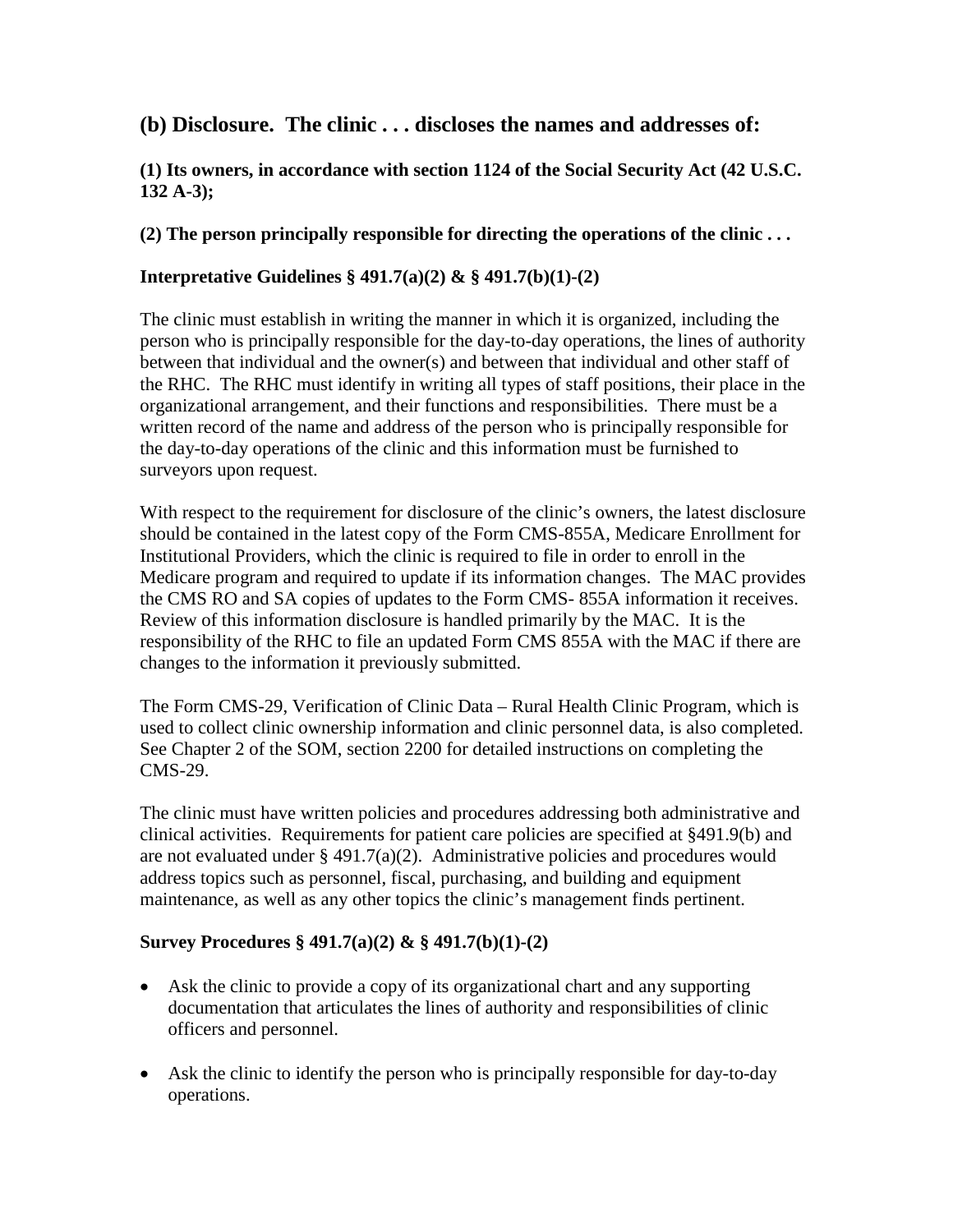- Ask to see the clinic's current administrative and clinical policies. Do not review the content of these policies; just confirm that the clinic has written policies.
- Verify the clinic owner as captured on the CMS-29.
- Verify the names and addresses of the required disclosures are available in the RHCs written records.

### **J-0080**

# **(Rev. 177, Issued: 01-26-18, Effective: 01-26-18, Implementation: 01-26-18)**

# **§ 491.8 Staffing and Staff Responsibilities.**

Depending on the manner and degree of noncompliance identified for standards within this condition, there may be condition-level noncompliance.

# **J-0081**

**(Rev. 177, Issued: 01-26-18, Effective: 01-26-18, Implementation: 01-26-18)**

# **§ 491.8(a) Staffing.**

**(1) The clinic . . . has a health care staff that includes one or more physicians . . .** 

**(2) The physician member of the staff may be the owner of the rural health clinic, an employee of the clinic . . ., or under agreement with the clinic . . . to carry out the responsibilities required under this section.**

# **§491.2 Definitions. As used in this subpart, unless the context indicates otherwise:**

**Physician means the following:**

**(1) As it pertains to the supervision, collaboration, and oversight requirements in sections 1861(aa)(2)(B) and (aa)(3) of the Act, a doctor of medicine or osteopathy legally authorized to practice medicine or surgery in the State in which the function is performed; and**

**(2) Within limitations as to the specific services furnished, a doctor of dental surgery or of dental medicine, a doctor of optometry, a doctor of podiatry or surgical chiropody or a chiropractor (see section 1861(r) of the Act for specific limitations).**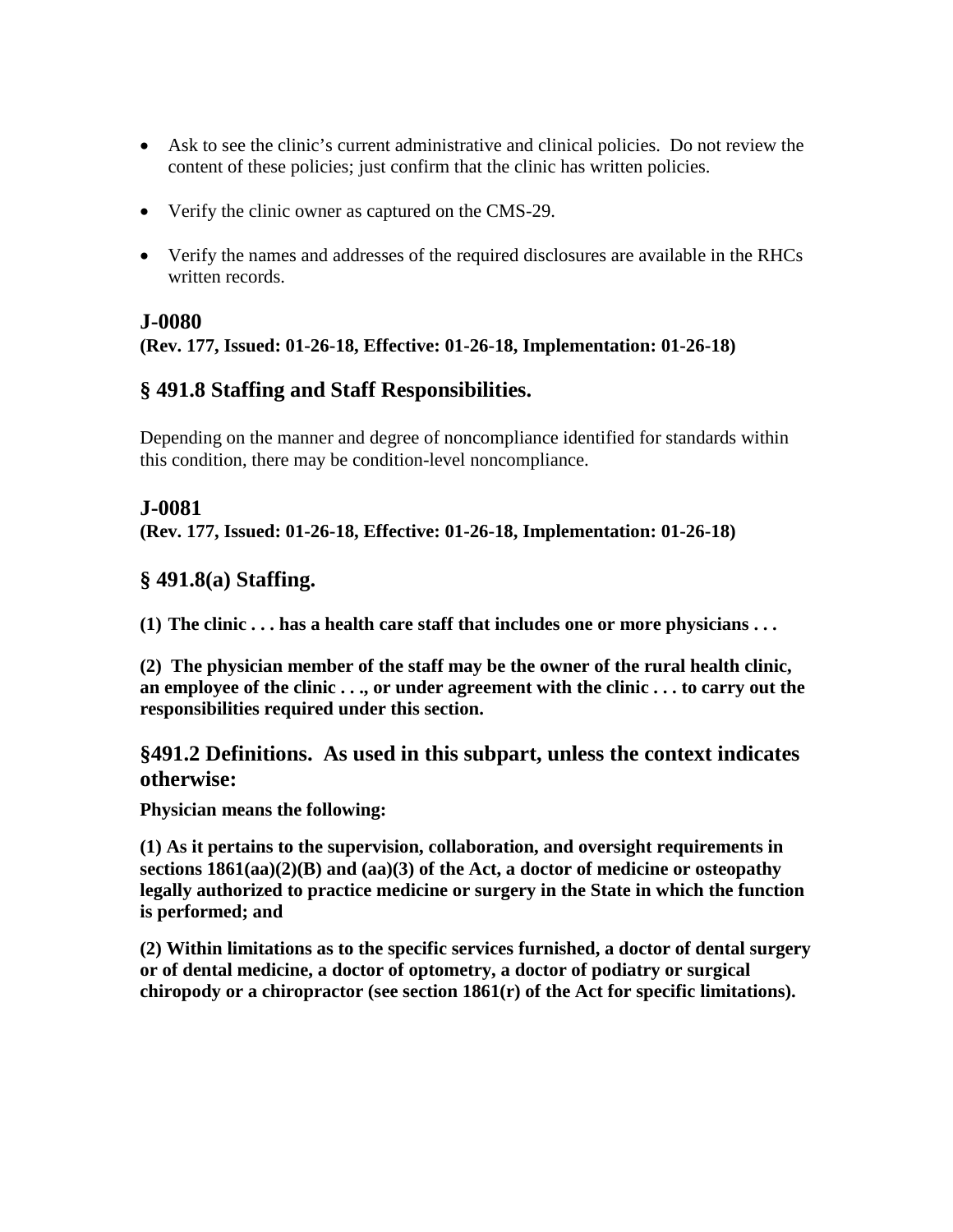#### **Interpretative Guidelines § 491.8(a)(1) & (2)**

An RHC must, at a minimum, have a health care staff that includes one or more physicians; if the clinic has only one physician, that physician must be either an MD or a DO in order to perform the responsibilities of the clinic's medical director. The physician must hold a current license issued or recognized by the State in which the RHC is located.

The physician(s) may be the clinic's owner (who may also be an employee of the clinic at the same time), an employee of the clinic, or providing services to the clinic under a contractual arrangement. CMS interprets an "employee" to be an individual to whom the clinic issues an IRS Form W2, Tax and Wage Statement (See 79 FR 25462, May 2, 2014). If the physician is not responsible for medical supervision nor the medical direction of the clinic, contractual arrangements may either be directly between the clinic and an individual physician, or between the clinic and a third-party entity that supplies the clinic with physician services, such as a locum tenens agency.

In all cases the RHC must have sufficient practitioners, both physician and nonphysician, to furnish the volume of RHC services it provides to its patients, consistent with accepted standards of practice.

### **Survey Procedures § 491.8(a)(1) & (2)**

• Confirm that the clinic has at least one physician who is providing physician services. Confirm that the physician has a current license issued or recognized by the State in which the RHC is located.

# **J-0082**

**(Rev. 177, Issued: 01-26-18, Effective: 01-26-18, Implementation: 01-26-18)**

# **[§ 491.8(a) Staffing.]**

**(1) . . . Rural health clinic staffs must also include one or more physician's assistants or nurse practitioners.**

**(3) The physician assistant, nurse practitioner, . . . may be the owner or an employee of the clinic . . ., or may furnish services under contract to the clinic . . . In the case of a clinic, at least one physician assistant or nurse practitioner must be an employee of the clinic.**

**§491.2 Definitions. As used in this subpart, unless the context indicates otherwise: . . .**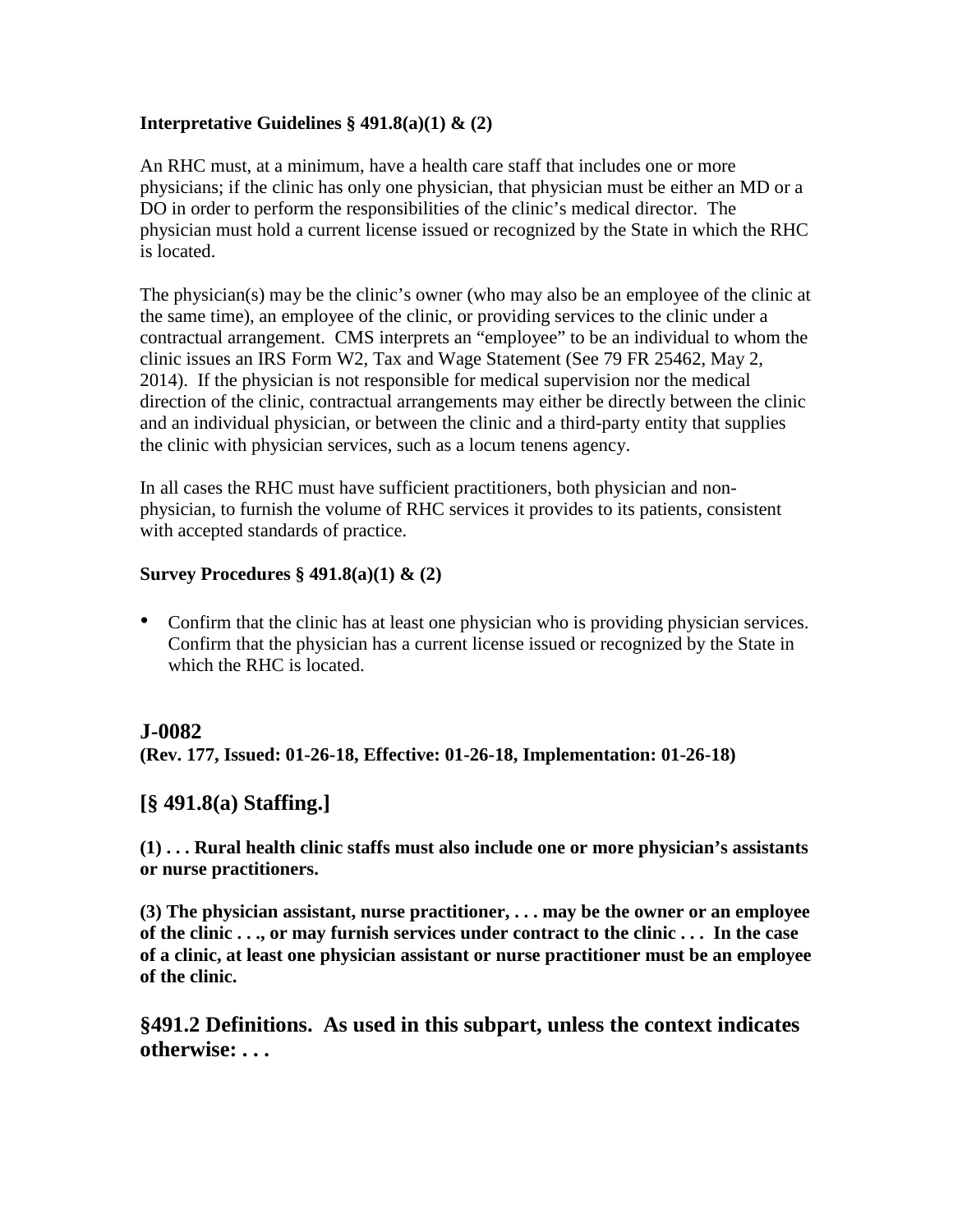**Nurse practitioner means a registered professional nurse who is currently licensed to practice in the State, who meets the State's requirements governing the qualifications of nurse practitioners, and who meets one of the following conditions:**

**(1) Is currently certified as a primary care nurse practitioner by the American Nurses' Association or by the National Board of Pediatric Nurse Practitioners and Associates; or**

**(2) Has satisfactorily completed a formal 1 academic year educational program that:**

**(i) Prepares registered nurses to perform an expanded role in the delivery of primary care;**

**(ii) Includes at least 4 months (in the aggregate) of classroom instruction and a component of supervised clinical practice; and**

**(iii) Awards a degree, diploma, or certificate to persons who successfully complete the program; or**

**(3) Has successfully completed a formal educational program (for preparing registered nurses to perform an expanded role in the delivery of primary care) that does not meet the requirements of paragraph (2) of this definition, and has been performing an expanded role in the delivery of primary care for a total of 12 months during the 18-month period immediately preceding the effective date of this subpart . . .**

**Physician assistant means a person who meets the applicable State requirements governing the qualifications for assistants to primary care physicians, and who meets at least one of the following conditions:**

**(1) Is currently certified by the National Commission on Certification of Physician Assistants to assist primary care physicians; or**

**(2) Has satisfactorily completed a program for preparing physician's assistants that:**

**(i) Was at least 1 academic year in length;**

**(ii) Consisted of supervised clinical practice and at least 4 months (in the aggregate) of classroom instruction directed toward preparing students to deliver health care; and**

**(iii) Was accredited by the American Medical Association's Committee on Allied Health Education and Accreditation; or**

**(3) Has satisfactorily completed a formal educational program (for preparing physician assistants) that does not meet the requirements of paragraph (2) of this definition and assisted primary care physicians for a total of 12 months during the 18-month period that ended on December 31, 1986.**

**Interpretative Guidelines § 491.8(a)(1) & (3)**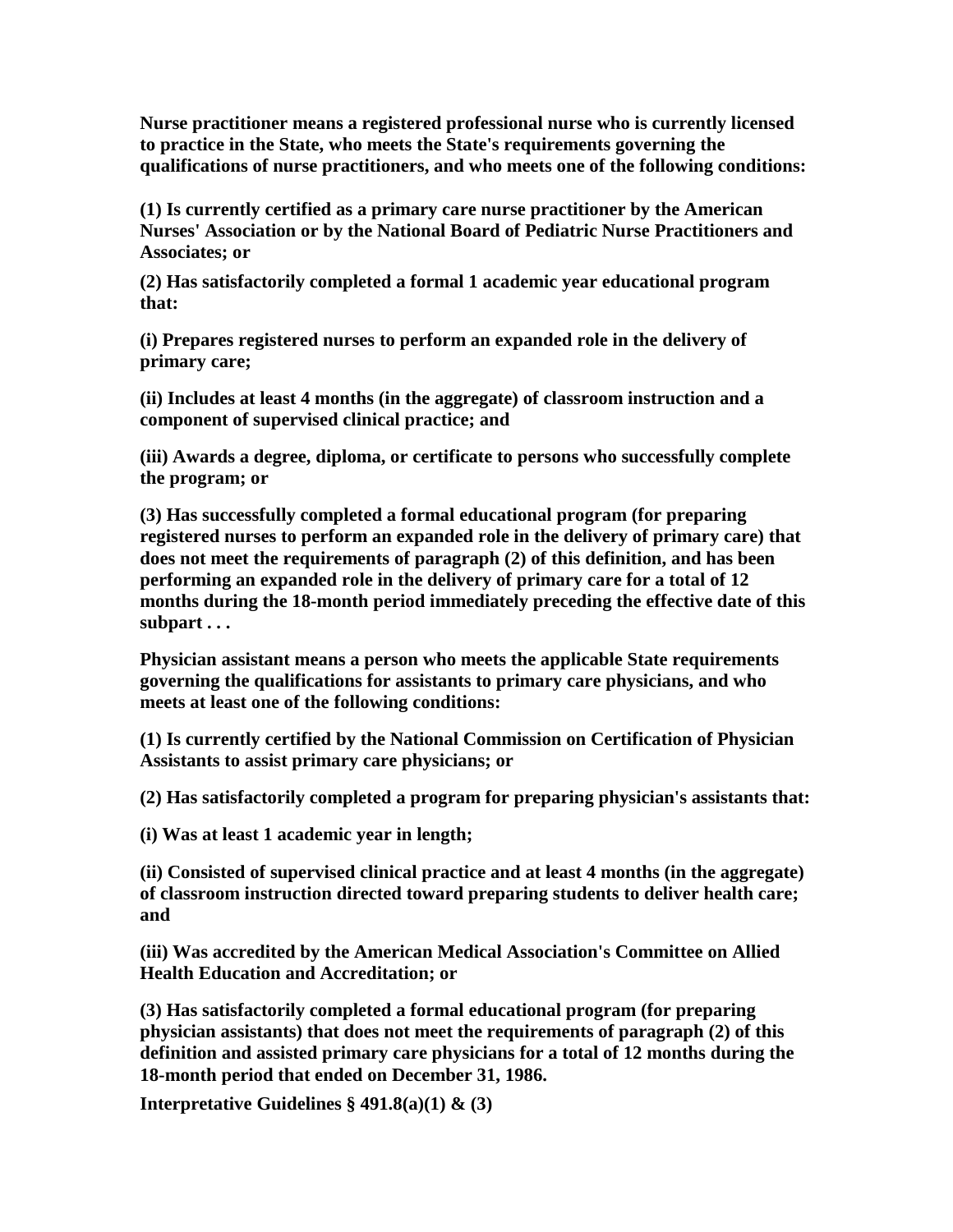In addition to having a physician on staff, the RHC's health care staff must also include one or more nurse practitioner(s) (NP) or physician assistant(s) (PA), as defined at  $\S$ 491.2. The RHC's NP and/or PA must meet the Medicare definition of an NP or PA and be licensed in accordance with the law of the State in which the RHC is located and practicing within their permitted State scope of practice.

At least one NP or PA must be an employee of the RHC (note that a clinic's owner may also be an employee; this is at the owner's discretion). CMS interprets an "employee" to mean an individual to whom the clinic issues an IRS Form W-2, Wage and Tax Statement. (See 79 FR 25462, May 2, 2014) However, once the clinic has employed at least one NP or PA, the other practitioners may furnish services under contract to the clinic instead of being employees. These other NPs or PAs may contract directly with the clinic or may have an arrangement with a third party that contracts with the clinic to furnish the practitioner's services.

In all cases the RHC must have sufficient practitioners, both physician and nonphysician, to furnish the volume of RHC services it provides to its patients, consistent with accepted standards of practice.

- As provided by § 1861(aa)(7) of the Act, and implemented in Section 2248 of the SOM, an existing RHC may request a waiver of the requirement to employ a NP or PA. The mid-level staffing waiver is applicable to Medicare-participating RHCs only. Initial applicants to participate in Medicare as an RHC are **not** eligible for staffing waivers. CMS grants a currently certified RHC a one-year waiver of the requirement to employ a NP or PA if:
- The RHC submits the written request for a waiver to the appropriate SA;
- The RHC demonstrates that it has been unable, despite reasonable efforts, to hire a NP or PA in the previous 90-day period; and
- The RHC's request is submitted six months or more after the date of the expiration of any previous such waiver for the RHC.

The SA is responsible for reviewing the evidence the RHC provides regarding its efforts to hire an NP or PA in the previous 90 days and recommending approval or disapproval of the requested waiver to the RO. The SA must complete its review and recommendation within 30 calendar days of receiving the written waiver request from the RHC.

The waiver is deemed to have been granted, unless the waiver request is denied by the RO within

60 calendar days after the date the SA received the RHC's waiver request. In cases where the waiver request is deemed to have been approved, the effective date of the 1 year waiver is the 61st day after the date the request was received by the SA.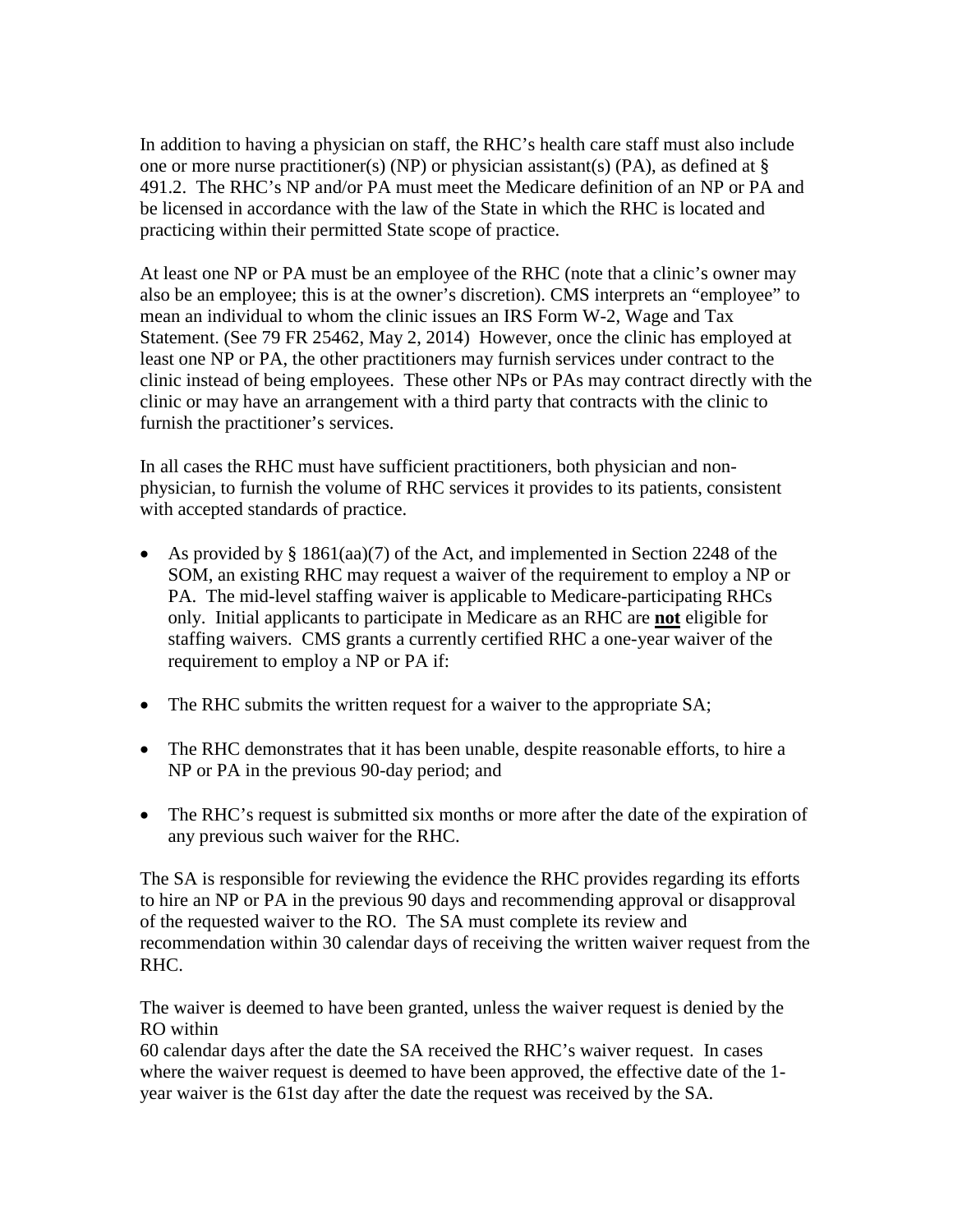See Section 2248 for more details on the waiver process and the expectations for RHCs and SAs

### **Survey Procedures § 491.8(a)(1) & (3)**

- Determine that the clinic has at the time of the survey at least one NP or PA who is an employee of the clinic, as evidenced by the clinic issuing a W-2.
- If the clinic already participates in Medicare as an RHC and does not employ a NP or PA, check whether there is a valid waiver in effect.

# **J-0083**

**(Rev. 177, Issued: 01-26-18, Effective: 01-26-18, Implementation: 01-26-18)**

# **[§ 491.8(a) Staffing.]**

**(3) The . . . nurse-midwife, clinical social worker or clinical psychologist member of the staff may be the owner or an employee of the clinic or center, or may furnish services under contract to the clinic . . .**

# **Interpretative Guidelines § 491.8(a)(3)**

The clinic is not required to have a nurse-midwife, clinical social worker or clinical psychologist on staff. If it does have any of these on staff, they must be licensed as required by State law of the State in which the clinic is located, and must be practicing within their permitted scope of practice.

A nurse midwife, clinical social worker or clinical psychologist who is on the clinic's staff may be the clinic's owner (who may also be an employee at the same time), an employee of the clinic, or providing services to the clinic under a contractual agreement. These types of practitioners may contract directly with the clinic or may have an arrangement with a third party that contracts with the clinic to furnish the practitioner's services.

#### **Survey Procedures § 491.8(a)(3)**

• If the clinic has a nurse midwife, clinical social worker, or clinical psychologist on staff, verify that the individual has a current State license when one is required under State law.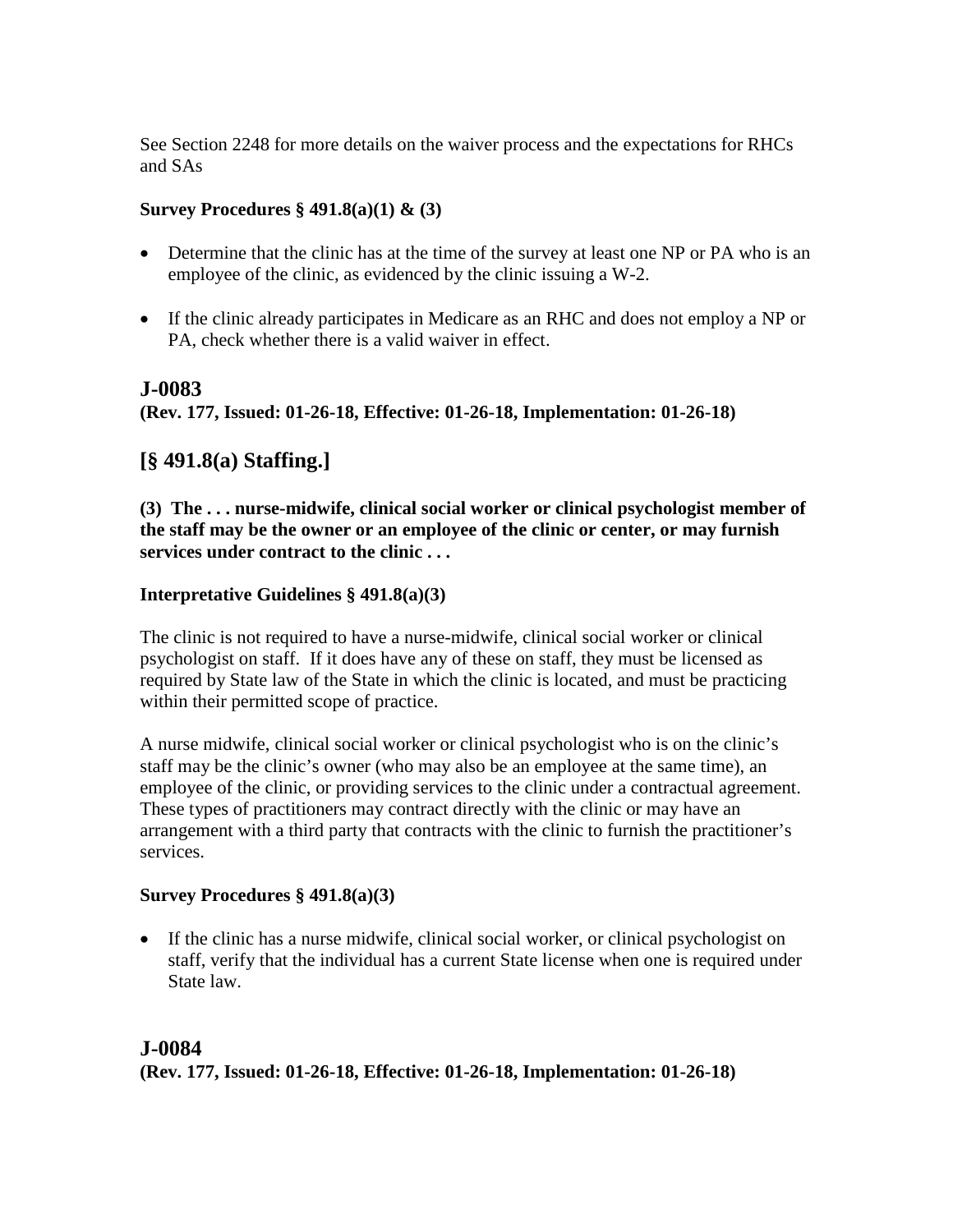# **[§ 491.8(a) Staffing.]**

#### **(4) The staff may also include ancillary personnel who are supervised by the professional staff.**

### **Interpretative Guidelines § 491.8(a)(4)**

The clinic's staff may include personnel who are not practitioners but who provide clinical services, for example, registered nurses, licensed practical nurses, laboratory technicians, etc. In all cases personnel must hold current State licenses when required. All such personnel must be supervised at all times by a practitioner, either a physician or a non-physician practitioner, on the RHC's professional healthcare staff. Supervisory responsibilities may be shared among practitioners. For example, an NP on the RHC's staff may be the official supervisor who conducts regular performance reviews, but when that NP is not on duty, the RHC's physician or another NP or other non-physician practitioner may provide supervision.

#### **Survey Process § 491.8(a)(4)**

- Determine whether all clinical staff members who are not practitioners have a current State license or certification, as required.
- Ask clinical staff members who are not practitioners to identify their supervisor(s).
- Is there someone responsible for supervising non-practitioners on the clinical staff at all times the RHC is providing services? Request the name of that individual. Interview other clinical staff to confirm.

# **J-0085**

**(Rev. 177, Issued: 01-26-18, Effective: 01-26-18, Implementation: 01-26-18)**

# **[§ 491.8(a) Staffing.]**

**(5) The staff is sufficient to provide the services essential to the operation of the clinic . . .**

**(6) A physician, nurse practitioner, physician assistant, certified nurse-midwife, clinical social worker, or clinical psychologist is available to furnish patient care services at all times the clinic . . . operates. . . .** 

#### **Interpretative Guidelines § 491.8(a)(5) & (6)**

The clinic must be sufficiently staffed to provide the services offered by the RHC. Specifically, this means that the clinic has sufficient staff practicing within their permitted scope of practice to provide RHC services to the clinic's patients at all hours that the clinic is open and operating. Consistent with  $\S 491.9(c)$ , the RHC services the clinic furnishes are diagnostic and therapeutic services and supplies similar to those furnished in a physician office, including, but not limited to, performing history and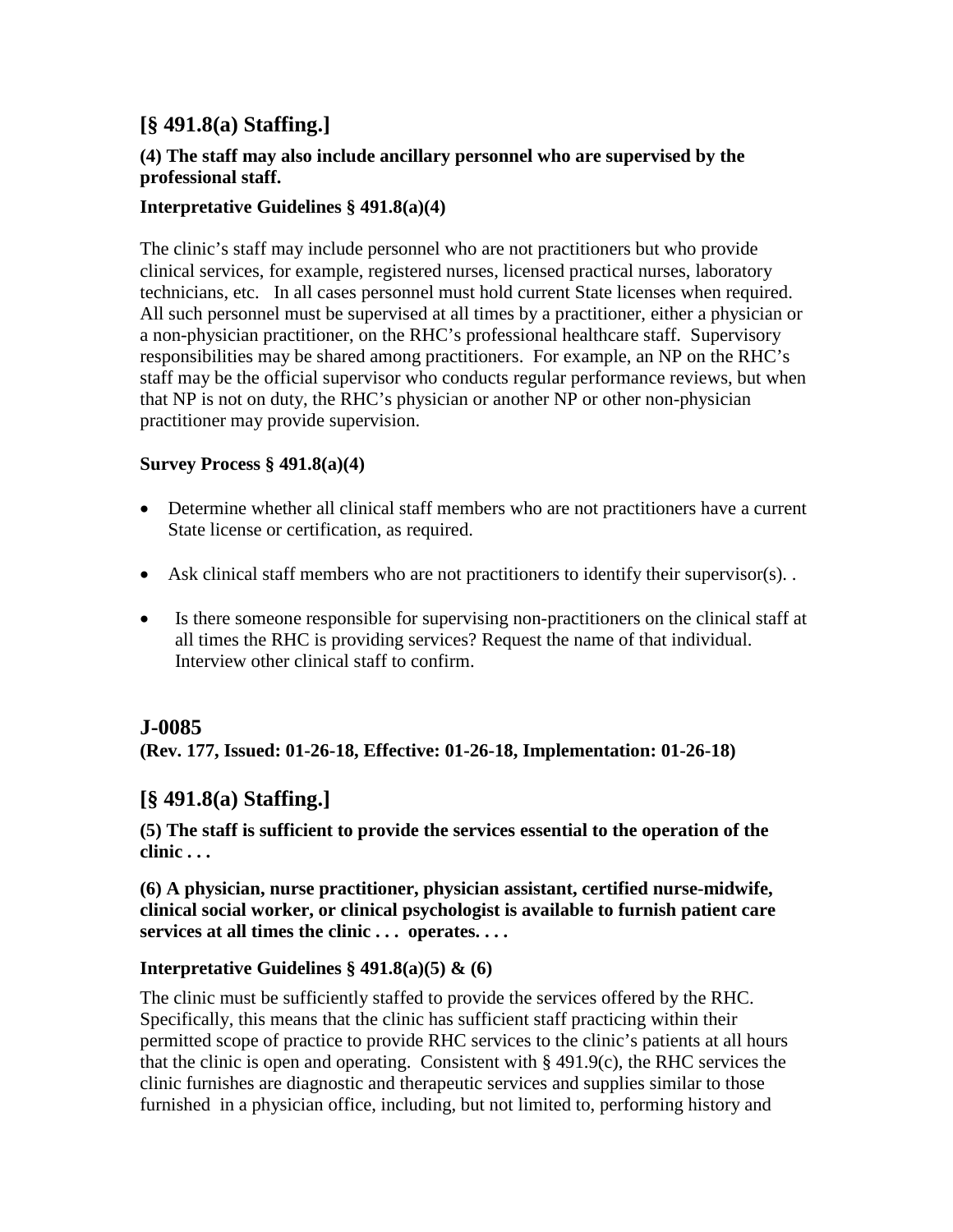physical examinations, assessment of health status, and treatment for a variety of medical conditions. The clinic must also furnish specified laboratory services and first respondertype emergency services to individuals in the clinic experiencing a medical emergency. The clinic must have sufficient staff members who are qualified to furnish these services to the volume of patients the RHC sees. Even when staffing meets the minimum requirement in terms of practitioner time at the RHC, the staffing may be insufficient for the volume of services the RHC provides.

The clinic may only be open and furnishing RHC services if there is a physician, NP, PA, certified nurse midwife, clinical social worker, or clinical psychologist on site and available to furnish services. Although the physician medical director may perform many, not all, of his/her responsibilities remotely via telecommuications, this does not mean the clinic can be open and furnishing services without any practitioner on-site. With the exception of services the clinic's medical director or other MDs or DOs may provide by telemedicine, the clinic may only furnish those services that are within the scope of practice of the practitioners who are on site at the time the services are offered. The loss of a PA or NP staff member may require the RHC to request a temporary staffing waiver via its SA. It may also require a temporary adjustment of the clinic's operating hours or services and an adjustment in visits by the physician(s) providing medical direction. It is the responsibility of the clinic to promptly advise the SA of any changes in staffing which would affect its certification status.

(NOTE: See the guidance for § 491.8(a)(3) and Section 2248 for more details on the waiver process and the expectations for RHCs and SAs.)

RHCs may allow beneficiary entry to the waiting room or other non-patient care areas to handle billing inquiries or to get out of the weather when the mid-level practitioner as defined in §493.2, clinical social worker, clinical psychologist or physician staff member is not present to provide health care services. However, the clinic is not considered to be in operation as an RHC during this period. No health care services may be provided until a mid-level practitioner, clinical social worker, clinical psychologist or physician staff member is present onsite. There should be a reasonable timeframe between administrative transactions conducted on the premises outside the hours of operation of the RHC and the commencement of RHC operations with the healthcare professional's arrival. Any RHC that choose to exercise this flexibility should post the hours of administrative services only versus the hours of RHC operations. Signage should clearly delineate times the healthcare professional staff member is present onsite. If State law does not allow access to the RHC premises when the clinic is not in operation as an RHC, the facility must adhere to such laws.

#### **Survey Procedures § 491.8(a)(5)& (6)**

• Determine whether there is a physician or a non-physician practitioner on-site at all times the RHC is open. Review staff schedules and the clinic's hours of operation to confirm. Ask staff members if the RHC is ever open and providing services when no practitioner is present.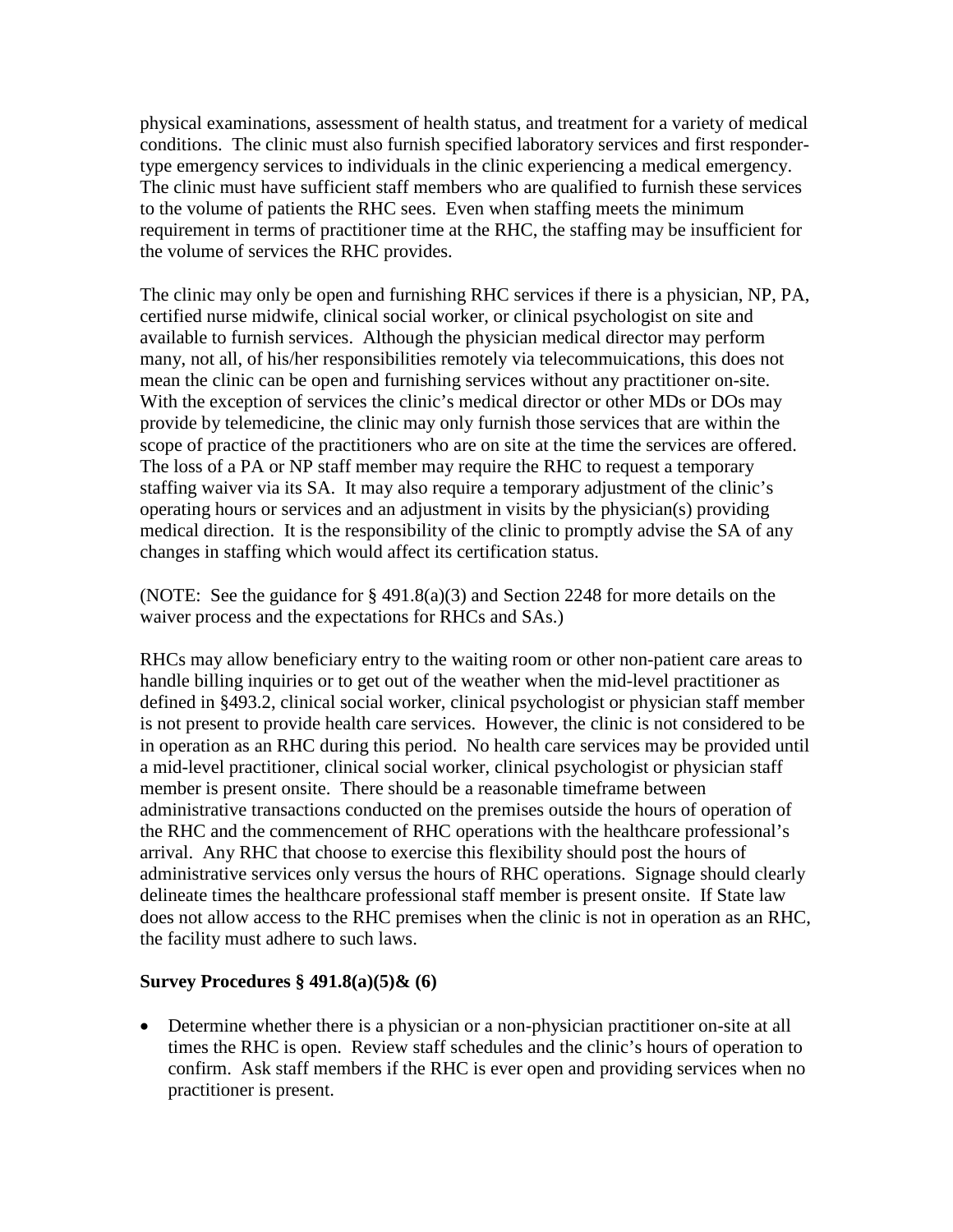• Verify posted hours to confirm appropriate professional healthcare staffing within the RHC's hours of operation.

# **J-0086**

**(Rev. 177, Issued: 01-26-18, Effective: 01-26-18, Implementation: 01-26-18)**

# **[§ 491.8(a) Staffing.]**

**(6) . . . for RHCs, a nurse practitioner, physician assistant or certified nurse-midwife is available to furnish patient care services at least 50 percent of the time the RHC operates.**

#### **Interpretative Guidelines § 491.8(a)(6)**

A NP, PA or certified nurse-midwife (CNM) must be available to furnish patient care services at least 50 percent of the operating hours during which RHC services are offered, even when a physician is also present in the clinic. All time that a NP, PA or certified nurse-midwife (CNM) is present in the clinic during the clinic's operating hours, even if not actually providing RHC services to patients, may be counted toward the 50 percent requirement. In addition, when RHC services are furnished to clinic patients outside of the clinic (e.g. in the patient's home, in a SNF, or in another residential facility), the time spent providing RHC services outside the clinic (excluding travel time) may be counted towards the 50 percent requirement.

For any portion of the RHC's schedule when neither a NP, PA, CNM, CSW nor a CP is available on-site, a physician must be available on-site to provide needed services in order for the RHC to be open and operating. With the exception of services the clinic's medical director or other MDs or DOs may provide via telemedicine, the clinic may only furnish those services that are within the scope of practice of the practitioner(s) who are on site at the time the services are offered".

The following are some examples of how determinations regarding the 50 percent requirement may be made:

A clinic offers RHC services from 10 a.m. to 5 p.m. Tuesday through Friday, for a total of 28 hours per week. A physician, NP, PA, CNM, clinical social worker, or clinical psychologist must be available to furnish patient care services, within their permitted scope of practice, during all 28 service hours. In addition, a NP, PA, or CNM must be available on-site at the clinic (including in a mobile unit) or providing RHC services in the patient's residence for at least 14 hours (50 percent of the 28 service hours) for the RHC to furnish patient care services.

Note: If the NP, PA or CNM are not providing RHC services on-site, the physician must be available on-site.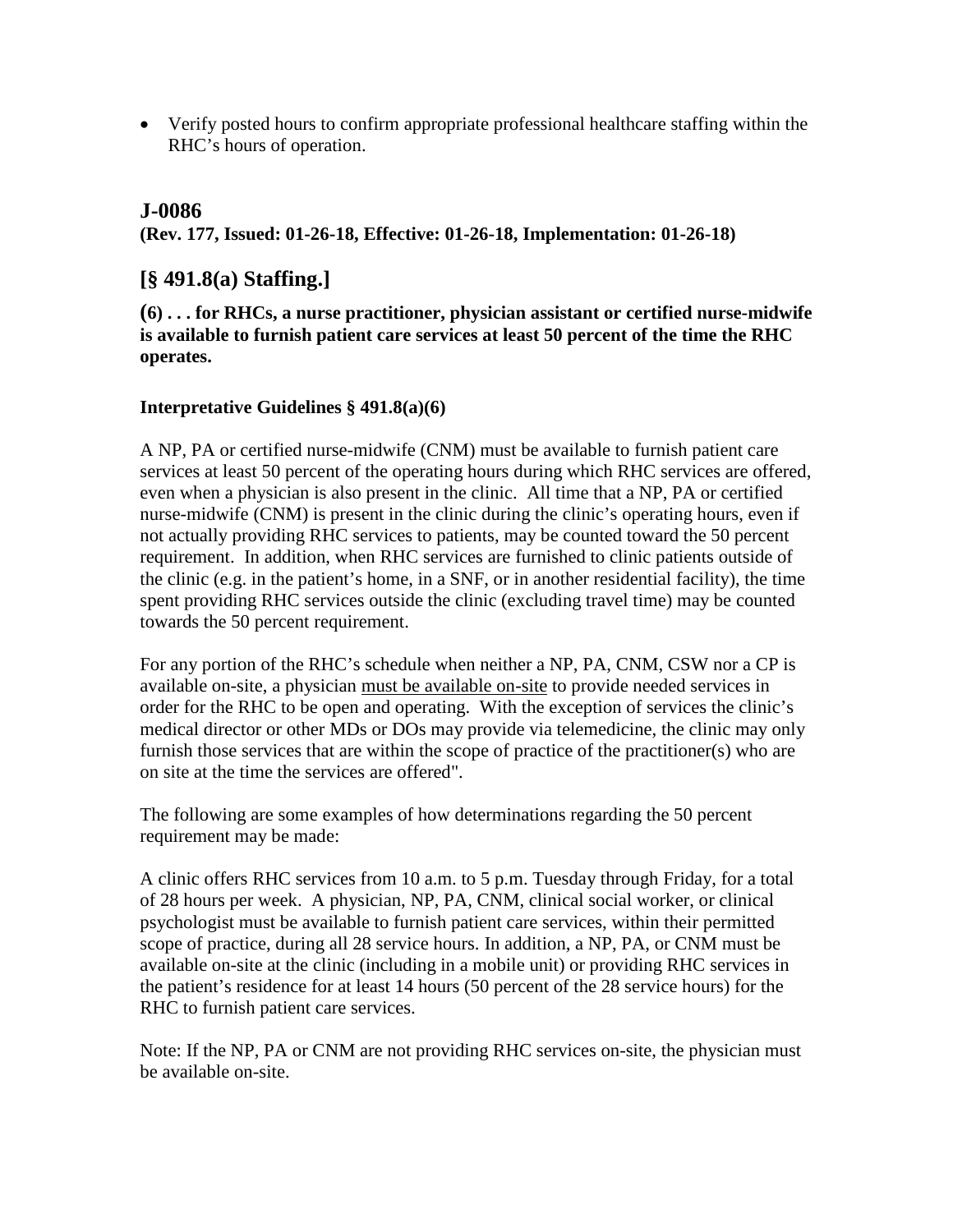In some cases, the clinic's weekly schedule may not be a reasonable period of time on which to base these determinations, and consideration of a biweekly or even a monthly schedule may be more appropriate. Such a situation may occur when the clinic's schedule offering RHC services is very limited. An example would be a clinic where RHC services are offered every other Tuesday from 10 a.m. to 4 p.m., and one Friday a month from 10 a.m. to 4 p.m., for a total of 18 hours per month. Of these 18 hours, a NP, PA, or CNM must be available on-site at the clinic (including in a mobile unit) or providing RHC services in the patient's residence at least 50 percent of that time (9 hours) for the RHC to furnish patient care services. This requirement would be met if a NP, PA, or CNM was on-site on one Tuesday for 3 hours and on the Friday for 6 hours, or through some other schedule that results in their availability 9 hours/month.

As provided by § 1861(aa)(7)(A) of the Act, and implemented in Section 2248 of the SOM, RHCs may request a waiver of the requirement that a NP, PA or CNM be available to furnish patient care services at least 50 percent of the time the RHC operates. The waiver is applicable to Medicare-participating RHCs only. Initial applicants requesting to participate in Medicare as an RHC are **not** eligible for mid-level staffing waivers. CMS grants a currently certified RHC a one-year waiver of the NP/PA/CNM staffing requirement if:

- The RHC submits to the SA a written request for a waiver;
- The RHC demonstrates that it has been unable, despite reasonable efforts, to arrange to have either a NP, PA, or CNM on duty at least 50 percent of the time the RHC operates in the previous 90-day period.
- The RHC's request is submitted 6 months or more after the date of the expiration of any previous such waiver for the RHC.

The SA is responsible for reviewing the evidence the RHC provides regarding its efforts to hire a NP, PA or CNM in the previous 90 calendar days and recommending approval or disapproval of the requested waiver to the RO. The SA must complete its review and recommendation within 30 calendar days of receiving the written waiver request from the RHC.

The waiver is deemed to have been granted, unless the waiver request is denied by the RO within

60 calendar days after the date the SA received the RHC's waiver request. In cases where the waiver request is deemed to have been approved, the effective date of the 1 year waiver is the 61st day after the date the request was received by the SA.

See Section 2248 for more details on the waiver process and the expectations for RHCs and SAs

#### **Survey Procedures § 491.8(a)(6)**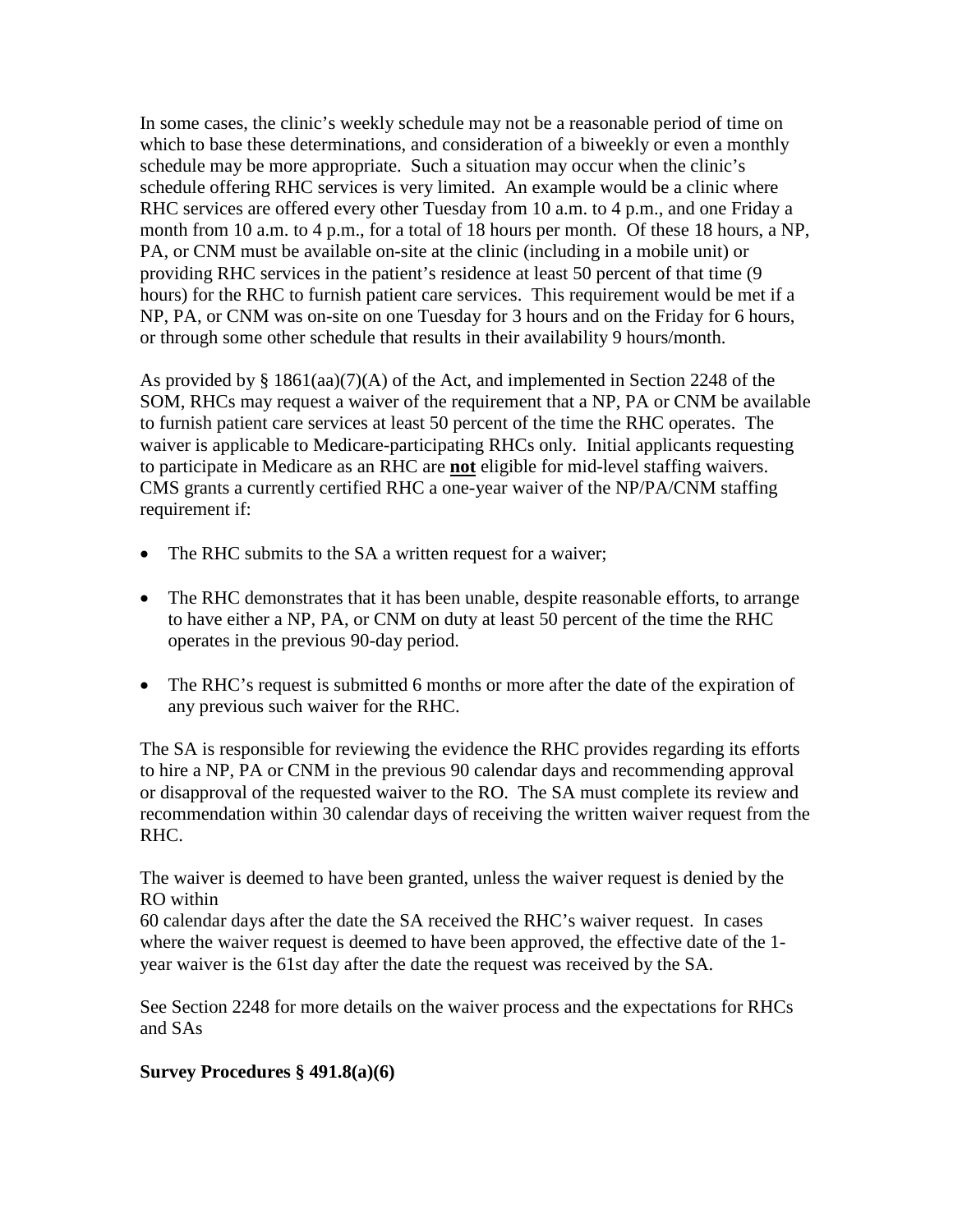- Determine what the clinic's total hours of operation are, starting with its weekly schedule. Review hours listed on signs, the RHC's website, if it has one, etc., to determine what the hours of operation are. If the RHC's schedule varies from week to week, review the schedule for a one month period.
- Review staffing schedules for any NPs, Pas, or CNMs on the clinic's staff for the previous two months, as well as their upcoming schedule for the next month.
- Verify that the total scheduled hours for these types of practitioners are at least 50 percent of the total hours the RHC is open.
- Spot check a few clinical records to confirm that the practitioner was actually on-site and seeing patients on several of the days where they were listed as present on the staff schedule.
- Review physician's schedule to assist in verifying that the required medical personnel are on site at all times the RHC is open and operating.

### **J-0100**

**(Rev. 177, Issued: 01-26-18, Effective: 01-26-18, Implementation: 01-26-18)**

# **§491.8(b) Physician responsibilities. The physician performs the following:**

- **(1) . . . provides medical direction for the clinic's . . . health care activities and consultation for, and medical supervision of, the health care staff.**
- **(3) . . . provides medical orders, and provides medical care services to the patients of the clinic or center.**

# **Interpretative Guidelines § 491.8(b)(1) & (3)**

In accordance with § 491.8(b), the MD or DO physician who serves as the RHC's medical director in accordance with  $\S$  491.7(a)(1) is responsible for the overall medical direction of the clinic's clinical activities. He or she also provides clinical consultation to and supervises the other physician(s) as well as the non-physician practitioners on the RHC's health care staff. This requirement for "supervision" does not limit the ability of non-physician practitioners to practice in accordance with their State scope of practice. For example, if State law permits an NP to practice independently when providing diagnosis and treatment, including writing orders and prescriptions, the NP would be permitted to do so in the RHC as well. However, the NP, like any other member of the clinic's staff of health care practitioners, would be under the overall medical supervision of the clinic's medical director, who is responsible for the quality of care in the clinic.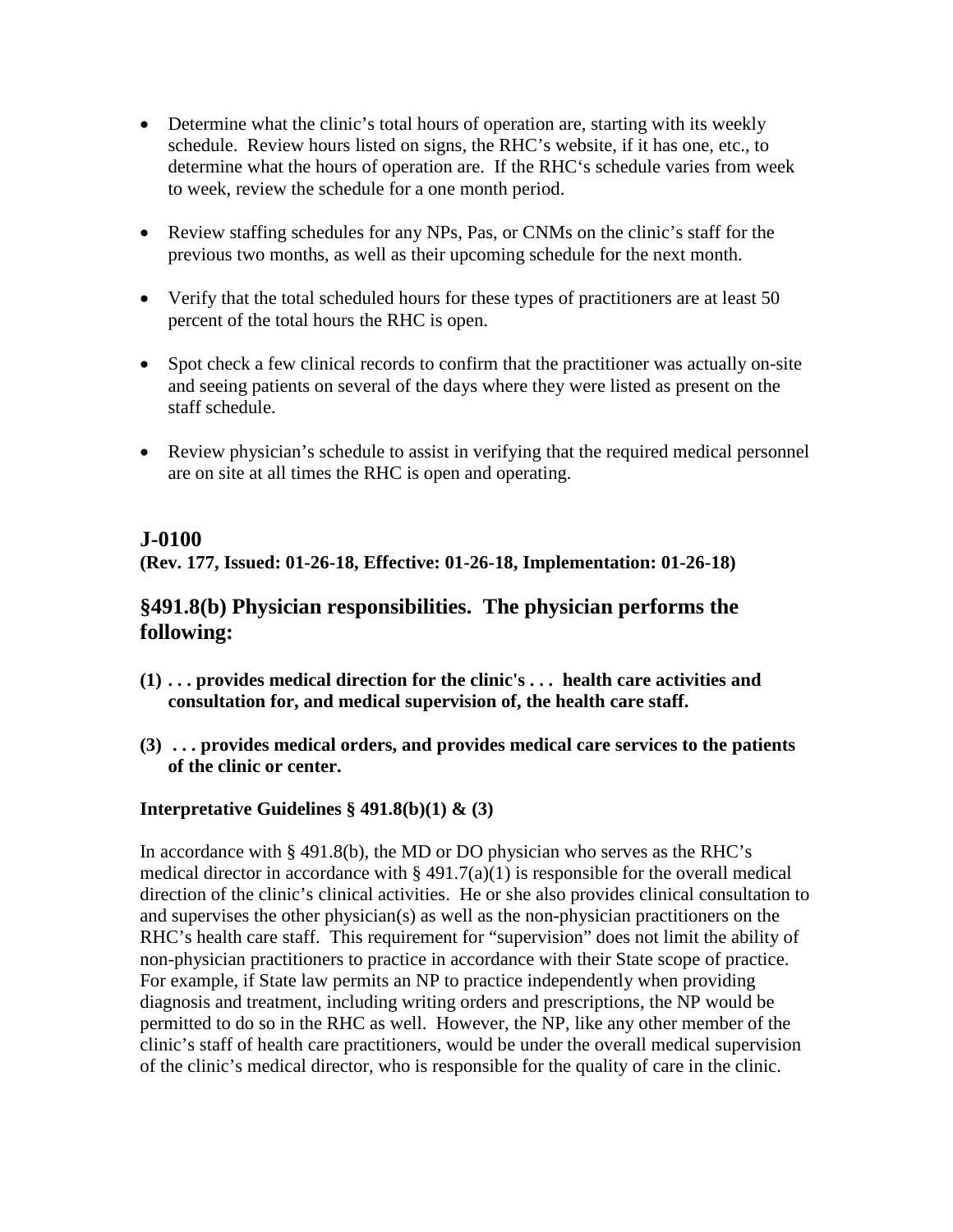In addition to medical direction as described above, the physician must provide assessment, diagnosis, and treatment of patients, and provide medical orders for patients in need of diagnostic tests and/or therapeutic treatments.

If the clinic has more than one physician on its staff, the other physician(s) may also provide medical services, medical orders, and consultation, but only one physician, who must be an MD or DO, can serve as the clinic's medical director and provide overall direction to its clinical activities.

**NOTE:** To ensure continuity of care, it is permissible to use a locum tenens (i.e., temporary) MD/DO as the medical director of the RHC, providing that same MD/DO is contractually bound to provide services to the clinic for a minimum of six months.

A physician is not required to be on-site in order to perform all of these duties, unless there are times during the RHC's operating hours when no other physician, NP, CNM, PA, clinical social worker or clinical psychologist is present in the RHC. With the development of technology that facilitates telemedicine, a physician has the flexibility to use a variety of ways and timeframes to provide medical direction, consultation, supervision, clinical record review, including being on-site at the facility to provide medical care services to patients. The regulation allows for use of team-based care while still requiring the physician to be on-site, as appropriate based on the needs of the clinic, to ensure the delivery of quality care. A State or the RHC itself is not precluded from establishing requirements for physician on-site presence that are more stringent, but these requirements are not enforced through the Federal Medicare certification process.

#### **Survey Procedures § 491.8(b)(1) & (3)**

- Ask the clinic's medical director how he or she provides overall medical direction and supervision for the clinic.
- Review a sample of pertinent clinic records. Is there evidence in the sample of clinical records reviewed that a physician provided assessment, diagnosis, or treatment services and/or wrote orders for patient testing and/or care?

#### **J-0101**

**(Rev. 177, Issued: 01-26-18, Effective: 01-26-18, Implementation: 01-26-18)**

# **[§ 491.8(b) Physician responsibilities. The physician performs the following:]**

**(3) Periodically reviews the clinic's . . . patient records . . . § 491.8(c) Physician assistant and nurse practitioner responsibilities.**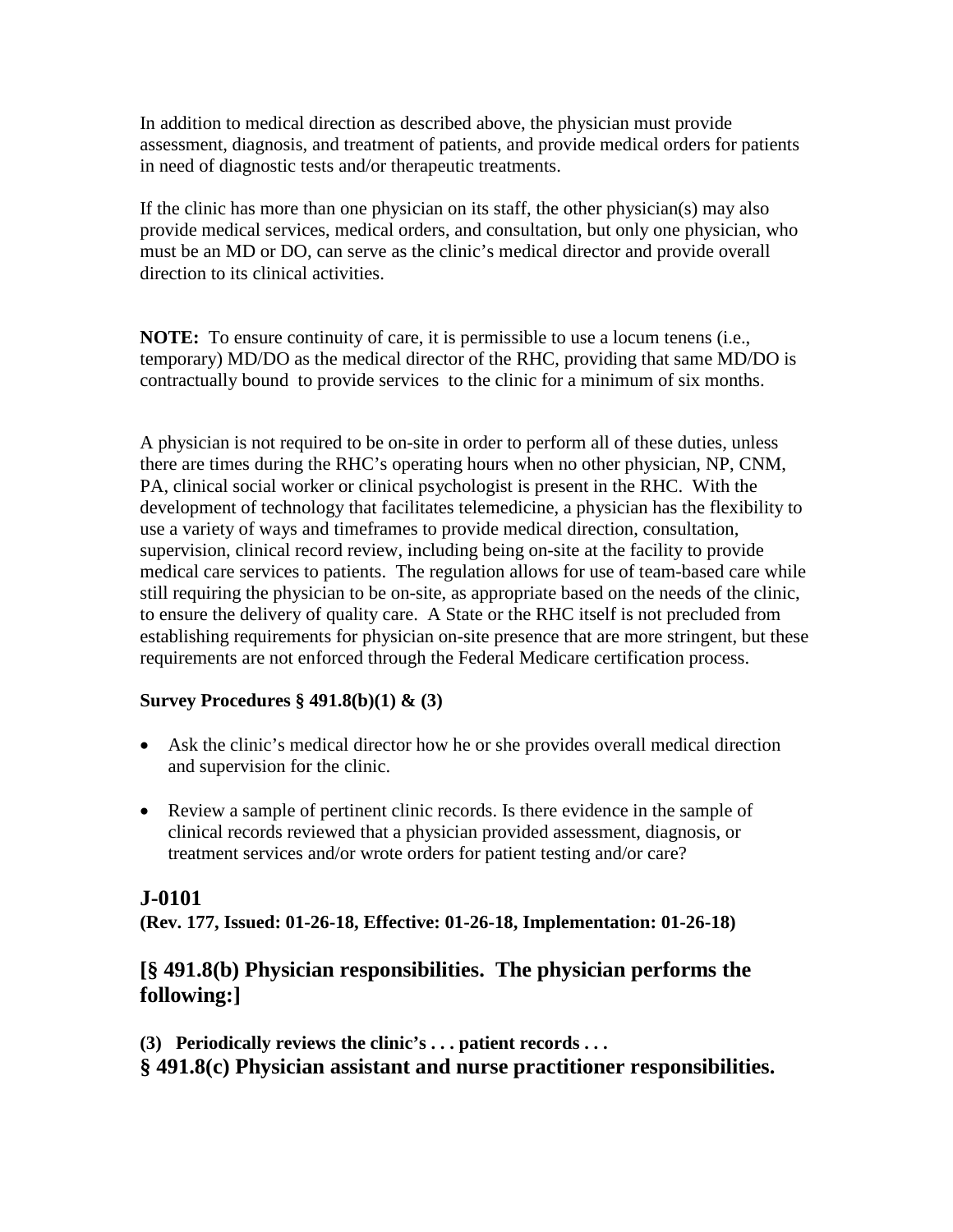**(1) The physician assistant and the nurse practitioner members of the clinic's . . . . staff:**

#### **(ii) Participate with a physician in a periodic review of the patients' health records.**

#### **Interpretative Guidelines § 491.8(b)(3) & (c)(1)(ii)**

A physician must review periodically the RHC's patient clinical records. In States where State law requires a collaborating physician to review medical records, co-sign medical records, or both for outpatients whose care is managed by a non-physician practitioner, an RHC physician must review and sign all such records. If there is more than one physician on the RHC's staff, it is permissible for staff physicians other than/in addition to the medical director to review and co-sign the records.

The RHC's  $NP(s)$  and/or  $PA(s)$  must participate in the physician's review of the clinical records. Participation may be face-to-face or via telecommunications. If there is more than one NP or PA in the clinic, the NP or PA would participate only in the review of records of those patients for which the NP or PA provided care.

Where co-signature is not required, the regulation still requires periodic physician review of the clinical records of patients cared for by non-physician practitioners. If the RHC has more than one physician on its staff, it is permissible for physicians other than/in addition to the medical director to conduct the periodic review of clinical records, so that this task might be divided or shared among the physicians.

If the RHC has more than one physician, its policies and procedures must specify who is authorized (i.e. whether it is the medical director alone, or may include other staff physicians) to review and, if required under State law, co-sign clinical records of patients cared for by a non-physician practitioner.

The regulation does not specify a particular timeframe to satisfy the requirement for "periodic" review of clinical records, but the RHC must specify a maximum interval between record reviews in its policies and procedures. The RHC is expected to take into account the volume and types of services it offers in developing its policy. For example, an RHC that has office hours only one day per week would likely establish a different requirement for record review than an RHC that is open 6 days per week/ 10 hours per day. Further, there is no regulatory requirement for the review of records to be performed on site and in person. Thus, if the RHC has electronic clinical records that can be accessed and digitally signed remotely by the physician, this method of review is acceptable. Therefore, RHCs with and without the capability for electronic record review and signature might also develop different policies for the maximum interval between reviews.

#### **Survey Procedures § 491.8(b)(3) & (c)(1)(ii)**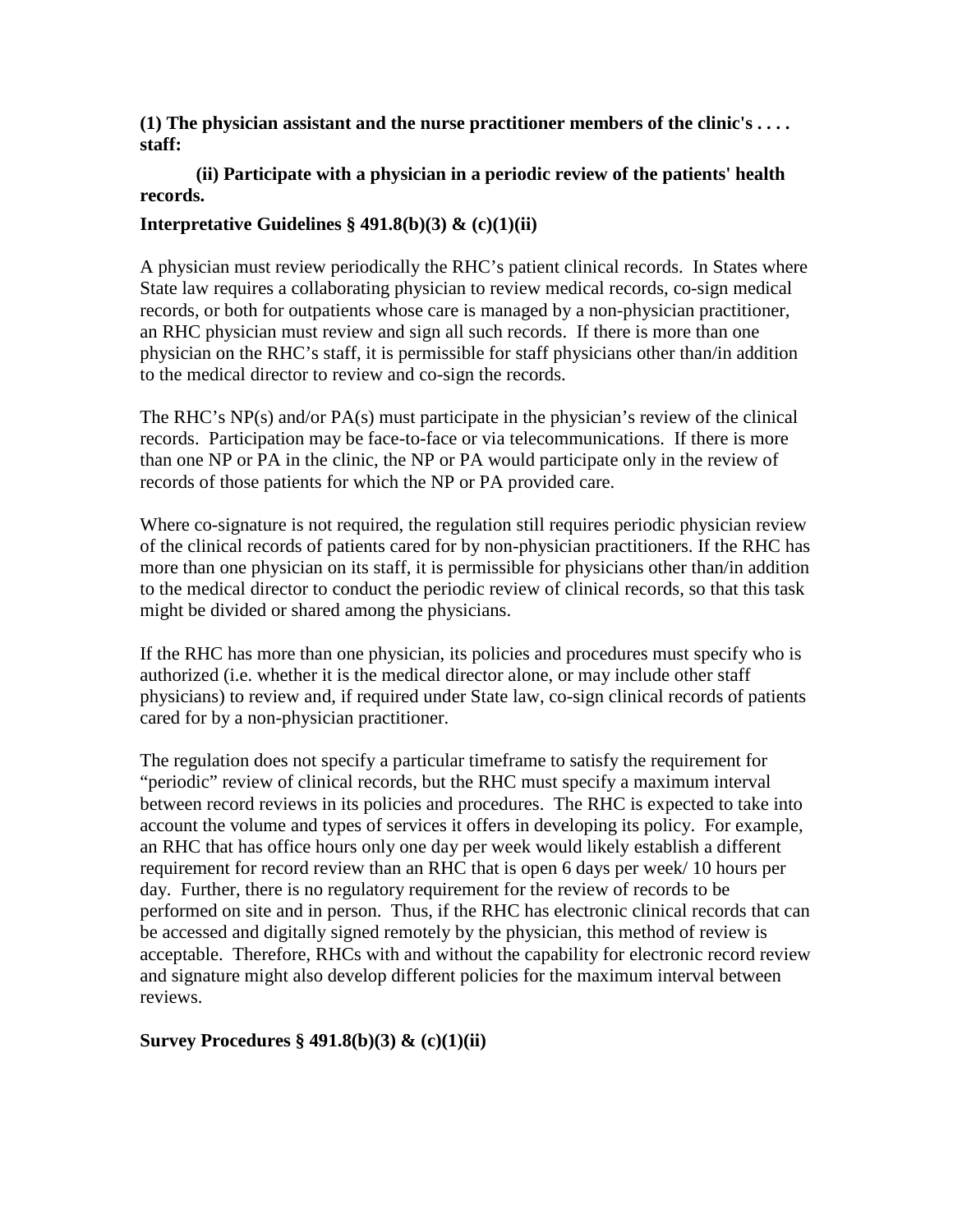- Ask the clinic's staff what its policy is for the interval at which clinical records will be periodically reviewed. Ask when the last review took place, and request documentation of the review.
- If State law requires co-signature of NP and/or PA orders by a physician, is there evidence in the clinical record of such co-signatures?
- If the RHC has more than one physician, ask whether its policy permits physicians to share the responsibility for the periodic record review.
- Ask how the RHC ensures that all records of patients cared for by non-physician practitioners are periodically reviewed.
- Is there documentation supporting that the required reviews have occurred?

# **J – 0102**

**(Rev. 177, Issued: 01-26-18, Effective: 01-26-18, Implementation: 01-26-18)**

# **§ 491.8(c)(2) The physician assistant or nurse practitioner performs the following functions, to the extent they are not being performed by a physician:**

**(i) Provides services in accordance with the clinic's . . . policies;**

**(ii) Arranges for, or refers patients to, needed services that cannot be provided at the clinic . . . .; and**

**(iii) Assures that adequate patient health records are maintained and transferred as required when patients are referred.**

# **Interpretative Guidelines § 491.8(c)(2)**

The NP or PA must perform the following functions if they are not being performed by a physician:

- Providing health care services in accordance with the RHC's written policies. However, non-physician practitioners must also operate within their State-permitted scope of practice and may not provide clinic services that require a broader scope of practice;
- Arranging for or referring patients to services which cannot be provided at the RHC; and
- Ensuring that adequate patient health records are maintained. If a patient is referred for additional treatment elsewhere, the NP or PA must ensure that the records are transferred.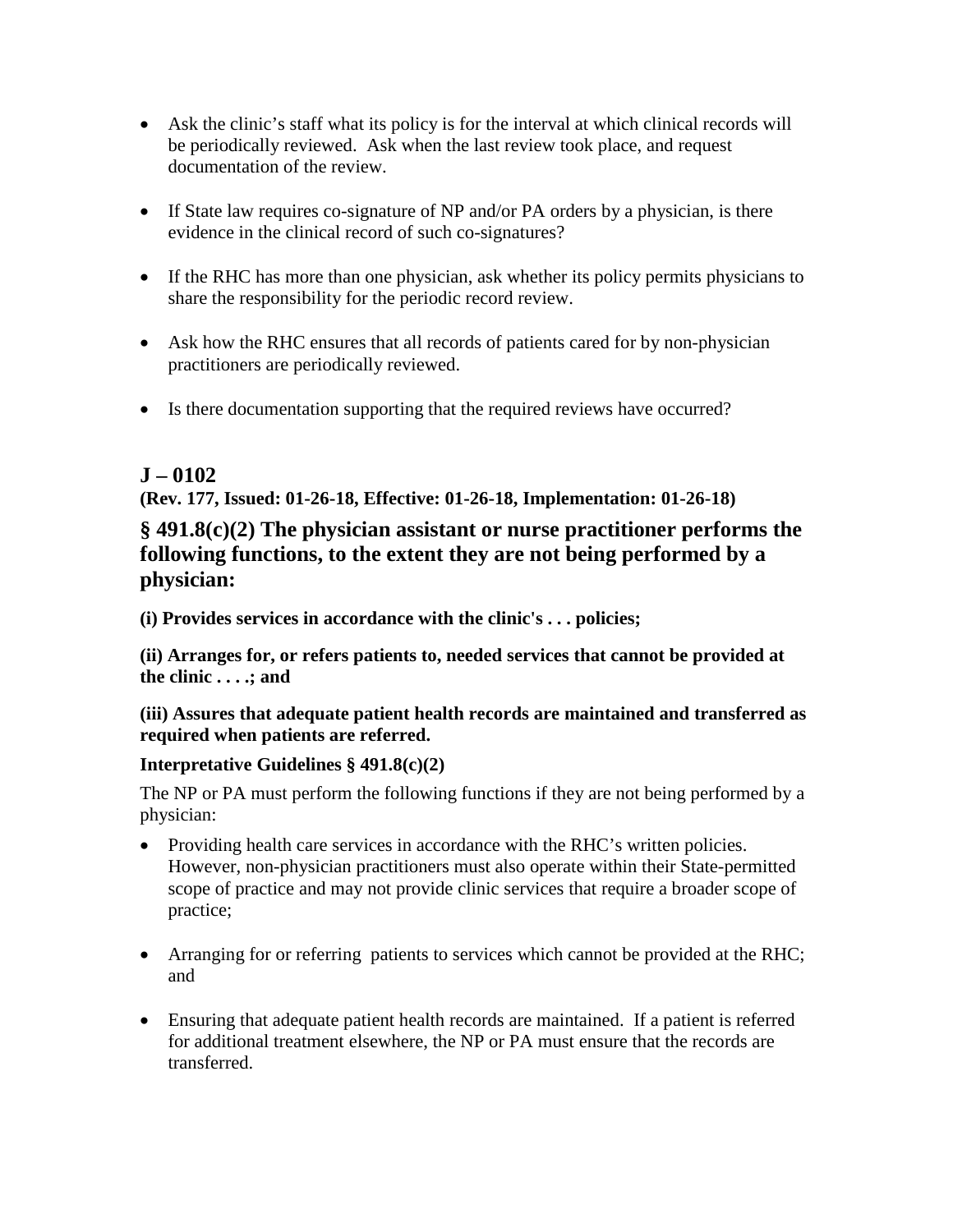### **Survey Procedures § 491.8(c)(2)**

- Ask the RHC's owner, or person in charge of operations for the RHC's policies governing which services may be provided by an NP or PA, whether there are any RHC services that are outside the scope of practice of an NP or PA.
- Interview NPs and/or PAs about the services they provide. If the RHC provides services that are outside their scope of practice, ask what they do if a patient requires such services when no MD or DO is available.
- Verify how new practitioners are made aware of the clinic's patient care policies.
- Ask to review medical records of patients who have been referred to health care services outside of the clinic. Confirm that an MD, DO, NP, or PA arranged for the referral. Is there evidence that appropriate portions of the patient's RHC record were transferred?
- Review patient care records for patients being treated by and NP or PA. Do the NP or PA make entries into the record documenting the care they provide? Were the patient's health records appropriately maintained, and were those records transferred with the referred patient?

# **J-0120**

**(Rev. 177, Issued: 01-26-18, Effective: 01-26-18, Implementation: 01-26-18)**

# **§ 491.9 Provision of services.**

Depending on the manner and degree of noncompliance with any of the standards in this condition, there may be condition-level noncompliance.

# **J-0121**

**(Rev. 177, Issued: 01-26-18, Effective: 01-26-18, Implementation: 01-26-18)**

# **§ 491.9(a) Basic requirements:**

**(1) All services offered by the clinic . . . are furnished in accordance with applicable Federal, State, and local laws; and**

# **Interpretative Guidelines § 491.9(a)(1)**

The regulation at § 491.4 also requires compliance with applicable Federal, State and local laws. Accordingly, the guidance and survey procedures for that regulation also apply to  $\S$  491.9(a)(1).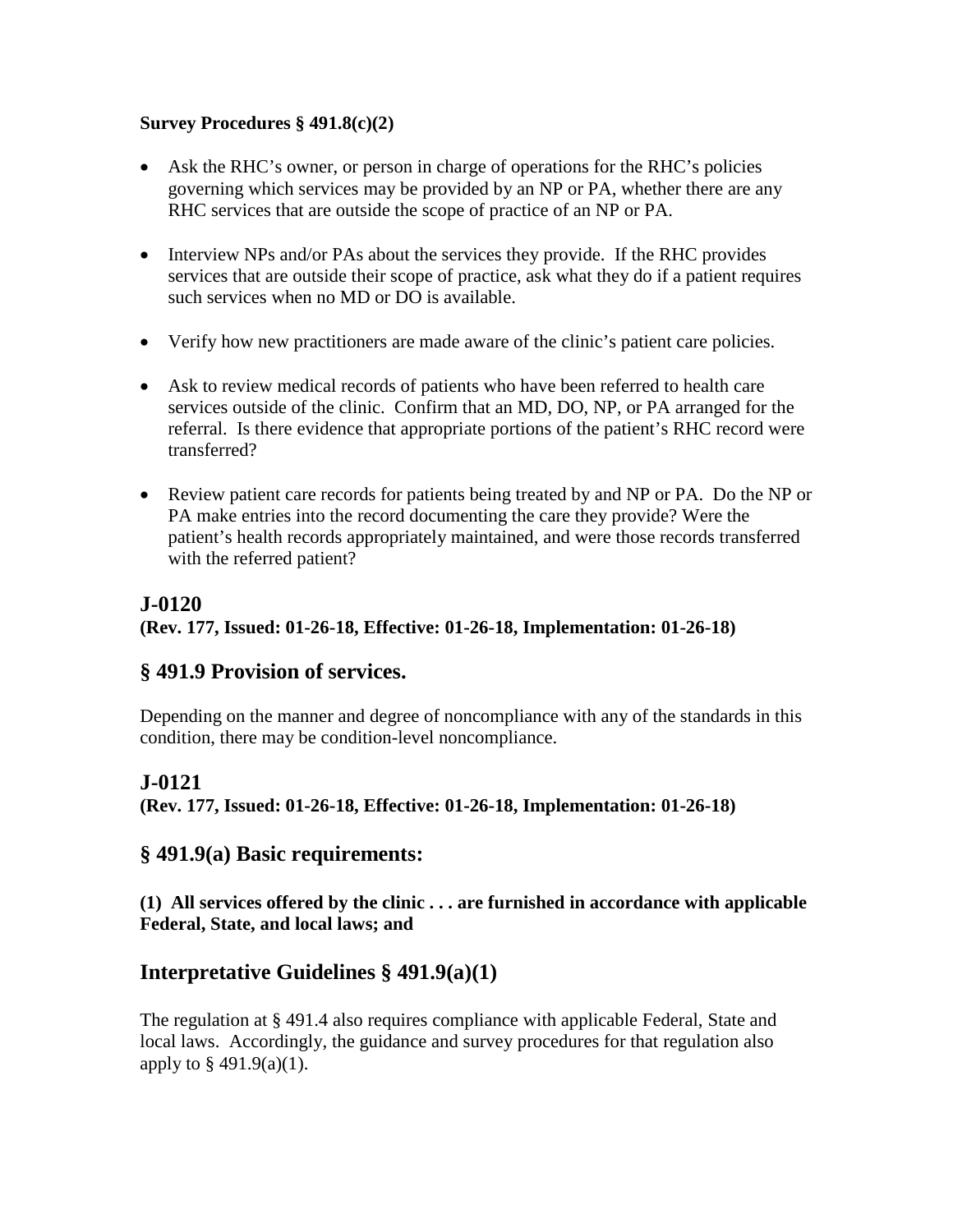# **J-0122 (Rev. 177, Issued: 01-26-18, Effective: 01-26-18, Implementation: 01-26-18)**

# **[§ 491.9(a) Basic requirements:]**

**(2) The clinic . . . is primarily engaged in providing outpatient health services and meets all other conditions of the subpart.**

**(c) Direct services – (1) General. The clinic…staff furnishes those diagnostic and therapeutic services and supplies that are commonly furnished in a physician's office or at the entry point into the health care delivery system. These include medical history, physical examination, assessment of health status, and treatment for a variety of medical conditions**

# **§ 491.2 Definitions. As used in this subpart, unless the context indicates otherwise:**

### **Direct services mean services provided by the clinic's staff.**

### **Interpretative Guidelines § 491.9(a)(2) & (c)(1)**

An RHC is required to be primarily engaged in providing outpatient or ambulatory health care services. In accordance with §§ 405.2411 - 2416, RHC services include the services of physicians, NPs, PAs, certified nurse midwives, clinical psychologists and clinical social workers, along with the services and supplies that are incident to these practitioners' services. In accordance with  $\S$  491.9(c)(1), the services of these practitioners are those commonly furnished in a physician's office or at the entry point into the health care delivery system. These services include taking complete medical histories, performing complete physical examinations, assessments of health status, routine lab tests, diagnosis and treatment for common acute and chronic health problems and medical conditions, immunization programs and family planning. Further, some RHCs may provide VNS if a request is submitted to the SA and approved by the CMS RO.

RHCs are not prohibited from furnishing other services, for example, ambulatory surgical procedures or diagnostic imaging services. However, they may not be primarily engaged in providing such specialized services. In the context of an RHC, "primarily engaged" is determined by considering the total hours of an RHC's operation, and whether a majority, i.e., more than 50 percent, of those hours involve provision of RHC services.

An example of a clinic schedule that combines RHC with other services would be a clinic that provides RHC services 9 a.m. to 4 p.m. Monday through Friday, and also offers diagnostic imaging services Tuesday and Friday afternoons from 1 p.m. to 4 p.m. The RHC is furnishing 35 hours of standard RHC services and 6 hours of imaging services, for a total of 41 hours of service. In this example, the RHC provides RHC services 85 percent of the time; therefore, it is "primarily engaged" in providing RHC services.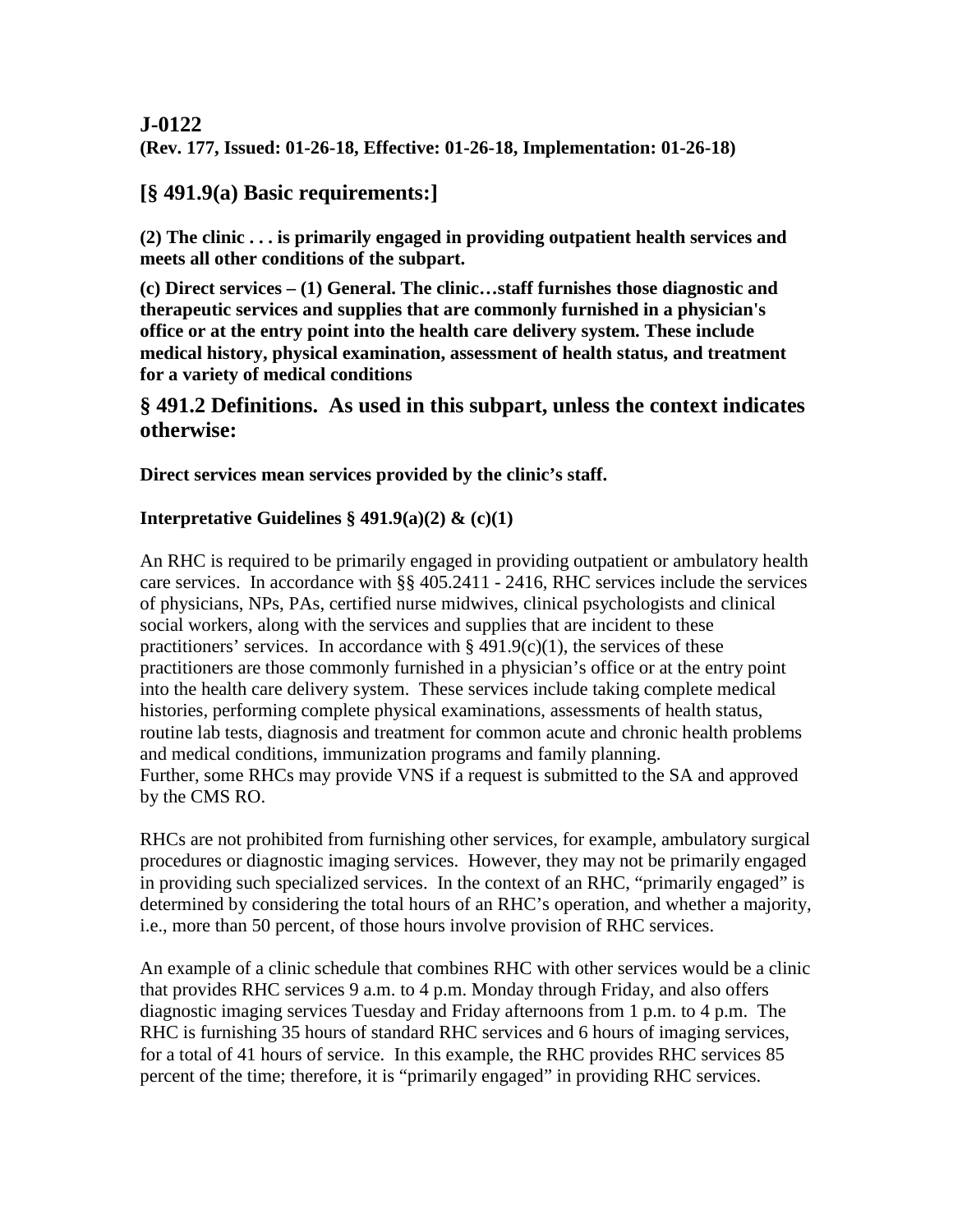For clinics with a limited schedule, it may be more appropriate to consider the monthly total operating schedule verses the weekly schedule.

#### **Survey Procedures § 491.9(a)(2) & (c)(1)**

- Review the clinic's website, and ask the clinic director to describe the types of services the clinic offers. Does it include specialty services that are not RHC services? If yes:
- Review the hours the specialty services are available and the hours RHC services are available, to determine whether the majority of time the RHC provides RHC services.
- Review a sample of patient health records covering at least the two previous months to determine the majority of specific services actually furnished.

# **J-0123**

*(Rev. 200, Issued: 02-21-20; Effective: 02-21-20, Implementation: 02-21-20)*

**[§ 491.8(b) Physician responsibilities. The physician performs the following:]**

**(2) In conjunction with the physician assistant and/or nurse practitioner member(s), participates in developing, executing, and periodically reviewing the clinic's . . . written policies and the services provided to Federal program patients.**

**[§ 491.8(c) Physician assistant and nurse practitioner responsibilities.]**

**(1) The physician assistant and the nurse practitioner members of the clinic's . . . staff:**

**(i) Participate in the development, execution and periodic review of the written policies governing the services the clinic . . . furnishes;**

**[§ 491.9(b) Patient care policies . . .]**

**(1) The clinic's … health care services are furnished in accordance with appropriate written policies which are consistent with applicable State law.**

**(2) The policies are developed with the advice of a group of professional personnel that includes one or more physicians and one or more physician assistants or nurse practitioners. At least one member is not a member of the clinic . . . staff.**

**(4) These policies are reviewed at least** *biennially* **by the group of professional personnel required under paragraph (b)(2) of this section and reviewed as necessary by the clinic . . .**

**Interpretative Guidelines § 491.8(b)(2) & (c)(1)(i), § 491.9(b)(1), (2) & (4)**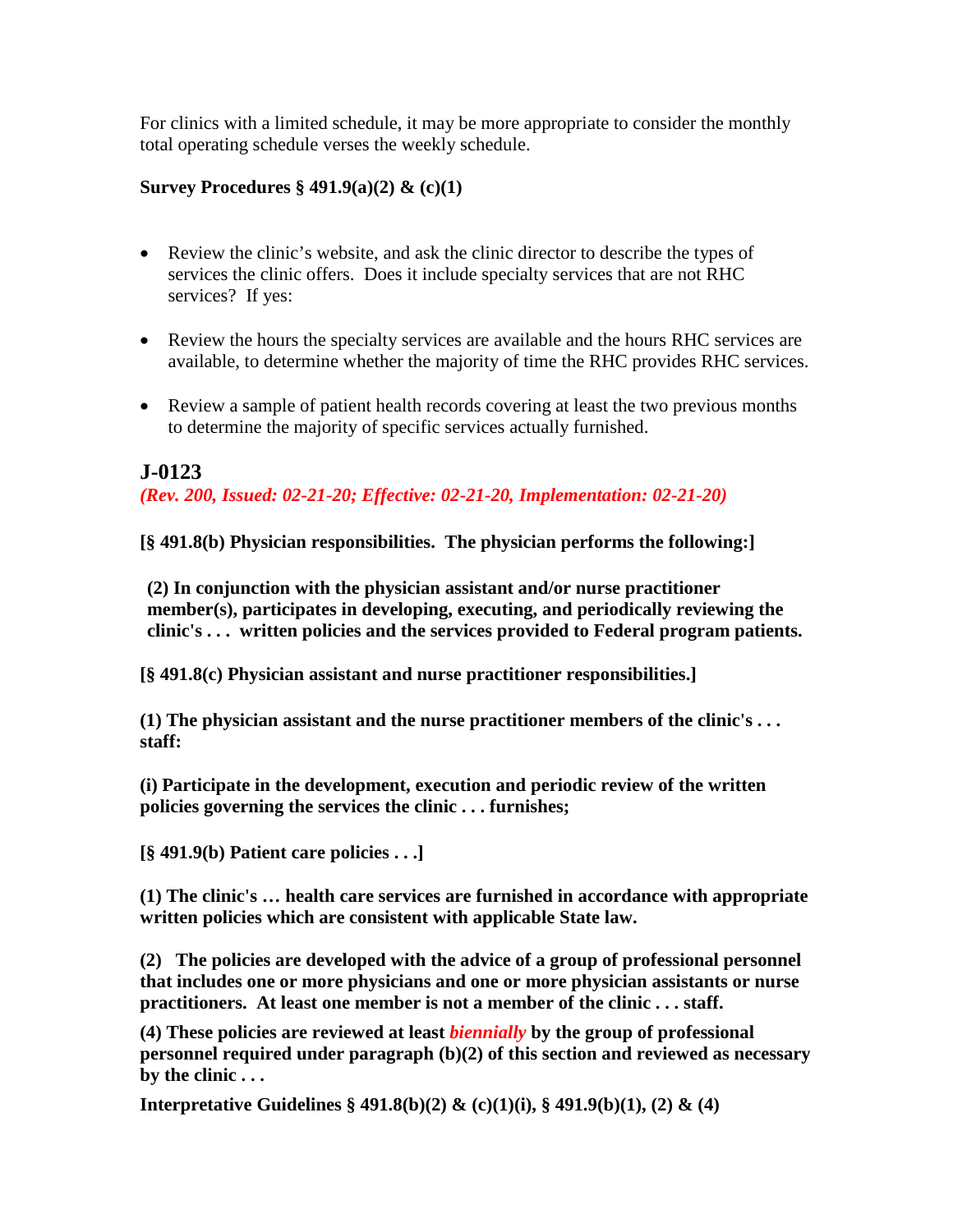The clinic must have written policies governing the clinical services provided. At least one RHC physician and one RHC PA or NP must participate in the development of the clinic's written policies and providing advice to the RHC's management on appropriate clinical policies. In addition, there must be at least one physician, NP, or PA who is not on the RHC's staff who participates in the development of the clinical policies. The clinic must identify in writing the names of all individuals involved in developing clinical policies. The clinical practitioners who participate in the policy development provide advice to the RHC's leadership. The RHC's leadership is not required to accept this advice, but if it exercises its authority to reject or modify the patient care policy advice of the practitioners it must be able to ensure that any changes it makes are clinically appropriate and supportable.

The clinic's patient care policies must be reviewed at least *biennially* or more frequently when appropriate, by a group that also contains at least one RHC physician, one RHC NP or PA, and one outside healthcare practitioner.

#### **Survey Procedures § 491.8(b)(2) & (c)(1)(i), § 491.9(b)(1), (2) & (4)**

- Review meeting minutes or other documentation to verify that the required types of practitioners actually participated at least *biennially* in developing the policies and recommending policies to the RHC's leadership.
- Ask the RHC's leadership if it ever rejects the advice of the practitioners. If yes, how does it ensure that any changes made are clinically appropriate? Does it document the rationale for its rejection of the advice? Is there documentation of the policies recommended by the practitioners as well as of any changes made by the RHC's leadership?

#### •

#### **J-0124**

**(Rev. 177, Issued: 01-26-18, Effective: 01-26-18, Implementation: 01-26-18)**

# **[§ 491.9(b) Patient care policies.]**

(**3) The policies include:**

**(i) A description of the services the clinic . . . furnishes directly and those furnished through agreement or arrangement.**

**(ii) Guidelines for the medical management of health problems which include the conditions requiring medical consultation and/or patient referral, the maintenance of health care records, and procedures for the periodic review and evaluation of the services furnished by the clinic . . .**

**Interpretative Guidelines § 491.9(b)(3)(i) & (ii)**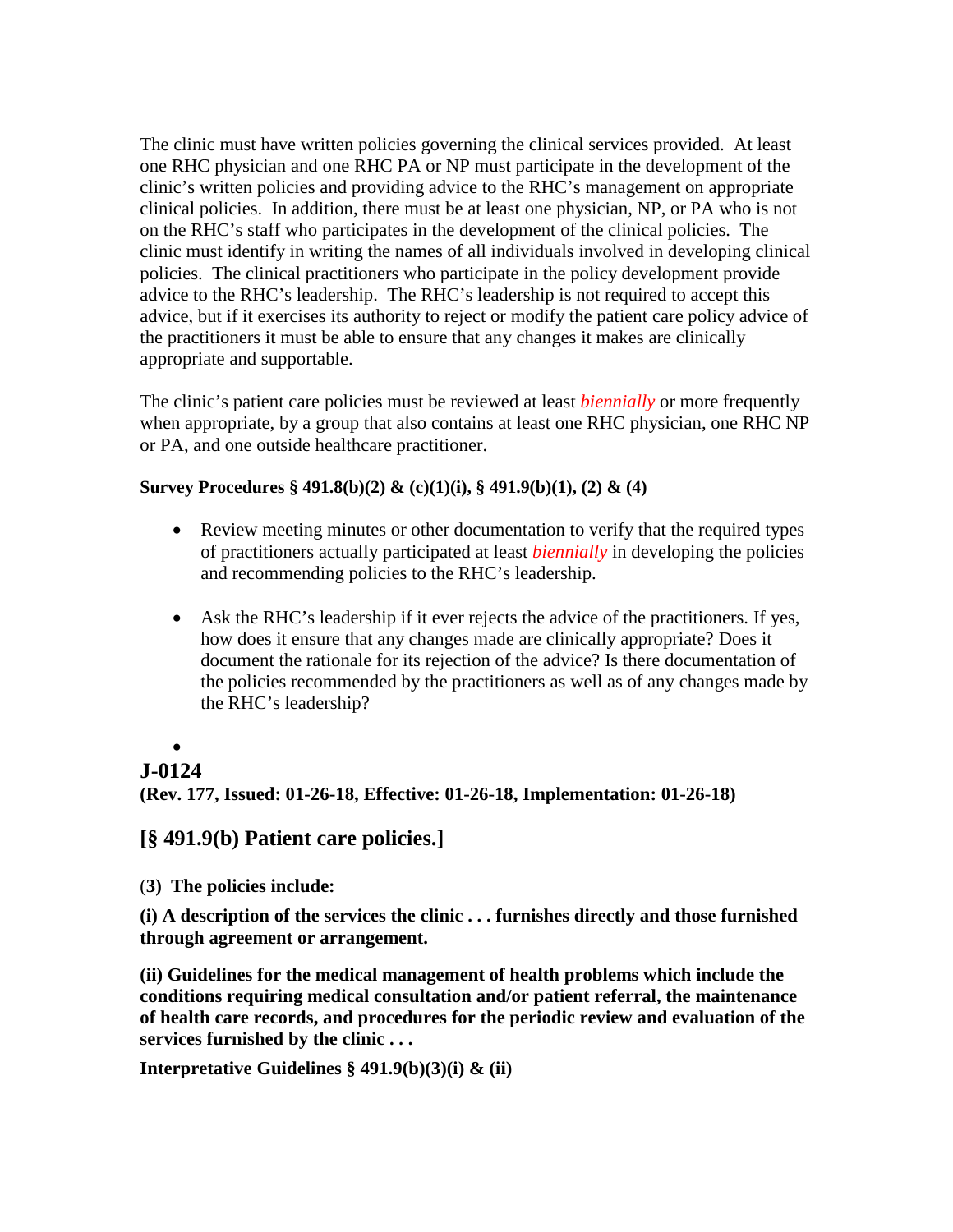The written RHC patient care policies must include:

#### **Description of Services**

The written policies must provide a description of the services the RHC furnishes, whether directly using RHC staff or through an agreement or arrangement. The services furnished by the clinic must be described in sufficient detail to permit understanding of the scope of all services furnished in the RHC, and the scope/type of agreement or arrangement they are furnished through if applicable. An example of services under arrangement might be provision by a contractor of additional laboratory services beyond those required to be performed by RHC staff. Such statements as the following may sufficiently describe services: Taking complete medical histories, performing complete physical examinations, assessments of health status, routine lab tests, diagnosis and treatment for common acute and chronic health problems and medical conditions, immunization programs, family planning. Statements such as "complete management of common acute and chronic health problems" standing alone, would not sufficiently describe services.

#### **Guidelines for Medical Management**

The clinic's written guidelines for the medical management of health problems include a description of the scope of medical care that may be furnished by a PA, NP, or CNM, including the extent and nature of required supervision. The guidelines would also include standard protocols for diagnosis and treatment of common conditions or for provision of preventive care. Acceptable guidelines may follow various formats. Some guidelines are collections of general protocols, arranged by presenting symptoms; some are statements of medical directives arranged by the various systems of the body (such as disorders of the gastrointestinal system); some are standing orders covering major categories such as health maintenance, chronic health problems, common acute selflimiting health problems, and medical emergencies. The manner in which these guidelines describe the criteria for diagnosing and treating health conditions may also vary. Some guidelines will incorporate clinical assessment systems that include branching logic. Others may be in a more narrative format with major sections covering specific medical conditions in which such topics as the following are discussed: The definition of the condition; its etiology; its clinical features; recommended laboratory studies; differential diagnosis, treatment procedures, complications, consultation/referral required; and follow-up. Guidelines also may be based on guidelines of nationally recognized professional organizations, which are referenced and reproduced, such as the immunization guidelines developed by the Centers for Disease Control and Prevention Advisory Committee on Immunization Practices. However, the guidelines must include information on actions non-physician practitioners in the RHC are permitted to take, as well as circumstances warranting referral.

Even though approaches to describing guidelines may vary, acceptable guidelines for the medical management of health problems must: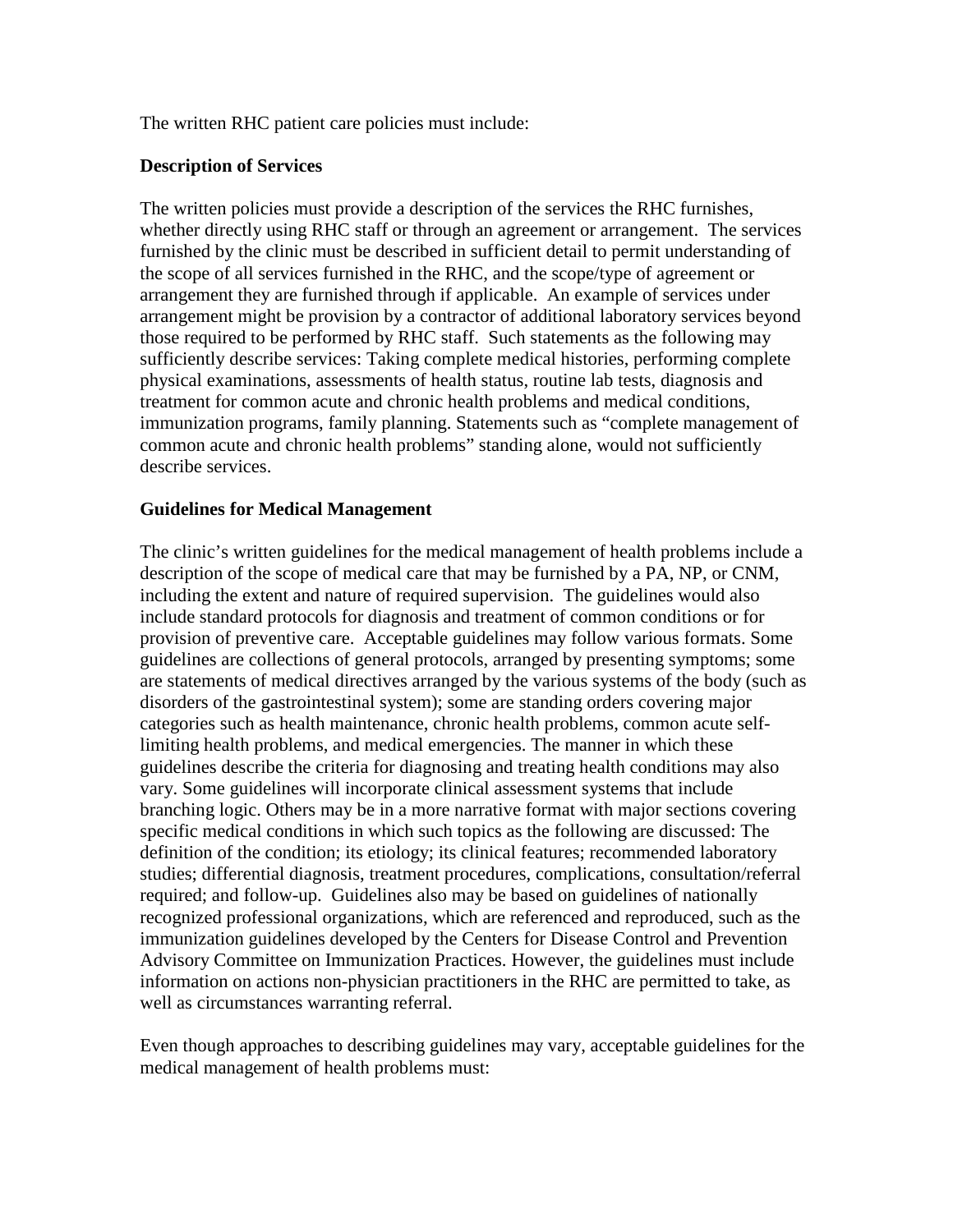- Be comprehensive enough to cover most health issues covered in a primary and preventive care setting;
- Describe the actions a NP, PA or CNM may initiate or implement, consistent with State scope of practice requirements; and
- Describe the circumstances that require consultation with the RHC's MD or DO, as well as external referral.

Guidelines may be in electronic or paper format, but should be readily accessible to RHC practitioners, all of whom must be familiar with them.

#### **Survey Procedures § 491.9(b)(3(i) & (ii)**

- Ask the RHC to provide a copy of its description of services. Is it consistent with services advertised on the RHC's website or via other media?
- Ask the RHC's medical director to show one or more medical management guidelines and explain their source/how they were developed, as well as how they are used. Do the examples include the required elements?
- Ask one or more RHC practitioners to demonstrate how they access the RHC's medical management policies. Are they familiar with the guidelines applicable to their practice?

# **J-0125**

*(Rev. 200, Issued: 02-21-20; Effective: 02-21-20, Implementation: 02-21-20)*

**[§ 491.9(b) Patient care policies.]**

#### (**3) The policies include:**

# **(iii) Rules for the storage, handling, and administration of drugs and biologicals.**

### **Interpretive Guidelines § 491.9(b)(3)(iii)**

The RHC's written patient care policies must address storage, handling, and administration of drugs and biologicals within the RHC. The policies must be in accordance with accepted professional principles of pharmacy and medication administration practices. Accepted professional principles include compliance with applicable Federal and State law and adherence to standards or guidelines for pharmaceutical services and medication administration issued by nationally recognized professional organizations, including, but not limited to: U.S. Pharmacopeia (USP) [\(www.usp.org\);](file://co-adhome1/../../Documents%20and%20Settings/gvb1/Documents%20and%20Settings/D2NK/Local%20Settings/Temporary%20Internet%20Files/Content.Outlook/I9MN7GFP/(www.usp.org)) the American Society of Health-System Pharmacists [\(http://www.ashp.org/\)](http://www.ashp.org/); the Institute for Safe Medication Practices [\(http://www.ismp.org/default.asp\)](http://www.ismp.org/default.asp); the National Coordinating Council for Medication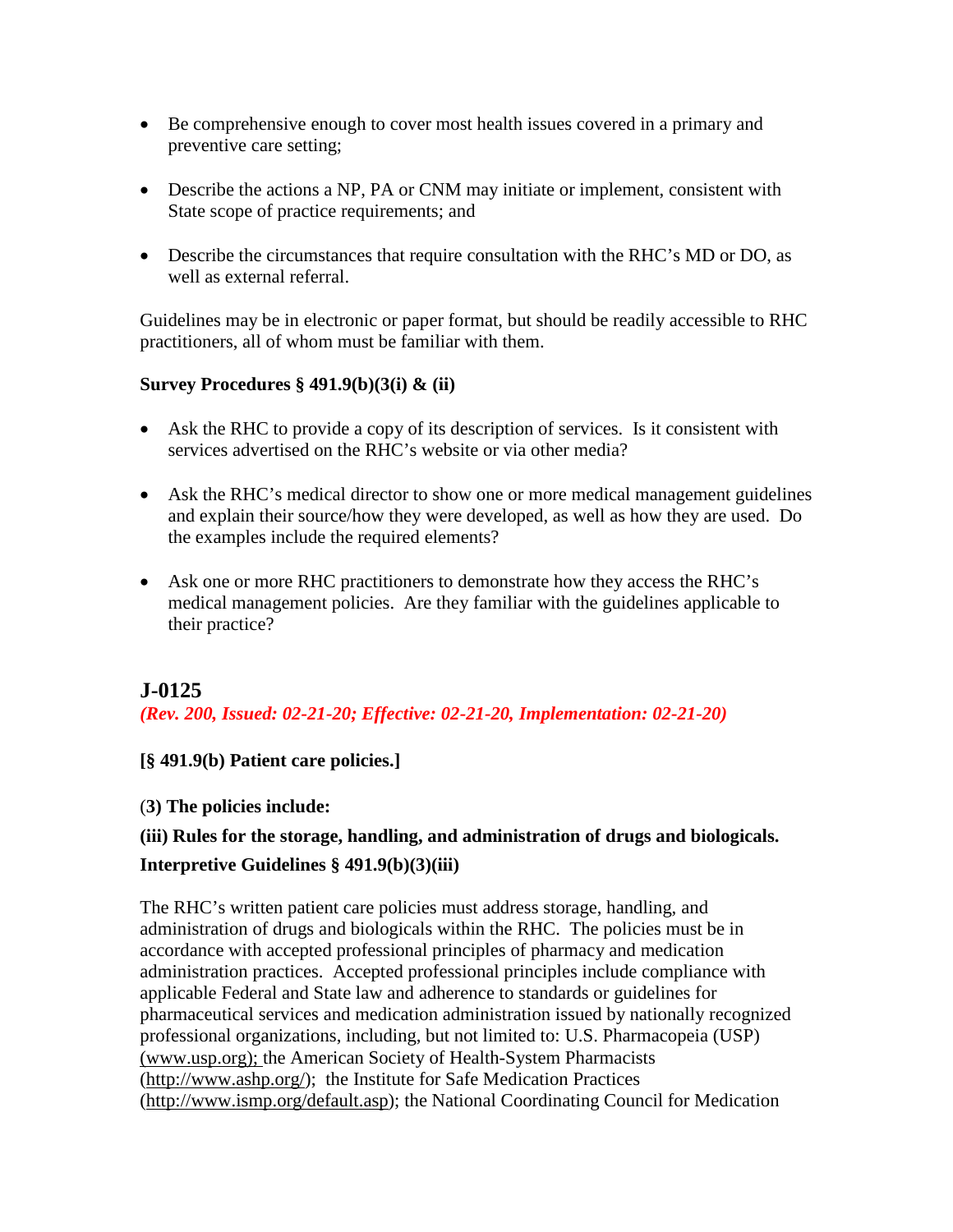Error Reporting and Prevention [\(www.nccmerp.org\)](http://www.nccmerp.org/); the Institute for Healthcare Improvement [\(http://www.ihi.org/ihi\)](http://www.ihi.org/ihi); and the Infusion Nurses Society [\(http://www.ins1.org\)](http://www.ins1.org/).

The RHC's policies must address the following:

#### **Storage of drugs and biologicals**

Consistent with accepted professional principles, RHC's must demonstrate appropriate storage and preparation of medications under proper conditions of sanitation, temperature, light, moisture, ventilation, segregation, and security.

#### **Proper environmental conditions**

Where the manufacturer's FDA-approved package insert specifies environmental conditions, such as temperature, humidity, exposure to light, etc., for storage of drugs, the RHC is expected to follow the labelled conditions. RHC's must exercise caution in administering any drug or biological that is not labelled to indicate proper storage conditions or that may have been stored under inadequate conditions.

#### **Security**

The RHC must have policies and procedures that are consistent with State and Federal law to address how drugs and biologicals are stored and secured, including who is authorized access to the drug storage area. Drugs and biologicals must be stored in a secure manner to prevent unmonitored access by unauthorized individuals. Drugs and biologicals must not be stored in areas that are readily accessible to unauthorized persons. For example, if medications are kept in a private office, or other area where patients and visitors are not allowed without the supervision or presence of a health care professional, they are generally considered secure. Areas restricted to authorized personnel only would generally be considered "secure areas."

RHCs are permitted flexibility in the storage of non-controlled drugs and biologicals when delivering care to patients, and in the safeguarding of drugs and biologicals to prevent tampering or diversion. An area in which staff members are actively providing care to patients or preparing to receive patients, i.e. setting up for injections, would generally be considered a secure area. When a patient care area is not staffed, both controlled and non-controlled substances are expected to be locked, in accordance with state and Federal law.

If the RHC uses cart(s) containing drugs or biologicals, whenever the cart is in use and unlocked, someone with authorized access to the drugs and biologicals in the cart must be within close eyesight of and directly monitoring the cart. That person could be a nurse, a physician, or other individual who in accordance with State and Federal law and RHC policy is authorized access to the drugs and biologicals in the cart. That individual must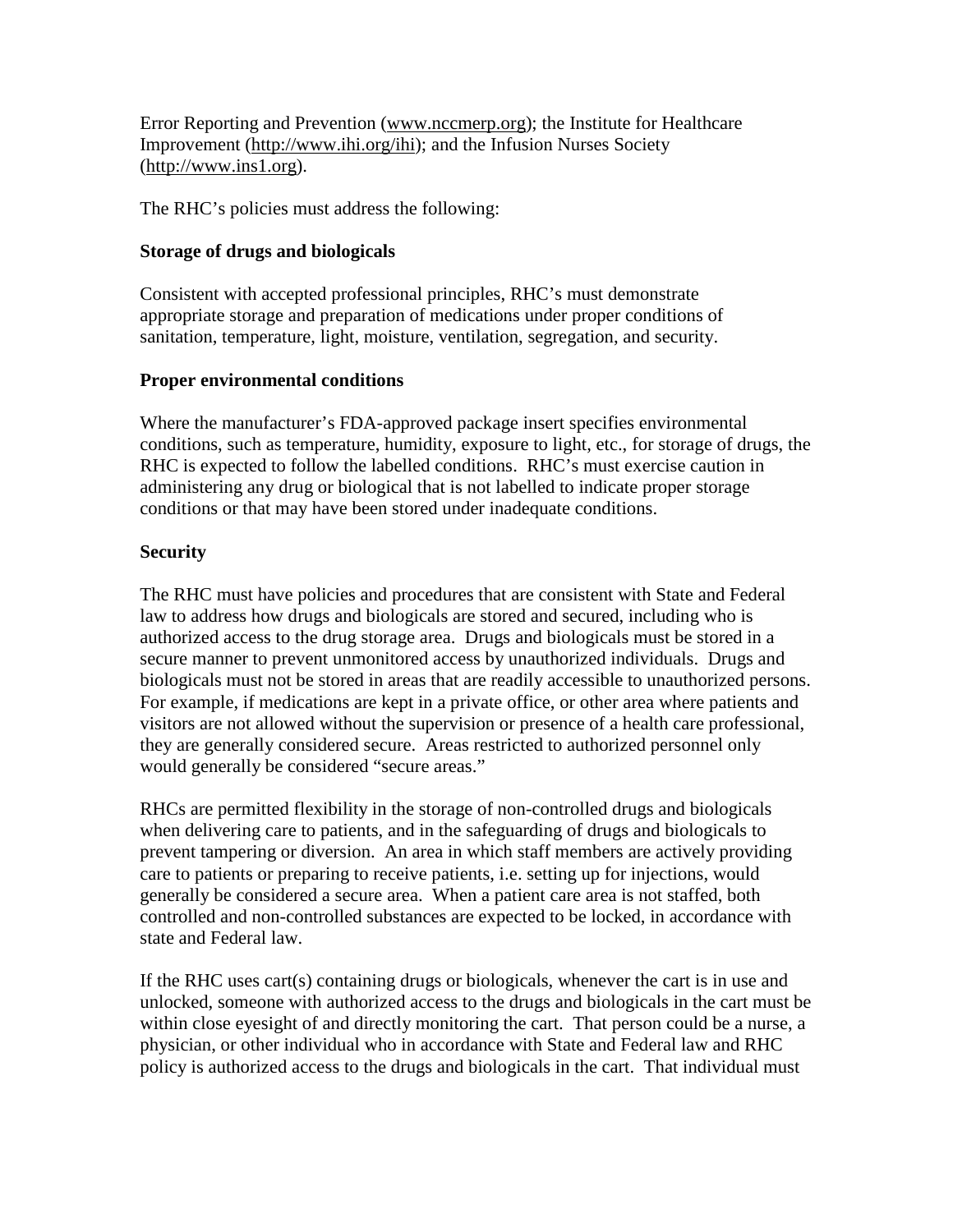monitor the cart and be aware of other people's activities near the cart. He/she is responsible for the security of the drugs and biologicals in the cart. **Record keeping for the receipt and disposition of all scheduled drugs.**

The U.S. Department of Justice Drug Enforcement Administration (DEA) classifies drugs that are controlled in accordance with the Controlled Substances Act into five "schedules," ranging from Schedule I substances, which have a high potential for abuse and no currently accepted medical use in treatment, to Schedule V substances, which have a low potential for abuse relative to substances listed in Schedule IV and consist primarily of preparations containing limited quantities of certain narcotics.

The RHC is required to accurately track the receipt and disposition of all scheduled drugs used in the RHC. Components of a record system for scheduled drugs would include:

- Locked storage of scheduled drugs when not in use;
- Accountability procedures to ensure control of the distribution, use, and disposition of all scheduled drugs;
- Tracking movement of all scheduled drugs from the point of entry into the RHC to the point of departure either through administration to the patient, destruction, or return to the manufacturer. This system provides documentation on scheduled drugs in a readily retrievable manner to facilitate reconciliation of the receipt and disposition of all scheduled drugs.
- Prompt reconciliation of any discrepancies in count. The RHC is capable of readily identifying loss or diversion of all controlled substances in such a manner as to minimize the time frame between the actual loss or diversion to the time of detection and determination of the extent of loss or diversion.

#### **Handling drugs and biologicals.**

"Handling" includes reconstituting or mixing medications in accordance with directions contained in approved labeling provided by the drug's manufacturer.

#### **Compounding**

"Handling" also includes compounding or admixing of sterile intravenous preparations or of other drugs, either on- or off-site, using either facility staff or a contracted pharmacy service.

**Generally, RHCs are not settings that use compounded sterile preparations (CSPs) nor are CSPs typically furnished as part of the RHC's services. However, some RHCs may provide additional services beyond RHC services and these might include use of CSPs. If an RHC uses CSPs, it is responsible to ensure that compounding is performed consistent with accepted professional principles.**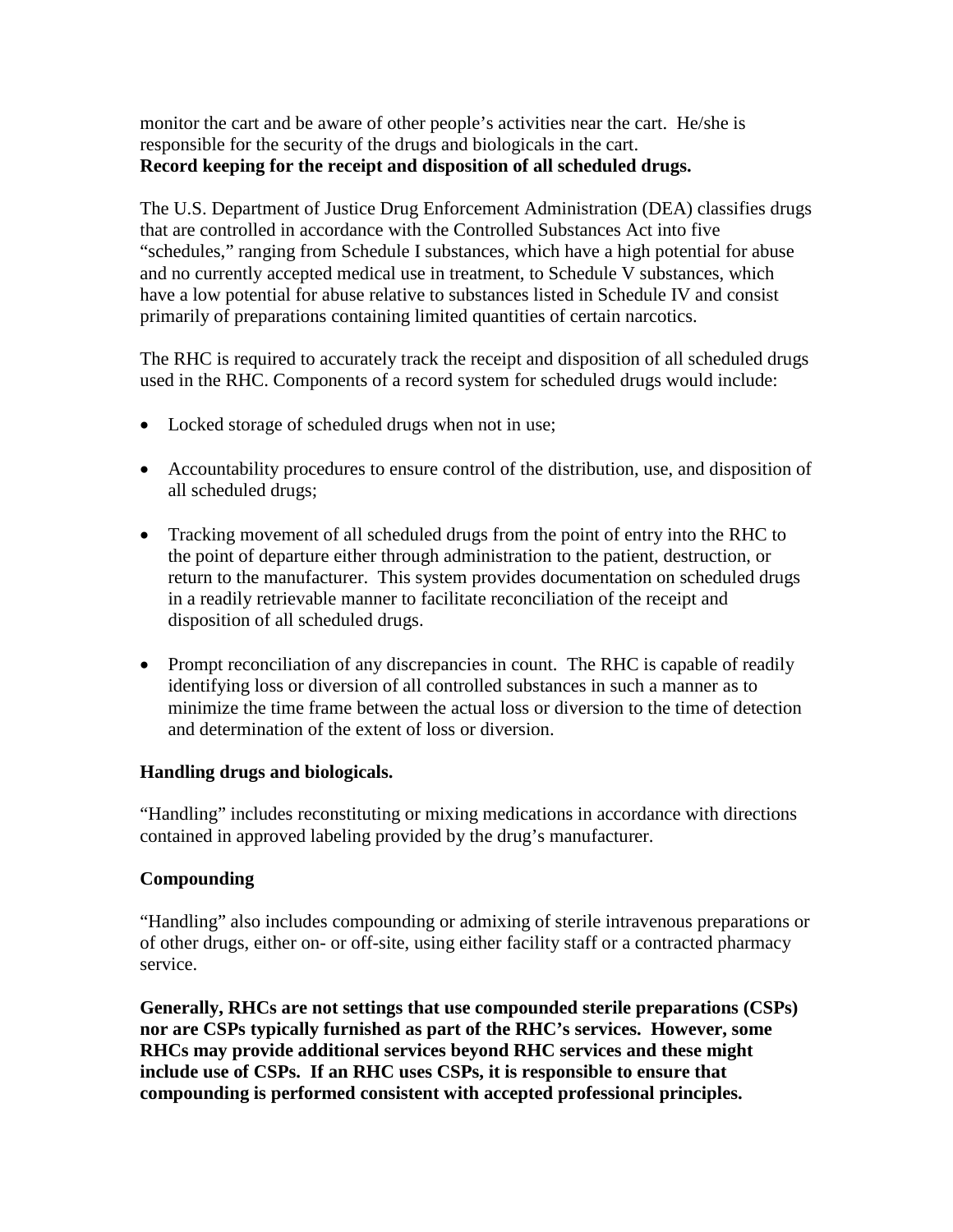Generally even if an RHC uses CSPs, it would not be likely to have its own pharmacy that could meet the *standards of practice* for preparation of CSPs; it is more likely that an RHC that uses CSPs would be acquiring them from an external source. The Drug Quality and Security Act (DQSA), signed into law on November 27, 2013, contains provisions relating to the oversight of compounding of human drugs. The DQSA created a new section 503B in the FDCA under which a compounder may elect to become an "outsourcing facility." The law defines an "outsourcing facility" as a facility at one geographic location or address that is engaged in the compounding of sterile drugs; has elected to register as an outsourcing facility; and complies with all of the requirements of section 503B of the FDCA. Facilities that elect to register as outsourcing facilities:

- Must comply with the FDA's Current Good Manufacturing Practice (CGMP) requirements, which contain minimum requirements for the methods, facilities, and controls used in manufacturing, processing, and packing of a drug product. The CGMP requirements make sure that a product is safe for use, and that it has the ingredients and strength it claims to have. The FDA's publishes the most current versions of its draft and final regulations and guidance related to compounding on its website: [http://www.fda.gov/Drugs/GuidanceComplianceRegulatoryInformation/Phar](http://www.fda.gov/Drugs/GuidanceComplianceRegulatoryInformation/PharmacyCompounding/default.htm) [macyCompounding/default.htm;](http://www.fda.gov/Drugs/GuidanceComplianceRegulatoryInformation/PharmacyCompounding/default.htm)
- Will be inspected by FDA according to a risk-based schedule; and
- Must meet certain other conditions, such as reporting adverse events and providing FDA with certain information about the products they compound.

In a January 2014 letter to purchasers of compounded medications (available at [http://www.fda.gov/Drugs/GuidanceComplianceRegulatoryInformation/PharmacyCompo](http://www.fda.gov/Drugs/GuidanceComplianceRegulatoryInformation/PharmacyCompounding/ucm380596.htm) [unding/ucm380596.htm](http://www.fda.gov/Drugs/GuidanceComplianceRegulatoryInformation/PharmacyCompounding/ucm380596.htm) ), the Commissioner of the FDA encouraged the use of registered outsourcing facilities and noted that,"[a]s a purchaser of compounded drugs, you can play an important role in improving the quality of compounded drugs by requiring compounding pharmacies that supply drugs to your facility to register as outsourcing facilities. Once they register, you and the patients you serve can be assured that FDA will inspect these facilities on a risk-based schedule, hold them to CGMP requirements, monitor the adverse event reports they are required to submit to the agency, and require appropriate labeling."

FDA has posted a list of Registered Human Drug Compounding Outsourcing Facilities, including the end date of the last FDA inspection related to compounding, whether investigators observed any significant objectionable conditions, and whether other FDA actions were taken based on the last inspection, at:

[http://www.fda.gov/drugs/guidancecomplianceregulatoryinformation/pharmacycompoun](http://www.fda.gov/drugs/guidancecomplianceregulatoryinformation/pharmacycompounding/ucm378645.htm) [ding/ucm378645.htm](http://www.fda.gov/drugs/guidancecomplianceregulatoryinformation/pharmacycompounding/ucm378645.htm)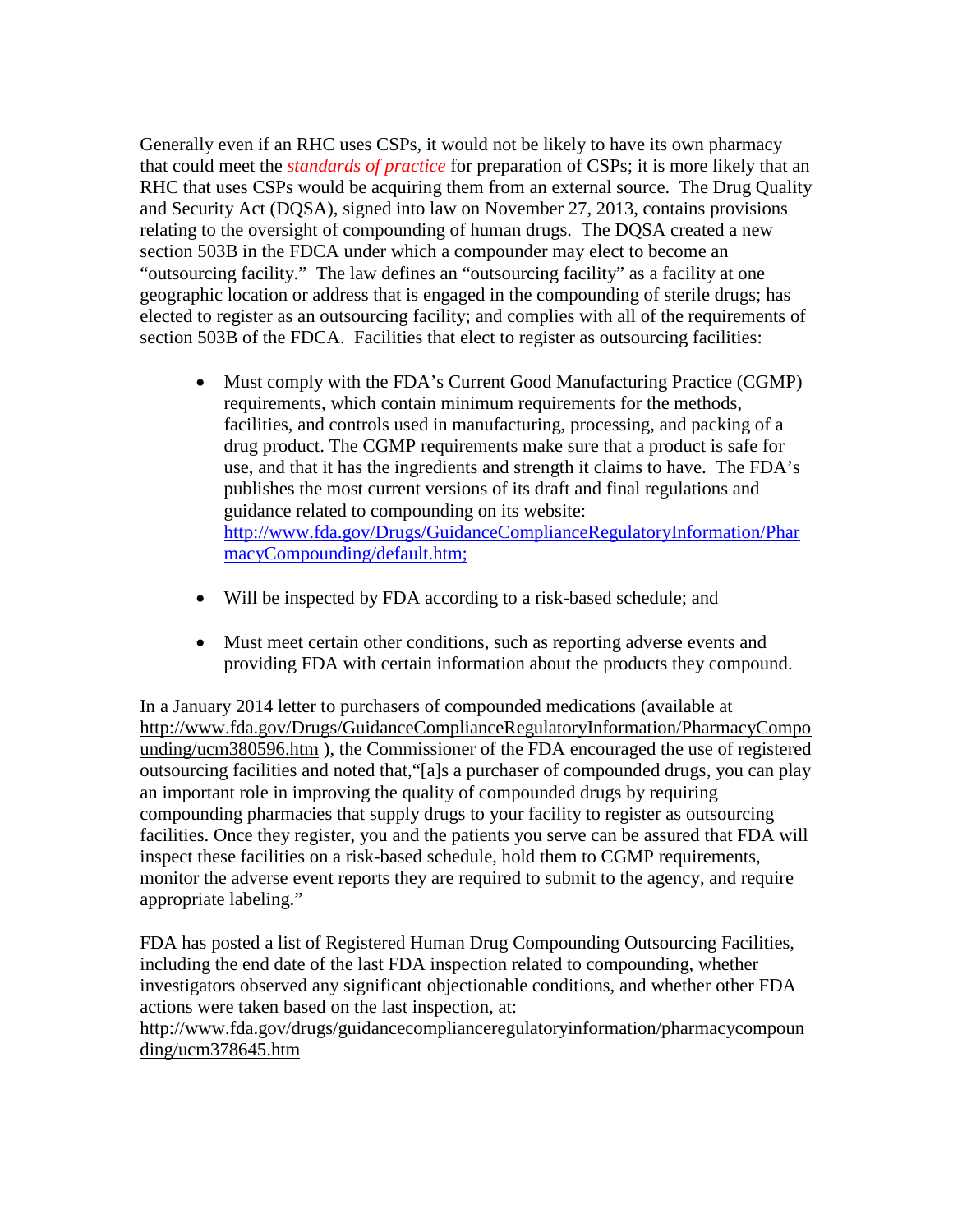Note that these registered outsourcing facilities are also popularly referred to as "503B pharmacies."

### **Use of Compounding Pharmacies**

If an RHC uses compounded medications and obtains them from a compounding pharmacy rather than a manufacturer or a registered outsourcing facility, then the RHC must demonstrate how it assures that the compounded medications it receives under this arrangement have been prepared in accordance with accepted professional principles for compounded drugs as well as applicable State or Federal laws or regulations. For example, does the contract with the vendor include provisions:

- Ensuring that the RHC has access to quality assurance data verifying that the vendor is adhering to *standards of practice for compounding medications*, and can the *RHC* document that it obtains and reviews such data?
- Requiring the vendor to meet the requirements of Section 503A of the FDCA concerning pharmacy compounding of human drug products?
- Note that these types of compounding pharmacies are also popularly referred to as "503A pharmacies" and generally are subject to oversight only by their State pharmacy board.

# **Expiration & Beyond Use Dates**

A drug or biological is outdated after its expiration date, which is set by the manufacturer based on stability testing under specified conditions as part of the FDA approval process. It should be noted that a drug or biological may become unusable prior to its expiration date if it has been subjected to conditions that are inconsistent with the manufacturer's approved labeling.

A drug or biological is also outdated after its "beyond-use date" (BUD), which may be reached before the expiration date, but never later. The BUD takes into account the specific conditions and potential for deterioration and microbial growth that may occur during or after the original container is opened, while preparing the medication for dispensing and administration, and/or during the compounding process if it is a compounded medication.

The BUD is to be based on information provided by the manufacturer, whenever such information is available.

#### **Basic safe practices for medication administration within the RHC**

The RHC's patient care policies must reflect accepted standards of practice that require the following information be confirmed prior to each administration of medication that takes place in the RHC (such as administration of vaccines or medications via injection):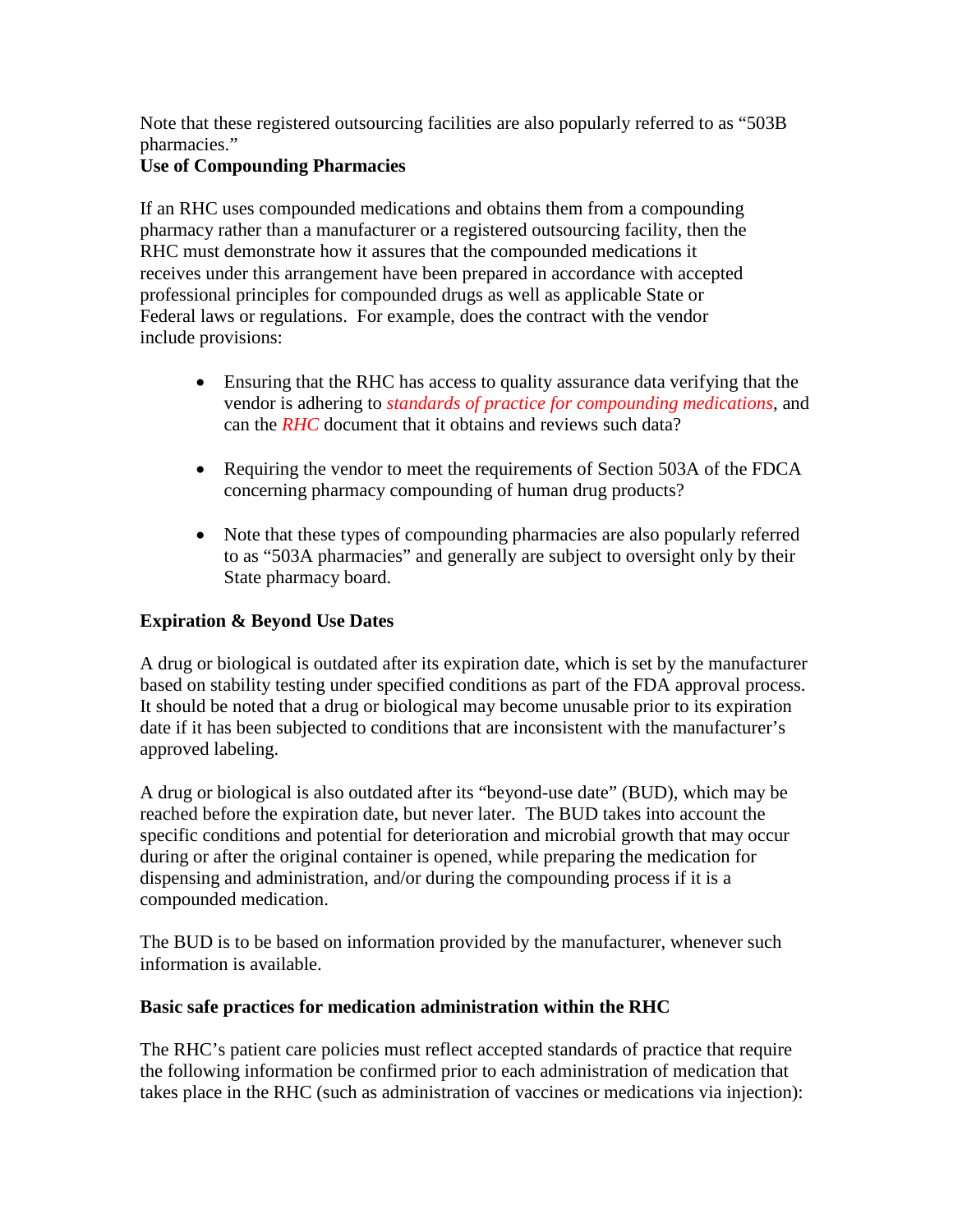- Right patient: ensuring the patient's identity. Acceptable patient identifiers include, but are not limited to: the patient's full name; an identification number assigned by the RHC; or date of birth. Identifiers must be confirmed by patient identification card, patient statement (when possible), or other means outlined in the RHC's policy. The patient's identification must be confirmed to be in agreement with the medication administration record and medication labeling prior to medication administration to ensure that the medication is being given to the correct patient.
- Right medication: the correct medication, to ensure that the medication being given to the patient matches that prescribed for the patient and that the patient does not have a documented allergy to it;
- Right dose: the correct dose, to ensure that the dosage of the medication matches the prescribed dose, and that the prescription itself does not reflect an unsafe dosage level (i.e., a dose that is too high or too low);
- Right route: the correct route, to ensure that the method of administration orally, intramuscular, intravenous, etc. - is the appropriate one for that particular medication and patient; and
- Right time: the appropriate time, to ensure adherence to the prescribed frequency and time of administration.

*NOTE*: the "5 rights" focus specifically on the process of administering medications. The medication process is generally recognized as consisting of five stages: ordering/prescribing; transcribing and verifying; dispensing and delivering; administering; and monitoring/reporting. Errors may occur in other components of the process, even when there is strict adherence to the "5 rights" of medication administration, for example when there has been a prescribing or a dispensing error.

RHCs are encouraged to promote a culture in which it is not only acceptable, but also strongly encouraged, for staff to bring to the attention of the prescribing practitioner questions or concerns they have regarding medication orders. Any questions about orders for drugs or biologicals are expected to be resolved promptly.

#### **Survey Procedures § 491.9(b)(3)(iii)**

- Are drugs and biologicals stored in a secure manner?
	- Are drugs stored in areas not accessible to unauthorized personnel?
	- When drugs or biologicals are kept in a patient care area during hours when patient care is not provided, are they locked up?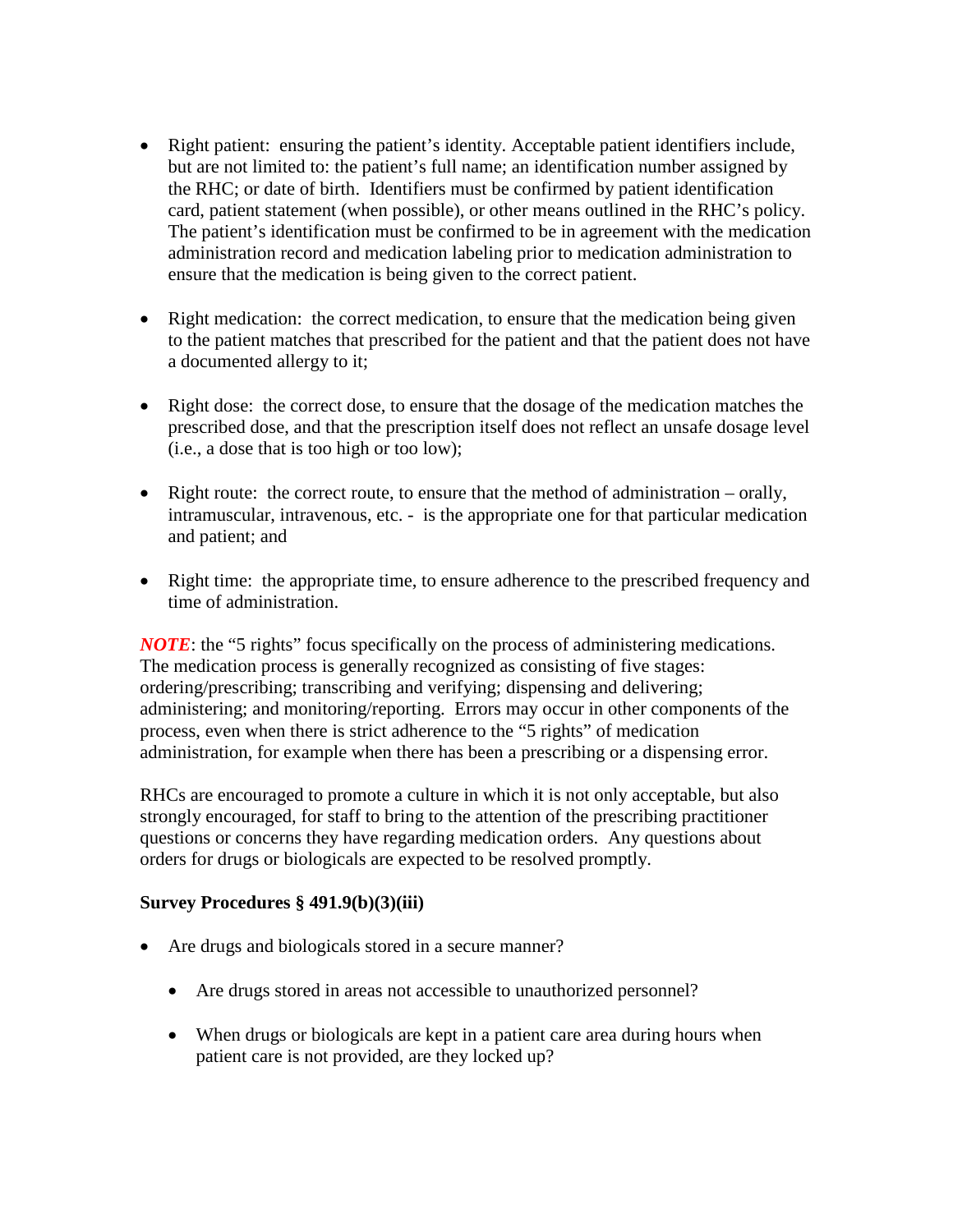- Conduct a spot check of drug use and other inventory records to ensure that drugs are properly accounted for.
- When applicable, determine if the RHC has a system that tracks movement of all scheduled drugs from the point of entry into the RHC to the point of departure, either through administration to the patient, destruction of the drug, or return to the manufacturer.
	- Does this system provide documentation on scheduled drugs in a readily retrievable manner to facilitate reconciliation of the receipt and disposition of all scheduled drugs?
	- Review records of scheduled drugs over a recent time period. Is there evidence of discrepancies, and if so, of efforts by the RHC to reconcile and address the discrepancies?
	- Interview the person responsible for drug storage as well as other RHC staff to determine their understanding of the RHC's controlled drug policies.
- If the RHC uses CSPs and obtains them from an external source that is not an FDA registered outsourcing facility, can it demonstrate that it systematically evaluates and monitors whether these sources adhere to accepted professional principles for safe compounding?
- Spot-check to identify if expired or unusable medications, including when applicable medications that are past their BUD, are being used for patient care in the RHC.
- Ask what type of personnel administer drugs and biologicals within the RHC, including, if applicable, IVs. Are they practicing within their permitted scope?
- Observe medication administration to verify whether staff members confirm the "5" rights" of medication administration, i.e., the correct medication was administered to the right patient at the right dose via the correct route, and that timing of administration complied with the RHC's policies and procedures?

## **J-0135**

**(Rev. 177, Issued: 01-26-18, Effective: 01-26-18, Implementation: 01-26-18)**

## **[§ 491.9(a) Basic requirements:]**

**(3) The laboratory requirements in paragraph (c)(2) of this section apply to RHCs, .** 

**. .**

# **[§ 491.9(c) Direct services]**

**(2) Laboratory. These requirements apply to RHCs . . . . The RHC provides laboratory services in accordance with part 493 of this chapter, which implements the provisions of section 353 of the Public Health Service Act. The RHC provides**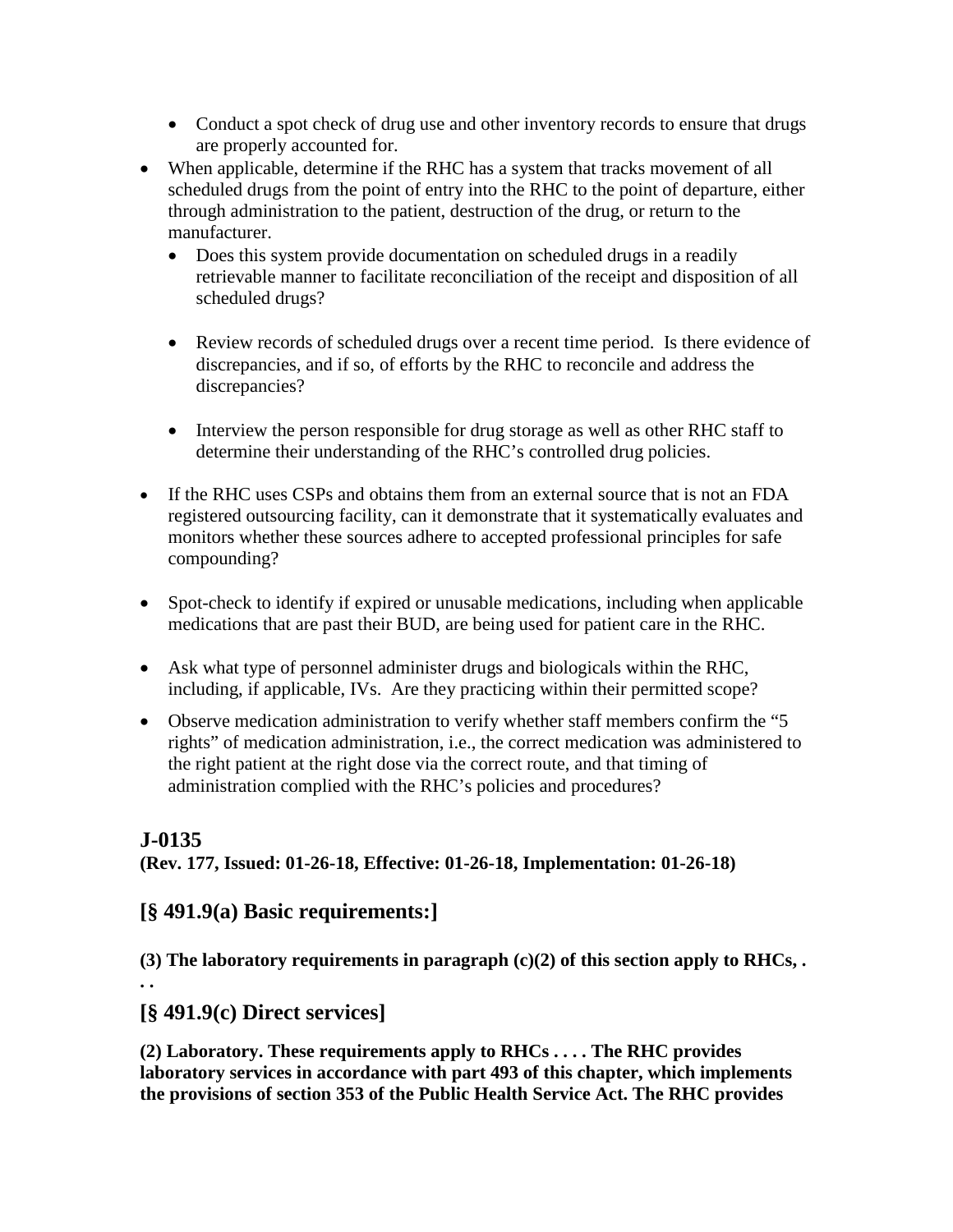**basic laboratory services essential to the immediate diagnosis and treatment of the patient, including:**

- **(i) Chemical examinations of urine by stick or tablet method or both (including urine ketones);**
- **(ii) Hemoglobin or hematocrit;**
- **(iii) Blood glucose;**
- **(iv) Examination of stool specimens for occult blood;**
- **(v) Pregnancy tests; and**

#### **(vi) Primary culturing for transmittal to a certified laboratory.**

#### **Interpretative Guidelines § 491.9(a)(3) & (c)(2)**

Basic laboratory services must be provided in the RHC by RHC staff in order to facilitate the immediate diagnosis and treatment of the patient. To the extent permitted under State and local law, the 6 basic laboratory services listed in  $\S$  491(c)(2) are considered the minimum laboratory services the RHC must have available within the clinic, provided by RHC staff. If any of these laboratory services cannot be provided at the RHC due to a State or local law prohibition, that laboratory service is not required for Medicare certification. These laboratory services must be provided in accordance with the Clinical Laboratory Improvement Act (CLIA) requirements at 42 CFR Part 493 operating under a current CLIA certificate appropriate to the level of services performed. However, compliance with CLIA requirements is not assessed by surveyors conducting RHC surveys. Surveyors should, however, ask to see the RHC's CLIA certificate.

RHCs may also provide additional laboratory services, either on-site or through an offsite arrangement, but if it does so, these optional services must also comply with the CLIA requirements. For example, an RHC may have an arrangement with some other provider of clinical laboratory services. However, such arrangements are not permitted to substitute for the requirement to actually provide the 6 basic laboratory services within the RHC, by RHC staff.

#### **Survey Procedures § 491.9(a)(3) & (c)(2)**

- Verify that the RHC offers the 6 required basic laboratory services on site. If it does not, is there a State law that prevents the RHC from doing so?
- Verify that all laboratory services are operating under a current, appropriate CLIA certificate, including for additional services provided in the RHC beyond the minimum required 6 basic laboratory services.

**J-0136**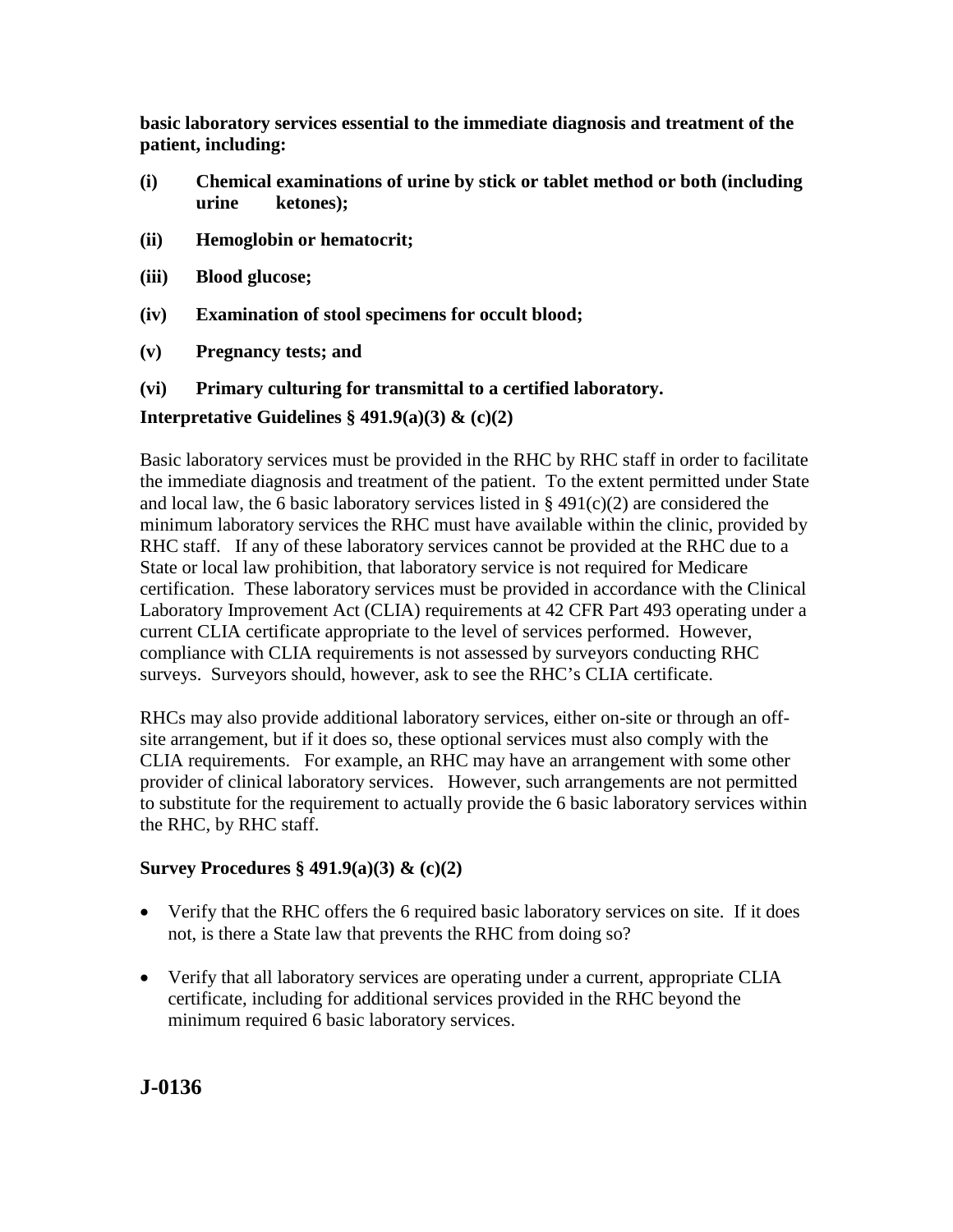**(Rev. 194, Issued: 10-25-19, Effective; 10-25-19, Implementation: 10-25-19)**

## **[§ 491.9(c) Direct services]**

**(3) Emergency. The clinic . . . provides medical emergency procedures as a first response to common life-threatening injuries and acute illness and has available the drugs and biologicals commonly used in life saving procedures, such as analgesics, anesthetics (local), antibiotics, anticonvulsants, antidotes and emetics, serums and toxoids.**

### **Interpretative Guidelines § 491.9(c)(3)**

The RHC ensures staff is available to appropriately handle medical emergencies as a first response to common life-threatening injuries and acute illnesses at all times the clinic operates. The clinic maintains the types and quantity of drugs and biologicals commonly used by first responders in accordance with accepted standards of practice. The RHC's patient care policies are expected to address which drugs and biologicals it maintains for emergencies and in what quantities. The RHC must maintain a supply of commonly used drugs and biologicals adequate to handle the volume and type of medical emergencies it typically encounters. The following are categories of drugs and biologicals commonly used in life saving procedures:

- Analgesics;
- Local Anesthetics;
- Antibiotics:
- Anticonvulsants; and
- Antidotes, emetics, serums & toxoids.

While each category of drugs and biologicals must be considered, all are not required to be stored. For example, it is appropriate for a RHC to store a small volume of a particular drug/biological, if it generally handles only a small volume/type of a specific emergency. Likewise, it may be acceptable if the clinic did not store a particular drug/biological because it is located in a region of the country where a specific type of emergency is not common (e.g., snake bites). Nonetheless, when determining which drugs and biologicals it has available for purposes of addressing common life-threatening injuries and acute illnesses, the RHC should consider, among other things, the community history, the medical history of its patients and accepted standards of practice. The clinic should have written policies and procedures for determining what drug/biologicals are stored and that address the process for determining which drugs/biologicals to store, including identifying who is responsible for making this determination. The RHC should be able to provide a complete list of the drugs/biologicals that are stored and in what quantities.

## **Survey Procedures § 491.9(c)(3)**

• Review the RHC's written policies and procedures to determine the types and quantities of drugs/biologicals it stores for medical emergency purposes,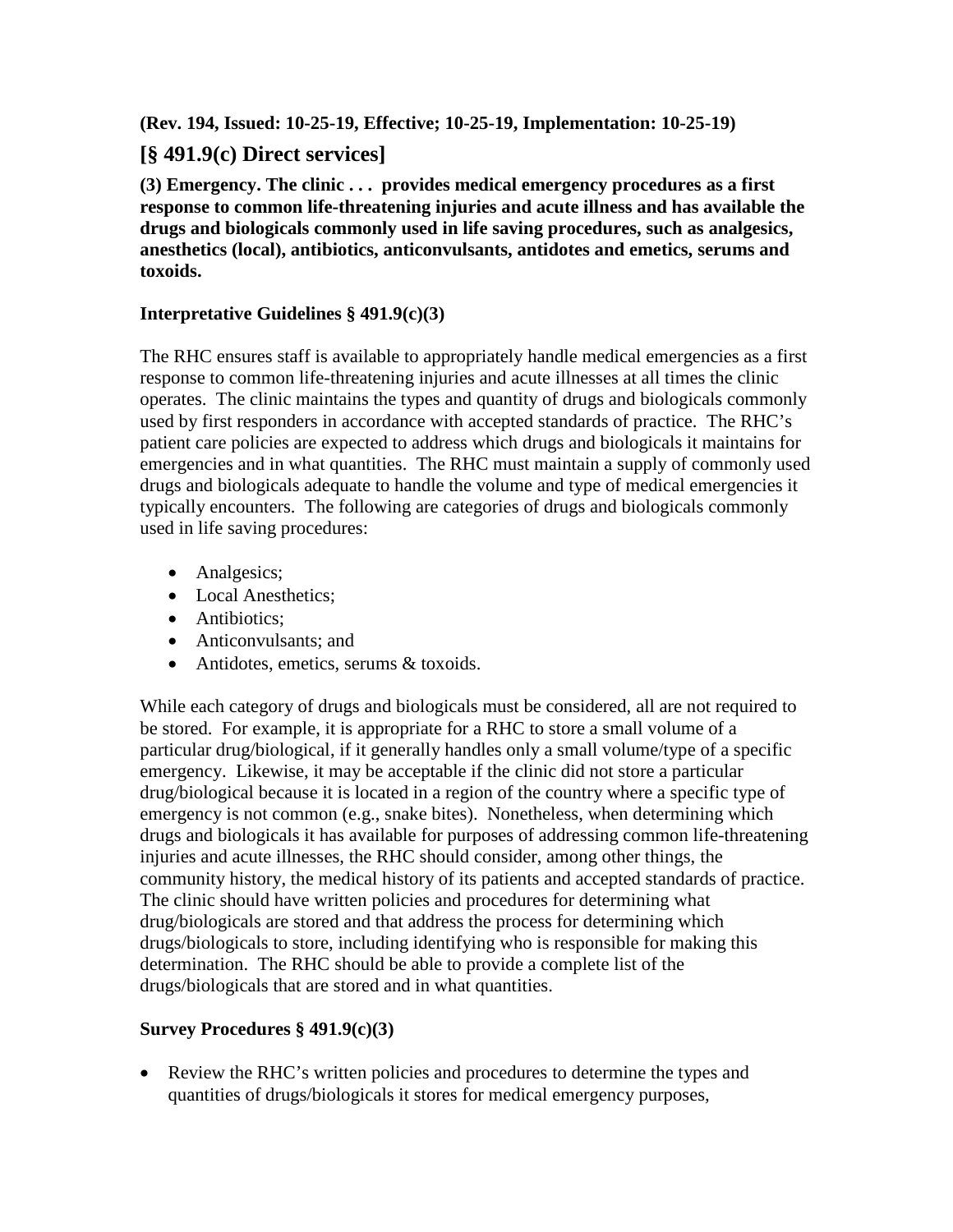- Review all of the drugs/biologicals that are stored and available in the RHC, including in what quantities, to verify the RHC maintains a supply of commonly used drugs and biologicals adequate to handle the volume and type of medical emergencies it typically encounters.
- Ask RHC staff how they determine the quantity and specific types of drugs and biologicals to have on hand. How do they ensure that the specified drugs and biologicals are on hand in the quantities specified per RHC policy and have not expired?
- Any findings as a result of the inquiry, may lead to noncompliance under 42 CFR 491.9(b).

# **J-0140**

### **(Rev. 177, Issued: 01-26-18, Effective: 01-26-18, Implementation: 01-26-18)**

## **§ 491.9(d) Services provided through agreements or arrangements.**

**(1) The clinic . . . has agreements or arrangements with one or more providers or suppliers participating under Medicare or Medicaid to furnish other services to its patients, including:**

**(i) Inpatient hospital care;**

**(ii) Physician(s) services (whether furnished in the hospital, the office, the patient's home, a skilled nursing facility, or elsewhere); and**

**(iii) Additional and specialized diagnostic and laboratory services that are not available at the clinic or center.**

**(2) If the agreements are not in writing, there is evidence that patients referred by the clinic or center are being accepted and treated.**

#### **Interpretative Guidelines § 491.9(d)**

The clinic has referral agreements with at least one Medicare/Medicaid-participating:

- Hospital or CAH, for inpatient acute care;
- Physician;
- Diagnostic testing facility (which could be a hospital or CAH or a freestanding diagnostic testing facility) for ambulatory diagnostic tests not furnished in the RHC; and
- Clinical laboratory, for laboratory services not furnished in the RHC.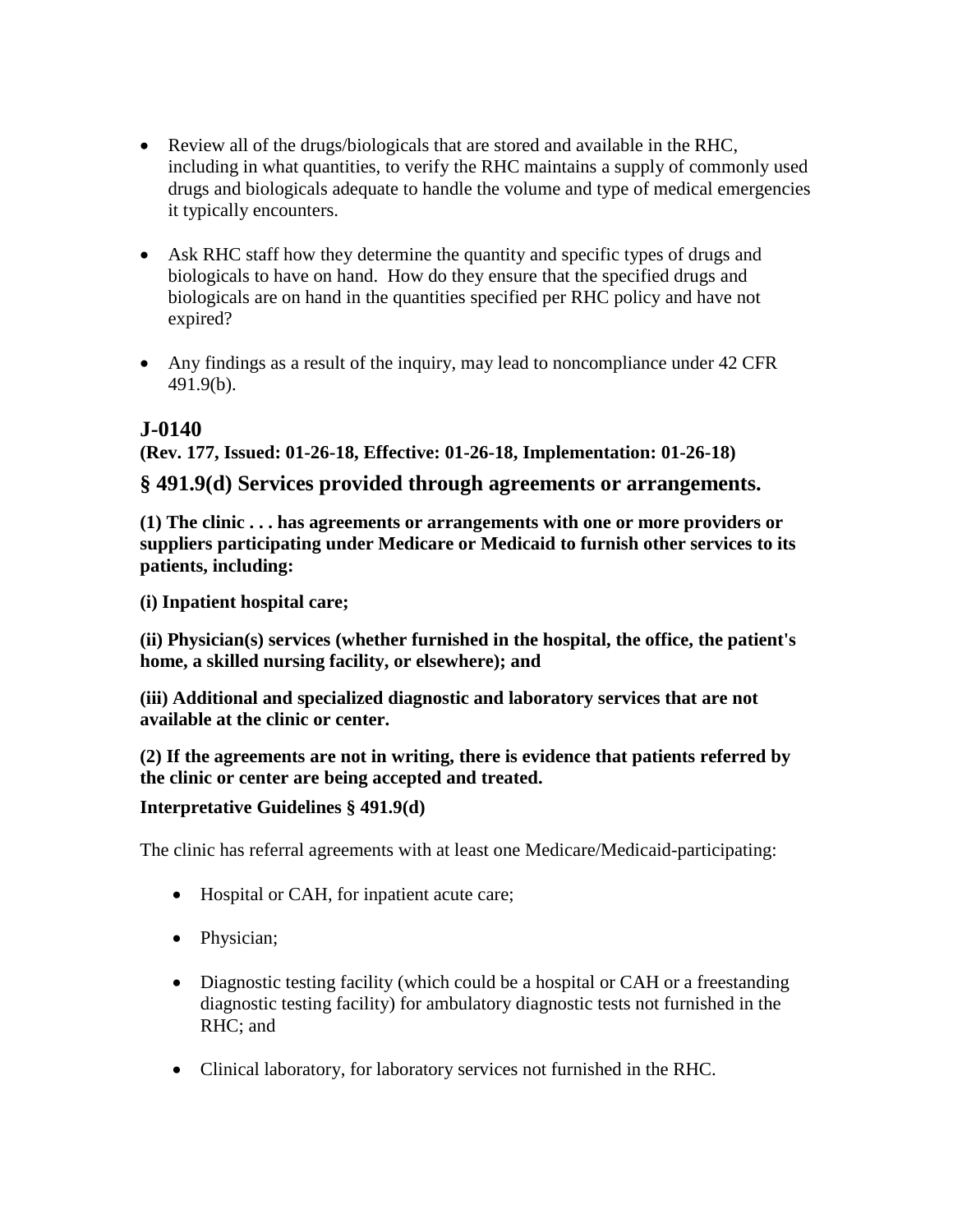The referral arrangements do not have to be in writing, but if they are not there must be evidence that RHC patients referred for additional services are being accepted and treated by the provider/supplier they are referred to.

#### **Survey Procedures § 491.9(d)**

- Determine whether the RHC has referral arrangements with at least one of each of the specified types of providers and suppliers.
- If the referral agreements are not in writing, ask the RHC for evidence that referred patients are being accepted for treatment.

### **J-0150**

**(Rev. 177, Issued: 01-26-18, Effective: 01-26-18, Implementation: 01-26-18)**

## **§ 491.10 Patient health records**

Depending on the manner and degree of noncompliance with any of the standards in this condition, there may be condition-level noncompliance.

## **J-0151**

**(Rev. 177, Issued: 01-26-18, Effective: 01-26-18, Implementation: 01-26-18)**

#### **§ 491.10(a) Records system.**

**(1) The clinic . . . maintains a clinical record system in accordance with written policies and procedures.**

**(2) A designated member of the professional staff is responsible for maintaining the records and for insuring that they are completely and accurately documented, readily accessible, and systematically organized**

#### **Interpretative Guidelines § 491.10(a)(1)-(2)**

The RHC must maintain a complete, comprehensive and accurate clinical record (also referred to as a medical record) for each RHC patient. The RHC must use the information contained in each clinical record in order to ensure the delivery of appropriate care to each RHC patient.

The RHC must have a designated member of its professional staff (which may be an administrative professional rather than a clinical professional) who is responsible for the RHC's clinical record system. That individual is responsible for developing and implementing, with approval of the RHC's professional staff and leadership, written clinical record policies and procedures.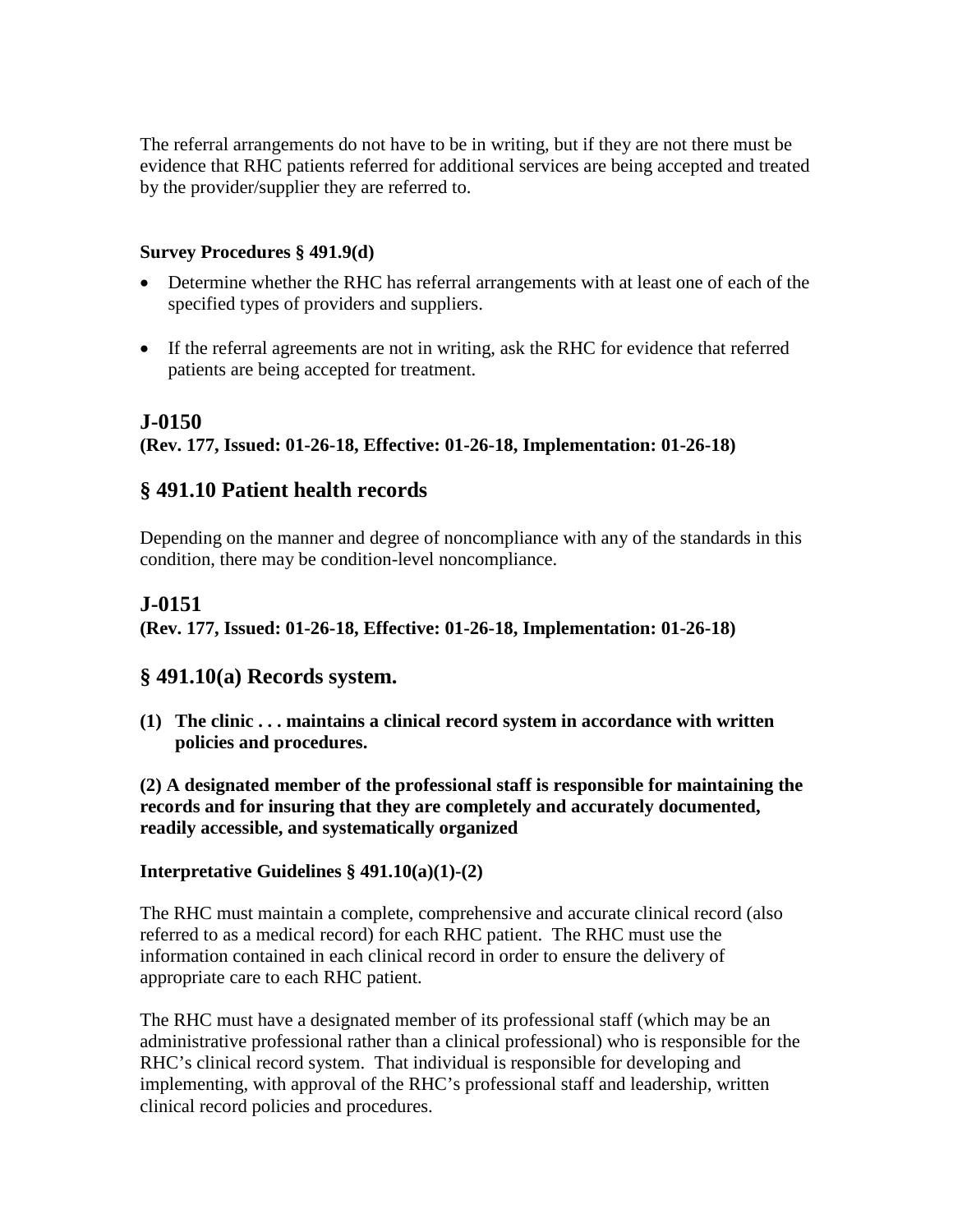A RHC that has an electronic health record (EHR) system may be part of a larger EHR system or may participate in a systematic exchange of patient health care information to promote good patient care. In either insistence, only the appropriate RHC staff may have access to the medical records of RHC patients. The RHC's written clinical records policies and procedures reflect that it is part of a larger system or exchange, when applicable. Further, even when the RHC participates in a larger EHR system, the clinical records for all RHC visits must still meet the requirements of the RHC Patient Health Records Condition and must be readily retrievable and distinguishable from other information in the shared EHR system.

The RHC must also comply with the Health Insurance Portability and Accountability Act (HIPAA) privacy and security rules at 45 CFR Parts 160 and 164 when sharing clinical record information that is Protected Health Information. However, CMS does not interpret or assess compliance with HIPAA requirements, and thus surveyors also are not authorized to assess HIPAA compliance. If surveyors suspect a serious breach of HIPAA, they should refer their concerns to the regional U.S. Department of Health  $\&$ Human Services Office of Civil Rights.

#### **Complete and accurate**

All clinical records entries must be legible, i.e., able to be read clearly and unambiguously. Any entries or information contained in the clinical record that are not legible may be misread or misinterpreted and may lead to medical errors or other adverse patient events.

The clinical record must also be complete, i.e., it must contain for each patient at least the information required at  $\S$  491.10(a)(3). Implicit in the requirement for the record to be complete is an expectation that all entries of required information are made into the clinical record promptly, so that it is available to subsequent caregivers. The clinical record must be complete.

The RHC must ensure that all clinical records are accurately written. All clinical records must contain the correct information for the correct patient. The identity of the patient must be clear through use of identifiers such as name, date of birth, etc. The RHC may have a system in place that assigns a unique patient identifier to each patient, such as a medical record number or financial identification number. If the RHC has such a system in place, its clinical records policies and procedures must address the manner in which the unique identifiers are generated and assigned to each individual patient. The RHC must also take steps to ensure the accurate identity of the patients if using unique identifiers.

Entries in the clinical record may be made only by individuals authorized by the RHC in accordance with its written policies and procedures to do so, and must be dated, timed, and authenticated by the individual making the entry. When authenticating the entry, the author indicates by his/her signature/authentication that the entry is accurate. Entries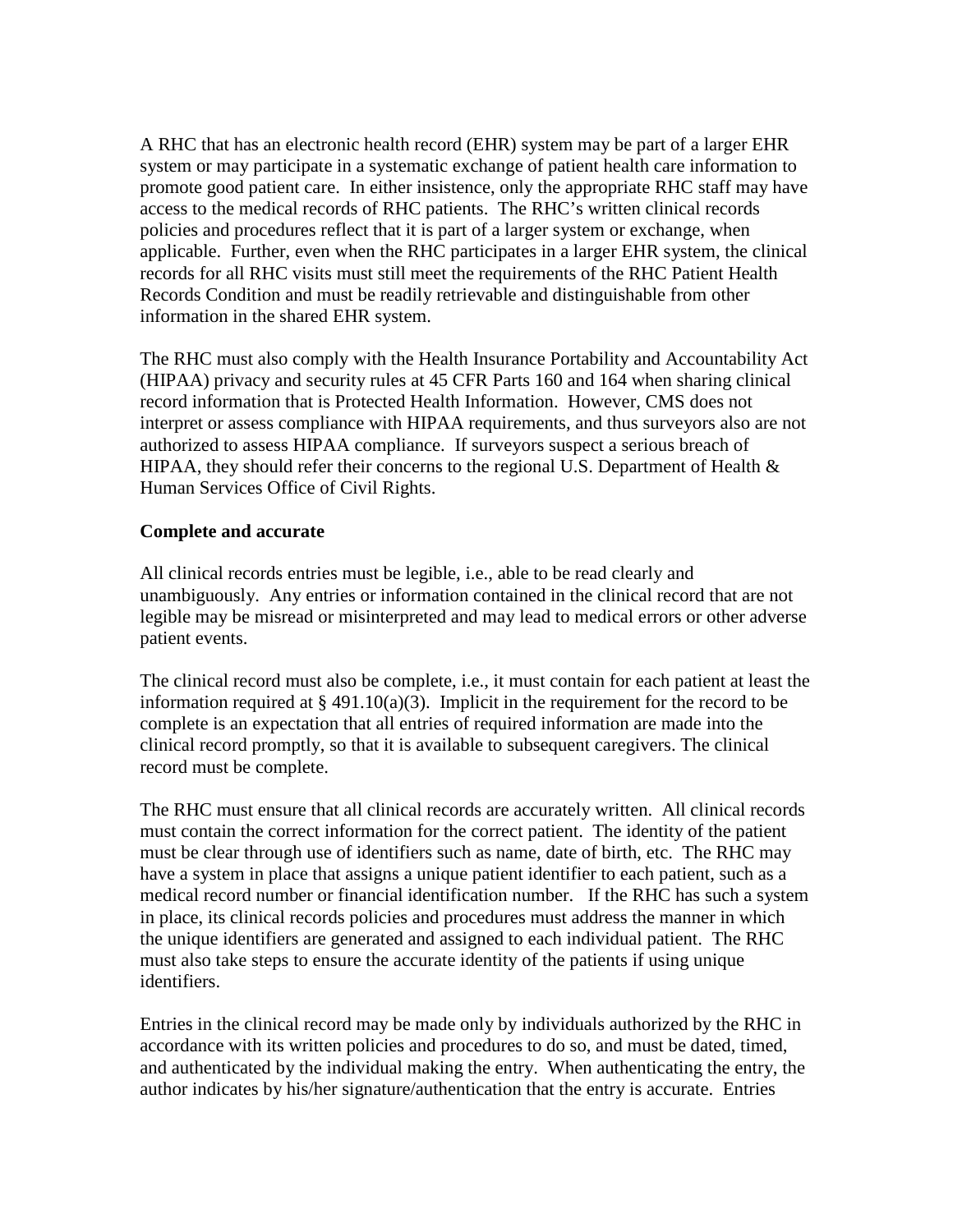made on behalf of a practitioner by authorized individuals must also be promptly dated, timed, and authenticated by the practitioner. A clinic policy stating that a practitioner must disapprove an entry within a specific time period or the entry is by "default" authenticated is **no**t acceptable; the practitioner must affirmatively authenticate each entry.

The RHC must have in place a method to identify the author of each entry and to ensure that entries are not made by any individual using another individual's identity. For example, if the RHC uses an EHR system that requires individuals to use passwords or card keys to access the system, individuals may not share their passwords or card keys with other individuals. Likewise, if the RHC uses a paper clinical record system and authorizes the use of rubber stamps for signatures, the individual whose signature the stamp represents must **not** allow any other individual to use it.

### **Readily accessible**

The clinical record must be readily accessible to RHC staff. The RHC must have a clinical record system that allows clinical staff timely access when needed to all open records, i.e., records of all RHC patients who, per clinical record policy, are considered to still be active RHC patients. The clinical records policies and procedures must also address how long closed clinical records will be readily accessible to staff (This is distinguishable from the 6 year retention of closed records requirement at §491.10(c)).

The RHC's clinical record system must be systematically organized to facilitate completion, storage, and retrieval of records in a manner that supports timely provision of evaluation or treatment services to RHC patients.

#### **Survey Procedures §491.10(a)(1)-(2)**

- Verify that the RHC has written policies and procedures governing its clinical record system.
	- Do not review the policies and procedures unless observations, interviews or record reviews indicate noncompliance with the requirements of the Clinical Records Condition. At that time, ask to review the pertinent policies and procedures to determine whether the noncompliance is based on deficient policies or based upon failure to implement compliance policies.
- Verify a professional staff member has been designated responsible for the RHC's clinical record system.
- Ask the responsible individual whether there have been changes in the system, e.g., adoption of a partial or full EHR system, and, if so, for evidence that the RHC's policies and procedures were updated to reflect the clinical record system currently in use.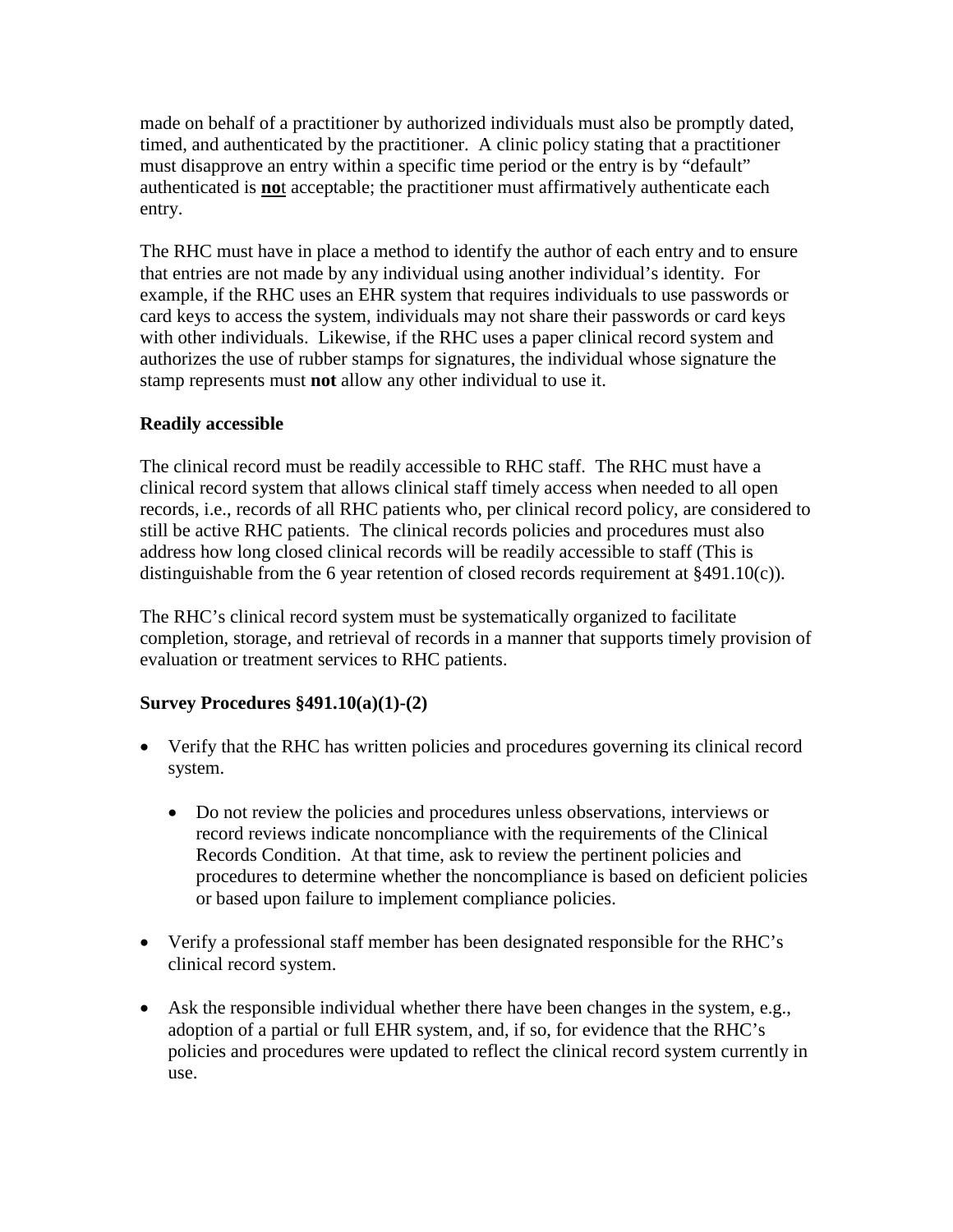- If the RHC has an EHR system, immediately after the entrance conference interview, ask the person who is responsible for the RHC's clinical record system to give an overview of the EHR system, including:
	- Whether there is one system that is fully integrated throughout the RHC or a hybrid EHR-paper record system. In the case of a hybrid system, have the RHC identify which parts of the RHC use which systems. Ask how the RHC ensures that the clinical record is complete, accurate, and accessible in this hybrid environment;
	- What the arrangements are in the event of an EHR system failure, to ensure that complete and accurate medical records are accessible;
	- Observe how staff members use the EHR system to determine whether they are able to access complete clinical record information when needed. When applicable, observe whether or not staff members make entries promptly?
	- If the RHC shares an EHR system with other providers, is the RHC able to demonstrate that the RHC's clinical records are readily identifiable, distinguishable from other information in the shared system and accessible by appropriate RHC staff members only?

• If the RHC uses a partial or whole paper clinical record system, are records legible?

- When reviewing sampled clinical records is there evidence that any of the records are inaccurate or incomplete?
	- Is each entry dated, timed, and authenticated?
	- If RHC policy permits authorized individuals to make entries on behalf of a practitioner, has the practitioner promptly authenticated the entry?
	- Is each clinical record systematically organized?
- Are the medical records organized in a systematic manner allowing easy retrieval?

## **J-0152**

**(Rev. 177, Issued: 01-26-18, Effective: 01-26-18, Implementation: 01-26-18)**

## **[§ 491.10(a) Records system.]**

**(3) For each patient receiving health care services, the clinic . . .. maintains a record that includes, as applicable:**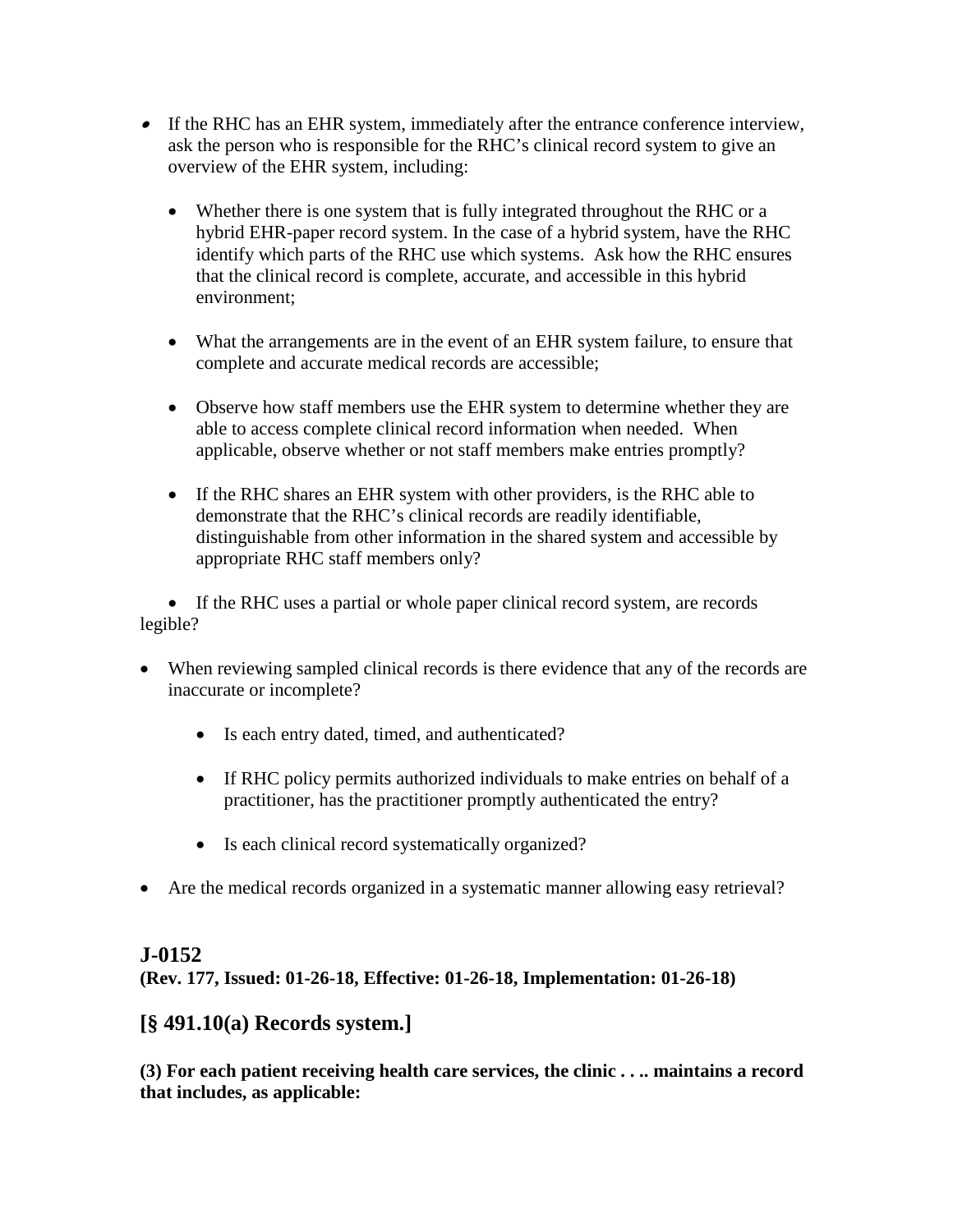**(i) Identification and social data, evidence of consent forms, pertinent medical history, assessment of the health status and health care needs of the patient, and a brief summary of the episode, disposition, and instructions to the patient;**

**(ii) Reports of physical examinations, diagnostic and laboratory test results, and consultative findings;**

**(iii) All physician's orders, reports of treatments and medications, and other pertinent information necessary to monitor the patient's progress;**

**(iv) Signatures of the physician or other health care professional.**

**Interpretative Guidelines §491.10(a)(3)(i) - (iv)**

The clinical record for each RHC patient must contain at least the following information:

## **Identification and Social Data**

The clinical record must contain information that allows the identity of the patient to be clear through the use of patient identifiers such as name, date of birth, etc.

"Social data" may include the patient's address, work information, insurance information, names of family members, designated representative (if any), etc.

## **Informed Consent**

The RHC must have written patient care policies that address the circumstances when the patient's informed consent to diagnosis or treatment is required, and under what emergency circumstances the informed consent requirement may be waived.

The clinical record must include a record of the patient's (or that of the patient's representative, determined in accordance with State law) informed consent in all cases where the RHC's policies require informed consent. If there is applicable Federal or State law requiring informed consent, the RHC must comply with those requirements, but compliance is not assessed as part of the survey of the RHC's compliance with the CfCs.

The clinical record must provide evidence the informed consent was properly executed. A properly executed informed consent form should reflect the patient consent process. Except as specified for emergency situations in the RHC's informed consent policies, all clinical records must contain a properly executed informed consent form prior to conducting any procedure or other type of treatment that requires informed consent. An informed consent form, in order to be properly executed, must be consistent with RHC's policies as well as applicable State and Federal law or regulation. A properly executed informed consent form contains the following minimum elements:

• Name of the specific procedure(s), or other type of diagnosis or treatment for which consent is being given;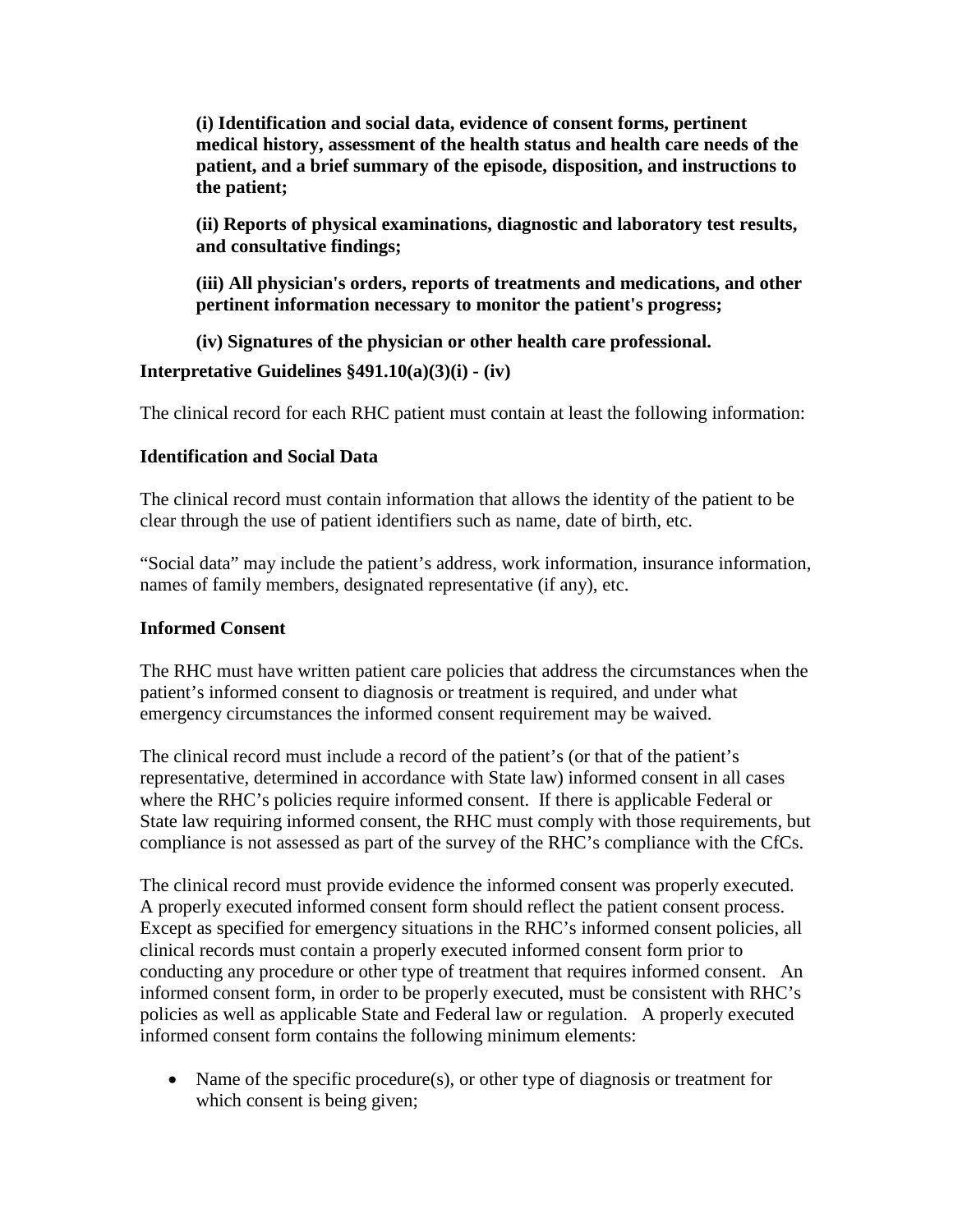- Name of the responsible practitioner who is performing the procedure(s) or administering the medical treatment;
- Statement that the procedure or treatment, including the anticipated benefits, material risks, and alternative therapies, was explained to the patient or the patient's representative (Material risks could include risks with a high degree of likelihood but a low degree of severity, as well as those with a very low degree of likelihood but high degree of severity). RHCs are free to delegate to the responsible practitioner, who uses the available clinical evidence as informed by the practitioner's professional judgment, the determination of which material risks, benefits, and alternatives will be discussed with the patient.
- Signature of the patient or the patient's representative; and
- Date and time the informed consent is signed by the patient or the patient's legal representative. If the RHC uses an EHR system, signature may be electronic. However, there must be documentation of how the patient's or representative's electronic signature is verified within the EHR system and may not be altered. Likewise, there must be documentation that makes clear what the patient or representative consented to and how alteration is prevented.

If there is applicable State law governing the content of the informed consent form, then the RHC's form must comply with those requirements.

#### **Pertinent Medical History**

The purpose of a medical history is to determine whether there is anything in the patient's overall condition that would affect the patient's diagnosis or planned course of treatment, such as a prior occurrence of similar symptoms, a medication allergy, or a new or existing co-morbid condition that requires additional interventions to reduce adverse health risks to the patient.

Only qualified personnel as determined by RHC policy may enter the medical history into the clinical record, but in all cases, the medical history must be reviewed and authenticated promptly by a practitioner. The RHC must have written policies and procedures specifying when a new or updated medical history is required.

#### **Assessment of the Health Status and Health Care Needs of the Patient**

The clinical record must include assessment by a practitioner of the current health status and health care needs of the patient at the time of each RHC visit.

#### **Brief Summary of the Episode, Disposition, and Instructions to the Patient**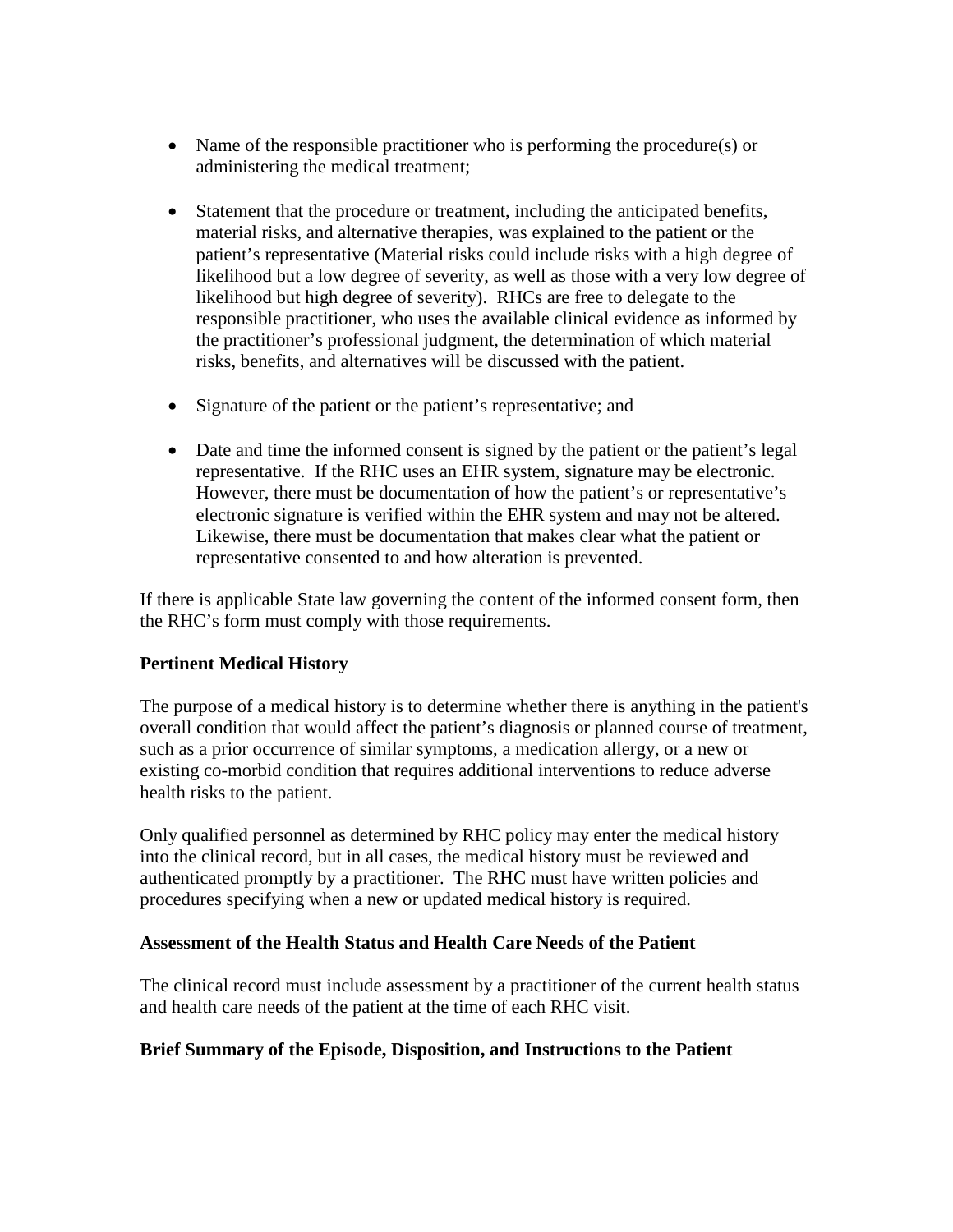There must be a brief summary of the reason for the RHC visit and the patient's disposition, including any follow-up instructions provided to the patient. Only qualified personnel as determined by RHC policy may enter the summary into the clinical record, but in all cases the summary must be authenticated promptly by a RHC practitioner.

#### **Reports of Physical Examinations**

Physical examinations performed on the patient are typically conducted at the time the pertinent medical history is being collected, but may also be conducted at other times. The physical examination must be completed by a practitioner and documented and authenticated in the clinical record by a practitioner in accordance with State law and RHC policy.

#### **Diagnostic and Laboratory Test Results**

All results of diagnostic and laboratory tests that are performed by the RHC directly or under arrangement must be included in the patient's clinical record. Any interpretations of tests by a practitioner must be authenticated by the practitioner.

#### **Consultative Findings**

All findings of a practitioner who provides consultation at the request of a RHC practitioner on a RHC patient, and who reports those findings to the RHC practitioner, must be included in the patient's clinical record.

#### **Other Required Content**

The clinical record must also contain:

- Practitioner's orders, dated, timed, and signed, for all tests, medications, treatments, and any other matters requiring an order from a practitioner;
- Nursing notes, properly authenticated, for all patients reflecting all nursing care provided;
- Documentation of all treatments furnished (including any complications that occurred) by the practitioner furnishing the care;
- Documentation of all medications administered (including adverse drug reactions) by the person administering the medication;
- Documentation of the patient's response to all treatments furnished; and
- Evidence of other pertinent information required to monitor the patient's progress, such as vital signs.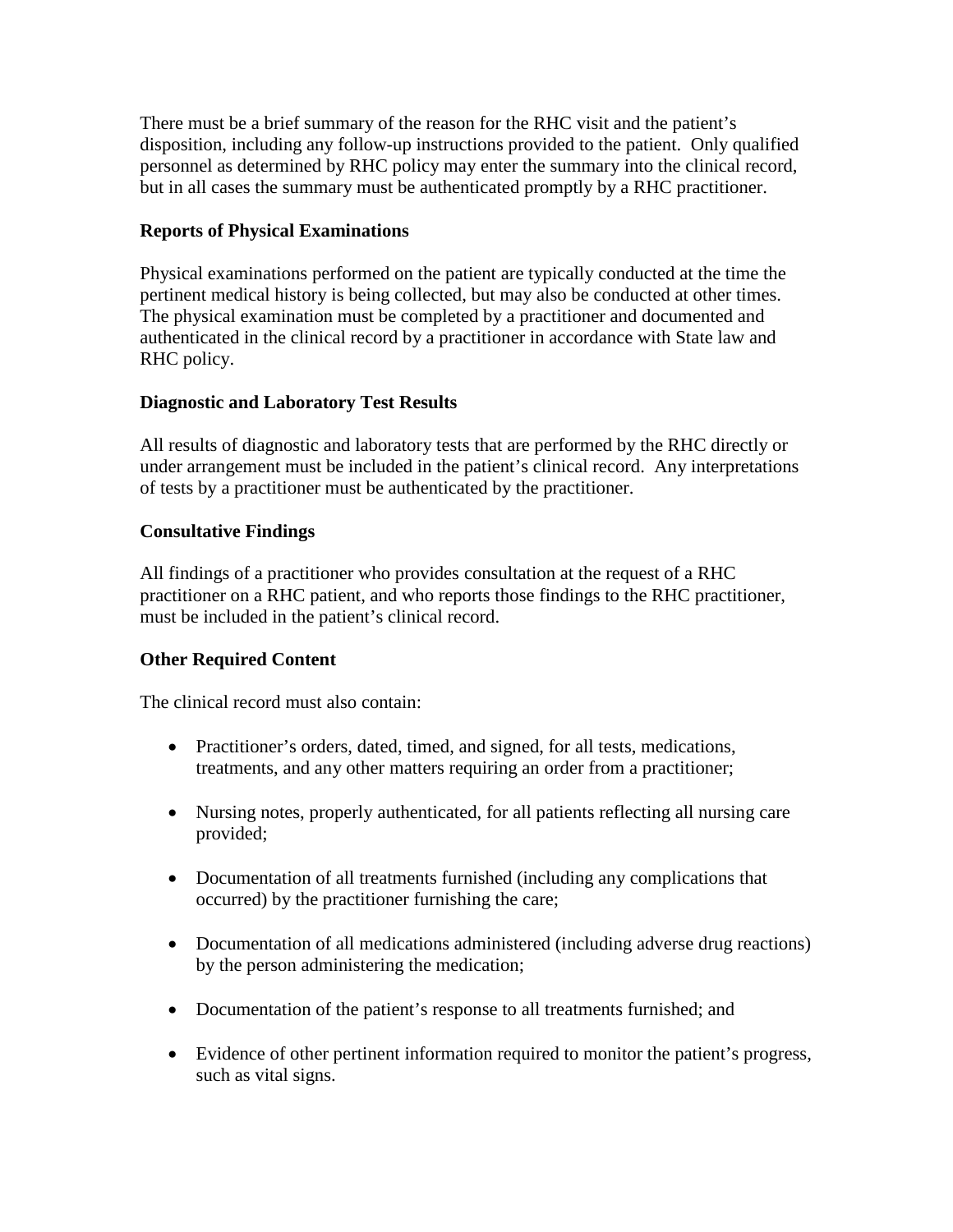#### **Survey Procedures § 491.10(a)(3)(i) – (iv)**

- Determine whether there is a medical history for each RHC patient whose clinical record is reviewed. Is there evidence that a practitioner reviewed the medical history?
- Ask the RHC what its policy is for updating a patient's medical history; ask for documentation of the policy.
- When applicable, determine if clinical records in the sample being reviewed include an updated medical history.
- Determine whether the RHC has adopted policies and procedures addressing when an informed consent is required.
- Determine whether there is an informed consent when required in the medical record, and that it contains the minimum required elements as well as any additional elements required under RHC policy.
- In records reviewed, is there evidence of:
	- The practitioner's assessment of the patient's health status and health care needs?
	- A documented summary of the visit, including the required regulatory information?
	- Physical examination findings, diagnostic and laboratory test results, and consultative findings.
	- Are findings and test reports appropriately authenticated by a practitioner?

## **J-0153**

**(Rev. 177, Issued: 01-26-18, Effective: 01-26-18, Implementation: 01-26-18)**

#### **§ 491.10(b) Protection of record information.**

- **(1) The clinic . . . maintains the confidentiality of record information and provides safeguards against loss, destruction or unauthorized use.**
- **(2) Written policies and procedures govern the use and removal of records from the clinic or center and the conditions for release of information.**
- **(3) The patient's written consent is required for release of information not authorized to be released without such consent.**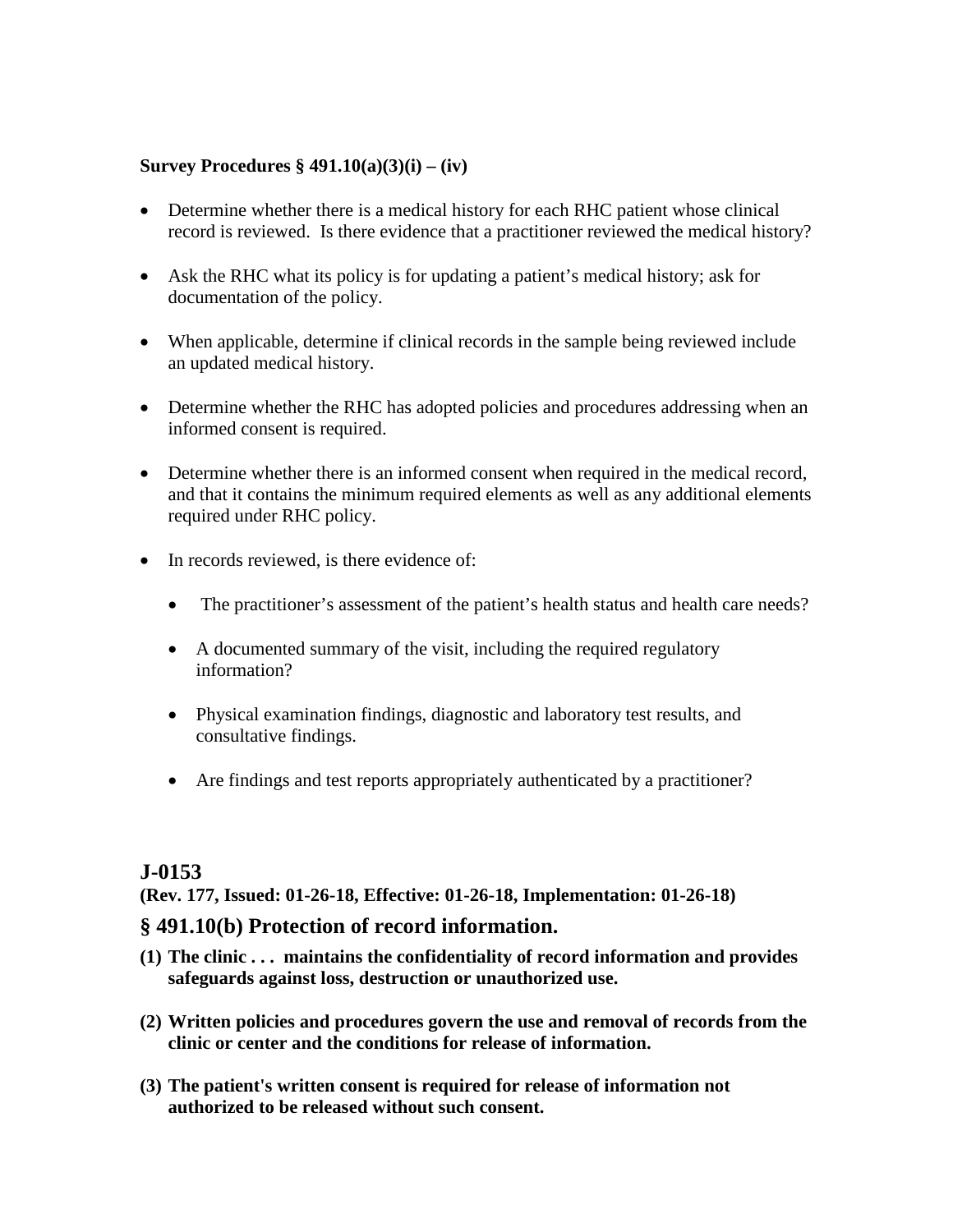#### **Interpretative Guidelines § 491.10(b)**

The RHC must have sufficient safeguards to ensure that access to all information regarding patients is limited to authorized individuals only. Whether in paper or electronic format, clinical records must be protected from loss or unintended destruction, and must be protected from access by unauthorized individuals or unauthorized used by authorized individuals. However, the nature of the safeguards the RHC uses will vary depending on the medium in which records are created and stored. For example, closed paper records might be locked in a secure area that is protected from environmental hazards, such as fire, floods, humidity, etc., while open paper records might be kept in an area where access is limited to authorized personnel. On the other hand, safeguards for EHR systems might be focused on back-up electrical power, arrangements for backing up information at a remote server, and limiting access through use of passwords, card readers, etc.

The RHC's clinical record policies and procedures must address who may use clinical records, how they may use them, who may "remove" clinical records (i.e., physically removing paper records or films, or deleting records from an EHR system), and under which conditions information in a clinical record may be released, and to whom.

Prior to releasing information from their clinical record, the RHC must obtain the written consent of the patient who is the subject of the record (or his/her representative), unless the release is required by law. Note that uses and disclosures of protected health information (PHI) which are, in accordance with the Health Insurance Portability and Accountability Act (HIPAA) Privacy Rule (45 CFR parts 160 and 164, Subparts A and E), made without the patient's prior authorization are considered to also be permissible under the RHC CfCs and do not require the written authorization specified in § 491.10(b)(3). Note that CMS and State surveyors conducting surveys on behalf of CMS are not authorized to assess compliance with the HIPAA Privacy Rule, which is interpreted and enforced by the U.S .Department of Health and Human Services Office of Civil Rights (OCR). If surveyors and their managers have concerns about disclosures that the RHC makes without the written consent of the patient (or the patient's representative), they should refer such concerns to the Regional OCR office.

#### **Survey Procedures §491.10(b)**

- Verify that only authorized persons are permitted access to clinical records.
- Observe the RHC's security practices for patient records. Are paper clinical records left unsecured or unattended? Are patient records unsecured or unattended in hallways, patient rooms, or on counters where an unauthorized person could gain access to patient records?
- Verify that precautions are taken to prevent physical or electronic altering, damaging or deletion/destruction of patient records or information in patient records.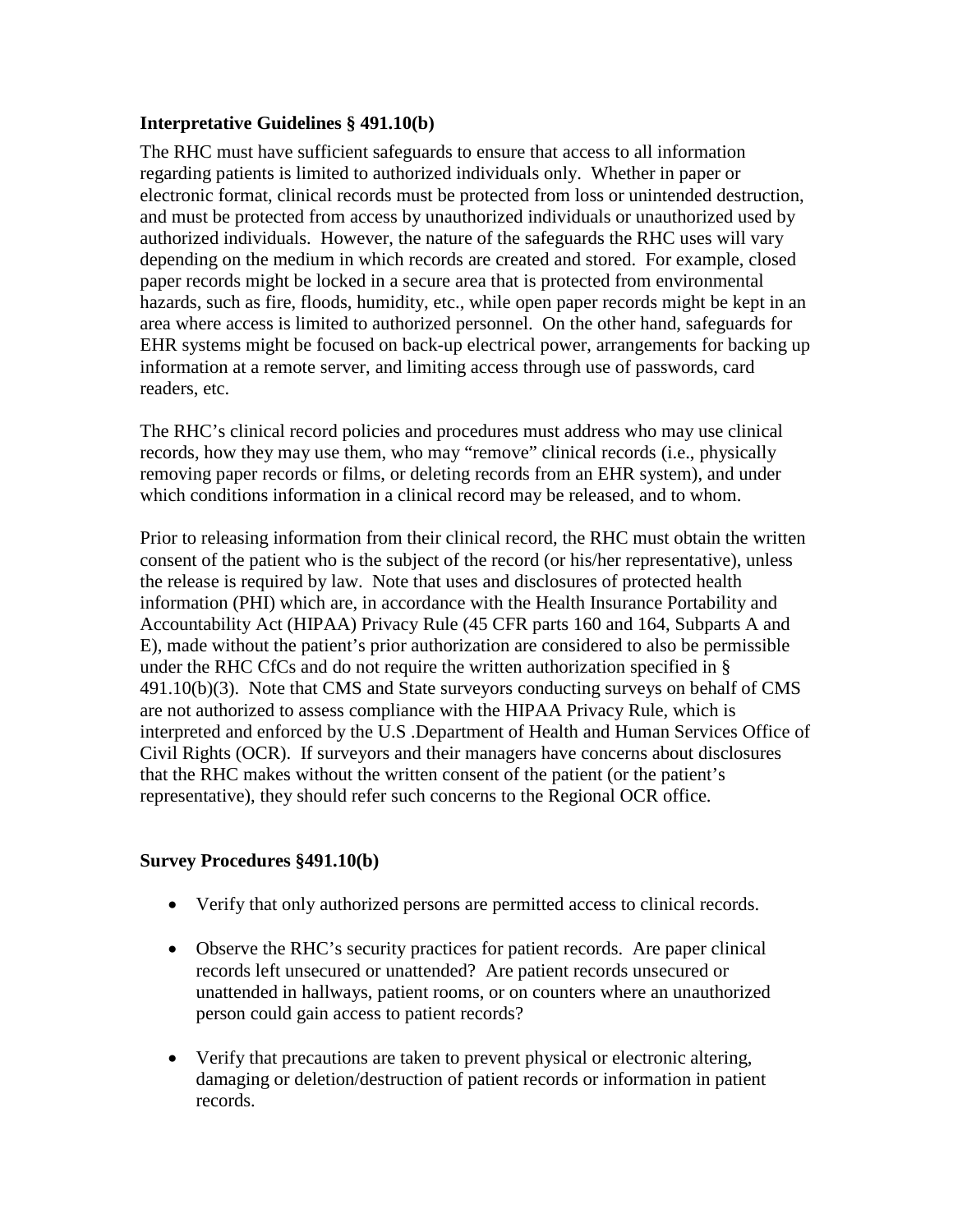• Verify that the RHC has policies and procedures governing disclosure of clinical record information, including when the patient's written consent is required.

# **J-0154**

**(Rev. 177, Issued: 01-26-18, Effective: 01-26-18, Implementation: 01-26-18)**

## **§ 491.10(c) Retention of records.**

#### **The records are retained for at least 6 years from date of last entry, and longer if required by State statute.**

#### **Interpretative Guidelines §491.10(c)**

Clinical records are retained in their original form or legally reproduced form in hard copy, microfilm, or computer memory banks. The RHC must be able to promptly retrieve the complete medical record of every individual evaluated or treated at the RHC 6 years after the latest entry made into the patient's record. Therefore, clinical records must be maintained within the RHC.

Although RHCs are expected to comply with other Federal or State law requirements calling for longer retention periods, compliance with these other requirements is not assessed as part of the Federal RHC survey.

#### **Survey Procedures §491.10(c)**

Determine that records are retained for at least 6 years from the date of the last entry.

#### **J-0160**

**(Rev. 177, Issued: 01-26-18, Effective: 01-26-18, Implementation: 01-26-18)**

## **§ 491.11 Program Evaluation**

Depending on the manner and degree of noncompliance with any of the standards in this condition, there may be condition-level noncompliance.

## **J-0161**

*(Rev. 200, Issued: 02-21-20; Effective: 02-21-20, Implementation: 02-21-20)*

**§491.11(a) The clinic . . . carries out, or arranges for, a** *biennial* **evaluation of its total program.**

- **(b) The evaluation includes review of:**
- **(1) The utilization of clinic . . . services, including at least the number of patients served and the volume of services;**
- **(2) A representative sample of both active and closed clinical records; and**
- **(3) The clinic's . . . health care policies.**
- **(c) The purpose of the review is to determine whether:**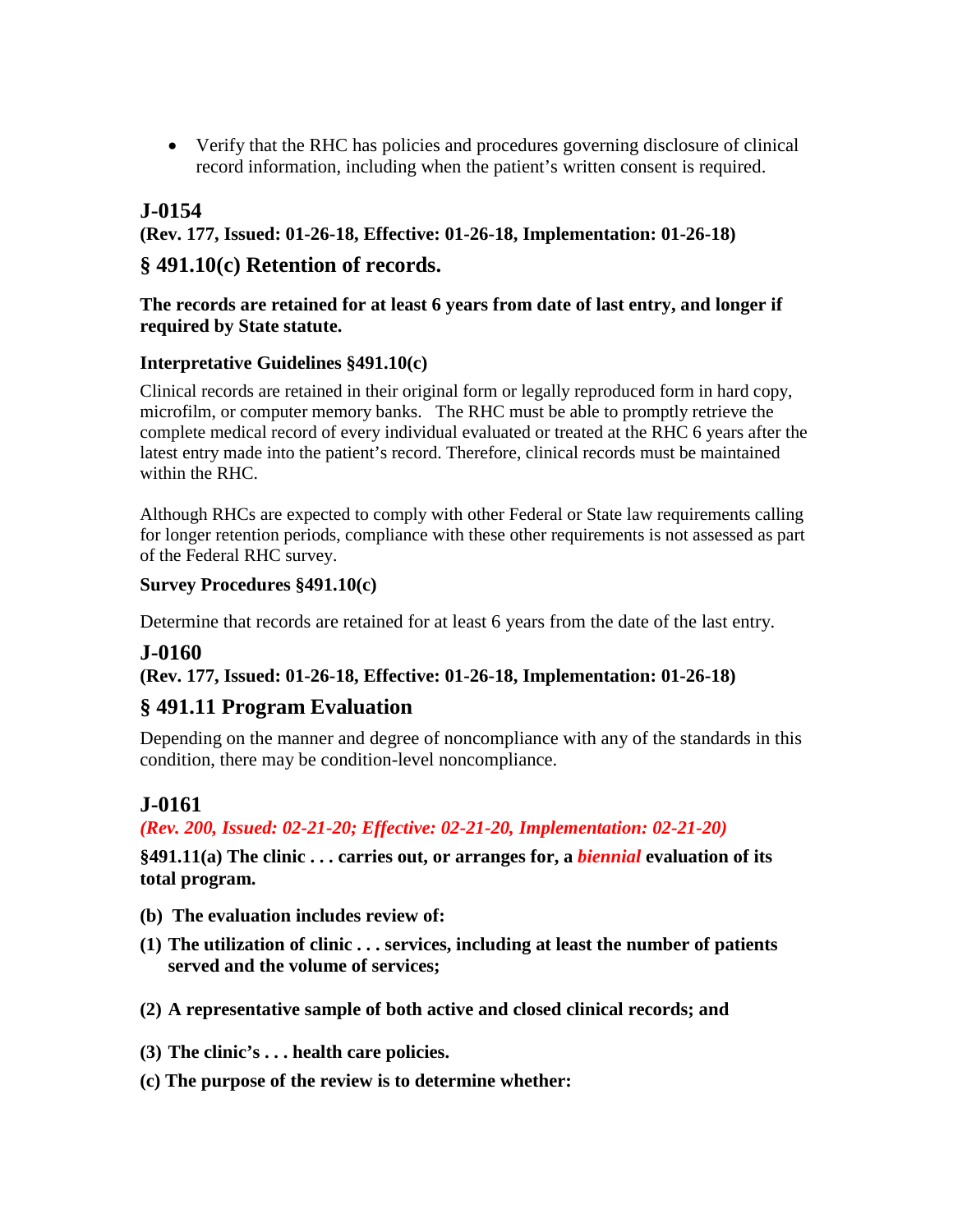- **(1) The utilization of services was appropriate;**
- **(2) The established policies were followed; and**
- **(3) Any changes are needed.**

#### **Interpretative Guidelines §491.11(a) - (c)**

*The clinic's program evaluation must be reviewed at least biennially.* This evaluation may be done by RHC staff or through arrangement with other appropriate professionals. The RHC must have documentation of who conducts the review or portions of the review, and what their qualifications are to do so.

The evaluation must include, at a minimum, the number of patients served and the volume of services provided. The evaluation should be able to determine whether the RHC provides appropriate types and volume of services based upon the needs of its patient population. It should also be able to evaluate whether RHC patient policies were followed and whether or not changes to the policies or to procedures are warranted.

A RHC that has been certified for less than one year may not have done a program evaluation. However, the RHC must have a written plan that specifies who is to do the evaluation, when and how it is to be done, and what will be covered within the evaluation.

The evaluation must also include a review of a representative sample of both active and closed clinical records of RHC patients. The sample must also include at least 5 percent of the RHC's current patients or 50 records, whichever is less. The purpose of the review is to determine whether utilization of the RHC's services was appropriate, i.e., whether practitioners adhere to accepted standards of practice and adhere to the RHC's guidelines for medical management when diagnosing or treating patients. The review also must evaluate whether all personnel providing direct patient care adhere to the RHC's patient care policies. The evaluation of practitioners must be conducted by an MD or DO; if there is only one MD or DO practicing in the RHC, it is expected that the RHC will arrange for an outside MD/DO to review the selected sample of records of RHC patients cared for by the RHC's MD/DO. The evaluation of whether the RHC's patient care policies were followed may be conducted by an MD/DO, a non-physician practitioner, an RN, or other personnel who meet the RHC's qualifications criteria.

The evaluation findings must be documented in a summary report, and must include recommendations, if any, for corrective actions to address problems identified in the evaluation. If a RHC has developed a QAPI program and that program meets/exceeds the regulatory requirements for a Program Evaluation, the QAPI program would be acceptable.

#### **Survey Procedures § 491.11 (a) - (c)**

- Is there evidence that the evaluation *is completed at least biennially and* includes review of the number of patients served and the volume of services provided?
- Is there evidence of a review of a representative sample of RHC records?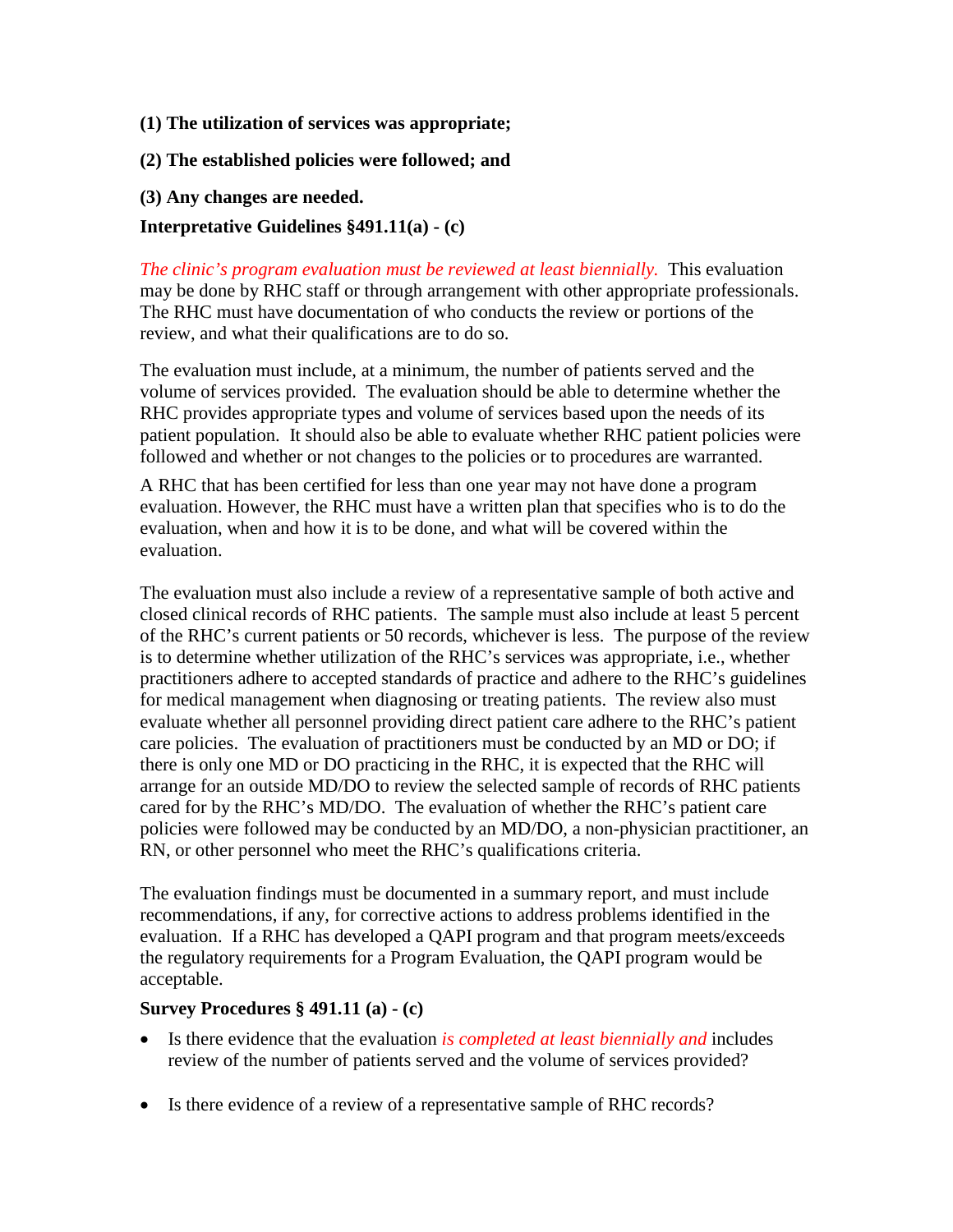- Does the sample include the required minimum number of records?
- Who conducts which portions of the review? Are they qualified to do so?
- Is there evidence of findings and recommendations from the review, and do the findings address each required component?

## **J-0162**

**(Rev. 177, Issued: 01-26-18, Effective: 01-26-18, Implementation: 01-26-18) § 491.11(d) The clinic . . . staff considers the findings of the evaluation and takes corrective action if necessary.**

### **Interpretative Guidelines § 491.11(d)**

The RHC's leadership must consider the evaluation findings and recommendations for change, if any. It must take corrective actions as necessary, such as changes in policies or, with respect to clinical personnel, provision of additional training, changes in level of supervision, or even limiting or terminating clinical privileges. The RHC must document where and when the evaluation findings and recommendations were considered, and by whom they were considered. It must also document what corrective actions, if any, were taken and by whom they were recommended. If the RHC leadership does not take corrective actions recommended as part of the evaluation, or if it takes corrective actions different from those recommended, it must document the rationale for its decision.

#### **Survey Procedures § 491.11(d)**

- Does the RHC have documentation of leadership review of the evaluation findings each year?
- Is there evidence of the RHC taking corrective actions?
- If the RHC did not take recommended corrective actions or took corrective actions different from those recommended, did it document an appropriate rationale supporting its decision?

# **Transmittals Issued for this Appendix**